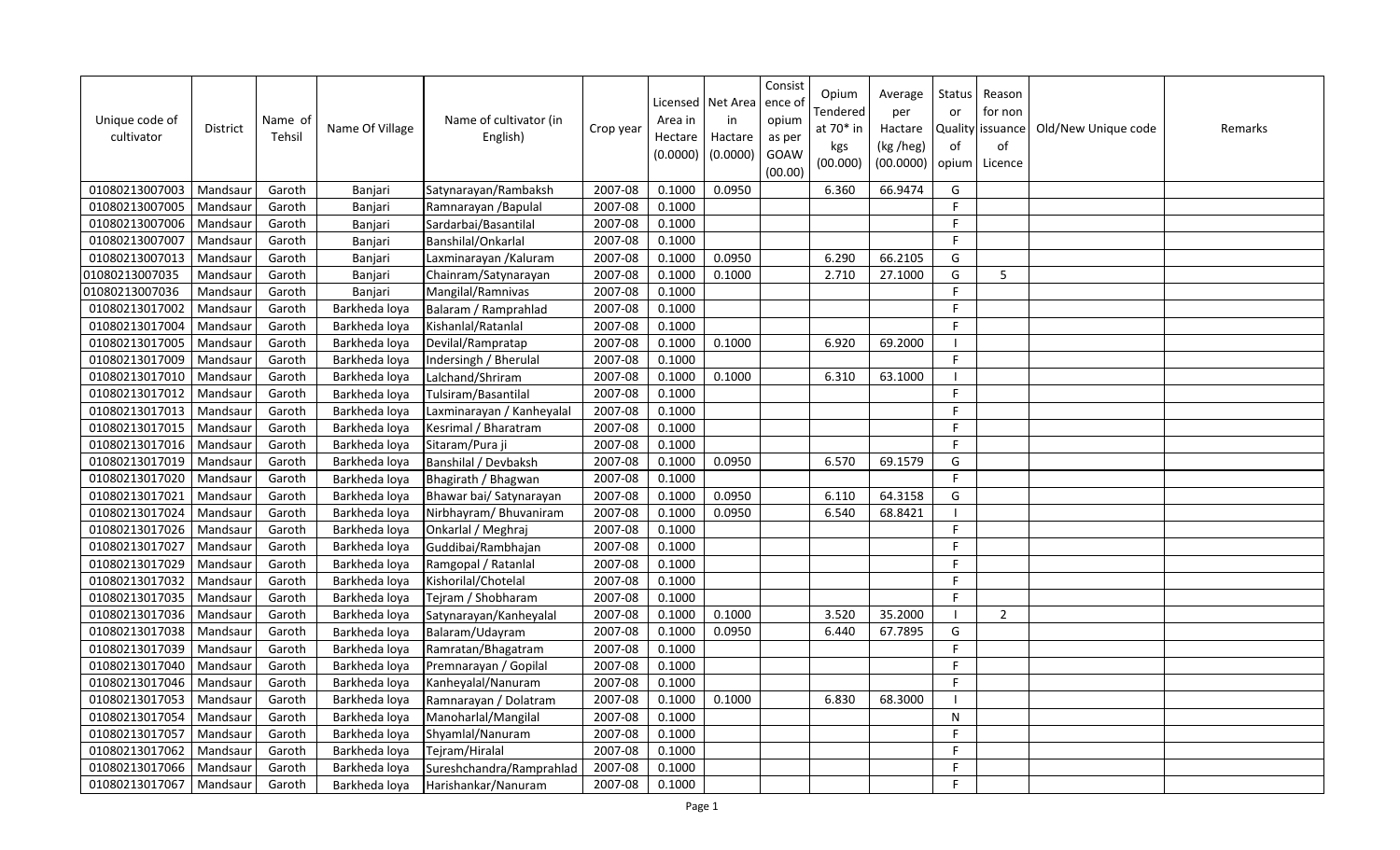| Unique code of<br>cultivator | <b>District</b> | Name of<br>Tehsil | Name Of Village  | Name of cultivator (in<br>English) | Crop year | Area in<br>Hectare<br>(0.0000) | Licensed   Net Area<br>in<br>Hactare<br>(0.0000) | Consist<br>ence of<br>opium<br>as per<br>GOAW<br>(00.00) | Opium<br>Tendered<br>at 70* in<br>kgs<br>(00.000) | Average<br>per<br>Hactare<br>(kg /heg)<br>(00.0000) | Status<br>or<br>of<br>opium | Reason<br>for non<br>Quality issuance<br>of<br>Licence | Old/New Unique code | Remarks                         |
|------------------------------|-----------------|-------------------|------------------|------------------------------------|-----------|--------------------------------|--------------------------------------------------|----------------------------------------------------------|---------------------------------------------------|-----------------------------------------------------|-----------------------------|--------------------------------------------------------|---------------------|---------------------------------|
| 01080213017069               | Mandsaur        | Garoth            | Barkheda loya    | Rajendra Kumar/Kishan              | 2007-08   | 0.1000                         |                                                  |                                                          |                                                   |                                                     | F.                          |                                                        |                     |                                 |
| 01080213017070               | Mandsaur        | Garoth            | Barkheda loya    | Babulal/Balaram                    | 2007-08   | 0.1000                         | 0.0400                                           |                                                          | 2.900                                             | 72.5000                                             | - I                         |                                                        |                     |                                 |
| 01080213017071               | Mandsaur        | Garoth            | Barkheda loya    | Rameshchandra/Devilal              | 2007-08   | 0.1000                         |                                                  |                                                          |                                                   |                                                     | F.                          |                                                        |                     |                                 |
| 01080213017074               | Mandsaur        | Garoth            | Barkheda loya    | Ramlal/Dola ji                     | 2007-08   | 0.1000                         |                                                  |                                                          |                                                   |                                                     | F                           |                                                        |                     |                                 |
| 01080213017077               | Mandsaur        | Garoth            | Barkheda loya    | Radheshyam/Gangaram                | 2007-08   | 0.1000                         |                                                  |                                                          |                                                   |                                                     | F.                          |                                                        |                     |                                 |
| 01080213017080               | Mandsaur        | Garoth            | Barkheda loya    | Kishanlal/Bherulal                 | 2007-08   | 0.1000                         |                                                  |                                                          |                                                   |                                                     | F.                          |                                                        |                     |                                 |
| 01080213017081               | Mandsau         | Garoth            | Barkheda loya    | Prabhulal/Bherulal                 | 2007-08   | 0.1000                         |                                                  |                                                          |                                                   |                                                     | F                           |                                                        | 01080213026014      |                                 |
| 01080213017082               | Mandsaur        | Garoth            | Barkheda loya    | Prabhulal/Balaram                  | 2007-08   | 0.1000                         |                                                  |                                                          |                                                   |                                                     | F.                          |                                                        | 01080213013037      |                                 |
| 01080213024001               | Mandsaur        | Garoth            | Bardiya Istmurar | Devilal / Nandlal                  | 2007-08   | 0.1000                         | 0.1000                                           |                                                          | 6.430                                             | 64.3000                                             | $\overline{\phantom{a}}$    |                                                        |                     |                                 |
| 01080213024005               | Mandsaur        | Garoth            | Bardiya Istmurar | Kasturibai / Kanwarlal             | 2007-08   | 0.1000                         | 0.1000                                           |                                                          | 6.620                                             | 66.2000                                             | $\overline{1}$              |                                                        |                     |                                 |
| 01080213024006               | Mandsaur        | Garoth            | Bardiya Istmurar | Nandubai / Kashiram                | 2007-08   | 0.1000                         | 0.1000                                           |                                                          | 6.070                                             | 60.7000                                             | G                           |                                                        |                     |                                 |
| 01080213024013               | Mandsaur        | Garoth            | Bardiya Istmurar | Sukhlal / Dulichand                | 2007-08   | 0.1000                         | 0.0950                                           |                                                          | 6.810                                             | 71.6842                                             | $\blacksquare$              | $\overline{2}$                                         |                     |                                 |
| 01080213024032               | Mandsaur        | Garoth            | Bardiya Istmurar | Dayaram / Kanaji                   | 2007-08   | 0.1000                         | 0.1000                                           |                                                          | 6.270                                             | 62.7000                                             | G                           |                                                        |                     |                                 |
| 01080213024050               | Mandsaur        | Garoth            | Bardiya Istmurar | Kamalabai/Bhanvarlal               | 2007-08   | 0.1000                         | 0.0950                                           |                                                          | 5.960                                             | 62.7368                                             | $\blacksquare$              |                                                        |                     |                                 |
| 01080213024051               | Mandsau         | Garoth            | Bardiya Istmurar | Prabhulal/Nanuram                  | 2007-08   | 0.1000                         | 0.0950                                           |                                                          | 6.040                                             | 63.5789                                             | $\blacksquare$              |                                                        |                     |                                 |
| 01080213024053               | Mandsaur        | Garoth            | Bardiya Istmurar | Ghanshyam/Nandram                  | 2007-08   | 0.1000                         | 0.1000                                           |                                                          | 7.200                                             | 72.0000                                             | $\blacksquare$              | $\overline{2}$                                         |                     |                                 |
| 01080213032003               | Mandsaur        | Garoth            | Garoth           | Purchand/Ramkishan                 | 2007-08   | 0.1000                         |                                                  |                                                          |                                                   |                                                     | F                           |                                                        |                     |                                 |
| 01080213032008               | Mandsaur        | Garoth            | Garoth           | Balaram/Khuman ji                  | 2007-08   | 0.1000                         | 0.1000                                           |                                                          | 6.420                                             | 64.2000                                             | -1                          | 2                                                      |                     |                                 |
| 01080213032018               | Mandsaur        | Garoth            | Garoth           | Kishanlal / Kanwarlal              | 2007-08   | 0.1000                         |                                                  |                                                          |                                                   |                                                     | F                           |                                                        |                     |                                 |
| 01080213032026               | Mandsaur        | Garoth            | Garoth           | Shyamubai/Daluram                  | 2007-08   | 0.1000                         |                                                  |                                                          |                                                   |                                                     | F.                          |                                                        |                     |                                 |
| 01080213032027               | Mandsaur        | Garoth            | Garoth           | Balaram/Rampratap                  | 2007-08   | 0.1000                         |                                                  |                                                          |                                                   |                                                     | F                           |                                                        |                     |                                 |
| 01080213032029               | Mandsaur        | Garoth            | Garoth           | Avantabai/Balaram                  | 2007-08   | 0.1000                         |                                                  |                                                          |                                                   |                                                     | F.                          |                                                        |                     |                                 |
| 01080213032033               | Mandsau         | Garoth            | Garoth           | Mangibai / Ganeshram               | 2007-08   | 0.1000                         | 0.1000                                           |                                                          | 6.570                                             | 65.7000                                             |                             | $\overline{2}$                                         |                     |                                 |
| 01080213032035               | Mandsaur        | Garoth            | Garoth           | Kishorilal / Bherulal              | 2007-08   | 0.1000                         |                                                  |                                                          |                                                   |                                                     | F                           |                                                        |                     |                                 |
| 01080213032040               | Mandsau         | Garoth            | Garoth           | Chunnilal / Hiralal                | 2007-08   | 0.1000                         |                                                  |                                                          |                                                   |                                                     | F                           |                                                        |                     |                                 |
| 01080213032050               | Mandsaur        | Garoth            | Garoth           | Bherulal / Dola ji                 | 2007-08   | 0.1000                         |                                                  |                                                          |                                                   |                                                     | F.                          |                                                        |                     |                                 |
| 01080213032101               | Mandsaur        | Garoth            | Garoth           | Parwatibai / Chothmal              | 2007-08   | 0.1000                         | 0.1050                                           |                                                          | 6.270                                             | 59.7143                                             | G                           |                                                        |                     |                                 |
| 01080213032118               | Mandsaur        | Garoth            | Garoth           | Ramchandra/Laxman                  | 2007-08   | 0.1000                         | 0.0950                                           |                                                          | 6.320                                             | 66.5263                                             | $\blacksquare$              | $\overline{2}$                                         |                     |                                 |
| 01080213032122               | Mandsaur        | Garoth            | Garoth           | Nanuram / Bherulal Patidar         | 2007-08   | 0.1000                         |                                                  |                                                          |                                                   |                                                     | F.                          |                                                        |                     |                                 |
| 01080213032131               | Mandsaur        | Garoth            | Garoth           | Omprakash / Nanda                  | 2007-08   | 0.1000                         |                                                  |                                                          |                                                   |                                                     | F                           |                                                        |                     | transfer/Kundaliya<br>charandas |
| 01080213032136               | Mandsau         | Garoth            | Garoth           | Nanuram / Badrilal                 | 2007-08   | 0.1000                         | 0.0950                                           |                                                          | 6.080                                             | 64.0000                                             | $\overline{1}$              | $\overline{2}$                                         |                     |                                 |
| 01080213032149               | Mandsaur        | Garoth            | Garoth           | Laxminarayan/Okarlal               | 2007-08   | 0.1000                         |                                                  |                                                          |                                                   |                                                     | F                           |                                                        |                     |                                 |
| 01080213032178               | Mandsaur        | Garoth            | Garoth           | Radhakishan / Hiralal              | 2007-08   | 0.1000                         |                                                  |                                                          |                                                   |                                                     | F.                          |                                                        |                     |                                 |
| 01080213032181               | Mandsaur        | Garoth            | Garoth           | Nanalal/Kanvarlal                  | 2007-08   | 0.1000                         | 0.1000                                           |                                                          | 6.990                                             | 69.9000                                             | G                           |                                                        |                     |                                 |
| 01080213032190               | Mandsaur        | Garoth            | Garoth           | Bhagatram / Devlal                 | 2007-08   | 0.1000                         | 0.1000                                           |                                                          | 6.230                                             | 62.3000                                             | G                           |                                                        |                     |                                 |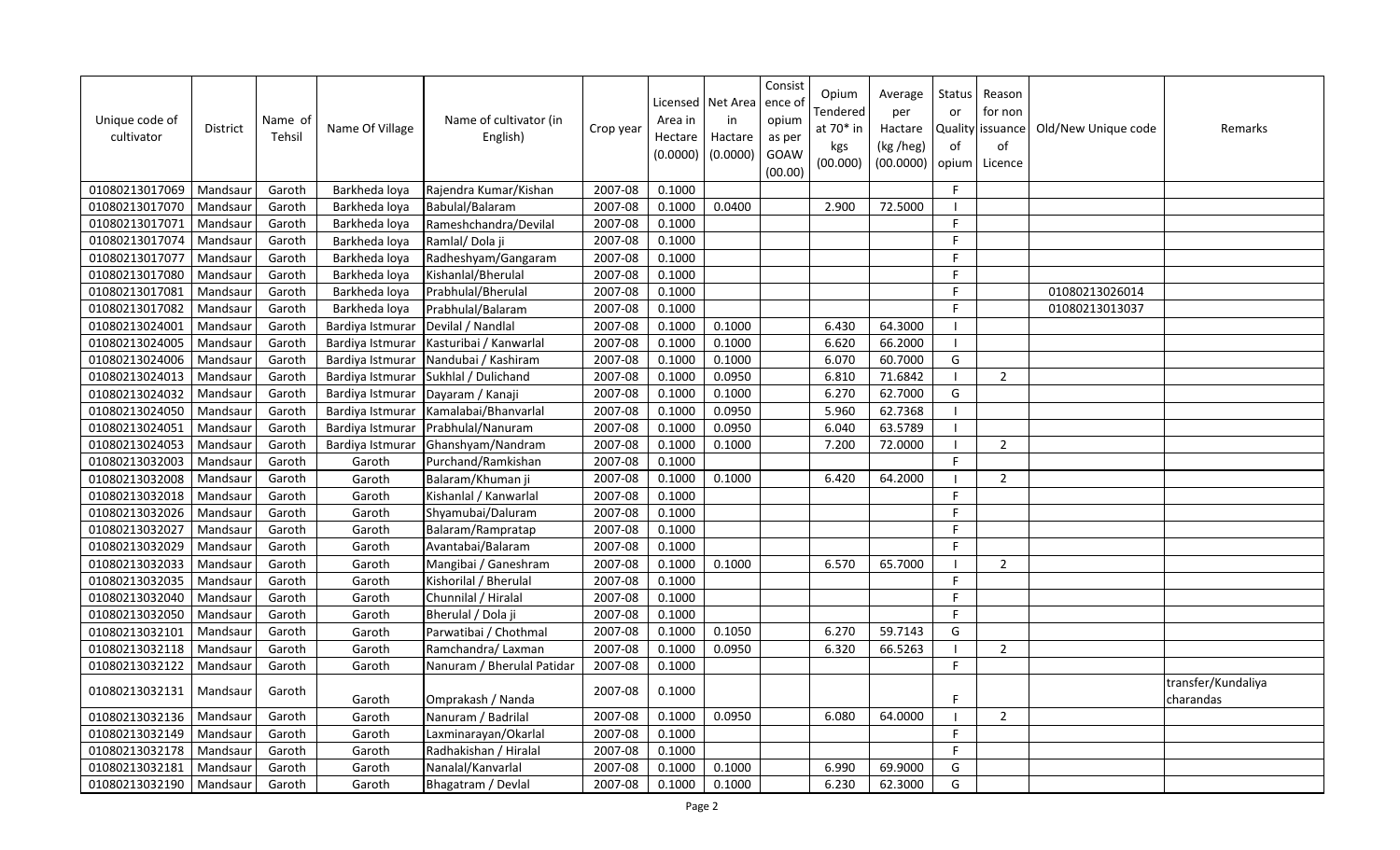| Unique code of<br>cultivator | District | Name of<br>Tehsil | Name Of Village                   | Name of cultivator (in<br>English)        | Crop year | Area in<br>Hectare<br>(0.0000) | Licensed   Net Area<br>in<br>Hactare<br>(0.0000) | Consist<br>ence of<br>opium<br>as per<br>GOAW<br>(00.00) | Opium<br>Tendered<br>at 70* in<br>kgs<br>(00.000) | Average<br>per<br>Hactare<br>(kg /heg)<br>(00.0000) | Status<br>or<br>of | Reason<br>for non<br>Quality issuance<br>of<br>opium   Licence | Old/New Unique code | Remarks                |
|------------------------------|----------|-------------------|-----------------------------------|-------------------------------------------|-----------|--------------------------------|--------------------------------------------------|----------------------------------------------------------|---------------------------------------------------|-----------------------------------------------------|--------------------|----------------------------------------------------------------|---------------------|------------------------|
| 01080213032191               | Mandsaur | Garoth            | Garoth                            | Prabhulal/Ramnarayan                      | 2007-08   | 0.1000                         |                                                  |                                                          |                                                   |                                                     | F.                 |                                                                |                     |                        |
| 01080213032192               | Mandsaur | Garoth            | Garoth                            | Chunnilal/Kanvarlal                       | 2007-08   | 0.1000                         |                                                  |                                                          |                                                   |                                                     | F.                 |                                                                |                     |                        |
| 01080213032194               | Mandsaur | Garoth            | Garoth                            | Radheshyam/Mohanlal                       | 2007-08   | 0.1000                         |                                                  |                                                          |                                                   |                                                     | F                  |                                                                |                     |                        |
| 01080213032195               | Mandsaur | Garoth            | Garoth                            | Kaluram/Hiralal                           | 2007-08   | 0.1000                         | 0.1000                                           |                                                          | 6.200                                             | 62.0000                                             | G                  |                                                                |                     |                        |
| 01080213032201               | Mandsaur | Garoth            | Garoth                            | Bherulal/kavarlal                         | 2007-08   | 0.1000                         |                                                  |                                                          |                                                   |                                                     | F.                 |                                                                |                     |                        |
| 01080213032202               | Mandsaur | Garoth            | Garoth                            | Laxminarayan/Bhagirath                    | 2007-08   | 0.1000                         |                                                  |                                                          |                                                   |                                                     | F                  |                                                                |                     | Transfer/Barkheda loya |
| 01080213032203               | Mandsaur | Garoth            | Garoth                            | Bhuvanibai/Prabhulal                      | 2007-08   | 0.1000                         |                                                  |                                                          |                                                   |                                                     | F.                 |                                                                | 01080214044011      |                        |
| 01080213032204               | Mandsaur | Garoth            | Garoth                            | Ramdyal/Kaluram                           | 2007-08   | 0.1000                         | 0.0950                                           |                                                          | 6.690                                             | 70.4211                                             |                    | 2                                                              | 01080213165019      |                        |
| 01080213033008               | Mandsaur | Garoth            |                                   | undaliya Charanda Satynarayan / Dolatram  | 2007-08   | 0.1000                         |                                                  |                                                          |                                                   |                                                     | F.                 |                                                                |                     |                        |
| 01080213033012               | Mandsaur | Garoth            | undaliya Charanda Ganpat Dolatram |                                           | 2007-08   | 0.1000                         |                                                  |                                                          |                                                   |                                                     | F.                 |                                                                |                     |                        |
| 01080213033020               | Mandsau  | Garoth            |                                   | undaliya Charanda Chainram / Dolatram     | 2007-08   | 0.1000                         |                                                  |                                                          |                                                   |                                                     | F.                 |                                                                |                     |                        |
| 01080213033023               | Mandsaur | Garoth            |                                   | undaliya Charanda: Shriram/Dolatram       | 2007-08   | 0.1000                         |                                                  |                                                          |                                                   |                                                     | F                  |                                                                |                     |                        |
| 01080213033025               | Mandsaur | Garoth            |                                   | undaliya Charanda Banshilal/Dolatram      | 2007-08   | 0.1000                         | 0.0500                                           |                                                          | 3.480                                             | 69.6000                                             | G                  |                                                                |                     |                        |
| 01080213033030               | Mandsaur | Garoth            |                                   | undaliya Charanda Kaluram/Prathviraj      | 2007-08   | 0.1000                         |                                                  |                                                          |                                                   |                                                     | $\mathsf F$        |                                                                |                     |                        |
| 01080213033037               | Mandsau  | Garoth            | undaliya Charanda Pursingh/Gamer  |                                           | 2007-08   | 0.1000                         |                                                  |                                                          |                                                   |                                                     | F                  |                                                                | 01080213014035      |                        |
| 01080213033038               | Mandsaur | Garoth            |                                   | undaliya Charanda Prabhulal/Puralal Kalal | 2007-08   | 0.1000                         |                                                  |                                                          |                                                   |                                                     | F                  |                                                                | 01080213014052      |                        |
| 01080213038001               | Mandsaur | Garoth            | Aankali Shivdas                   | Ramgopal / Hariramdas                     | 2007-08   | 0.1000                         | 0.1000                                           |                                                          | 6.650                                             | 66.5000                                             | G                  |                                                                |                     |                        |
| 01080213038003               | Mandsaur | Garoth            | Aankali Shivdas                   | Ramnarayan/Saligram                       | 2007-08   | 0.1000                         | 0.1000                                           |                                                          | 6.890                                             | 68.9000                                             | G                  |                                                                |                     |                        |
| 01080213038004               | Mandsaur | Garoth            | Aankali Shivdas                   | Indersingh / Kalusingh                    | 2007-08   | 0.1000                         |                                                  |                                                          |                                                   |                                                     | F.                 |                                                                |                     |                        |
| 01080213038005               | Mandsaur | Garoth            | Aankali Shivdas                   | Radhu / Kachru                            | 2007-08   | 0.1000                         | 0.1000                                           |                                                          | 6.830                                             | 68.3000                                             | G                  |                                                                |                     |                        |
| 01080213038006               | Mandsaur | Garoth            | Aankali Shivdas                   | Bhuvanisingh / Laxmansingh                | 2007-08   | 0.1000                         | 0.1000                                           |                                                          | 6.650                                             | 66.5000                                             | G                  |                                                                |                     |                        |
| 01080213038008               | Mandsaur | Garoth            | Aankali Shivdas                   | Rughnathsingh / Shivsingh                 | 2007-08   | 0.1000                         |                                                  |                                                          |                                                   |                                                     | F.                 |                                                                |                     |                        |
| 01080213038012               | Mandsaur | Garoth            | Aankali Shivdas                   | Gangaram / Nanuram                        | 2007-08   | 0.1000                         | 0.1000                                           |                                                          | 7.000                                             | 70.0000                                             | G                  |                                                                |                     |                        |
| 01080213038014               | Mandsaur | Garoth            | Aankali Shivdas                   | Chatarbai / Mangilal                      | 2007-08   | 0.1000                         |                                                  |                                                          |                                                   |                                                     | $\mathsf{F}$       |                                                                |                     |                        |
| 01080213038015               | Mandsaur | Garoth            | Aankali Shivdas                   | Tarabai / Nathusingh                      | 2007-08   | 0.1000                         | 0.1000                                           |                                                          | 7.120                                             | 71.2000                                             | G                  |                                                                |                     |                        |
| 01080213038032               | Mandsaur | Garoth            | Aankali Shivdas                   | Kishanlal / Nanuram                       | 2007-08   | 0.1000                         |                                                  |                                                          |                                                   |                                                     | F.                 |                                                                |                     |                        |
| 01080213038036               | Mandsaur | Garoth            | Aankali Shivdas                   | Shivsingh/Bhuvanisingh                    | 2007-08   | 0.1000                         |                                                  |                                                          |                                                   |                                                     | $\mathsf{F}$       |                                                                |                     |                        |
| 01080213038037               | Mandsaur | Garoth            | Aankali Shivdas                   | Pursingh/Hindusingh                       | 2007-08   | 0.1000                         | 0.1000                                           |                                                          | 6.760                                             | 67.6000                                             | G                  |                                                                |                     |                        |
| 01080213038038               | Mandsaur | Garoth            | Aankali Shivdas                   | Nathusingh/Kalusingh                      | 2007-08   | 0.1000                         |                                                  |                                                          |                                                   |                                                     | $\mathsf F$        |                                                                |                     |                        |
| 01080213038039               | Mandsau  | Garoth            | Aankali Shivdas                   | Narvarsingh / Kalusing                    | 2007-08   | 0.1000                         |                                                  |                                                          |                                                   |                                                     | F.                 |                                                                |                     |                        |
| 01080213043001               | Mandsaur | Garoth            | Sagoriya Jagir                    | Devisingh / Harisingh                     | 2007-08   | 0.1000                         | 0.1000                                           |                                                          | 9.710                                             | 97.1000                                             | G                  |                                                                |                     |                        |
| 01080213043002               | Mandsaur | Garoth            | Sagoriya Jagir                    | Omprakash/Devilal                         | 2007-08   | 0.1000                         |                                                  |                                                          |                                                   |                                                     | F.                 |                                                                |                     |                        |
| 01080213043004               | Mandsaur | Garoth            | Sagoriya Jagir                    | Ranchor / Keshuram                        | 2007-08   | 0.1000                         | 0.1000                                           |                                                          | 7.480                                             | 74.8000                                             | G                  |                                                                |                     |                        |
| 01080213043005               | Mandsaur | Garoth            | Sagoriya Jagir                    | Balaram/Dhura ji                          | 2007-08   | 0.1000                         |                                                  |                                                          |                                                   |                                                     | F.                 |                                                                |                     |                        |
| 01080213043008               | Mandsaur | Garoth            | Sagoriya Jagir                    | Bhulibai / Hiralal                        | 2007-08   | 0.1000                         | 0.0500                                           |                                                          | 3.000                                             | 60.0000                                             | G                  |                                                                |                     |                        |
| 01080213043010               | Mandsaur | Garoth            | Sagoriya Jagir                    | Bawarbai/ Hindusingh                      | 2007-08   | 0.1000                         |                                                  |                                                          |                                                   |                                                     | F.                 |                                                                |                     |                        |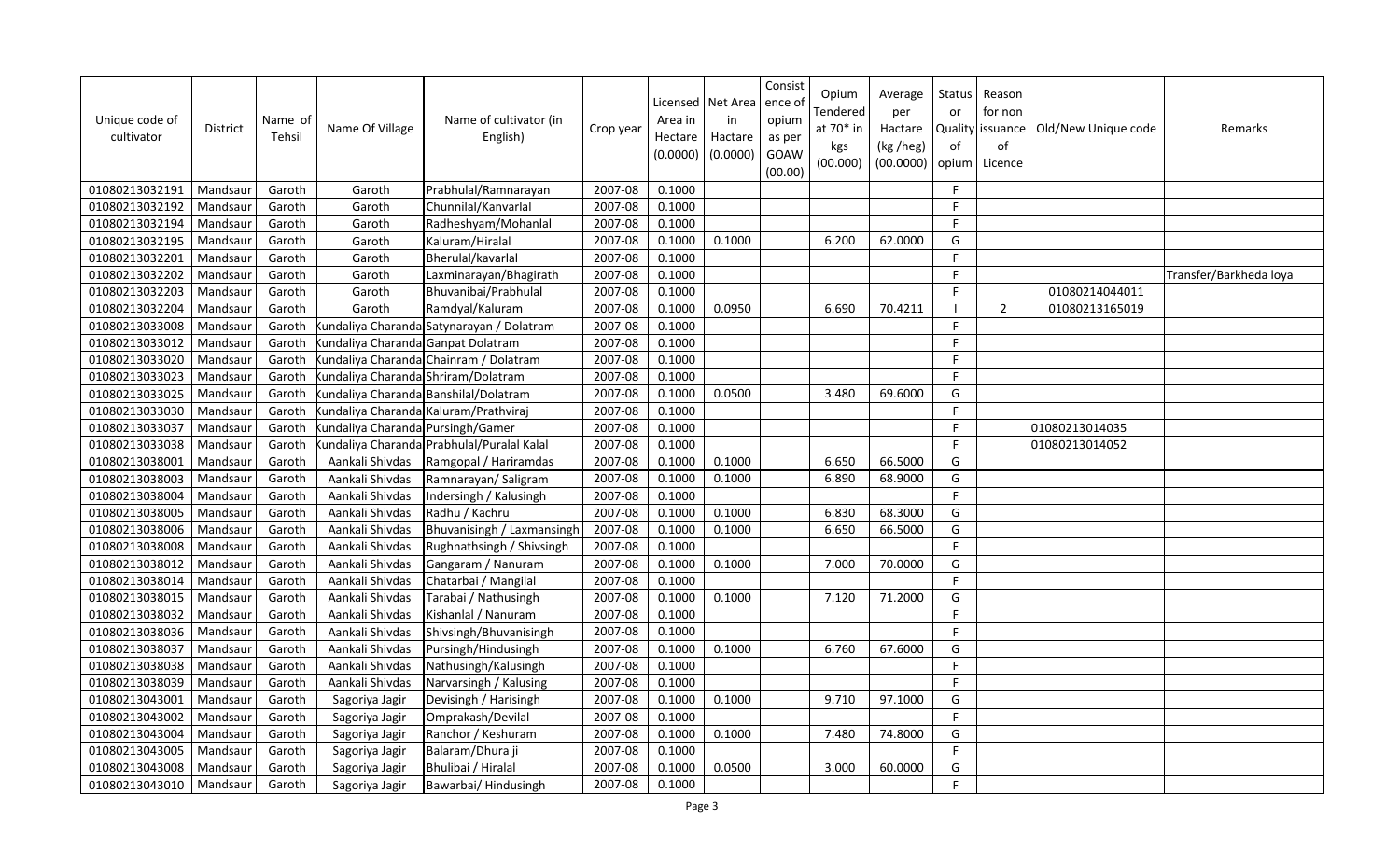| Unique code of<br>cultivator | <b>District</b> | Name of<br>Tehsil | Name Of Village | Name of cultivator (in<br>English) | Crop year | Area in<br>Hectare<br>(0.0000) | Licensed   Net Area<br>in<br>Hactare<br>(0.0000) | Consist<br>ence of<br>opium<br>as per<br>GOAW<br>(00.00) | Opium<br>Tendered<br>at 70* in<br>kgs<br>(00.000) | Average<br>per<br>Hactare<br>(kg /heg)<br>(00.0000) | Status<br>or<br>of<br>opium | Reason<br>for non<br>Quality issuance<br>of<br>Licence | Old/New Unique code | Remarks |
|------------------------------|-----------------|-------------------|-----------------|------------------------------------|-----------|--------------------------------|--------------------------------------------------|----------------------------------------------------------|---------------------------------------------------|-----------------------------------------------------|-----------------------------|--------------------------------------------------------|---------------------|---------|
| 01080213043011               | Mandsaur        | Garoth            | Sagoriya Jagir  | Javaharlal/Devilal (Potra./Nat     | 2007-08   | 0.1000                         |                                                  |                                                          |                                                   |                                                     | F.                          |                                                        |                     |         |
| 01080213043012               | Mandsaur        | Garoth            | Sagoriya Jagir  | Narbheram/Jayram                   | 2007-08   | 0.1000                         |                                                  |                                                          |                                                   |                                                     | F                           |                                                        |                     |         |
| 01080213043013               | Mandsaur        | Garoth            | Sagoriya Jagir  | Vardichandra/Nanda                 | 2007-08   | 0.1000                         | 0.1000                                           |                                                          | 6.180                                             | 61.8000                                             | G                           |                                                        |                     |         |
| 01080213043014               | Mandsaur        | Garoth            | Sagoriya Jagir  | Bhagvantabai/Prahladsingh          | 2007-08   | 0.1000                         |                                                  |                                                          |                                                   |                                                     | F.                          |                                                        |                     |         |
| 01080213043016               | Mandsaur        | Garoth            | Sagoriya Jagir  | Janibai / Kashiram                 | 2007-08   | 0.1000                         | 0.1000                                           |                                                          | 7.310                                             | 73.1000                                             | G                           |                                                        |                     |         |
| 01080213043017               | Mandsaur        | Garoth            | Sagoriya Jagir  | Bhuwan / Bheru                     | 2007-08   | 0.1000                         |                                                  |                                                          |                                                   |                                                     | $\mathsf F$                 |                                                        |                     |         |
| 01080213043018               | Mandsaur        | Garoth            | Sagoriya Jagir  | Bhuwan / Varda                     | 2007-08   | 0.1000                         |                                                  |                                                          |                                                   |                                                     | $\mathsf{F}$                |                                                        |                     |         |
| 01080213043019               | Mandsaur        | Garoth            | Sagoriya Jagir  | Jagannath/Babru                    | 2007-08   | 0.1000                         |                                                  |                                                          |                                                   |                                                     | F.                          |                                                        |                     |         |
| 01080213043020               | Mandsaur        | Garoth            | Sagoriya Jagir  | Jamanabai/Nandram                  | 2007-08   | 0.1000                         |                                                  |                                                          |                                                   |                                                     | F.                          |                                                        |                     |         |
| 01080213043025               | Mandsaur        | Garoth            | Sagoriya Jagir  | Arjunsingh/Harisingh               | 2007-08   | 0.1000                         | 0.0950                                           |                                                          | 6.410                                             | 67.4737                                             | - I                         | $\overline{2}$                                         |                     |         |
| 01080213043028               | Mandsau         | Garoth            | Sagoriya Jagir  | Govind/ Gangaram                   | 2007-08   | 0.1000                         | 0.0950                                           |                                                          | 6.640                                             | 69.8947                                             | G                           |                                                        |                     |         |
| 01080213043029               | Mandsaur        | Garoth            | Sagoriya Jagir  | Bhuvanishanker / Onkarlal          | 2007-08   | 0.1000                         | 0.0950                                           |                                                          | 6.890                                             | 72.5263                                             | G                           |                                                        |                     |         |
| 01080213043032               | Mandsaur        | Garoth            | Sagoriya Jagir  | Shyamlal / Onkarlal                | 2007-08   | 0.1000                         | 0.1000                                           |                                                          | 6.700                                             | 67.0000                                             | G                           |                                                        |                     |         |
| 01080213043033               | Mandsaur        | Garoth            | Sagoriya Jagir  | Monoharlal/Dhanna                  | 2007-08   | 0.1000                         |                                                  |                                                          |                                                   |                                                     | F                           |                                                        |                     |         |
| 01080213043034               | Mandsau         | Garoth            | Sagoriya Jagir  | Mangilal / Nanuram                 | 2007-08   | 0.1000                         | 0.1000                                           |                                                          | 6.740                                             | 67.4000                                             | G                           |                                                        |                     |         |
| 01080213043039               | Mandsaur        | Garoth            | Sagoriya Jagir  | Kalusingh / Kansingh               | 2007-08   | 0.1000                         |                                                  |                                                          |                                                   |                                                     | F                           |                                                        |                     |         |
| 01080213043041               | Mandsau         | Garoth            | Sagoriya Jagir  | Nathu/ Dhura                       | 2007-08   | 0.1000                         | 0.1000                                           |                                                          | 7.420                                             | 74.2000                                             | G                           |                                                        |                     |         |
| 01080213043043               | Mandsaur        | Garoth            | Sagoriya Jagir  | Kesarbai/Viram                     | 2007-08   | 0.1000                         | 0.0950                                           |                                                          | 6.320                                             | 66.5263                                             | G                           |                                                        |                     |         |
| 01080213043044               | Mandsau         | Garoth            | Sagoriya Jagir  | Karibai/Bhagwan                    | 2007-08   | 0.1000                         | 0.0500                                           |                                                          | 3.380                                             | 67.6000                                             | G                           |                                                        |                     |         |
| 01080213043045               | Mandsaur        | Garoth            | Sagoriya Jagir  | Kanchanbai/Kanha                   | 2007-08   | 0.1000                         |                                                  |                                                          |                                                   |                                                     | F.                          |                                                        |                     |         |
| 01080213043046               | Mandsau         | Garoth            | Sagoriya Jagir  | Ratanlal/Kanha                     | 2007-08   | 0.1000                         | 0.1000                                           |                                                          | 6.720                                             | 67.2000                                             | G                           |                                                        |                     |         |
| 01080213043049               | Mandsaur        | Garoth            | Sagoriya Jagir  | Chunnilal / Ratanlal               | 2007-08   | 0.1000                         |                                                  |                                                          |                                                   |                                                     | F.                          |                                                        |                     |         |
| 01080213043050               | Mandsaur        | Garoth            | Sagoriya Jagir  | Kanchan bai / Mangilal             | 2007-08   | 0.1000                         |                                                  |                                                          |                                                   |                                                     | F.                          |                                                        |                     |         |
| 01080213043054               | Mandsau         | Garoth            | Sagoriya Jagir  | Kanchanbai/Bhavanishankai          | 2007-08   | 0.1000                         |                                                  |                                                          |                                                   |                                                     | F                           |                                                        |                     |         |
| 01080213043057               | Mandsaur        | Garoth            | Sagoriya Jagir  | Mangibai / Hiralala                | 2007-08   | 0.1000                         | 0.1000                                           |                                                          | 6.070                                             | 60.7000                                             | G                           |                                                        |                     |         |
| 01080213043058               | Mandsaur        | Garoth            | Sagoriya Jagir  | Danibai/Harisingh                  | 2007-08   | 0.1000                         |                                                  |                                                          |                                                   |                                                     | F.                          |                                                        |                     |         |
| 01080213043059               | Mandsaur        | Garoth            | Sagoriya Jagir  | Balaram / Shivram                  | 2007-08   | 0.1000                         | 0.1000                                           |                                                          | 3.050                                             | 30.5000                                             | G                           | 4                                                      |                     |         |
| 01080213043060               | Mandsau         | Garoth            | Sagoriya Jagir  | Devilal / Bapulal                  | 2007-08   | 0.1000                         | 0.1000                                           |                                                          | 6.820                                             | 68.2000                                             | G                           |                                                        |                     |         |
| 01080213043063               | Mandsau         | Garoth            | Sagoriya Jagir  | Gotam/Champalal                    | 2007-08   | 0.1000                         | 0.0900                                           |                                                          | 7.080                                             | 78.6667                                             | G                           |                                                        |                     |         |
| 01080213043069               | Mandsaur        | Garoth            | Sagoriya Jagir  | Kansingh / Ramsingh                | 2007-08   | 0.1000                         | 0.1000                                           |                                                          | 6.500                                             | 65.0000                                             | G                           |                                                        |                     |         |
| 01080213043074               | Mandsaur        | Garoth            | Sagoriya Jagir  | Balaram / Babru                    | 2007-08   | 0.1000                         |                                                  |                                                          |                                                   |                                                     | $\mathsf F$                 |                                                        |                     |         |
| 01080213043075               | Mandsaur        | Garoth            | Sagoriya Jagir  | Nandubai / Deva                    | 2007-08   | 0.1000                         | 0.0950                                           |                                                          | 5.870                                             | 61.7895                                             | G                           |                                                        |                     |         |
| 01080213043077               | Mandsaur        | Garoth            | Sagoriya Jagir  | Kamalabai / Mangilal               | 2007-08   | 0.1000                         | 0.0950                                           |                                                          | 7.340                                             | 77.2632                                             | G                           |                                                        |                     |         |
| 01080213043079               | Mandsaur        | Garoth            | Sagoriya Jagir  | Shivnarayan/Nanuram                | 2007-08   | 0.1000                         | 0.1000                                           |                                                          | 6.630                                             | 66.3000                                             | G                           |                                                        |                     |         |
| 01080213043081               | Mandsaur        | Garoth            | Sagoriya Jagir  | Gangaram/Deva ji                   | 2007-08   | 0.1000                         | 0.0950                                           |                                                          | 6.480                                             | 68.2105                                             | G                           |                                                        |                     |         |
| 01080213043082               | Mandsaur        | Garoth            | Sagoriya Jagir  | Laxminarayan/Devilal               | 2007-08   | 0.1000                         |                                                  |                                                          |                                                   |                                                     | F                           |                                                        |                     |         |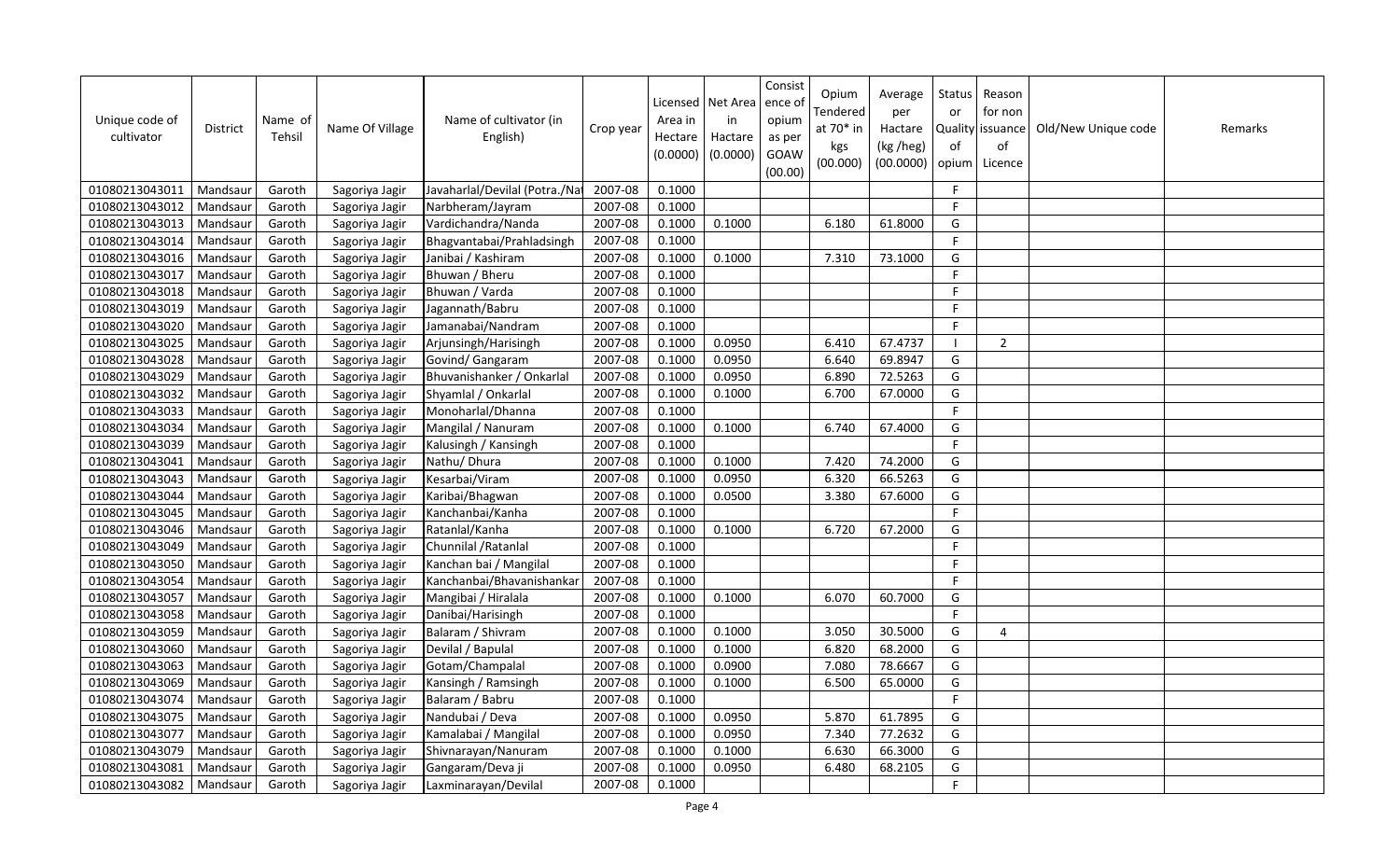| Unique code of<br>cultivator | <b>District</b> | Name of<br>Tehsil | Name Of Village | Name of cultivator (in<br>English) | Crop year | Area in<br>Hectare<br>(0.0000) | Licensed   Net Area<br>in<br>Hactare<br>(0.0000) | Consist<br>ence of<br>opium<br>as per<br>GOAW<br>(00.00) | Opium<br>Tendered<br>at 70* in<br>kgs<br>(00.000) | Average<br>per<br>Hactare<br>(kg /heg)<br>(00.0000) | Status<br>or<br>Quality<br>of<br>opium | Reason<br>for non<br>issuance<br>of<br>Licence | Old/New Unique code | Remarks        |
|------------------------------|-----------------|-------------------|-----------------|------------------------------------|-----------|--------------------------------|--------------------------------------------------|----------------------------------------------------------|---------------------------------------------------|-----------------------------------------------------|----------------------------------------|------------------------------------------------|---------------------|----------------|
| 01080213043083               | Mandsaur        | Garoth            | Sagoriya Jagir  | Baburam/Jayram                     | 2007-08   | 0.1000                         |                                                  |                                                          |                                                   |                                                     | $\mathsf{F}$                           |                                                |                     |                |
| 01080213043085               | Mandsaur        | Garoth            | Sagoriya Jagir  | Radheshyam/Onkarlal                | 2007-08   | 0.1000                         | 0.1000                                           |                                                          | 6.750                                             | 67.5000                                             | G                                      |                                                |                     |                |
| 01080213043089               | Mandsaur        | Garoth            | Sagoriya Jagir  | Radheshyam/Shalagram               | 2007-08   | 0.1000                         | 0.1000                                           |                                                          | 6.910                                             | 69.1000                                             | G                                      |                                                |                     |                |
| 01080213043090               | Mandsaur        | Garoth            | Sagoriya Jagir  | Gangaram/Bhanvarsingh              | 2007-08   | 0.1000                         |                                                  |                                                          |                                                   |                                                     | E                                      |                                                |                     |                |
| 01080213043091               | Mandsaur        | Garoth            | Sagoriya Jagir  | Rameshvar/Dola ji                  | 2007-08   | 0.1000                         |                                                  |                                                          |                                                   |                                                     | F.                                     |                                                |                     |                |
| 01080213043095               | Mandsaur        | Garoth            | Sagoriya Jagir  | Chunnilal/Kana ji                  | 2007-08   | 0.1000                         | 0.1000                                           |                                                          | 6.720                                             | 67.2000                                             | G                                      |                                                |                     |                |
| 01080213043096               | Mandsau         | Garoth            | Sagoriya Jagir  | Dayaram/Nanuram                    | 2007-08   | 0.1000                         |                                                  |                                                          |                                                   |                                                     | E                                      |                                                |                     |                |
| 01080213043099               | Mandsaur        | Garoth            | Sagoriya Jagir  | Hiralal/Jujhar ji                  | 2007-08   | 0.1000                         |                                                  |                                                          |                                                   |                                                     | F                                      |                                                |                     |                |
| 01080213043102               | Mandsaur        | Garoth            | Sagoriya Jagir  | Balaram/Champa ji                  | 2007-08   | 0.1000                         |                                                  |                                                          |                                                   |                                                     | F                                      |                                                |                     |                |
| 01080213043105               | Mandsaur        | Garoth            | Sagoriya Jagir  | Ratandas/Amarnath                  | 2007-08   | 0.1000                         | 0.0550                                           |                                                          | 3.490                                             | 63.4545                                             | G                                      |                                                |                     |                |
| 01080213043107               | Mandsau         | Garoth            | Sagoriya Jagir  | Mangilal/Karansingh                | 2007-08   | 0.1000                         |                                                  |                                                          |                                                   |                                                     | F.                                     |                                                |                     |                |
| 01080213043116               | Mandsaur        | Garoth            | Sagoriya Jagir  | Govardhanlal/Ratanlal              | 2007-08   | 0.1000                         | 0.1000                                           |                                                          | 7.150                                             | 71.5000                                             | G                                      |                                                |                     |                |
| 01080213043120               | Mandsaur        | Garoth            | Sagoriya Jagir  | Balaram/Bhanvarlal                 | 2007-08   | 0.1000                         |                                                  |                                                          |                                                   |                                                     | F                                      |                                                |                     |                |
| 01080213043121               | Mandsaur        | Garoth            | Sagoriya Jagir  | Shyamlal/Hiralal                   | 2007-08   | 0.1000                         | 0.0500                                           |                                                          | 3.010                                             | 60.2000                                             | G                                      |                                                |                     |                |
| 01080213043122               | Mandsau         | Garoth            | Sagoriya Jagir  | Gopal/Nanalal                      | 2007-08   | 0.1000                         | 0.0950                                           |                                                          | 6.980                                             | 73.4737                                             | G                                      |                                                |                     |                |
| 01080213043123               | Mandsaur        | Garoth            | Sagoriya Jagir  | Mangilal/Rupa ji                   | 2007-08   | 0.1000                         | 0.0950                                           |                                                          | 6.780                                             | 71.3684                                             | G                                      |                                                |                     |                |
| 01080213043124               | Mandsaur        | Garoth            | Sagoriya Jagir  | Shyamlal/Udayram                   | 2007-08   | 0.1000                         | 0.1000                                           |                                                          | 7.170                                             | 71.7000                                             | -1                                     | $\overline{2}$                                 |                     |                |
| 01080213043125               | Mandsaur        | Garoth            | Sagoriya Jagir  | Parmanand/Bapulal                  | 2007-08   | 0.1000                         |                                                  |                                                          |                                                   |                                                     | F.                                     |                                                |                     |                |
| 01080213043129               | Mandsaur        | Garoth            | Sagoriya Jagir  | Pannalal/Prabhulal                 | 2007-08   | 0.1000                         |                                                  |                                                          |                                                   |                                                     | F.                                     |                                                |                     |                |
| 01080213043130               | Mandsaur        | Garoth            | Sagoriya Jagir  | Janibai/Dhanna ji                  | 2007-08   | 0.1000                         | 0.1000                                           |                                                          | 7.920                                             | 79.2000                                             | G                                      |                                                |                     |                |
| 01080213043134               | Mandsaur        | Garoth            | Sagoriya Jagir  | Bherusingh/Karansingh              | 2007-08   | 0.1000                         |                                                  |                                                          |                                                   |                                                     | F.                                     |                                                |                     |                |
| 01080213043136               | Mandsaur        | Garoth            | Sagoriya Jagir  | Mansingh/Indersingh                | 2007-08   | 0.1000                         | 0.1000                                           |                                                          | 6.590                                             | 65.9000                                             | G                                      |                                                |                     |                |
| 01080213043137               | Mandsaur        | Garoth            | Sagoriya Jagir  | Ramsingh/Devisingh                 | 2007-08   | 0.1000                         | 0.1000                                           |                                                          | 6.750                                             | 67.5000                                             | G                                      |                                                |                     |                |
| 01080213043139               | Mandsaur        | Garoth            | Sagoriya Jagir  | Nathusingh/Dhulsingh               | 2007-08   | 0.1000                         | 0.1000                                           |                                                          | 6.400                                             | 64.0000                                             | G                                      |                                                |                     |                |
| 01080213043140               | Mandsaur        | Garoth            | Sagoriya Jagir  | Vardichandra/Nathulal              | 2007-08   | 0.1000                         | 0.1000                                           |                                                          | 6.140                                             | 61.4000                                             | G                                      |                                                |                     |                |
| 01080213043141               | Mandsaur        | Garoth            | Sagoriya Jagir  | Mangilal/Kishanlal                 | 2007-08   | 0.1000                         |                                                  |                                                          |                                                   |                                                     | F                                      |                                                |                     |                |
| 01080213043148               | Mandsaur        | Garoth            | Sagoriya Jagir  | Bherulal/Motilal                   | 2007-08   | 0.1000                         | 0.1050                                           |                                                          | 6.980                                             | 66.4762                                             | G                                      |                                                | 01080213055012      | 01080212014067 |
| 01080213043149               | Mandsau         | Garoth            | Sagoriya Jagir  | Ramsingh/Mangilal                  | 2007-08   | 0.1000                         | 0.1000                                           |                                                          | 6.610                                             | 66.1000                                             | G                                      |                                                | 01080213055024      | 01080212014068 |
| 01080213043150               | Mandsaur        | Garoth            | Sagoriya Jagir  | Ramkuvarbai/Bhagirath              | 2007-08   | 0.1000                         | 0.1000                                           |                                                          | 6.860                                             | 68.6000                                             | G                                      |                                                | 01080213055003      | 01080212014069 |
| 01080213043151               | Mandsaur        | Garoth            | Sagoriya Jagir  | Kanchanbai/Kishanlal               | 2007-08   | 0.1000                         |                                                  |                                                          |                                                   |                                                     | F                                      |                                                | 01080213055004      | 01080212014070 |
| 01080213044003               | Mandsaur        | Garoth            | Khajuripanth    | Kanchanbai/Ramnarayan              | 2007-08   | 0.1000                         |                                                  |                                                          |                                                   |                                                     | F.                                     |                                                |                     |                |
| 01080213044004               | Mandsaur        | Garoth            | Khajuripanth    | Shivlal / Jagannath                | 2007-08   | 0.1000                         |                                                  |                                                          |                                                   |                                                     | F                                      |                                                |                     |                |
| 01080213044006               | Mandsaur        | Garoth            | Khajuripanth    | Balibai / Ramratan                 | 2007-08   | 0.1000                         |                                                  |                                                          |                                                   |                                                     | F                                      |                                                |                     |                |
| 01080213044007               | Mandsau         | Garoth            | Khajuripanth    | Dinesh kumar/Devilal               | 2007-08   | 0.1000                         |                                                  |                                                          |                                                   |                                                     | F                                      |                                                |                     |                |
| 01080213044011               | Mandsaur        | Garoth            | Khajuripanth    | Inderbai/Karulal                   | 2007-08   | 0.1000                         |                                                  |                                                          |                                                   |                                                     | E                                      |                                                |                     |                |
| 01080213044015               | Mandsaur        | Garoth            | Khajuripanth    | Kanchan bai / Ramlal               | 2007-08   | 0.1000                         |                                                  |                                                          |                                                   |                                                     | F                                      |                                                |                     |                |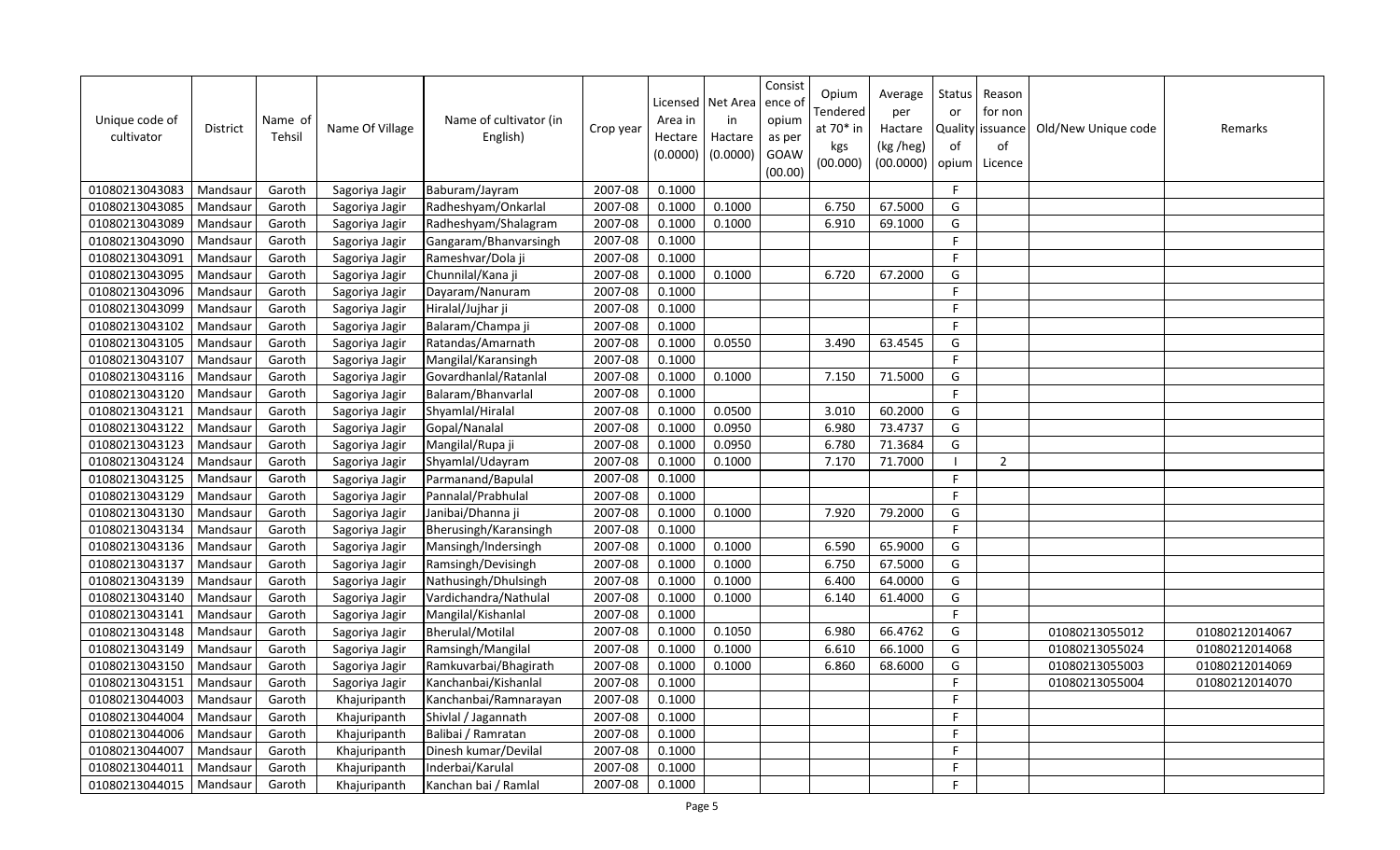| Unique code of<br>cultivator | <b>District</b> | Name of<br>Tehsil | Name Of Village | Name of cultivator (in<br>English) | Crop year | Area in<br>Hectare<br>(0.0000) | Licensed   Net Area<br>in<br>Hactare<br>(0.0000) | Consist<br>ence of<br>opium<br>as per<br>GOAW<br>(00.00) | Opium<br>Tendered<br>at 70* in<br>kgs<br>(00.000) | Average<br>per<br>Hactare<br>(kg /heg)<br>(00.0000) | Status<br>or<br>of<br>opium | Reason<br>for non<br>Quality issuance<br>of<br>Licence | Old/New Unique code | Remarks |
|------------------------------|-----------------|-------------------|-----------------|------------------------------------|-----------|--------------------------------|--------------------------------------------------|----------------------------------------------------------|---------------------------------------------------|-----------------------------------------------------|-----------------------------|--------------------------------------------------------|---------------------|---------|
| 01080213044016               | Mandsaur        | Garoth            | Khajuripanth    | Lekhraj/Kishanlal                  | 2007-08   | 0.1000                         |                                                  |                                                          |                                                   |                                                     | F.                          |                                                        |                     |         |
| 01080213044017               | Mandsaur        | Garoth            | Khajuripanth    | Ramakant/Kishorilal                | 2007-08   | 0.1000                         |                                                  |                                                          |                                                   |                                                     | F.                          |                                                        |                     |         |
| 01080213044022               | Mandsaur        | Garoth            | Khajuripanth    | Shavlal/Shankarlal                 | 2007-08   | 0.1000                         |                                                  |                                                          |                                                   |                                                     | F                           |                                                        |                     |         |
| 01080213044025               | Mandsaur        | Garoth            | Khajuripanth    | Mathuralal / Shivlal               | 2007-08   | 0.1000                         | 0.1000                                           |                                                          | 6.470                                             | 64.7000                                             | G                           |                                                        |                     |         |
| 01080213044027               | Mandsaur        | Garoth            | Khajuripanth    | Kailashbai / Nanuram               | 2007-08   | 0.1000                         |                                                  |                                                          |                                                   |                                                     | F.                          |                                                        |                     |         |
| 01080213044029               | Mandsaur        | Garoth            | Khajuripanth    | Shivlal / Kashiram                 | 2007-08   | 0.1000                         |                                                  |                                                          |                                                   |                                                     | F                           |                                                        |                     |         |
| 01080213044031               | Mandsaur        | Garoth            | Khajuripanth    | Shrilal / Devilal                  | 2007-08   | 0.1000                         | 0.0950                                           |                                                          | 6.730                                             | 70.8421                                             | G                           |                                                        |                     |         |
| 01080213044032               | Mandsaur        | Garoth            | Khajuripanth    | Kailashbai/Ratan lal dhakad        | 2007-08   | 0.1000                         | 0.0400                                           |                                                          | 3.120                                             | 78.0000                                             |                             |                                                        |                     |         |
| 01080213044034               | Mandsaur        | Garoth            | Khajuripanth    | Rameshvar/Nathulal                 | 2007-08   | 0.1000                         |                                                  |                                                          |                                                   |                                                     | F                           |                                                        |                     |         |
| 01080213044037               | Mandsaur        | Garoth            | Khajuripanth    | Bhuwan / Gangaram                  | 2007-08   | 0.1000                         | 0.1000                                           |                                                          | 6.390                                             | 63.9000                                             | G                           |                                                        |                     |         |
| 01080213044040               | Mandsau         | Garoth            | Khajuripanth    | Motiram / Bapulal                  | 2007-08   | 0.1000                         |                                                  |                                                          |                                                   |                                                     | F.                          |                                                        |                     |         |
| 01080213044041               | Mandsaur        | Garoth            | Khajuripanth    | Mangilal / Kishan                  | 2007-08   | 0.1000                         |                                                  |                                                          |                                                   |                                                     | F                           |                                                        |                     |         |
| 01080213044051               | Mandsaur        | Garoth            | Khajuripanth    | Pursingh / Badrilal                | 2007-08   | 0.1000                         | 0.0950                                           |                                                          | 6.040                                             | 63.5789                                             | G                           |                                                        |                     |         |
| 01080213044052               | Mandsaur        | Garoth            | Khajuripanth    | Govindram / Badrinarayan           | 2007-08   | 0.1000                         |                                                  |                                                          |                                                   |                                                     | F.                          |                                                        |                     |         |
| 01080213044053               | Mandsau         | Garoth            | Khajuripanth    | Satynarayan / Devilal              | 2007-08   | 0.1000                         |                                                  |                                                          |                                                   |                                                     | F                           |                                                        |                     |         |
| 01080213044054               | Mandsaur        | Garoth            | Khajuripanth    | Gopal/Shankarlal                   | 2007-08   | 0.1000                         |                                                  |                                                          |                                                   |                                                     | E                           |                                                        |                     |         |
| 01080213044056               | Mandsaur        | Garoth            | Khajuripanth    | Laxminarayan / Motiram             | 2007-08   | 0.1000                         | 0.1000                                           |                                                          | 6.310                                             | 63.1000                                             | G                           |                                                        |                     |         |
| 01080213044057               | Mandsaur        | Garoth            | Khajuripanth    | Sitabai/Ramesvar                   | 2007-08   | 0.1000                         | 0.1000                                           |                                                          | 6.400                                             | 64.0000                                             | G                           |                                                        |                     |         |
| 01080213044058               | Mandsaur        | Garoth            | Khajuripanth    | Puralal / Hariram                  | 2007-08   | 0.1000                         |                                                  |                                                          |                                                   |                                                     | F.                          |                                                        |                     |         |
| 01080213044060               | Mandsaur        | Garoth            | Khajuripanth    | Ramdyal/Balashankar                | 2007-08   | 0.1000                         |                                                  |                                                          |                                                   |                                                     | F                           |                                                        |                     |         |
| 01080213044061               | Mandsaur        | Garoth            | Khajuripanth    | Naraynibai/Bagdiram                | 2007-08   | 0.1000                         | 0.0500                                           |                                                          | 3.150                                             | 63.0000                                             | G                           |                                                        |                     |         |
| 01080213044062               | Mandsaur        | Garoth            | Khajuripanth    | Kishan lal / Gangaram              | 2007-08   | 0.1000                         |                                                  |                                                          |                                                   |                                                     | F.                          |                                                        |                     |         |
| 01080213044067               | Mandsaur        | Garoth            | Khajuripanth    | Bhanvarlal / Bherulal              | 2007-08   | 0.1000                         |                                                  |                                                          |                                                   |                                                     | F.                          |                                                        |                     |         |
| 01080213044069               | Mandsaur        | Garoth            | Khajuripanth    | Balashankar / Jagannath            | 2007-08   | 0.1000                         |                                                  |                                                          |                                                   |                                                     | $\mathsf{F}$                |                                                        |                     |         |
| 01080213044076               | Mandsaur        | Garoth            | Khajuripanth    | Balaram / Purji                    | 2007-08   | 0.1000                         | 0.1000                                           |                                                          | 6.080                                             | 60.8000                                             | G                           |                                                        |                     |         |
| 01080213044081               | Mandsaur        | Garoth            | Khajuripanth    | Balashankar/Bherulal               | 2007-08   | 0.1000                         | 0.0950                                           |                                                          | 1.800                                             | 18.9474                                             | G                           | $\boldsymbol{\Delta}$                                  |                     |         |
| 01080213044083               | Mandsaur        | Garoth            | Khajuripanth    | Radheshyam/Bherunath               | 2007-08   | 0.1000                         |                                                  |                                                          |                                                   |                                                     | $\mathsf{F}$                |                                                        |                     |         |
| 01080213044084               | Mandsau         | Garoth            | Khajuripanth    | Karulal/Nathibai /Amarlal          | 2007-08   | 0.1000                         |                                                  |                                                          |                                                   |                                                     | F.                          |                                                        |                     |         |
| 01080213044086               | Mandsaur        | Garoth            | Khajuripanth    | Badrilal / Amara                   | 2007-08   | 0.1000                         |                                                  |                                                          |                                                   |                                                     | F.                          |                                                        |                     |         |
| 01080213044088               | Mandsau         | Garoth            | Khajuripanth    | Partha / Pura                      | 2007-08   | 0.1000                         | 0.0950                                           |                                                          | 6.080                                             | 64.0000                                             | G                           |                                                        |                     |         |
| 01080213044093               | Mandsaur        | Garoth            | Khajuripanth    | Devilal / Dulichand                | 2007-08   | 0.1000                         |                                                  |                                                          |                                                   |                                                     | F.                          |                                                        |                     |         |
| 01080213044094               | Mandsaur        | Garoth            | Khajuripanth    | Kanheyalal / Devilal               | 2007-08   | 0.1000                         |                                                  |                                                          |                                                   |                                                     | F.                          |                                                        |                     |         |
| 01080213044095               | Mandsaur        | Garoth            | Khajuripanth    | Kaluram / Nanuram                  | 2007-08   | 0.1000                         | 0.1000                                           |                                                          | 6.650                                             | 66.5000                                             | G                           |                                                        |                     |         |
| 01080213044096               | Mandsaur        | Garoth            | Khajuripanth    | Amarlal/Salagram                   | 2007-08   | 0.1000                         |                                                  |                                                          |                                                   |                                                     | F                           |                                                        |                     |         |
| 01080213044098               | Mandsaur        | Garoth            | Khajuripanth    | Badrilal / Bhanvarlal              | 2007-08   | 0.1000                         |                                                  |                                                          |                                                   |                                                     | F.                          |                                                        |                     |         |
| 01080213044099               | Mandsaur        | Garoth            | Khajuripanth    | Fakirmo./Khaju                     | 2007-08   | 0.1000                         | 0.1000                                           |                                                          | 6.610                                             | 66.1000                                             | G                           |                                                        |                     |         |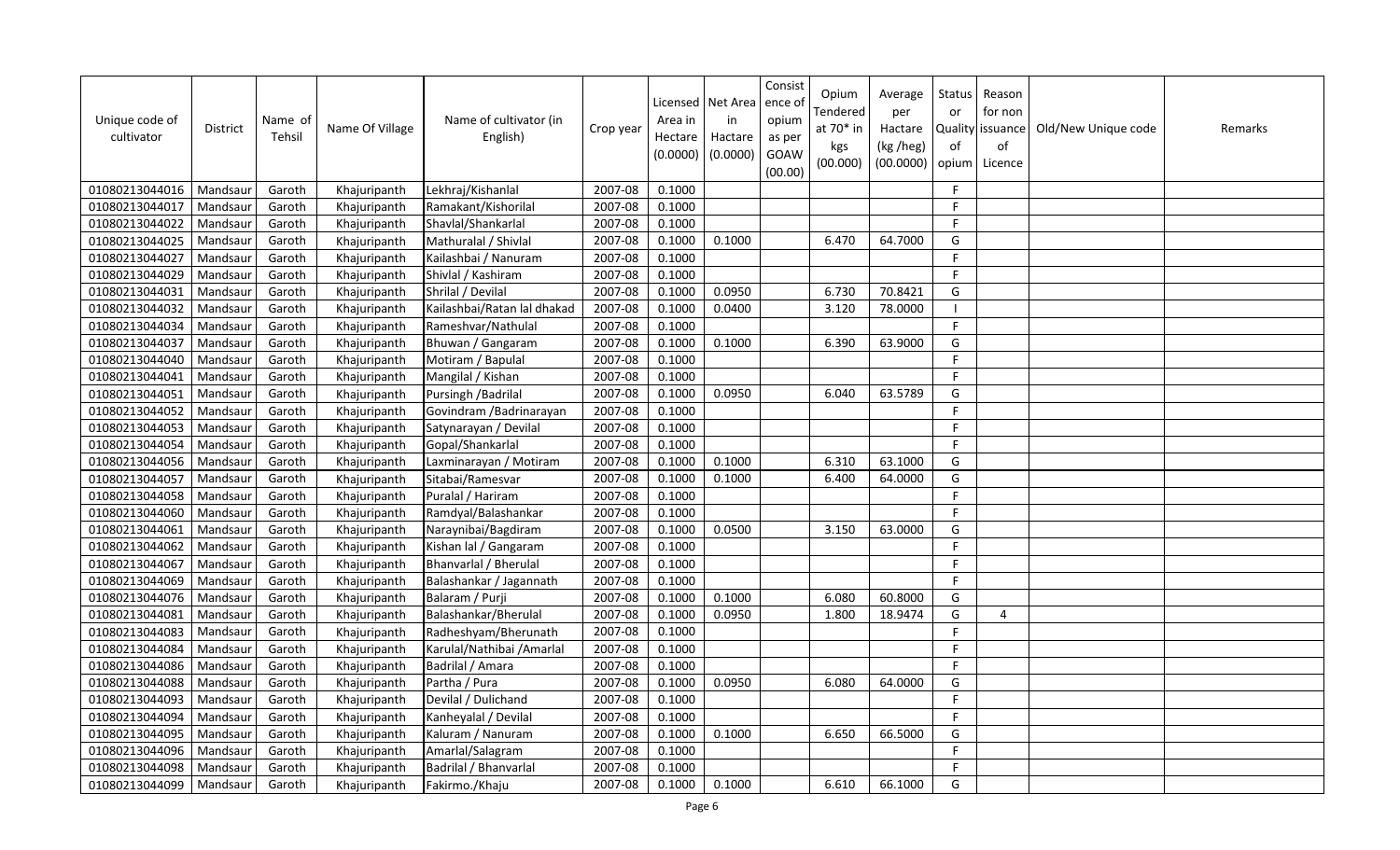| Unique code of<br>cultivator | <b>District</b> | Name of<br>Tehsil | Name Of Village | Name of cultivator (in<br>English) | Crop year | Licensed<br>Area in<br>Hectare<br>(0.0000) | Net Area<br>in<br>Hactare<br>(0.0000) | Consist<br>ence of<br>opium<br>as per<br>GOAW<br>(00.00) | Opium<br>Tendered<br>at $70*$ in<br>kgs<br>(00.000) | Average<br>per<br>Hactare<br>(kg /heg)<br>(00.0000) | <b>Status</b><br>or<br>of<br>opium | Reason<br>for non<br>Quality issuance<br>of<br>Licence | Old/New Unique code | Remarks     |
|------------------------------|-----------------|-------------------|-----------------|------------------------------------|-----------|--------------------------------------------|---------------------------------------|----------------------------------------------------------|-----------------------------------------------------|-----------------------------------------------------|------------------------------------|--------------------------------------------------------|---------------------|-------------|
| 01080213044100               | Mandsaur        | Garoth            | Khajuripanth    | Mohanbai/Kalu                      | 2007-08   | 0.1000                                     | 0.1000                                |                                                          | 1.730                                               | 17.3000                                             | G                                  | 4                                                      |                     |             |
| 01080213044103               | Mandsaur        | Garoth            | Khajuripanth    | Mangilal / Harchandra              | 2007-08   | 0.1000                                     |                                       |                                                          |                                                     |                                                     | F.                                 |                                                        |                     |             |
| 01080213044104               | Mandsaur        | Garoth            | Khajuripanth    | Balaram / Kishanlal                | 2007-08   | 0.1000                                     |                                       |                                                          |                                                     |                                                     | F.                                 |                                                        |                     |             |
| 01080213044106               | Mandsaur        | Garoth            | Khajuripanth    | Kesharbai / Jagannath              | 2007-08   | 0.1000                                     | 0.0600                                |                                                          | 3.880                                               | 64.6667                                             | G                                  |                                                        |                     |             |
| 01080213044108               | Mandsaur        | Garoth            | Khajuripanth    | Ramkubai/Parbhulal                 | 2007-08   | 0.1000                                     | 0.1000                                |                                                          | 6.810                                               | 68.1000                                             | G                                  |                                                        |                     |             |
| 01080213044110               | Mandsaur        | Garoth            | Khajuripanth    | Jatanbai/Prabhulal                 | 2007-08   | 0.1000                                     |                                       |                                                          |                                                     |                                                     | $\mathsf F$                        |                                                        |                     |             |
| 01080213044111               | Mandsaur        | Garoth            | Khajuripanth    | Pursingh/Parbhulal                 | 2007-08   | 0.1000                                     |                                       |                                                          |                                                     |                                                     | $\mathsf{F}$                       |                                                        |                     |             |
| 01080213044113               | Mandsaur        | Garoth            | Khajuripanth    | Motyabai/Prabhulal                 | 2007-08   | 0.1000                                     |                                       |                                                          |                                                     |                                                     | $\mathsf F$                        |                                                        |                     | Name Change |
| 01080213044114               | Mandsaur        | Garoth            | Khajuripanth    | Prabhulal / Nanuram                | 2007-08   | 0.1000                                     | 0.0250                                |                                                          | 1.680                                               | 67.2000                                             |                                    | $\overline{2}$                                         |                     |             |
| 01080213044117               | Mandsaur        | Garoth            | Khajuripanth    | Karulal / Sitaram                  | 2007-08   | 0.1000                                     |                                       |                                                          |                                                     |                                                     | F                                  |                                                        |                     |             |
| 01080213044120               | Mandsaur        | Garoth            | Khajuripanth    | Ashok kumar / Ramchandra           | 2007-08   | 0.1000                                     |                                       |                                                          |                                                     |                                                     | F.                                 |                                                        |                     |             |
| 01080213044121               | Mandsaur        | Garoth            | Khajuripanth    | Ramlal / Khemaji                   | 2007-08   | 0.1000                                     |                                       |                                                          |                                                     |                                                     | F.                                 |                                                        |                     |             |
| 01080213044123               | Mandsaur        | Garoth            | Khajuripanth    | Rukmanibai/Hariram                 | 2007-08   | 0.1000                                     |                                       |                                                          |                                                     |                                                     | F.                                 |                                                        |                     |             |
| 01080213044126               | Mandsaur        | Garoth            | Khajuripanth    | Koshalyabai/Balaram                | 2007-08   | 0.1000                                     | 0.0950                                |                                                          | 6.510                                               | 68.5263                                             | G                                  |                                                        |                     |             |
| 01080213044134               | Mandsau         | Garoth            | Khajuripanth    | Gopal/Ramlal                       | 2007-08   | 0.1000                                     | 0.0250                                |                                                          | 1.750                                               | 70.0000                                             | G                                  |                                                        |                     |             |
| 01080213044150               | Mandsaur        | Garoth            | Khajuripanth    | Amin khan/Khaju khan               | 2007-08   | 0.1000                                     | 0.1000                                |                                                          | 6.600                                               | 66.0000                                             | G                                  |                                                        |                     |             |
| 01080213044151               | Mandsaur        | Garoth            | Khajuripanth    | Ramprasad/Kanheyalal               | 2007-08   | 0.1000                                     |                                       |                                                          |                                                     |                                                     | F                                  |                                                        |                     |             |
| 01080213044152               | Mandsaur        | Garoth            | Khajuripanth    | Udaylal/Karulal                    | 2007-08   | 0.1000                                     |                                       |                                                          |                                                     |                                                     | F.                                 |                                                        |                     |             |
| 01080213044157               | Mandsau         | Garoth            | Khajuripanth    | Jagdish/Karulal                    | 2007-08   | 0.1000                                     |                                       |                                                          |                                                     |                                                     | F.                                 |                                                        |                     |             |
| 01080213044158               | Mandsaur        | Garoth            | Khajuripanth    | Sambhulal/Sitaram                  | 2007-08   | 0.1000                                     |                                       |                                                          |                                                     |                                                     | $\mathsf{F}$                       |                                                        |                     |             |
| 01080213044159               | Mandsaur        | Garoth            | Khajuripanth    | Ramprasad/ramchandji               | 2007-08   | 0.1000                                     |                                       |                                                          |                                                     |                                                     | F.                                 |                                                        |                     |             |
| 01080213044160               | Mandsaur        | Garoth            | Khajuripanth    | Balaram/Prabhulal                  | 2007-08   | 0.1000                                     |                                       |                                                          |                                                     |                                                     | $\mathsf{F}$                       |                                                        |                     |             |
| 01080213044162               | Mandsaur        | Garoth            | Khajuripanth    | Karulal/Nathu ji                   | 2007-08   | 0.1000                                     |                                       |                                                          |                                                     |                                                     | F.                                 |                                                        |                     |             |
| 01080213044164               | Mandsaur        | Garoth            | Khajuripanth    | Nandkishor/Banshilal               | 2007-08   | 0.1000                                     | 0.0950                                |                                                          | 6.750                                               | 71.0526                                             | G                                  |                                                        |                     |             |
| 01080213044165               | Mandsaur        | Garoth            | Khajuripanth    | Amarlal/Onkarlal                   | 2007-08   | 0.1000                                     |                                       |                                                          |                                                     |                                                     | F.                                 |                                                        |                     |             |
| 01080213044173               | Mandsaur        | Garoth            | Khajuripanth    | Rampratap/Moti ji                  | 2007-08   | 0.1000                                     |                                       |                                                          |                                                     |                                                     | F.                                 |                                                        |                     |             |
| 01080213044174               | Mandsaur        | Garoth            | Khajuripanth    | Kanheyalal/Bhuvan                  | 2007-08   | 0.1000                                     | 0.1000                                |                                                          | 6.790                                               | 67.9000                                             |                                    | $\overline{2}$                                         |                     |             |
| 01080213044177               | Mandsau         | Garoth            | Khajuripanth    | Karulal/Nathulal                   | 2007-08   | 0.1000                                     |                                       |                                                          |                                                     |                                                     | $\mathsf{F}$                       |                                                        |                     |             |
| 01080213044179               | Mandsaur        | Garoth            | Khajuripanth    | Radheshyam/Jagannath               | 2007-08   | 0.1000                                     |                                       |                                                          |                                                     |                                                     | F.                                 |                                                        |                     |             |
| 01080213044187               | Mandsaur        | Garoth            | Khajuripanth    | Krishnavallabh/Parmanand           | 2007-08   | 0.1000                                     |                                       |                                                          |                                                     |                                                     | F.                                 |                                                        |                     |             |
| 01080213044190               | Mandsaur        | Garoth            | Khajuripanth    | Mangilal/Bheru ji Balai            | 2007-08   | 0.1000                                     | 0.1000                                |                                                          | 1.860                                               | 18.6000                                             |                                    | $\overline{2}$                                         |                     |             |
| 01080213044192               | Mandsaur        | Garoth            | Khajuripanth    | Balu/Kanha                         | 2007-08   | 0.1000                                     | 0.1000                                |                                                          | 1.400                                               | 14.0000                                             | G                                  | $\overline{4}$                                         |                     |             |
| 01080213044195               | Mandsaur        | Garoth            | Khajuripanth    | Shrilal/Shankarlal                 | 2007-08   | 0.1000                                     |                                       |                                                          |                                                     |                                                     | $\mathsf F$                        |                                                        |                     |             |
| 01080213044196               | Mandsaur        | Garoth            | Khajuripanth    | Bhuvanishankar/Mathuralal          | 2007-08   | 0.1000                                     |                                       |                                                          |                                                     |                                                     | F                                  |                                                        |                     |             |
| 01080213044197               | Mandsaur        | Garoth            | Khajuripanth    | Devishankar/Shivlal                | 2007-08   | 0.1000                                     | 0.0950                                |                                                          | 6.630                                               | 69.7895                                             | G                                  |                                                        |                     |             |
| 01080213044198               | Mandsaur        | Garoth            | Khajuripanth    | Nandlal/Mangilal                   | 2007-08   | 0.1000                                     |                                       |                                                          |                                                     |                                                     | F.                                 |                                                        |                     |             |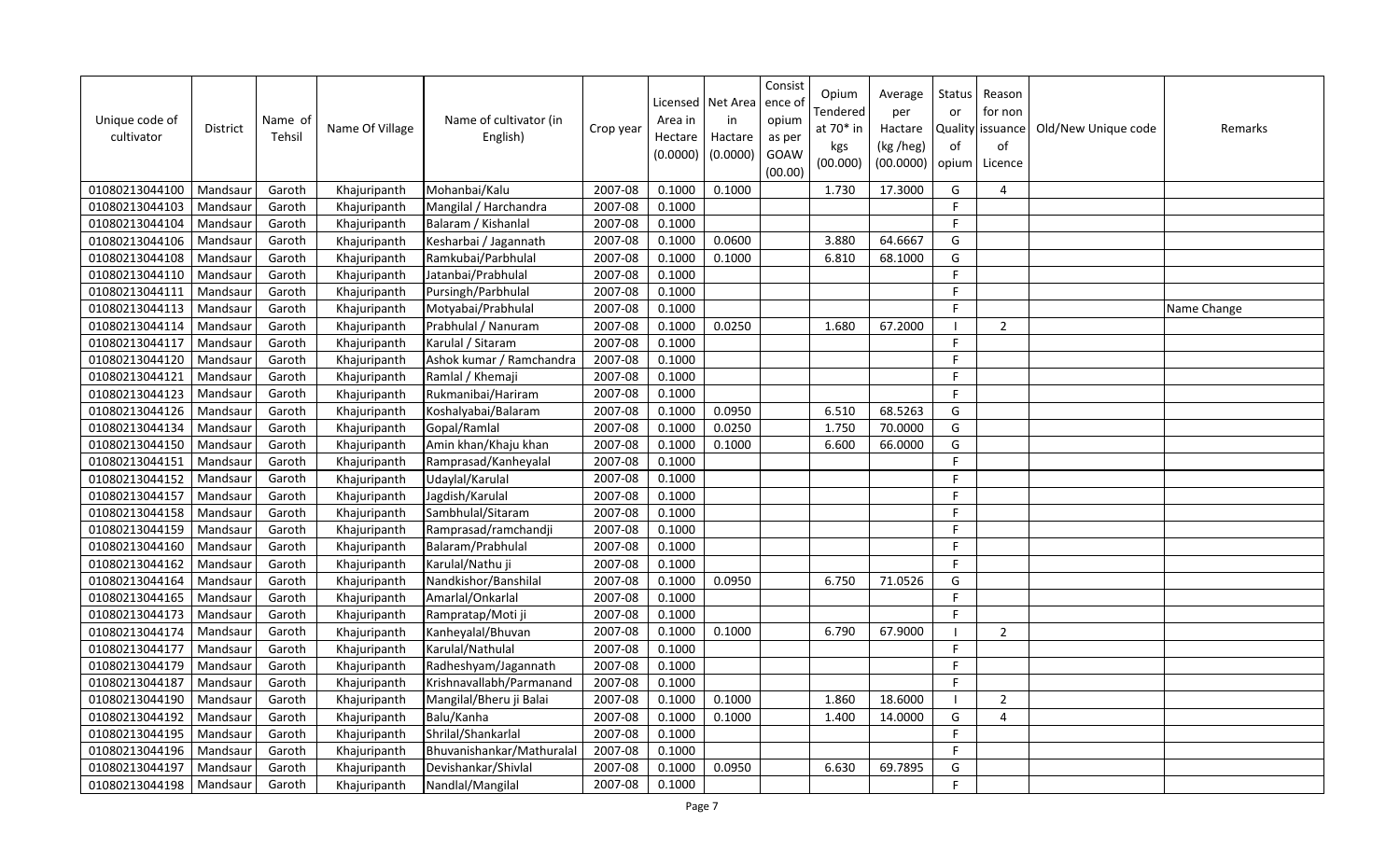| Unique code of<br>cultivator | <b>District</b> | Name of<br>Tehsil | Name Of Village | Name of cultivator (in<br>English) | Crop year | Area in<br>Hectare<br>(0.0000) | Licensed   Net Area   ence o<br>in<br>Hactare<br>(0.0000) | Consist<br>opium<br>as per<br><b>GOAW</b><br>(00.00) | Opium<br>Tendered<br>at 70* in<br>kgs<br>(00.000) | Average<br>per<br>Hactare<br>(kg /heg)<br>(00.0000) | Status<br>or<br>of<br>opium | Reason<br>for non<br>Quality issuance<br>of<br>Licence | Old/New Unique code | Remarks                     |
|------------------------------|-----------------|-------------------|-----------------|------------------------------------|-----------|--------------------------------|-----------------------------------------------------------|------------------------------------------------------|---------------------------------------------------|-----------------------------------------------------|-----------------------------|--------------------------------------------------------|---------------------|-----------------------------|
| 01080213044199               | Mandsaur        | Garoth            | Khajuripanth    | Shambhulal/Vardichand              | 2007-08   | 0.1000                         |                                                           |                                                      |                                                   |                                                     | F.                          |                                                        |                     |                             |
| 01080213044200               | Mandsaur        | Garoth            | Khajuripanth    | Ramgopal/Pursingh                  | 2007-08   | 0.1000                         |                                                           |                                                      |                                                   |                                                     | F                           |                                                        |                     |                             |
| 01080213044203               | Mandsaur        | Garoth            | Khajuripanth    | Prabhulal/Kashiram                 | 2007-08   | 0.1000                         |                                                           |                                                      |                                                   |                                                     | F                           |                                                        |                     |                             |
| 01080213044204               | Mandsaur        | Garoth            | Khajuripanth    | Nathulal/Onkarlal                  | 2007-08   | 0.1000                         | 0.1000                                                    |                                                      | 5.960                                             | 59.6000                                             | G                           |                                                        |                     |                             |
| 01080213044208               | Mandsaur        | Garoth            | Khajuripanth    | Shyamlal/Dhanna ji                 | 2007-08   | 0.1000                         | 0.1000                                                    |                                                      | 1.530                                             | 15.3000                                             | G                           | 4                                                      |                     |                             |
| 01080213044210               | Mandsaur        | Garoth            | Khajuripanth    | Surajbai/Onkarlal                  | 2007-08   | 0.1000                         |                                                           |                                                      |                                                   |                                                     | F.                          |                                                        |                     |                             |
| 01080213044211               | Mandsaur        | Garoth            | Khajuripanth    | Badrilal/Sukhilal                  | 2007-08   | 0.1000                         |                                                           |                                                      |                                                   |                                                     | F.                          |                                                        |                     |                             |
| 01080213044212               | Mandsaur        | Garoth            | Khajuripanth    | Badrilal/Ramchandra                | 2007-08   | 0.1000                         | 0.1000                                                    |                                                      | 2.090                                             | 20.9000                                             | G                           | 4                                                      |                     |                             |
| 01080213044215               | Mandsaur        | Garoth            | Khajuripanth    | Gebhiali/Molabaksh                 | 2007-08   | 0.1000                         | 0.1000                                                    |                                                      | 6.930                                             | 69.3000                                             |                             |                                                        |                     |                             |
| 01080213044216               | Mandsaur        | Garoth            | Khajuripanth    | Karibai/Govindram                  | 2007-08   | 0.1000                         |                                                           |                                                      |                                                   |                                                     | F.                          |                                                        |                     |                             |
| 01080213044223               | Mandsaur        | Garoth            | Khajuripanth    | Bagdiram/Kaluram                   | 2007-08   | 0.1000                         | 0.0950                                                    |                                                      | 6.000                                             | 63.1579                                             | - 1                         |                                                        |                     |                             |
| 01080213044235               | Mandsaur        | Garoth            | Khajuripanth    | Ramchandra/Onkarlal                | 2007-08   | 0.1000                         | 0.0950                                                    |                                                      | 6.100                                             | 64.2105                                             | G                           |                                                        |                     |                             |
| 01080213044236               | Mandsaur        | Garoth            | Khajuripanth    | Udayram/Nirbhayram                 | 2007-08   | 0.1000                         |                                                           |                                                      |                                                   |                                                     | F.                          |                                                        |                     |                             |
| 01080213044237               | Mandsaur        | Garoth            | Khajuripanth    | Jagdish/Ramchandra                 | 2007-08   | 0.1000                         |                                                           |                                                      |                                                   |                                                     | F.                          |                                                        |                     |                             |
| 01080213044238               | Mandsaur        | Garoth            | Khajuripanth    | Ratanlal/Pyarji Dhakad             | 2007-08   | 0.1000                         |                                                           |                                                      |                                                   |                                                     | F.                          |                                                        |                     |                             |
| 01080213044239               | Mandsaur        | Garoth            | Khajuripanth    | Narayansingh/Balvantsingh          | 2007-08   | 0.1000                         | 0.0250                                                    |                                                      | 1.680                                             | 67.2000                                             | G                           |                                                        |                     |                             |
| 01080213044240               | Mandsaur        | Garoth            | Khajuripanth    | Motisingh/Hindusingh               | 2007-08   | 0.1000                         | 0.1000                                                    |                                                      | 6.210                                             | 62.1000                                             | G                           |                                                        |                     |                             |
| 01080213047002               | Mandsaur        | Garoth            | Dasoriya        | Ramsingh / Harisingh               | 2007-08   | 0.1000                         |                                                           |                                                      |                                                   |                                                     | F                           |                                                        |                     |                             |
| 01080213047003               | Mandsaur        | Garoth            | Dasoriya        | Fulchand / Bapulal                 | 2007-08   | 0.1000                         |                                                           |                                                      |                                                   |                                                     | F                           |                                                        |                     |                             |
| 01080213047004               | Mandsaur        | Garoth            | Dasoriya        | Banshilal / Kanheyalal             | 2007-08   | 0.1000                         |                                                           |                                                      |                                                   |                                                     | F                           |                                                        |                     |                             |
| 01080213047010               | Mandsaur        | Garoth            | Dasoriya        | Ramkaran / Dhulji                  | 2007-08   | 0.1000                         |                                                           |                                                      |                                                   |                                                     | F.                          |                                                        |                     |                             |
| 01080213047017               | Mandsaur        | Garoth            | Dasoriya        | Gangaram / Kaluram                 | 2007-08   | 0.1000                         |                                                           |                                                      |                                                   |                                                     | F                           |                                                        |                     |                             |
| 01080213047018               | Mandsaur        | Garoth            | Dasoriya        | Bhuvaniram / Ramdayal              | 2007-08   | 0.1000                         | 0.0450                                                    |                                                      | 2.920                                             | 64.8889                                             | G                           |                                                        |                     |                             |
| 01080213047024               | Mandsaur        | Garoth            | Dasoriya        | Ramvilas / Tulsiram                | 2007-08   | 0.1000                         | 0.0900                                                    |                                                      | 6.040                                             | 67.1111                                             |                             | 2                                                      |                     |                             |
| 01080213047027               | Mandsaur        | Garoth            | Dasoriya        | Kishanlal / Kalusingh              | 2007-08   | 0.1000                         |                                                           |                                                      |                                                   |                                                     | F.                          |                                                        |                     |                             |
| 01080213047033               | Mandsaur        | Garoth            | Dasoriya        | Puralal / Mangilal                 | 2007-08   | 0.1000                         |                                                           |                                                      |                                                   |                                                     | F.                          |                                                        |                     |                             |
| 01080213047034               | Mandsaur        | Garoth            | Dasoriya        | Rambaksh / Chainram                | 2007-08   | 0.1000                         |                                                           |                                                      |                                                   |                                                     | F.                          |                                                        |                     |                             |
| 01080213047035               | Mandsaur        | Garoth            | Dasoriya        | Balkishan / Ramprahlad             | 2007-08   | 0.1000                         |                                                           |                                                      |                                                   |                                                     | F.                          |                                                        |                     |                             |
| 01080213047037               | Mandsaur        | Garoth            | Dasoriya        | Balaram / Ramlal                   | 2007-08   | 0.1000                         | 0.1000                                                    |                                                      | 7.030                                             | 70.3000                                             |                             | $\overline{2}$                                         |                     |                             |
| 01080213047054               | Mandsaur        | Garoth            | Dasoriya        | Jankilal / Ramdayal                | 2007-08   | 0.1000                         |                                                           |                                                      |                                                   |                                                     | F.                          |                                                        |                     |                             |
| 01080213047056               | Mandsaur        | Garoth            | Dasoriya        | Dwarkalal/Shankarlal               | 2007-08   | 0.1000                         |                                                           |                                                      |                                                   |                                                     | F.                          |                                                        |                     |                             |
| 01080213047059               | Mandsaur        | Garoth            | Dasoriya        | Madanlal/Onkarlal                  | 2007-08   | 0.1000                         |                                                           |                                                      |                                                   |                                                     | F.                          |                                                        |                     |                             |
| 01080213047065               | Mandsaur        | Garoth            | Dasoriya        | Ramniwas/Bapulal                   | 2007-08   | 0.1000                         |                                                           |                                                      |                                                   |                                                     | F                           |                                                        |                     |                             |
| 01080213047069               | Mandsaur        | Garoth            | Dasoriya        | Mangibai/Ambaram                   | 2007-08   | 0.1000                         |                                                           |                                                      |                                                   |                                                     | F.                          |                                                        |                     |                             |
| 01080213047071               | Mandsaur        | Garoth            | Dasoriya        | Bhavarsingh/Fulsingh               | 2007-08   | 0.1000                         |                                                           |                                                      |                                                   |                                                     | F.                          |                                                        |                     | Transfer/padliya lalmuha M- |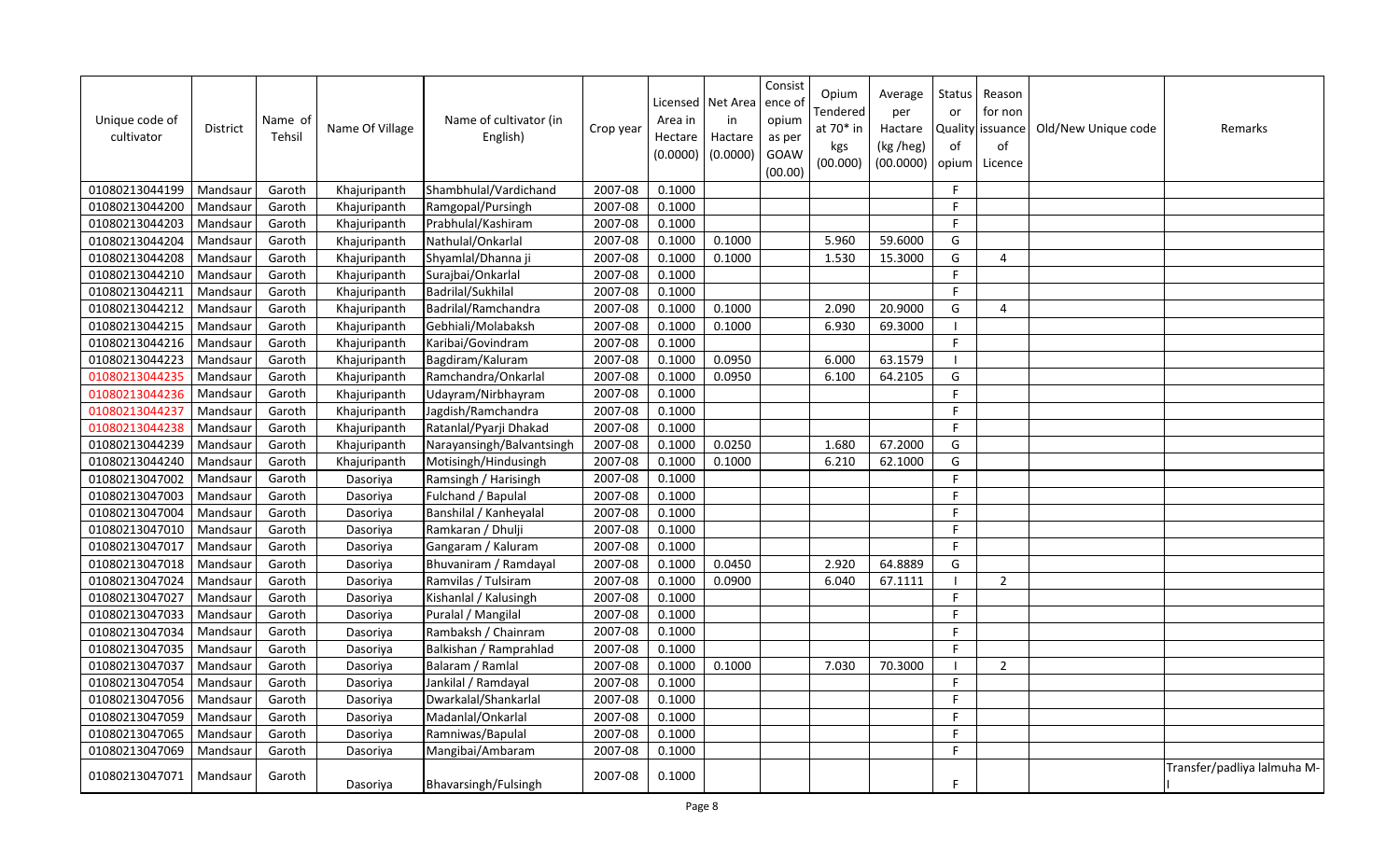| Unique code of<br>cultivator | <b>District</b> | Name of<br>Tehsil | Name Of Village | Name of cultivator (in<br>English) | Crop year | Area in<br>Hectare<br>(0.0000) | Licensed   Net Area<br>in<br>Hactare<br>(0.0000) | Consist<br>ence of<br>opium<br>as per<br>GOAW<br>(00.00) | Opium<br>Tendered<br>at 70* in<br>kgs<br>(00.000) | Average<br>per<br>Hactare<br>(kg /heg)<br>(00.0000) | Status<br>or<br>of<br>opium | Reason<br>for non<br>Quality issuance<br>of<br>Licence | Old/New Unique code | Remarks |
|------------------------------|-----------------|-------------------|-----------------|------------------------------------|-----------|--------------------------------|--------------------------------------------------|----------------------------------------------------------|---------------------------------------------------|-----------------------------------------------------|-----------------------------|--------------------------------------------------------|---------------------|---------|
| 01080213053004               | Mandsaur        | Garoth            | Dhabla gujar    | Satynarayan / Ramlal               | 2007-08   | 0.1000                         | 0.1000                                           |                                                          | 6.580                                             | 65.8000                                             |                             | $\overline{2}$                                         |                     |         |
| 01080213053008               | Mandsaur        | Garoth            | Dhabla gujar    | Banshilal / Ratanlal               | 2007-08   | 0.1000                         | 0.1000                                           |                                                          | 6.670                                             | 66.7000                                             | - 1                         | $\overline{2}$                                         |                     |         |
| 01080213053009               | Mandsaur        | Garoth            | Dhabla gujar    | Deubai/Bhanvarsingh                | 2007-08   | 0.1000                         | 0.1000                                           |                                                          | 6.400                                             | 64.0000                                             | G                           |                                                        |                     |         |
| 01080213053012               | Mandsau         | Garoth            | Dhabla gujar    | Ramsvrup / Kaluram                 | 2007-08   | 0.1000                         | 0.1000                                           |                                                          | 6.740                                             | 67.4000                                             | $\blacksquare$              | $\overline{2}$                                         |                     |         |
| 01080213053032               | Mandsaur        | Garoth            | Dhabla gujar    | Raghusingh / Nanuram               | 2007-08   | 0.1000                         | 0.1000                                           |                                                          | 6.770                                             | 67.7000                                             | -1                          | $\overline{2}$                                         |                     |         |
| 01080213053038               | Mandsaur        | Garoth            | Dhabla gujar    | Raghusingh/Bhanvarsingh            | 2007-08   | 0.1000                         | 0.1000                                           |                                                          | 6.800                                             | 68.0000                                             |                             | $\overline{2}$                                         |                     |         |
| 01080213053044               | Mandsau         | Garoth            | Dhabla gujar    | Nathulal / Ramlal                  | 2007-08   | 0.1000                         | 0.1000                                           |                                                          | 6.720                                             | 67.2000                                             | -1                          | $\overline{2}$                                         |                     |         |
| 01080213053051               | Mandsaur        | Garoth            | Dhabla gujar    | Kishanlal / Ramlal                 | 2007-08   | 0.1000                         | 0.1000                                           |                                                          | 6.690                                             | 66.9000                                             |                             | $\overline{2}$                                         |                     |         |
| 01080213053090               | Mandsaur        | Garoth            | Dhabla gujar    | Bhuvaniram/Hiralal                 | 2007-08   | 0.1000                         | 0.1000                                           |                                                          | 6.370                                             | 63.7000                                             | G                           |                                                        |                     |         |
| 01080213053091               | Mandsaur        | Garoth            | Dhabla gujar    | Bapulal/Mangilal                   | 2007-08   | 0.1000                         | 0.0950                                           |                                                          | 6.460                                             | 68.0000                                             | - 1                         | $\overline{2}$                                         |                     |         |
| 01080213053092               | Mandsaur        | Garoth            | Dhabla gujar    | Bhuvaniram/Kanvarlal               | 2007-08   | 0.1000                         |                                                  |                                                          |                                                   |                                                     | F                           |                                                        |                     |         |
| 01080213053094               | Mandsaur        | Garoth            | Dhabla gujar    | Basantilal/Hemraj                  | 2007-08   | 0.1000                         | 0.0500                                           |                                                          | 3.520                                             | 70.4000                                             | - I                         | $\overline{2}$                                         |                     |         |
| 01080213053097               | Mandsaur        | Garoth            | Dhabla gujar    | Naharsingh/Ramlal                  | 2007-08   | 0.1000                         | 0.0950                                           |                                                          | 7.060                                             | 74.3158                                             | -1                          | $\overline{2}$                                         |                     |         |
| 01080213053100               | Mandsaur        | Garoth            | Dhabla gujar    | Bhagwansingh/Bhagga                | 2007-08   | 0.1000                         | 0.0950                                           |                                                          | 6.360                                             | 66.9474                                             | G                           |                                                        |                     |         |
| 01080213053101               | Mandsau         | Garoth            | Dhabla gujar    | Bhimsingh/Kacharusingh             | 2007-08   | 0.1000                         | 0.1000                                           |                                                          | 6.730                                             | 67.3000                                             | - 1                         | $\overline{2}$                                         |                     |         |
| 01080213053103               | Mandsaur        | Garoth            | Dhabla gujar    | Kacharu/Onkar                      | 2007-08   | 0.1000                         | 0.1000                                           |                                                          | 6.450                                             | 64.5000                                             | G                           |                                                        |                     |         |
| 01080213053104               | Mandsau         | Garoth            | Dhabla gujar    | Harisingh/Ramlal                   | 2007-08   | 0.1000                         | 0.0950                                           |                                                          | 6.680                                             | 70.3158                                             |                             | $\overline{2}$                                         |                     |         |
| 01080213053106               | Mandsaur        | Garoth            | Dhabla gujar    | Padambai/Harisingh                 | 2007-08   | 0.1000                         | 0.1000                                           |                                                          | 6.770                                             | 67.7000                                             |                             | $\overline{2}$                                         |                     |         |
| 01080213053107               | Mandsaur        | Garoth            | Dhabla gujar    | Rohit/kumar/Bharatram              | 2007-08   | 0.1000                         | 0.1000                                           |                                                          | 6.580                                             | 65.8000                                             | $\blacksquare$              | $\overline{2}$                                         |                     |         |
| 01080213053108               | Mandsaur        | Garoth            | Dhabla gujar    | Khumansingh/Sardarsingh            | 2007-08   | 0.1000                         |                                                  |                                                          |                                                   |                                                     | $\mathsf{F}$                |                                                        |                     |         |
| 01080213053109               | Mandsau         | Garoth            | Dhabla gujar    | Narayansingh/Onkarsingh            | 2007-08   | 0.1000                         |                                                  |                                                          |                                                   |                                                     | F                           |                                                        |                     |         |
| 01080213053110               | Mandsaur        | Garoth            | Dhabla gujar    | Vikramsingh/Kansingh               | 2007-08   | 0.1000                         | 0.1000                                           |                                                          | 6.410                                             | 64.1000                                             | - 1                         | $\overline{2}$                                         |                     |         |
| 01080213053111               | Mandsaur        | Garoth            | Dhabla gujar    | Tejsingh/Onkarsingh                | 2007-08   | 0.1000                         |                                                  |                                                          |                                                   |                                                     | F.                          |                                                        |                     |         |
| 01080213053113               | Mandsaur        | Garoth            | Dhabla gujar    | Jatanbai/Ramnarayan                | 2007-08   | 0.1000                         | 0.0950                                           |                                                          | 6.680                                             | 70.3158                                             | - I                         | $\overline{2}$                                         | 01080214044020      |         |
| 01080213053114               | Mandsaur        | Garoth            | Dhabla gujar    | Bhuvanisingh/Jujharsingh           | 2007-08   | 0.1000                         | 0.1000                                           |                                                          | 6.330                                             | 63.3000                                             | G                           |                                                        | 01080213181015      |         |
| 01080213053115               | Mandsaur        | Garoth            | Dhabla gujar    | Rodsingh/Bhavsingh                 | 2007-08   | 0.1000                         | 0.1000                                           |                                                          | 6.410                                             | 64.1000                                             | G                           |                                                        | 01080213181017      |         |
| 01080213053116               | Mandsaur        | Garoth            | Dhabla gujar    | Pirsingh/Ranjitsingh               | 2007-08   | 0.1000                         | 0.1000                                           |                                                          | 6.460                                             | 64.6000                                             | G                           |                                                        | 01080213181020      |         |
| 01080213063022               | Mandsaur        | Garoth            | Bapcha          | Narendrasingh/Naharsingh           | 2007-08   | 0.1000                         | 0.1000                                           | 56.39                                                    | 5.990                                             | 59.9000                                             | G                           |                                                        |                     |         |
| 01080213063023               | Mandsaur        | Garoth            | Bapcha          | Sarvansingh/Bhagwansingh           | 2007-08   | 0.1000                         | 0.1000                                           | 60.51                                                    | 6.290                                             | 62.9000                                             | G                           |                                                        |                     |         |
| 01080213063024               | Mandsau         | Garoth            | Bapcha          | Laxmansingh/Amarsingh              | 2007-08   | 0.1000                         | 0.0950                                           | 56.39                                                    | 5.840                                             | 61.4737                                             | G                           |                                                        |                     |         |
| 01080213063027               | Mandsaur        | Garoth            | Bapcha          | Jawansingh/Nirbhaysingh            | 2007-08   | 0.1000                         | 0.0900                                           | 58.08                                                    | 5.890                                             | 65.4444                                             | G                           |                                                        |                     |         |
| 01080213063064               | Mandsau         | Garoth            | Bapcha          | Ummedsingh/Nirbhaysingh            | 2007-08   | 0.1000                         | 0.1000                                           | 60.02                                                    | 6.360                                             | 63.6000                                             | G                           |                                                        |                     |         |
| 01080213063091               | Mandsaur        | Garoth            | Bapcha          | Heeralal/Nanuram                   | 2007-08   | 0.1000                         |                                                  |                                                          |                                                   |                                                     | F.                          |                                                        |                     |         |
| 01080213063092               | Mandsau         | Garoth            | Bapcha          | Bherusingh/Fojsingh                | 2007-08   | 0.1000                         |                                                  |                                                          |                                                   |                                                     | F.                          |                                                        |                     |         |
| 01080213067062               | Mandsaur        | Garoth            | Asawati         | Chatarbai/Shankarsingh             | 2007-08   | 0.1000                         | 0.0950                                           | 63.29                                                    | 5.580                                             | 58.7368                                             | G                           |                                                        |                     |         |
| 01080213067071               | Mandsaur        | Garoth            | Asawati         | Devilal/Ramsingh                   | 2007-08   | 0.1000                         | 0.1000                                           | 56.39                                                    | 6.110                                             | 61.1000                                             | G                           |                                                        |                     |         |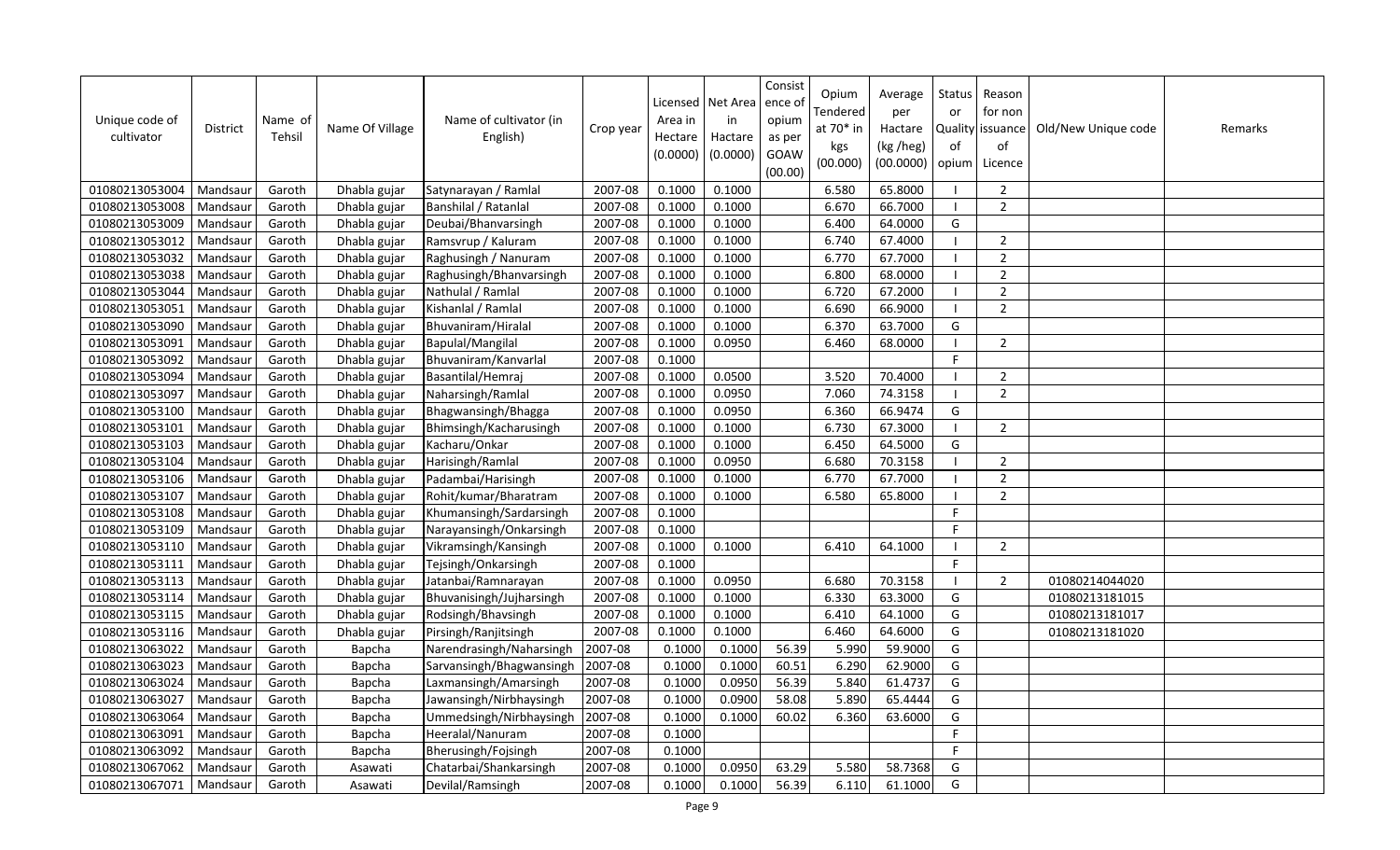| Unique code of<br>cultivator | <b>District</b> | Name of<br>Tehsil | Name Of Village | Name of cultivator (in<br>English) | Crop year | Area in<br>Hectare<br>(0.0000) | Licensed   Net Area<br>in<br>Hactare<br>(0.0000) | Consist<br>ence of<br>opium<br>as per<br>GOAW<br>(00.00) | Opium<br>Tendered<br>at 70* in<br>kgs<br>(00.000) | Average<br>per<br>Hactare<br>(kg /heg)<br>(00.0000) | Status<br>or<br>of<br>opium | Reason<br>for non<br>Quality issuance<br>of<br>Licence | Old/New Unique code | Remarks     |
|------------------------------|-----------------|-------------------|-----------------|------------------------------------|-----------|--------------------------------|--------------------------------------------------|----------------------------------------------------------|---------------------------------------------------|-----------------------------------------------------|-----------------------------|--------------------------------------------------------|---------------------|-------------|
| 01080213067076               | Mandsaur        | Garoth            | Asawati         | Sambhulal/Kaluram                  | 2007-08   | 0.1000                         | 0.1000                                           | 63.29                                                    | 6.420                                             | 64.2000                                             | G                           |                                                        |                     |             |
| 01080213067082               | Mandsau         | Garoth            | Asawati         | Mangilal/Harisingh                 | 2007-08   | 0.1000                         | 0.1000                                           | 60.32                                                    | 6.200                                             | 62.0000                                             | G                           |                                                        |                     |             |
| 01080213067089               | Mandsau         | Garoth            | Asawati         | Kalusingh/Harisingh                | 2007-08   | 0.1000                         | 0.1000                                           | 58.88                                                    | 6.440                                             | 64.4000                                             | G                           |                                                        |                     |             |
| 01080213067090               | Mandsau         | Garoth            | Asawati         | Shankarsingh/Harisingh             | 2007-08   | 0.1000                         | 0.1000                                           | 60.32                                                    | 6.160                                             | 61.6000                                             | G                           |                                                        |                     |             |
| 01080213078006               | Mandsau         | Garoth            | Shamgarh        | Jawhar/Satyanarayan                | 2007-08   | 0.1000                         |                                                  |                                                          |                                                   |                                                     | F.                          |                                                        | 01080213077038      |             |
| 01080213078009               | Mandsaur        | Garoth            | Shamgarh        | Kamlabai/Shankarlal                | 2007-08   | 0.1000                         | 0.1000                                           | 61.52                                                    | 6.570                                             | 65.7000                                             | G                           |                                                        |                     |             |
| 01080213078010               | Mandsau         | Garoth            | Shamgarh        | Ramchandra/Harlal                  | 2007-08   | 0.1000                         |                                                  |                                                          |                                                   |                                                     | F.                          |                                                        |                     |             |
| 01080213078019               | Mandsaur        | Garoth            | Shamgarh        | Narsinghlal/Sukhlal                | 2007-08   | 0.1000                         |                                                  |                                                          |                                                   |                                                     | F                           |                                                        |                     |             |
| 01080213078020               | Mandsau         | Garoth            | Shamgarh        | Lalsingh/Kalusingh                 | 2007-08   | 0.1000                         |                                                  |                                                          |                                                   |                                                     | F.                          |                                                        |                     |             |
| 01080213078031               | Mandsaur        | Garoth            | Shamgarh        | Balaram/Dhulji                     | 2007-08   | 0.1000                         | 0.0250                                           | 65.62                                                    | 2.070                                             | 82.8000                                             | G                           |                                                        |                     | name change |
| 01080213078035               | Mandsaur        | Garoth            | Shamgarh        | Motilal/Devilal                    | 2007-08   | 0.1000                         | 0.1000                                           | 60.51                                                    | 6.690                                             | 66.9000                                             | G                           |                                                        |                     |             |
| 01080213078039               | Mandsaur        | Garoth            | Shamgarh        | Rashambai/Mannalal                 | 2007-08   | 0.1000                         |                                                  |                                                          |                                                   |                                                     | F                           |                                                        |                     |             |
| 01080213078042               | Mandsaur        | Garoth            | Shamgarh        | Munnibai/Badrilal                  | 2007-08   | 0.1000                         | 0.1000                                           | 61.47                                                    | 6.350                                             | 63.5000                                             | G                           |                                                        |                     |             |
| 01080213078053               | Mandsaur        | Garoth            | Shamgarh        | Gitabai/Lalchand                   | 2007-08   | 0.1000                         |                                                  |                                                          |                                                   |                                                     | F.                          |                                                        |                     |             |
| 01080213078061               | Mandsau         | Garoth            | Shamgarh        | Sitabai/Kaishuram                  | 2007-08   | 0.1000                         |                                                  |                                                          |                                                   |                                                     | F                           |                                                        |                     |             |
| 01080213078063               | Mandsau         | Garoth            | Shamgarh        | Pankaj/Satyanarayan                | 2007-08   | 0.1000                         | 0.1000                                           | 61.47                                                    | 6.540                                             | 65.4000                                             | G                           |                                                        |                     |             |
| 01080213078087               | Mandsau         | Garoth            | Shamgarh        | Unkarlal/Bapulal                   | 2007-08   | 0.1000                         |                                                  |                                                          |                                                   |                                                     | F                           |                                                        |                     |             |
| 01080213078088               | Mandsaur        | Garoth            | Shamgarh        | Ramnarayan/Bapulal                 | 2007-08   | 0.1000                         |                                                  |                                                          |                                                   |                                                     | F.                          |                                                        |                     |             |
| 01080213078093               | Mandsaur        | Garoth            | Shamgarh        | Kailashchandra/Bhuwanishar 2007-08 |           | 0.1000                         |                                                  |                                                          |                                                   |                                                     | F.                          |                                                        |                     |             |
| 01080213078096               | Mandsau         | Garoth            | Shamgarh        | Goverdhansingh/Madhosing 2007-08   |           | 0.1000                         | 0.0950                                           | 63.02                                                    | 2.510                                             | 26.4211                                             | G                           | $\overline{4}$                                         |                     |             |
| 01080213078097               | Mandsau         | Garoth            | Shamgarh        | Parvatsingh/Fatehsingh             | 2007-08   | 0.1000                         |                                                  |                                                          |                                                   |                                                     | F                           |                                                        | 01080213090020      |             |
| 01080213078098               | Mandsaur        | Garoth            | Shamgarh        | Shivnarayan/Ganeshram              | 2007-08   | 0.1000                         | 0.0950                                           | 61.47                                                    | 6.300                                             | 66.3158                                             | G                           |                                                        | 01080213077015      |             |
| 01080213081002               | Mandsaur        | Garoth            | Bhagori         | Bhimsingh/Bherusingh               | 2007-08   | 0.1000                         |                                                  |                                                          |                                                   |                                                     | $\mathsf F$                 |                                                        |                     |             |
| 01080213081006               | Mandsau         | Garoth            | Bhagori         | Shankarlal/Devji                   | 2007-08   | 0.1000                         | 0.1000                                           | 61.47                                                    | 6.540                                             | 65.4000                                             | G                           |                                                        |                     |             |
| 01080213081008               | Mandsaur        | Garoth            | Bhagori         | Kana/Deva                          | 2007-08   | 0.1000                         | 0.0950                                           | 56.39                                                    | 6.370                                             | 67.0526                                             | G                           |                                                        |                     | name change |
| 01080213081009               | Mandsau         | Garoth            | Bhagori         | Sukhibai/Bhuwan                    | 2007-08   | 0.1000                         | 0.0950                                           | 61.47                                                    | 6.540                                             | 68.8421                                             | G                           |                                                        |                     |             |
| 01080213081011               | Mandsaur        | Garoth            | Bhagori         | Gangabai/Gokulsingh                | 2007-08   | 0.1000                         | 0.0950                                           | 61.47                                                    | 6.100                                             | 64.2105                                             | G                           |                                                        |                     |             |
| 01080213081015               | Mandsaur        | Garoth            | Bhagori         | Bhagwansingh/Raghusingh            | 2007-08   | 0.1000                         | 0.1000                                           | 61.47                                                    | 6.340                                             | 63.4000                                             | G                           |                                                        |                     |             |
| 01080213081020               | Mandsaur        | Garoth            | Bhagori         | Nainsingh/Raghusingh               | 2007-08   | 0.1000                         | 0.1000                                           | 61.47                                                    | 6.830                                             | 68.3000                                             | G                           |                                                        |                     |             |
| 01080213081027               | Mandsau         | Garoth            | Bhagori         | Kishanlal/Nirbaysingh              | 2007-08   | 0.1000                         |                                                  |                                                          |                                                   |                                                     | F                           |                                                        |                     |             |
| 01080213081028               | Mandsaur        | Garoth            | Bhagori         | Bhadursingh/Bhawarsingh            | 2007-08   | 0.1000                         | 0.1000                                           | 58.88                                                    | 6.530                                             | 65.3000                                             | G                           |                                                        |                     |             |
| 01080213081029               | Mandsau         | Garoth            | Bhagori         | Balaram/Bhuwaniram                 | 2007-08   | 0.1000                         | 0.0900                                           | 64.22                                                    | 6.550                                             | 72.7778                                             | G                           |                                                        |                     |             |
| 01080213081032               | Mandsau         | Garoth            | Bhagori         | Fatehsingh/Bhawarlal               | 2007-08   | 0.1000                         | 0.0950                                           | 55.41                                                    | 1.410                                             | 14.8421                                             | G                           | $\overline{4}$                                         |                     |             |
| 01080213081034               | Mandsau         | Garoth            | Bhagori         | Rambhadursingh/Harisingh           | 2007-08   | 0.1000                         | 0.0950                                           | 65.48                                                    | 6.340                                             | 66.7368                                             | G                           |                                                        |                     |             |
| 01080213081036               | Mandsaur        | Garoth            | Bhagori         | Laxmansingh/Raghusingh             | 2007-08   | 0.1000                         | 0.1000                                           | 58.88                                                    | 6.250                                             | 62.5000                                             | G                           |                                                        |                     |             |
| 01080213081038               | Mandsaur        | Garoth            | Bhagori         | Hiralal/Sankarlal                  | 2007-08   | 0.1000                         | 0.1000                                           | 58.88                                                    | 6.940                                             | 69.4000                                             | G                           |                                                        |                     |             |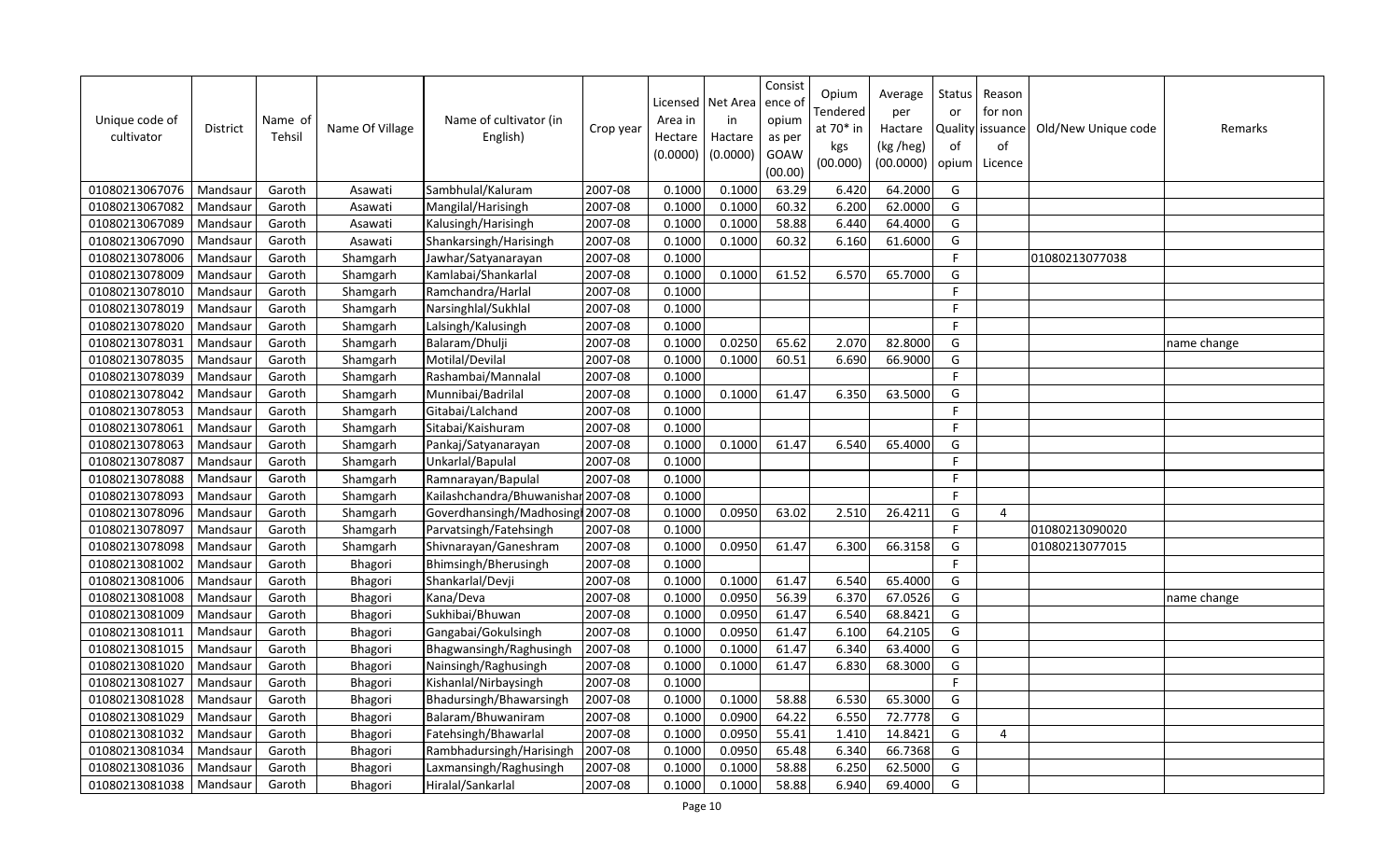| Unique code of<br>cultivator | <b>District</b> | Name of<br>Tehsil | Name Of Village | Name of cultivator (in<br>English) | Crop year | Area in<br>Hectare<br>(0.0000) | Licensed   Net Area<br>in<br>Hactare<br>(0.0000) | Consist<br>ence of<br>opium<br>as per<br>GOAW<br>(00.00) | Opium<br>Tendered<br>at 70* in<br>kgs<br>(00.000) | Average<br>per<br>Hactare<br>(kg /heg)<br>(00.0000) | Status<br>or<br>Quality<br>of<br>opium | Reason<br>for non<br>issuance<br>of<br>Licence | Old/New Unique code | Remarks                       |
|------------------------------|-----------------|-------------------|-----------------|------------------------------------|-----------|--------------------------------|--------------------------------------------------|----------------------------------------------------------|---------------------------------------------------|-----------------------------------------------------|----------------------------------------|------------------------------------------------|---------------------|-------------------------------|
| 01080213081040               | Mandsaur        | Garoth            | Bhagori         | Ukarlal/Kanaji                     | 2007-08   | 0.1000                         | 0.0950                                           | 58.88                                                    | 6.260                                             | 65.8947                                             | G                                      |                                                |                     |                               |
| 01080213081044               | Mandsaur        | Garoth            | Bhagori         | Shankarsingh/Bherusingh            | 2007-08   | 0.1000                         |                                                  |                                                          |                                                   |                                                     | F.                                     |                                                |                     |                               |
| 01080213081045               | Mandsaur        | Garoth            | Bhagori         | Bhagirath/Sevaji                   | 2007-08   | 0.1000                         | 0.0950                                           | 61.47                                                    | 6.620                                             | 69.6842                                             | G                                      |                                                |                     |                               |
| 01080213081046               | Mandsaur        | Garoth            | Bhagori         | Ramchandra/Godaji                  | 2007-08   | 0.1000                         | 0.0950                                           | 58.88                                                    | 6.220                                             | 65.4737                                             | G                                      |                                                |                     |                               |
| 01080213081047               | Mandsaur        | Garoth            | Bhagori         | Kachrusingh/Bhuwanisingh           | 2007-08   | 0.1000                         | 0.0900                                           | 64.22                                                    | 6.130                                             | 68.1111                                             | G                                      |                                                |                     |                               |
| 01080213081049               | Mandsau         | Garoth            | Bhagori         | Sukhlal/Shankarlal                 | 2007-08   | 0.1000                         | 0.1000                                           | 58.88                                                    | 6.940                                             | 69.4000                                             | G                                      |                                                |                     |                               |
| 01080213081050               | Mandsau         | Garoth            | Bhagori         | Kailash/Shankarlal                 | 2007-08   | 0.1000                         | 0.0950                                           | 61.47                                                    | 6.540                                             | 68.8421                                             | G                                      |                                                |                     |                               |
| 01080213081058               | Mandsau         | Garoth            | Bhagori         | Narayansingh/Jorawarsingh          | 2007-08   | 0.1000                         | 0.0950                                           | 66.94                                                    | 7.250                                             | 76.3158                                             | G                                      |                                                |                     |                               |
| 01080213081060               | Mandsaur        | Garoth            | Bhagori         | Bhawar/Ramaji                      | 2007-08   | 0.1000                         | 0.1000                                           | 60.32                                                    | 6.620                                             | 66.2000                                             | G                                      |                                                |                     |                               |
| 01080213081061               | Mandsau         | Garoth            | Bhagori         | Radheyshyam/Shankarlal             | 2007-08   | 0.1000                         | 0.0900                                           | 61.47                                                    | 6.100                                             | 67.7778                                             | G                                      |                                                |                     |                               |
| 01080213087005               | Mandsau         | Garoth            | Kundlakhurd     | Mangilal/Ghasi                     | 2007-08   | 0.1000                         | 0.1000                                           | 65.57                                                    | 3.030                                             | 30.3000                                             | G                                      | $\overline{4}$                                 |                     |                               |
| 01080213087011               | Mandsaur        | Garoth            | Kundlakhurd     | Pyara/Laxman                       | 2007-08   | 0.1000                         |                                                  |                                                          |                                                   |                                                     | F                                      |                                                |                     | Transfer/mordi&name<br>change |
| 01080213087014               | Mandsaur        | Garoth            | Kundlakhurd     | Nainsingh/Ukarlal                  | 2007-08   | 0.1000                         |                                                  |                                                          |                                                   |                                                     | F                                      |                                                |                     | Transfer/chandwasa            |
| 01080213087019               | Mandsaur        | Garoth            | Kundlakhurd     | Dulesingh/Bherusingh               | 2007-08   | 0.1000                         | 0.0950                                           | 64.75                                                    | 6.160                                             | 64.8421                                             | G                                      |                                                |                     | Transfer/Asawati              |
| 01080213087026               | Mandsaur        | Garoth            | Kundlakhurd     | Narayan/Seva                       | 2007-08   | 0.1000                         | 0.0950                                           | 65.57                                                    | 6.220                                             | 65.4737                                             | G                                      |                                                |                     | Transfer/Mordi                |
| 01080213087031               | Mandsau         | Garoth            | Kundlakhurd     | Hiralal/Hamraj                     | 2007-08   | 0.1000                         | 0.1000                                           | 65.57                                                    | 6.060                                             | 60.6000                                             | G                                      |                                                |                     | Transfer/padasali             |
| 01080213093007               | Mandsaur        | Garoth            | Salri           | Rodhsingh/Narvarsingh              | 2007-08   | 0.1000                         |                                                  |                                                          |                                                   |                                                     | F                                      |                                                |                     |                               |
| 01080213093012               | Mandsau         | Garoth            | Salri           | Kalusingh/Bhawarsingh              | 2007-08   | 0.1000                         |                                                  |                                                          |                                                   |                                                     | E                                      |                                                |                     |                               |
| 01080213093015               | Mandsaur        | Garoth            | Salri           | Balusingh/Ratansingh               | 2007-08   | 0.1000                         | 0.0950                                           | 56.39                                                    | 5.360                                             | 56.4211                                             | G                                      |                                                |                     |                               |
| 01080213093016               | Mandsau         | Garoth            | Salri           | Pursingh/Ghesulal                  | 2007-08   | 0.1000                         |                                                  |                                                          |                                                   |                                                     | F                                      |                                                |                     |                               |
| 01080213093020               | Mandsaur        | Garoth            | Salri           | Gokulsingh/Kishanlal               | 2007-08   | 0.1000                         |                                                  |                                                          |                                                   |                                                     | F.                                     |                                                |                     |                               |
| 01080213093022               | Mandsau         | Garoth            | Salri           | Umravsingh/Harisingh               | 2007-08   | 0.1000                         |                                                  |                                                          |                                                   |                                                     | E                                      |                                                |                     |                               |
| 01080213094006               | Mandsau         | Garoth            | Chandwasa       | Gulabbai/Dhura                     | 2007-08   | 0.1000                         | 0.1000                                           | 66.94                                                    | 6.500                                             | 65.0000                                             | G                                      |                                                |                     |                               |
| 01080213094012               | Mandsaur        | Garoth            | Chandwasa       | Rameshchand/Tarachand              | 2007-08   | 0.1000                         |                                                  |                                                          |                                                   |                                                     | F.                                     |                                                |                     |                               |
| 01080213094017               | Mandsaur        | Garoth            | Chandwasa       | Delipkumar/Rupa                    | 2007-08   | 0.1000                         | 0.1000                                           | 63.29                                                    | 6.210                                             | 62.1000                                             | G                                      |                                                |                     |                               |
| 01080213094062               | Mandsaur        | Garoth            | Chandwasa       | Sajjansingh/Motisingh              | 2007-08   | 0.1000                         |                                                  |                                                          |                                                   |                                                     | F.                                     |                                                |                     |                               |
| 01080213094070               | Mandsau         | Garoth            | Chandwasa       | Prabhudas/Dharamdas                | 2007-08   | 0.1000                         |                                                  |                                                          |                                                   |                                                     | F                                      |                                                |                     |                               |
| 01080213094083               | Mandsaur        | Garoth            | Chandwasa       | Gangaram/Ramsingh                  | 2007-08   | 0.1000                         |                                                  |                                                          |                                                   |                                                     | F                                      |                                                |                     |                               |
| 01080213094091               | Mandsau         | Garoth            | Chandwasa       | Shankar/Pyarji                     | 2007-08   | 0.1000                         |                                                  |                                                          |                                                   |                                                     | F.                                     |                                                |                     |                               |
| 01080213094093               | Mandsaur        | Garoth            | Chandwasa       | Dungersingh/Kishanlal              | 2007-08   | 0.1000                         | 0.1000                                           | 56.39                                                    | 6.070                                             | 60.7000                                             | G                                      |                                                |                     |                               |
| 01080213094095               | Mandsaur        | Garoth            | Chandwasa       | Dannalal/Seva                      | 2007-08   | 0.1000                         | 0.1000                                           | 58.88                                                    | 2.700                                             | 27.0000                                             | G                                      | $\overline{4}$                                 |                     |                               |
| 01080213098002               | Mandsaur        | Garoth            | Aagar           | Ramsingh/Kachru                    | 2007-08   | 0.1000                         |                                                  |                                                          |                                                   |                                                     | F                                      |                                                |                     |                               |
| 01080213098009               | Mandsau         | Garoth            | Aagar           | Ramsukhibai/Motilal                | 2007-08   | 0.1000                         |                                                  |                                                          |                                                   |                                                     | F                                      |                                                |                     |                               |
| 01080213098020               | Mandsaur        | Garoth            | Aagar           | Balaram/Cunnilal                   | 2007-08   | 0.1000                         |                                                  |                                                          |                                                   |                                                     | F                                      |                                                |                     |                               |
| 01080213098022               | Mandsaur        | Garoth            | Aagar           | Bothlal/Laxminarayan               | 2007-08   | 0.1000                         | 0.0950                                           | 61.52                                                    | 6.680                                             | 70.3158                                             | G                                      |                                                |                     |                               |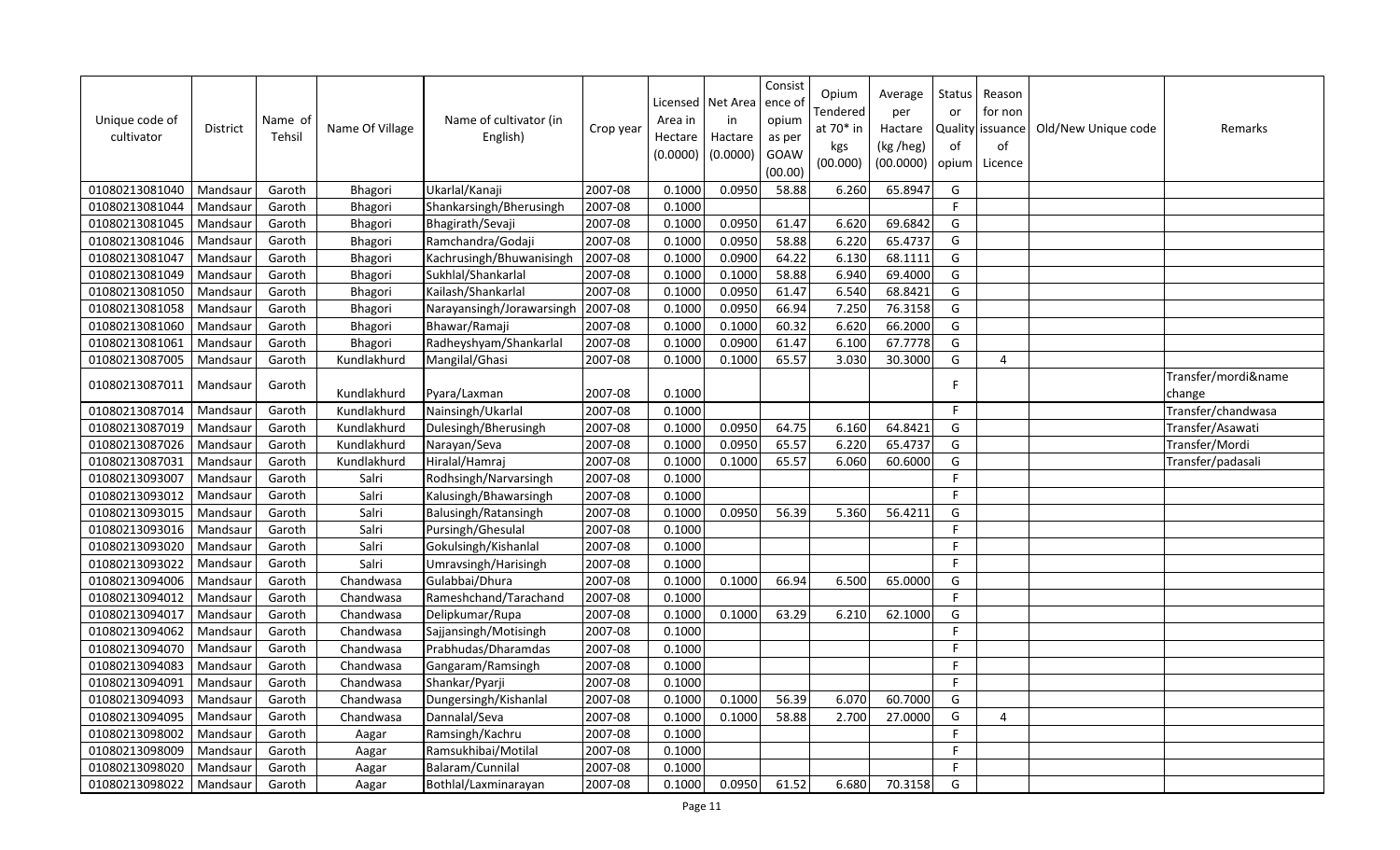| Unique code of<br>cultivator | District | Name of<br>Tehsil | Name Of Village | Name of cultivator (in<br>English) | Crop year | Area in<br>Hectare<br>(0.0000) | Licensed Net Area<br>in<br>Hactare<br>(0.0000) | Consist<br>ence o<br>opium<br>as per<br>GOAW<br>(00.00) | Opium<br>Tendered<br>at 70* in<br>kgs<br>(00.000) | Average<br>per<br>Hactare<br>(kg /heg)<br>(00.0000) | Status<br>or<br>Quality<br>of | Reason<br>for non<br>issuance<br>of<br>opium   Licence | Old/New Unique code | Remarks |
|------------------------------|----------|-------------------|-----------------|------------------------------------|-----------|--------------------------------|------------------------------------------------|---------------------------------------------------------|---------------------------------------------------|-----------------------------------------------------|-------------------------------|--------------------------------------------------------|---------------------|---------|
| 01080213098025               | Mandsaur | Garoth            | Aagar           | Kanwarlal/Radhakishan              | 2007-08   | 0.1000                         |                                                |                                                         |                                                   |                                                     | F                             |                                                        |                     |         |
| 01080213098037               | Mandsaur | Garoth            | Aagar           | Laxminarayan/Ramnarayan            | 2007-08   | 0.1000                         | 0.1000                                         | 63.02                                                   | 6.770                                             | 67.7000                                             | G                             |                                                        |                     |         |
| 01080213098048               | Mandsaur | Garoth            | Aagar           | Gopal/Baluji                       | 2007-08   | 0.1000                         |                                                |                                                         |                                                   |                                                     | E                             |                                                        |                     |         |
| 01080213098049               | Mandsaur | Garoth            | Aagar           | Shivram/Hariram                    | 2007-08   | 0.1000                         |                                                |                                                         |                                                   |                                                     | F                             |                                                        |                     |         |
| 01080213098050               | Mandsaur | Garoth            | Aagar           | Udayram/Kishanlal                  | 2007-08   | 0.1000                         | 0.1000                                         | 63.02                                                   | 6.820                                             | 68.2000                                             | G                             |                                                        |                     |         |
| 01080213098051               | Mandsaur | Garoth            | Aagar           | Kaluram/Tulsiram                   | 2007-08   | 0.1000                         | 0.1000                                         | 61.52                                                   | 6.890                                             | 68.9000                                             | G                             |                                                        |                     |         |
| 01080213098053               | Mandsaur | Garoth            | Aagar           | Janibai/Gangaram                   | 2007-08   | 0.1000                         | 0.0950                                         | 63.02                                                   | 6.120                                             | 64.4211                                             | G                             |                                                        |                     |         |
| 01080213098058               | Mandsaur | Garoth            | Aagar           | Satyanarayan/Lalji                 | 2007-08   | 0.1000                         | 0.1000                                         | 63.02                                                   | 6.960                                             | 69.6000                                             | G                             |                                                        |                     |         |
| 01080213098059               | Mandsaur | Garoth            | Aagar           | Shankarlal/Mangilal                | 2007-08   | 0.1000                         |                                                |                                                         |                                                   |                                                     | E                             |                                                        |                     |         |
| 01080213098071               | Mandsaur | Garoth            | Aagar           | Bagdiram/Mangilal                  | 2007-08   | 0.1000                         |                                                |                                                         |                                                   |                                                     | F                             |                                                        |                     |         |
| 01080213098073               | Mandsaur | Garoth            | Aagar           | Samandbai/Amra                     | 2007-08   | 0.1000                         | 0.0950                                         | 64.40                                                   | 6.540                                             | 68.8421                                             | G                             |                                                        |                     |         |
| 01080213098079               | Mandsaur | Garoth            | Aagar           | Ambalal/Satyanarayan               | 2007-08   | 0.1000                         |                                                |                                                         |                                                   |                                                     | F                             |                                                        |                     |         |
| 01080213099005               | Mandsaur | Garoth            | Hatai           | Ramlal/Mangilal                    | 2007-08   | 0.1000                         | 0.1000                                         | 60.02                                                   | 6.640                                             | 66.4000                                             | G                             |                                                        |                     |         |
| 01080213099006               | Mandsaur | Garoth            | Hatai           | Satyanarayan/Bhagwansingh 2007-08  |           | 0.1000                         | 0.1000                                         | 60.02                                                   | 6.550                                             | 65.5000                                             | G                             |                                                        |                     |         |
| 01080213099007               | Mandsaur | Garoth            | Hatai           | Ramsingh/kalusingh                 | 2007-08   | 0.1000                         | 0.0950                                         | 60.02                                                   | 6.260                                             | 65.8947                                             | G                             |                                                        |                     |         |
| 01080213099009               | Mandsaur | Garoth            | Hatai           | Pursingh/Harisingh                 | 2007-08   | 0.1000                         | 0.0900                                         | 56.39                                                   | 5.560                                             | 61.7778                                             | G                             |                                                        |                     |         |
| 01080213099015               | Mandsaur | Garoth            | Hatai           | Kanhiyalal/Jagannath               | 2007-08   | 0.1000                         | 0.1000                                         | 64.40                                                   | 6.820                                             | 68.2000                                             | G                             |                                                        |                     |         |
| 01080213099018               | Mandsaur | Garoth            | Hatai           | Santoshbai/Bagdiram                | 2007-08   | 0.1000                         | 0.1000                                         | 56.39                                                   | 6.060                                             | 60.6000                                             | G                             |                                                        |                     |         |
| 01080213099020               | Mandsaur | Garoth            | Hatai           | Shivsingh/Satyanarayan             | 2007-08   | 0.1000                         | 0.1000                                         | 56.39                                                   | 6.130                                             | 61.3000                                             | G                             |                                                        |                     |         |
| 01080213099021               | Mandsaur | Garoth            | Hatai           | Shankarsingh/Pursingh              | 2007-08   | 0.1000                         | 0.0950                                         | 52.16                                                   | 5.620                                             | 59.1579                                             | G                             | 5                                                      |                     |         |
| 01080213099022               | Mandsaur | Garoth            | Hatai           | Narayansingh/Ramsingh              | 2007-08   | 0.1000                         | 0.0950                                         | 60.02                                                   | 6.380                                             | 67.1579                                             | G                             |                                                        |                     |         |
| 01080213099026               | Mandsaur | Garoth            | Hatai           | Dhapubai/Dhulji                    | 2007-08   | 0.1000                         | 0.0950                                         | 60.02                                                   | 6.440                                             | 67.7895                                             | G                             |                                                        |                     |         |
| 01080213099029               | Mandsaur | Garoth            | Hatai           | Shivlal/Kanwarlal                  | 2007-08   | 0.1000                         | 0.1000                                         | 61.52                                                   | 6.180                                             | 61.8000                                             | G                             |                                                        |                     |         |
| 01080213099032               | Mandsaur | Garoth            | Hatai           | Maganbai/Fatehsingh                | 2007-08   | 0.1000                         | 0.1000                                         | 56.39                                                   | 6.020                                             | 60.2000                                             | G                             |                                                        |                     |         |
| 01080213099033               | Mandsaur | Garoth            | Hatai           | Manoharsingh/Padamsingh            | 2007-08   | 0.1000                         | 0.0950                                         | 60.02                                                   | 6.510                                             | 68.5263                                             | G                             |                                                        | 01080213150003      |         |
| 01080213102001               | Mandsaur | Garoth            | Ari             | Kaluram/Hansraj                    | 2007-08   | 0.1000                         |                                                |                                                         |                                                   |                                                     | F                             |                                                        |                     |         |
| 01080213102002               | Mandsaur | Garoth            | Ari             | Bhoniram/Ramniwas                  | 2007-08   | 0.1000                         | 0.0600                                         | 60.02                                                   | 3.540                                             | 59.0000                                             | G                             |                                                        |                     |         |
| 01080213102008               | Mandsaur | Garoth            | Ari             | Ramnarayan/Nanda                   | 2007-08   | 0.1000                         | 0.0950                                         | 60.02                                                   | 6.150                                             | 64.7368                                             | G                             |                                                        |                     |         |
| 01080213102009               | Mandsaur | Garoth            | Ari             | Kanhiyalal/Devilal                 | 2007-08   | 0.1000                         | 0.0450                                         | 61.52                                                   | 2.760                                             | 61.3333                                             | G                             |                                                        |                     |         |
| 01080213102010               | Mandsaur | Garoth            | Ari             | Redheshyam/Puralal                 | 2007-08   | 0.1000                         | 0.1000                                         | 61.52                                                   | 6.270                                             | 62.7000                                             | G                             |                                                        |                     |         |
| 01080213102012               | Mandsaur | Garoth            | Ari             | Mangilal/Kanwarlal                 | 2007-08   | 0.1000                         |                                                |                                                         |                                                   |                                                     | F                             |                                                        |                     |         |
| 01080213102014               | Mandsaur | Garoth            | Ari             | Amratram/Lalji                     | 2007-08   | 0.1000                         | 0.1000                                         | 60.02                                                   | 6.900                                             | 69.0000                                             | G                             |                                                        |                     |         |
| 01080213102035               | Mandsaur | Garoth            | Ari             | Vishnunarayan/Sitaram              | 2007-08   | 0.1000                         |                                                |                                                         |                                                   |                                                     | F                             |                                                        | 01080214015047      |         |
| 01080213103002               | Mandsaur | Garoth            | Kherkhedi       | Gitabai/Kashiram                   | 2007-08   | 0.1000                         | 0.1000                                         |                                                         | 1.560                                             | 15.6000                                             | G                             | $\overline{4}$                                         |                     |         |
| 01080213103003               | Mandsaur | Garoth            | Kherkhedi       | Shambhulal/Kaluram                 | 2007-08   | 0.1000                         |                                                |                                                         |                                                   |                                                     | F                             |                                                        |                     |         |
| 01080213103004               | Mandsaur | Garoth            | Kherkhedi       | Dhapubai/Salagram                  | 2007-08   | 0.1000                         | 0.0950                                         |                                                         | 6.770                                             | 71.2632                                             | G                             |                                                        |                     |         |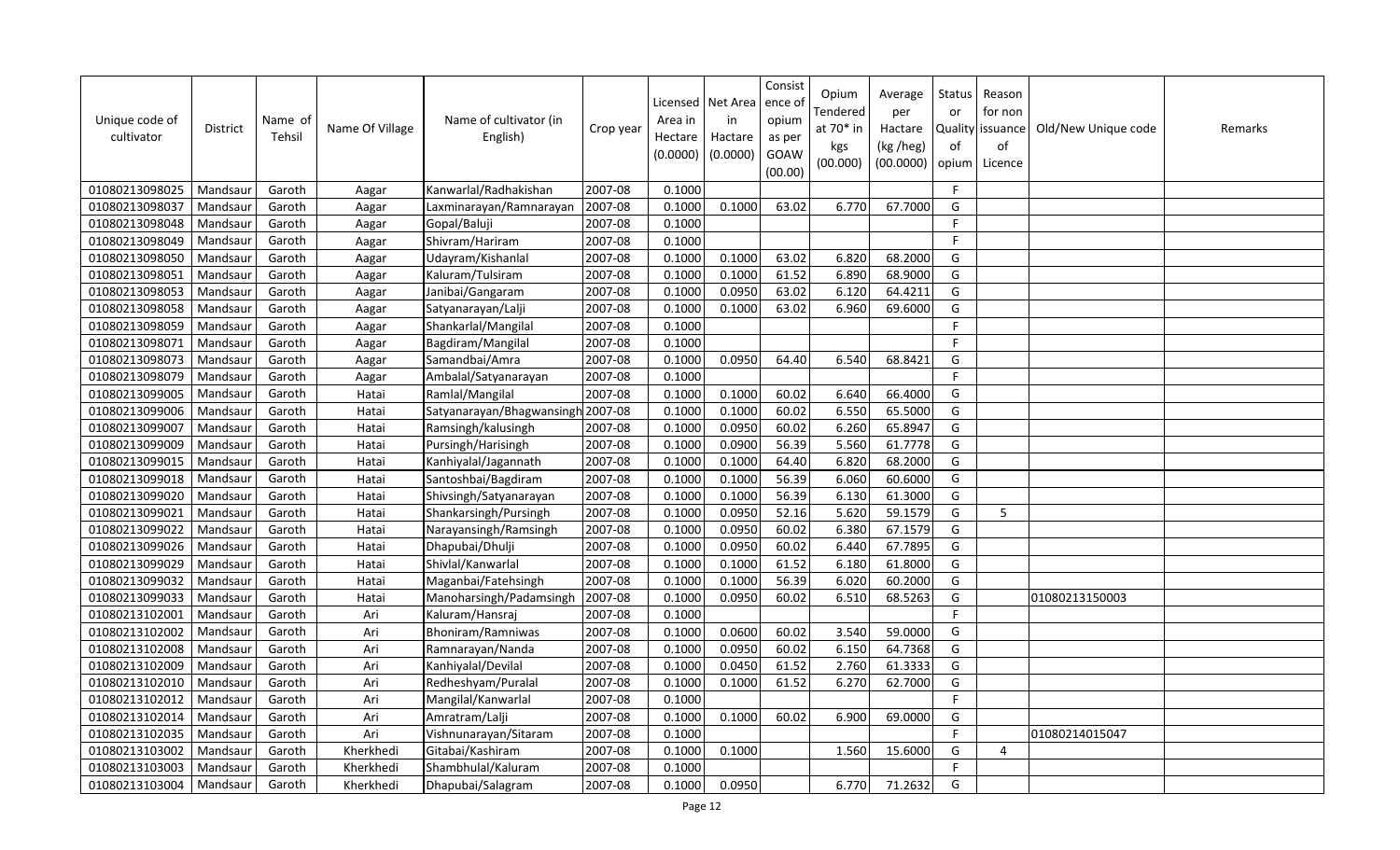| Unique code of<br>cultivator | <b>District</b> | Name of<br>Tehsil | Name Of Village | Name of cultivator (in<br>English) | Crop year | Area in<br>Hectare<br>(0.0000) | Licensed   Net Area<br>in<br>Hactare<br>(0.0000) | Consist<br>ence of<br>opium<br>as per<br>GOAW<br>(00.00) | Opium<br>Tendered<br>at 70* in<br>kgs<br>(00.000) | Average<br>per<br>Hactare<br>(kg /heg)<br>(00.0000) | Status<br>or<br>Quality<br>of<br>opium | Reason<br>for non<br>issuance<br>of<br>Licence | Old/New Unique code | Remarks       |
|------------------------------|-----------------|-------------------|-----------------|------------------------------------|-----------|--------------------------------|--------------------------------------------------|----------------------------------------------------------|---------------------------------------------------|-----------------------------------------------------|----------------------------------------|------------------------------------------------|---------------------|---------------|
| 01080213103006               | Mandsaur        | Garoth            | Kherkhedi       | Nirbhayram/Pyara                   | 2007-08   | 0.1000                         |                                                  |                                                          |                                                   |                                                     | $\mathsf{F}$                           |                                                |                     |               |
| 01080213103007               | Mandsaur        | Garoth            | Kherkhedi       | Shrilal/Bhanwarlal                 | 2007-08   | 0.1000                         |                                                  |                                                          |                                                   |                                                     | F.                                     |                                                |                     |               |
| 01080213103008               | Mandsaur        | Garoth            | Kherkhedi       | Motilal/Seva                       | 2007-08   | 0.1000                         |                                                  |                                                          |                                                   |                                                     | F                                      |                                                |                     |               |
| 01080213103011               | Mandsaur        | Garoth            | Kherkhedi       | Toriram/Girdhari                   | 2007-08   | 0.1000                         |                                                  |                                                          |                                                   |                                                     | F.                                     |                                                |                     |               |
| 01080213103012               | Mandsaur        | Garoth            | Kherkhedi       | Shivnarayan/Laxman                 | 2007-08   | 0.1000                         |                                                  |                                                          |                                                   |                                                     | F.                                     |                                                |                     |               |
| 01080213103013               | Mandsaur        | Garoth            | Kherkhedi       | Balaram/Bhuwaniram                 | 2007-08   | 0.1000                         |                                                  |                                                          |                                                   |                                                     | F.                                     |                                                |                     |               |
| 01080213103017               | Mandsaur        | Garoth            | Kherkhedi       | Devubai/Devilal                    | 2007-08   | 0.1000                         |                                                  |                                                          |                                                   |                                                     | F.                                     |                                                |                     |               |
| 01080213103018               | Mandsau         | Garoth            | Kherkhedi       | Shambhulal/Shankar                 | 2007-08   | 0.1000                         | 0.0950                                           |                                                          | 6.370                                             | 67.0526                                             | G                                      |                                                |                     |               |
| 01080213103019               | Mandsaur        | Garoth            | Kherkhedi       | Prabhulal/Wjeram                   | 2007-08   | 0.1000                         |                                                  |                                                          |                                                   |                                                     | E                                      |                                                |                     |               |
| 01080213103021               | Mandsau         | Garoth            | Kherkhedi       | Prabhulal/Gangaram                 | 2007-08   | 0.1000                         |                                                  |                                                          |                                                   |                                                     | F.                                     |                                                |                     |               |
| 01080213103022               | Mandsaur        | Garoth            | Kherkhedi       | Ukarlal/Gangaram                   | 2007-08   | 0.1000                         |                                                  |                                                          |                                                   |                                                     | F.                                     |                                                |                     |               |
| 01080213103023               | Mandsau         | Garoth            | Kherkhedi       | Dudhilal/Bhuwanilal                | 2007-08   | 0.1000                         |                                                  |                                                          |                                                   |                                                     | F                                      |                                                |                     |               |
| 01080213103024               | Mandsaur        | Garoth            | Kherkhedi       | Shankarlal/Deva                    | 2007-08   | 0.1000                         |                                                  |                                                          |                                                   |                                                     | F.                                     |                                                |                     |               |
| 01080213103027               | Mandsaur        | Garoth            | Kherkhedi       | Gopilal/Kashiram                   | 2007-08   | 0.1000                         | 0.1000                                           |                                                          | 6.980                                             | 69.8000                                             | G                                      |                                                |                     |               |
| 01080213103030               | Mandsau         | Garoth            | Kherkhedi       | Kishanlal/Girdhari                 | 2007-08   | 0.1000                         |                                                  |                                                          |                                                   |                                                     | F.                                     |                                                |                     |               |
| 01080213103031               | Mandsaur        | Garoth            | Kherkhedi       | Devilal/Badrilal                   | 2007-08   | 0.1000                         |                                                  |                                                          |                                                   |                                                     | F                                      |                                                |                     |               |
| 01080213103032               | Mandsaur        | Garoth            | Kherkhedi       | Ranchorpuri/Shankarpuri            | 2007-08   | 0.1000                         | 0.1000                                           |                                                          | 1.340                                             | 13.4000                                             | G                                      | 4                                              |                     |               |
| 01080213103033               | Mandsaur        | Garoth            | Kherkhedi       | Parasram/Atmaram                   | 2007-08   | 0.1000                         |                                                  |                                                          |                                                   |                                                     | F                                      |                                                |                     | Name change   |
| 01080213103036               | Mandsau         | Garoth            | Kherkhedi       | Shankar/Balaji                     | 2007-08   | 0.1000                         |                                                  |                                                          |                                                   |                                                     | F.                                     |                                                |                     |               |
| 01080213103037               | Mandsaur        | Garoth            | Kherkhedi       | Shambhupuri/Kasarpuri              | 2007-08   | 0.1000                         | 0.1000                                           |                                                          | 6.440                                             | 64.4000                                             | G                                      |                                                |                     |               |
| 01080213103038               | Mandsaur        | Garoth            | Kherkhedi       | Kishanlal/Jagannath                | 2007-08   | 0.1000                         | 0.0950                                           |                                                          | 5.880                                             | 61.8947                                             | G                                      |                                                |                     |               |
| 01080213103039               | Mandsaur        | Garoth            | Kherkhedi       | Narsingh/Bherulal                  | 2007-08   | 0.1000                         | 0.1000                                           |                                                          | 5.620                                             | 56.2000                                             | G                                      |                                                |                     |               |
| 01080213103040               | Mandsaur        | Garoth            | Kherkhedi       | Ramdayal/Bapulal                   | 2007-08   | 0.1000                         |                                                  |                                                          |                                                   |                                                     | F.                                     |                                                |                     |               |
| 01080213103042               | Mandsau         | Garoth            | Kherkhedi       | Shambhulal/Ramnarayan              | 2007-08   | 0.1000                         | 0.0450                                           |                                                          | 3.110                                             | 69.1111                                             | G                                      |                                                |                     |               |
| 01080213103044               | Mandsaur        | Garoth            | Kherkhedi       | Parvatibai/Puralal                 | 2007-08   | 0.1000                         |                                                  |                                                          |                                                   |                                                     | E                                      |                                                |                     |               |
| 01080213103045               | Mandsaur        | Garoth            | Kherkhedi       | Mangibai/Kishanlal                 | 2007-08   | 0.1000                         |                                                  |                                                          |                                                   |                                                     | F.                                     |                                                |                     |               |
| 01080213103049               | Mandsaur        | Garoth            | Kherkhedi       | Kailashpuri/Kasarpuri              | 2007-08   | 0.1000                         |                                                  |                                                          |                                                   |                                                     | $\mathsf{F}$                           |                                                |                     |               |
| 01080213103053               | Mandsaur        | Garoth            | Kherkhedi       | Bhawarlal/Heeralal                 | 2007-08   | 0.1000                         |                                                  |                                                          |                                                   |                                                     | $\mathsf F$                            |                                                |                     |               |
| 01080213103054               | Mandsau         | Garoth            | Kherkhedi       | Bhulibai/Devilal                   | 2007-08   | 0.1000                         | 0.0900                                           |                                                          | 6.150                                             | 68.3333                                             | G                                      |                                                |                     |               |
| 01080213103055               | Mandsau         | Garoth            | Kherkhedi       | Devilal/Kaishuram                  | 2007-08   | 0.1000                         | 0.1000                                           |                                                          | 1.190                                             | 11.9000                                             | $\blacksquare$                         | $\overline{2}$                                 |                     |               |
| 01080213103057               | Mandsaur        | Garoth            | Kherkhedi       | Kalu/Deva                          | 2007-08   | 0.1000                         |                                                  |                                                          |                                                   |                                                     | F                                      |                                                |                     |               |
| 01080213103058               | Mandsaur        | Garoth            | Kherkhedi       | Nandlal/Prabhulal                  | 2007-08   | 0.1000                         |                                                  |                                                          |                                                   |                                                     | F                                      |                                                |                     | Transfer/Agar |
| 01080213103060               | Mandsaur        | Garoth            | Kherkhedi       | Radhibai/Jagannath                 | 2007-08   | 0.1000                         | 0.1000                                           |                                                          | 6.140                                             | 61.4000                                             | G                                      |                                                |                     |               |
| 01080213103074               | Mandsau         | Garoth            | Kherkhedi       | Dhapubai/Ramaji                    | 2007-08   | 0.1000                         | 0.1000                                           |                                                          | 6.070                                             | 60.7000                                             | G                                      |                                                |                     |               |
| 01080213103079               | Mandsaur        | Garoth            | Kherkhedi       | Kisnibai/Nanda                     | 2007-08   | 0.1000                         |                                                  |                                                          |                                                   |                                                     | F                                      |                                                | 01080213108002      |               |
| 01080213103080               | Mandsaur        | Garoth            | Kherkhedi       | Moti/Bheru                         | 2007-08   | 0.1000                         |                                                  |                                                          |                                                   |                                                     | F                                      |                                                | 01080213108011      |               |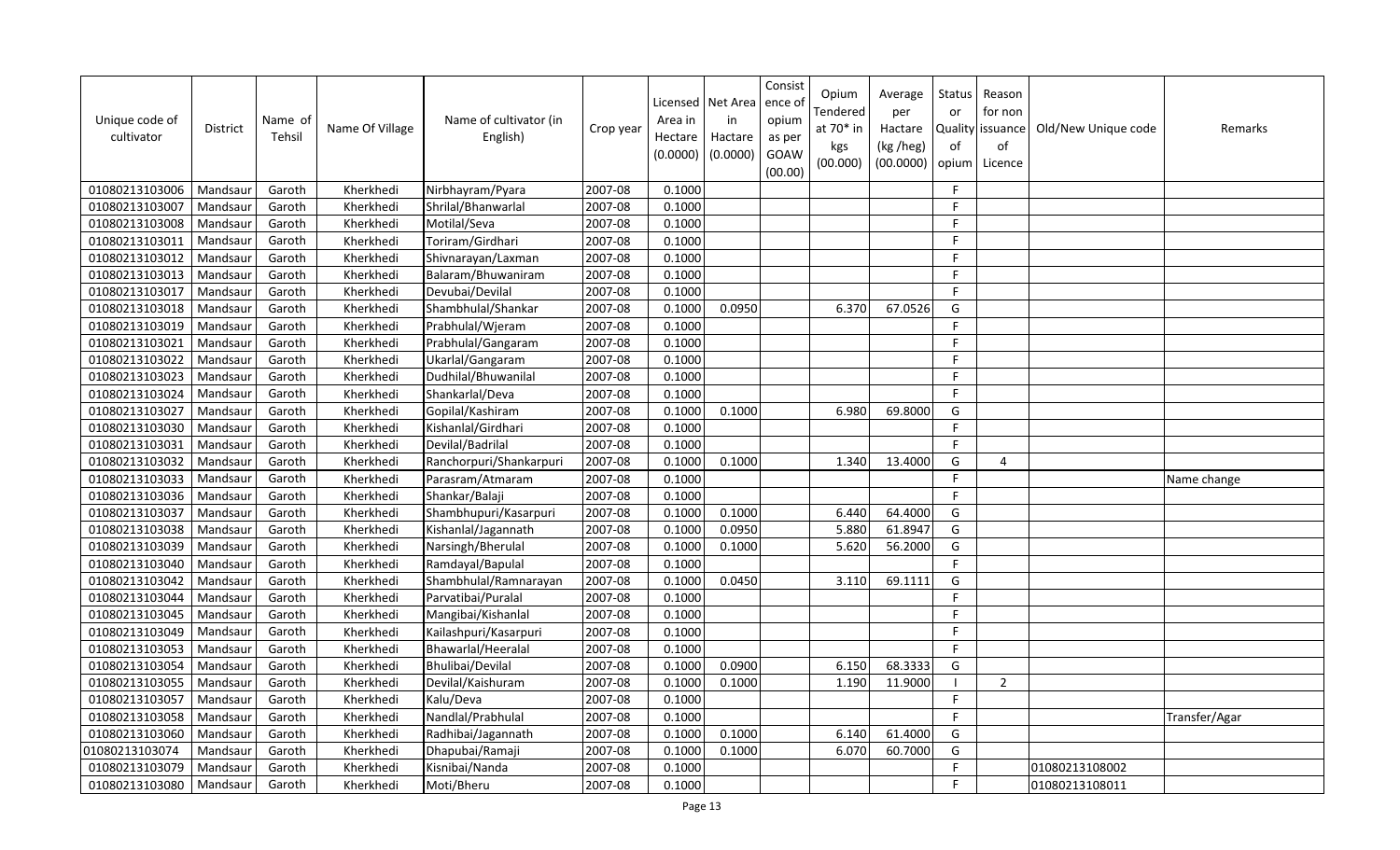| Unique code of<br>cultivator | District | Name of<br>Tehsil | Name Of Village | Name of cultivator (in<br>English) | Crop year | Area in<br>Hectare<br>(0.0000) | Licensed Net Area<br>in<br>Hactare<br>(0.0000) | Consist<br>ence of<br>opium<br>as per<br>GOAW<br>(00.00) | Opium<br>Tendered<br>at 70* in<br>kgs<br>(00.000) | Average<br>per<br>Hactare<br>(kg /heg)<br>(00.0000) | Status<br>or<br><b>Quality</b><br>of<br>opium | Reason<br>for non<br>issuance<br>of<br>Licence | Old/New Unique code | Remarks                |
|------------------------------|----------|-------------------|-----------------|------------------------------------|-----------|--------------------------------|------------------------------------------------|----------------------------------------------------------|---------------------------------------------------|-----------------------------------------------------|-----------------------------------------------|------------------------------------------------|---------------------|------------------------|
| 01080213104001               | Mandsaur | Garoth            | Baguniya        | Bharulal/Gyarsiram                 | 2007-08   | 0.1000                         |                                                |                                                          |                                                   |                                                     | F                                             |                                                |                     |                        |
| 01080213104007               | Mandsaur | Garoth            | Baguniya        | Kanchanbai/Bhanwarlal              | 2007-08   | 0.1000                         | 0.1000                                         | 61.47                                                    | 6.770                                             | 67.7000                                             | G                                             |                                                |                     |                        |
| 01080213104018               | Mandsau  | Garoth            | Baguniya        | Mansingh/Bhagga                    | 2007-08   | 0.1000                         | 0.1000                                         | 56.39                                                    | 6.120                                             | 61.2000                                             | G                                             |                                                |                     |                        |
| 01080213104020               | Mandsau  | Garoth            | Baguniya        | Shivkaran/Balaram                  | 2007-08   | 0.1000                         | 0.1000                                         | 61.47                                                    | 6.610                                             | 66.1000                                             | G                                             |                                                |                     |                        |
| 01080213104023               | Mandsaur | Garoth            | Baguniya        | Shantibai/Mangilal                 | 2007-08   | 0.1000                         |                                                |                                                          |                                                   |                                                     | E                                             |                                                |                     |                        |
| 01080213104036               | Mandsau  | Garoth            | Baguniya        | Arjunsingh/Bhuwansingh             | 2007-08   | 0.1000                         | 0.0850                                         | 58.88                                                    | 5.290                                             | 62.2353                                             | G                                             |                                                |                     |                        |
| 01080213104043               | Mandsaur | Garoth            | Baguniya        | Devisingh/Amarsingh                | 2007-08   | 0.1000                         |                                                |                                                          |                                                   |                                                     | F                                             |                                                |                     |                        |
| 01080213104051               | Mandsau  | Garoth            | Baguniya        | Suganbai/Bapulal                   | 2007-08   | 0.1000                         | 0.0950                                         | 64.22                                                    | 6.610                                             | 69.5789                                             | G                                             |                                                |                     |                        |
| 01080213104097               | Mandsau  | Garoth            | Baguniya        | Pushkar/Heeralal                   | 2007-08   | 0.1000                         | 0.1000                                         | 61.47                                                    | 6.390                                             | 63.9000                                             | G                                             |                                                |                     |                        |
| 01080213104111               | Mandsaur | Garoth            | Baguniya        | Janibai/Bihari                     | 2007-08   | 0.1000                         | 0.1000                                         | 58.88                                                    | 6.140                                             | 61.4000                                             | G                                             |                                                |                     |                        |
| 01080213104117               | Mandsau  | Garoth            | Baguniya        | Shoji/Parthi                       | 2007-08   | 0.1000                         | 0.1000                                         | 61.47                                                    | 6.400                                             | 64.0000                                             | G                                             |                                                |                     |                        |
| 01080213104124               | Mandsau  | Garoth            | Baguniya        | Shantibai/Bherulal                 | 2007-08   | 0.1000                         | 0.0950                                         | 61.47                                                    | 6.320                                             | 66.5263                                             | G                                             |                                                |                     | Transfer/ajaypur M-III |
| 01080213109008               | Mandsau  | Garoth            | Padasali        | Bheru/Kalu                         | 2007-08   | 0.1000                         | 0.1000                                         | 60.02                                                    | 6.430                                             | 64.3000                                             | G                                             |                                                |                     |                        |
| 01080213109011               | Mandsaur | Garoth            | Padasali        | Balaram/Suratram                   | 2007-08   | 0.1000                         | 0.0950                                         | 61.52                                                    | 6.270                                             | 66.0000                                             | G                                             |                                                |                     |                        |
| 01080213109012               | Mandsau  | Garoth            | Padasali        | Samandibai/Kachru                  | 2007-08   | 0.1000                         | 0.0950                                         | 60.02                                                    | 6.240                                             | 65.6842                                             | G                                             |                                                |                     |                        |
| 01080213109013               | Mandsau  | Garoth            | Padasali        | Bhagirath/Bhanwarlal               | 2007-08   | 0.1000                         | 0.0950                                         | 64.24                                                    | 6.870                                             | 72.3158                                             | G                                             |                                                |                     |                        |
| 01080213109022               | Mandsau  | Garoth            | Padasali        | Ramlal/Tulsiram                    | 2007-08   | 0.1000                         | 0.0900                                         | 64.24                                                    | 3.050                                             | 33.8889                                             | G                                             | $\boldsymbol{\Delta}$                          |                     |                        |
| 01080213109028               | Mandsaur | Garoth            | Padasali        | Mathribai/Shivlal                  | 2007-08   | 0.1000                         | 0.0950                                         | 60.02                                                    | 6.490                                             | 68.3158                                             | G                                             |                                                |                     |                        |
| 01080213109032               | Mandsau  | Garoth            | Padasali        | Kanhiyalal/Kaluram                 | 2007-08   | 0.1000                         | 0.1000                                         | 61.52                                                    | 6.680                                             | 66.8000                                             | G                                             |                                                |                     |                        |
| 01080213109034               | Mandsau  | Garoth            | Padasali        | Rameshlal/Puralal                  | 2007-08   | 0.1000                         | 0.0900                                         | 64.80                                                    | 6.590                                             | 73.2222                                             | G                                             |                                                |                     |                        |
| 01080213109036               | Mandsau  | Garoth            | Padasali        | Mohanlal/Bapulal                   | 2007-08   | 0.1000                         | 0.1000                                         | 60.02                                                    | 6.920                                             | 69.2000                                             | G                                             |                                                |                     |                        |
| 01080213109037               | Mandsau  | Garoth            | Padasali        | Bagdiram/Lala                      | 2007-08   | 0.1000                         | 0.1000                                         | 61.52                                                    | 7.020                                             | 70.2000                                             | G                                             |                                                |                     |                        |
| 01080213109037               | Mandsaur | Garoth            | Padasali        | Badrilal/Harlal                    | 2007-08   | 0.1000                         | 0.0950                                         | 64.24                                                    | 6.480                                             | 68.2105                                             | G                                             |                                                |                     |                        |
| 01080213109039               | Mandsaur | Garoth            | Padasali        | Rameshchandra/Bhawarlal            | 2007-08   | 0.1000                         | 0.1000                                         | 64.24                                                    | 7.150                                             | 71.5000                                             | G                                             |                                                |                     |                        |
| 01080213109042               | Mandsau  | Garoth            | Padasali        | Puralal/Hariram                    | 2007-08   | 0.1000                         | 0.0950                                         | 65.48                                                    | 6.350                                             | 66.8421                                             | G                                             |                                                |                     |                        |
| 01080213109043               | Mandsau  | Garoth            | Padasali        | Nandlal/Harlal                     | 2007-08   | 0.1000                         | 0.1000                                         | 64.80                                                    | 6.940                                             | 69.4000                                             | G                                             |                                                |                     |                        |
| 01080213109044               | Mandsaur | Garoth            | Padasali        | Heeralal/Bhuwanji                  | 2007-08   | 0.1000                         | 0.0950                                         | 60.02                                                    | 6.490                                             | 68.3158                                             | G                                             |                                                |                     |                        |
| 01080213109046               | Mandsau  | Garoth            | Padasali        | Ghanshyam/Kaluram                  | 2007-08   | 0.1000                         | 0.0950                                         | 60.02                                                    | 6.570                                             | 69.1579                                             | G                                             |                                                |                     |                        |
| 01080213109052               | Mandsau  | Garoth            | Padasali        | Shambhulal/Devilal                 | 2007-08   | 0.1000                         | 0.1000                                         | 60.02                                                    | 6.350                                             | 63.5000                                             | G                                             |                                                |                     |                        |
| 01080213109054               | Mandsau  | Garoth            | Padasali        | Shobharam/Kaluram                  | 2007-08   | 0.1000                         | 0.1000                                         | 61.52                                                    | 6.470                                             | 64.7000                                             | G                                             |                                                |                     |                        |
| 01080213109055               | Mandsaur | Garoth            | Padasali        | Kanwarlal/Udayram                  | 2007-08   | 0.1000                         | 0.0950                                         | 58.88                                                    | 6.300                                             | 66.3200                                             | G                                             |                                                |                     |                        |
| 01080213109056               | Mandsaur | Garoth            | Padasali        | Harisingh/Kaluram                  | 2007-08   | 0.1000                         | 0.0950                                         | 64.80                                                    | 6.310                                             | 66.4211                                             | G                                             |                                                |                     |                        |
| 01080213109057               | Mandsau  | Garoth            | Padasali        | Parasram/Madhuji                   | 2007-08   | 0.1000                         | 0.0950                                         | 61.52                                                    | 6.490                                             | 68.3200                                             | G                                             |                                                |                     |                        |
| 01080213109059               | Mandsau  | Garoth            | Padasali        | Narsingh/Bapulal                   | 2007-08   | 0.1000                         | 0.0950                                         | 64.80                                                    | 6.580                                             | 69.2632                                             | G                                             |                                                |                     |                        |
| 01080213109061               | Mandsaur | Garoth            | Padasali        | Motilal/Kishan                     | 2007-08   | 0.1000                         | 0.0950                                         | 61.52                                                    | 6.710                                             | 70.6316                                             | G                                             |                                                |                     |                        |
| 01080213109064               | Mandsaur | Garoth            | Padasali        | Ramsingh/Kachrulal                 | 2007-08   | 0.1000                         | 0.0950                                         | 58.88                                                    | 6.170                                             | 64.9000                                             | G                                             |                                                |                     |                        |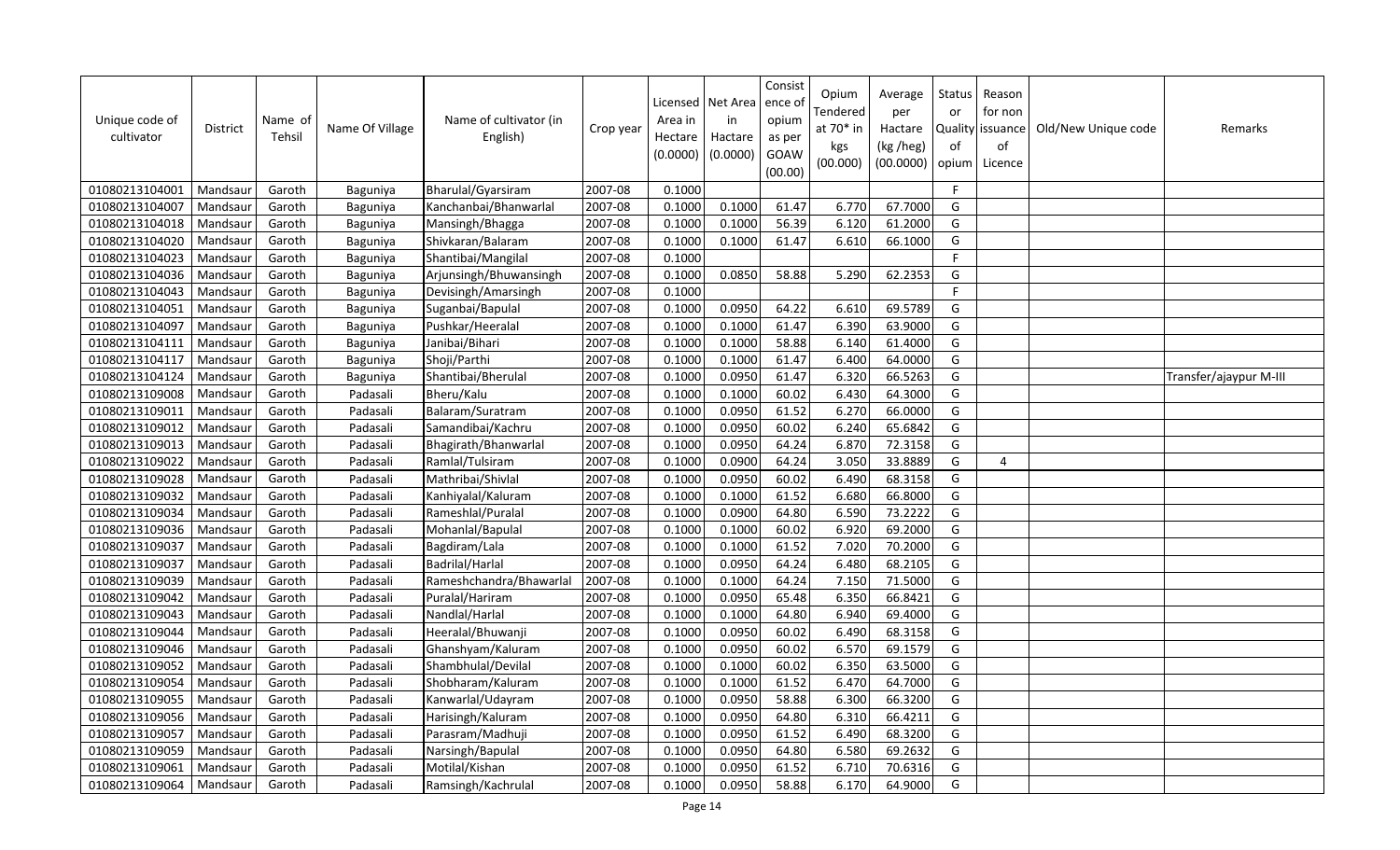| Unique code of<br>cultivator | <b>District</b> | Name of<br>Tehsil | Name Of Village | Name of cultivator (in<br>English) | Crop year | Area in<br>Hectare<br>(0.0000) | Licensed   Net Area<br>in<br>Hactare<br>(0.0000) | Consist<br>ence of<br>opium<br>as per<br>GOAW<br>(00.00) | Opium<br>Tendered<br>at 70* in<br>kgs<br>(00.000) | Average<br>per<br>Hactare<br>(kg /heg)<br>(00.0000) | Status<br>or<br>Quality<br>of<br>opium | Reason<br>for non<br>issuance<br>of<br>Licence | Old/New Unique code | Remarks              |
|------------------------------|-----------------|-------------------|-----------------|------------------------------------|-----------|--------------------------------|--------------------------------------------------|----------------------------------------------------------|---------------------------------------------------|-----------------------------------------------------|----------------------------------------|------------------------------------------------|---------------------|----------------------|
| 01080213109065               | Mandsaur        | Garoth            | Padasali        | Mangilal/Champalal                 | 2007-08   | 0.1000                         | 0.0900                                           | 56.39                                                    | 5.720                                             | 63.5556                                             | G                                      |                                                |                     |                      |
| 01080213109067               | Mandsaur        | Garoth            | Padasali        | Kanwarlal/Sitaram                  | 2007-08   | 0.1000                         | 0.1000                                           | 61.52                                                    | 6.610                                             | 66.1000                                             | G                                      |                                                |                     |                      |
| 01080213109069               | Mandsaur        | Garoth            | Padasali        | Ranglal/Bhagirath                  | 2007-08   | 0.1000                         | 0.0950                                           | 61.52                                                    | 6.320                                             | 66.5263                                             | G                                      |                                                |                     |                      |
| 01080213109076               | Mandsau         | Garoth            | Padasali        | Shyamlal/Madhuji                   | 2007-08   | 0.1000                         | 0.0950                                           | 61.52                                                    | 6.340                                             | 66.7368                                             | G                                      |                                                |                     |                      |
| 01080213109083               | Mandsaur        | Garoth            | Padasali        | Bherulal/Kashiram                  | 2007-08   | 0.1000                         | 0.0850                                           | 58.88                                                    | 5.700                                             | 67.0588                                             | G                                      |                                                |                     |                      |
| 01080213109090               | Mandsaur        | Garoth            | Padasali        | Nandlal/Unkar                      | 2007-08   | 0.1000                         |                                                  |                                                          |                                                   |                                                     | F.                                     |                                                | 01080213055013      |                      |
| 01080213109098               | Mandsau         | Garoth            | Padasali        | Devilal/Mangilal                   | 2007-08   | 0.1000                         | 0.0950                                           | 61.52                                                    | 5.830                                             | 61.3684                                             | G                                      |                                                |                     |                      |
| 01080213109101               | Mandsau         | Garoth            | Padasali        | Shankarlal/Kaishuram               | 2007-08   | 0.1000                         | 0.1000                                           | 61.52                                                    | 6.500                                             | 65.0000                                             | G                                      |                                                |                     | name change          |
| 01080213109104               | Mandsaur        | Garoth            | Padasali        | Shankarlal/Dalu                    | 2007-08   | 0.1000                         | 0.0950                                           | 56.39                                                    | 5.790                                             | 60.9474                                             | G                                      |                                                | 01080213150002      |                      |
| 01080213109105               | Mandsaur        | Garoth            | Padasali        | Ranveersingh/Narayansingh          | 2007-08   | 0.1000                         | 0.1000                                           | 55.41                                                    | 5.390                                             | 53.9000                                             | G                                      | $\boldsymbol{\Delta}$                          | 01080213150023      |                      |
| 01080213109106               | Mandsau         | Garoth            | Padasali        | Nanda/Ramchandra                   | 2007-08   | 0.1000                         | 0.1000                                           | 58.88                                                    | 5.810                                             | 58.1000                                             | G                                      |                                                | 01080213108023      |                      |
| 01080213109107               | Mandsau         | Garoth            | Padasali        | Karulal/Gopal                      | 2007-08   | 0.1000                         | 0.1000                                           | 65.48                                                    | 6.750                                             | 67.5000                                             | G                                      |                                                | 01080213150032      |                      |
| 01080213110003               | Mandsau         | Garoth            | Mordi           | Mohanlal/Shankarlal                | 2007-08   | 0.1000                         | 0.0950                                           | 58.88                                                    | 6.070                                             | 63.8947                                             | G                                      |                                                |                     |                      |
| 01080213110013               | Mandsaur        | Garoth            | Mordi           | Hiralal/Bhawarlal                  | 2007-08   | 0.1000                         | 0.0950                                           | 65.54                                                    | 6.670                                             | 70.2105                                             | G                                      |                                                |                     | name change          |
| 01080213110014               | Mandsau         | Garoth            | Mordi           | Shobharam/Tulsiram                 | 2007-08   | 0.1000                         | 0.1000                                           | 65.62                                                    | 6.850                                             | 68.5000                                             | G                                      |                                                |                     |                      |
| 01080213110020               | Mandsaur        | Garoth            | Mordi           | Jetram/Suratram                    | 2007-08   | 0.1000                         | 0.0950                                           | 65.75                                                    | 6.630                                             | 69.7895                                             | G                                      |                                                |                     |                      |
| 01080213110021               | Mandsau         | Garoth            | Mordi           | Jankilal/Shankarlal                | 2007-08   | 0.1000                         | 0.1000                                           | 64.75                                                    | 6.220                                             | 62.2000                                             | G                                      |                                                |                     |                      |
| 01080213110025               | Mandsaur        | Garoth            | Mordi           | Narmadabai/Kachru                  | 2007-08   | 0.1000                         | 0.1000                                           | 61.47                                                    | 6.550                                             | 65.5000                                             | G                                      |                                                |                     |                      |
| 01080213110028               | Mandsau         | Garoth            | Mordi           | Bhagwatibai/Shankarlal             | 2007-08   | 0.1000                         | 0.0950                                           | 55.41                                                    | 2.390                                             | 25.1579                                             | G                                      | $\overline{a}$                                 |                     |                      |
| 01080213110031               | Mandsau         | Garoth            | Mordi           | Laxminarayan/Heeralal              | 2007-08   | 0.1000                         | 0.1000                                           | 64.75                                                    | 6.830                                             | 68.3000                                             | G                                      |                                                |                     |                      |
| 01080213110032               | Mandsaur        | Garoth            | Mordi           | Ghanshyam/Hajarilal                | 2007-08   | 0.1000                         | 0.1000                                           | 60.53                                                    | 6.820                                             | 68.2000                                             | G                                      |                                                |                     |                      |
| 01080213110033               | Mandsaur        | Garoth            | Mordi           | Mangilal/Amratram                  | 2007-08   | 0.1000                         | 0.1000                                           | 60.53                                                    | 6.910                                             | 69.1000                                             | G                                      |                                                |                     |                      |
| 01080213110035               | Mandsaur        | Garoth            | Mordi           | Parvatsingh/Bhanwarsingh           | 2007-08   | 0.1000                         | 0.0950                                           | 60.53                                                    | 6.240                                             | 65.6842                                             | G                                      |                                                |                     |                      |
| 01080213110037               | Mandsau         | Garoth            | Mordi           | Radheshyam/Shankarlal              | 2007-08   | 0.1000                         | 0.0950                                           | 60.53                                                    | 6.370                                             | 67.0526                                             | G                                      |                                                |                     |                      |
| 01080213110038               | Mandsau         | Garoth            | Mordi           | <b>Babulal/Shivlal</b>             | 2007-08   | 0.1000                         | 0.0950                                           | 60.51                                                    | 6.360                                             | 66.9474                                             | G                                      |                                                |                     |                      |
| 01080213110041               | Mandsaur        | Garoth            | Mordi           | Madhu/Nanda                        | 2007-08   | 0.1000                         | 0.1000                                           | 60.53                                                    | 6.750                                             | 67.5000                                             | G                                      |                                                |                     |                      |
| 01080213110043               | Mandsaur        | Garoth            | Mordi           | Kanhiyalal/Shriram                 | 2007-08   | 0.1000                         | 0.0950                                           | 60.51                                                    | 6.900                                             | 72.6316                                             | G                                      |                                                |                     |                      |
| 01080213110044               | Mandsau         | Garoth            | Mordi           | Dhuradas/Shankardas                | 2007-08   | 0.1000                         | 0.0950                                           | 58.88                                                    | 5.910                                             | 62.2105                                             | G                                      |                                                |                     |                      |
| 01080213110045               | Mandsau         | Garoth            | Mordi           | Ramprahlad/Bagdiram                | 2007-08   | 0.1000                         | 0.0950                                           | 60.51                                                    | 6.220                                             | 65.4737                                             | G                                      |                                                |                     |                      |
| 01080213110049               | Mandsau         | Garoth            | Mordi           | Hariwallab/Prabhulal               | 2007-08   | 0.1000                         | 0.0950                                           | 65.54                                                    | 6.610                                             | 69.5789                                             | G                                      |                                                |                     |                      |
| 01080213110050               | Mandsaur        | Garoth            | Mordi           | Ghasilal/Deva                      | 2007-08   | 0.1000                         | 0.1000                                           | 60.51                                                    | 6.420                                             | 64.2000                                             | G                                      |                                                |                     |                      |
| 01080213110076               | Mandsaur        | Garoth            | Mordi           | Ramsingh/Amarsingh                 | 2007-08   | 0.1000                         | 0.1000                                           | 58.88                                                    | 6.470                                             | 64.7000                                             | G                                      |                                                | 01080213155050      | Transfer/Lakhamkhedi |
| 01080213110078               | Mandsaur        | Garoth            | Mordi           | Devilal/Dhura                      | 2007-08   | 0.1000                         | 0.0950                                           | 58.88                                                    | 6.380                                             | 67.1579                                             | G                                      |                                                |                     |                      |
| 01080213110079               | Mandsaur        | Garoth            | Mordi           | Bhanwarbai/Nandram                 | 2007-08   | 0.1000                         | 0.0950                                           | 61.47                                                    | 6.350                                             | 66.8421                                             | G                                      |                                                | 01080213077001      |                      |
| 01080213110080               | Mandsaur        | Garoth            | Mordi           | Kanhiyalal/Girdhari                | 2007-08   | 0.1000                         | 0.1000                                           | 60.53                                                    | 6.540                                             | 65.4000                                             | G                                      |                                                | 01080213077007      |                      |
| 01080213110081               | Mandsaur        | Garoth            | Mordi           | Normoh./Karimmoh.                  | 2007-08   | 0.1000                         | 0.1000                                           | 58.88                                                    | 6.200                                             | 62.0000                                             | G                                      |                                                | 01080213077041      |                      |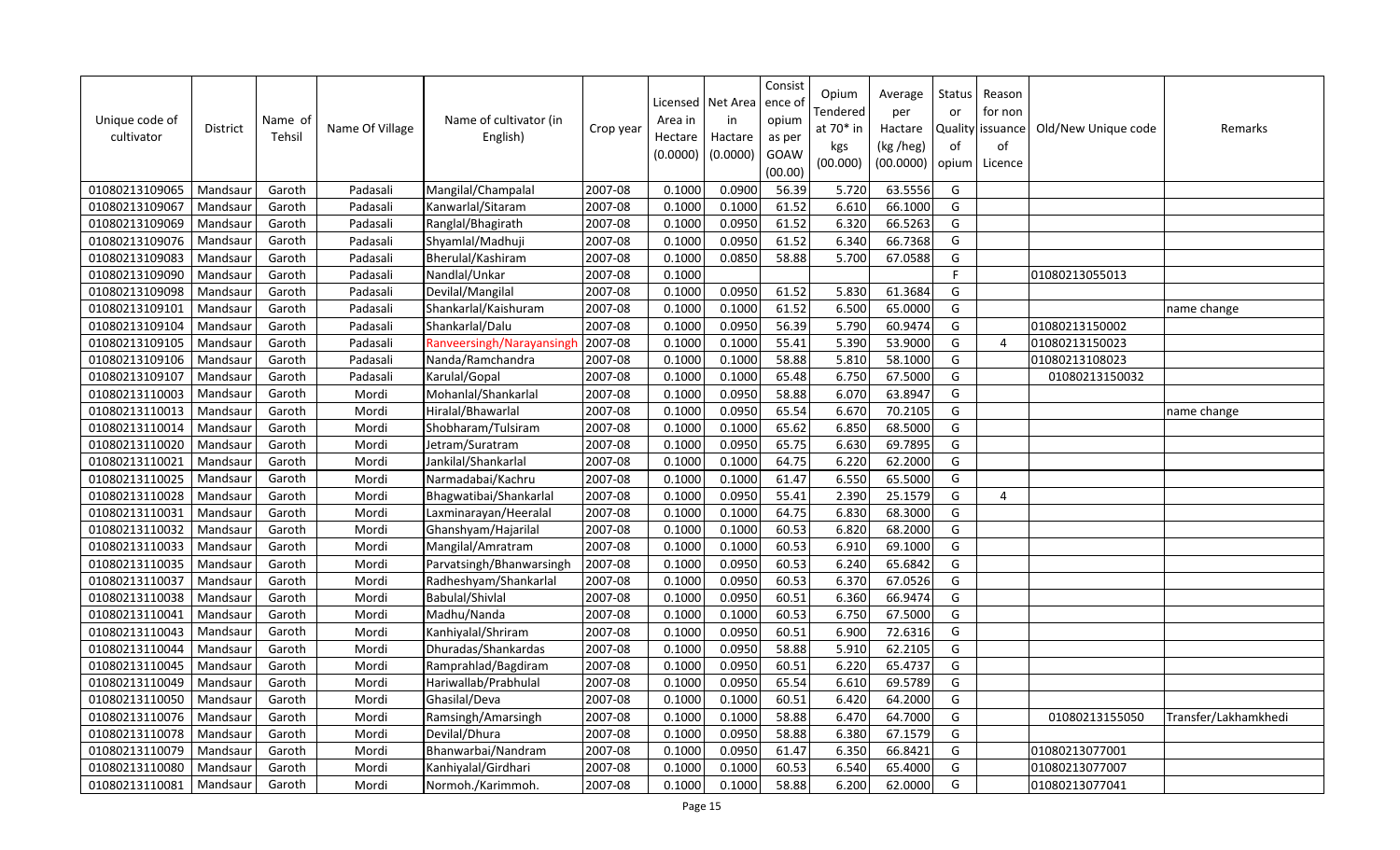| Unique code of<br>cultivator | <b>District</b> | Name of<br>Tehsil | Name Of Village                      | Name of cultivator (in<br>English)        | Crop year | Area in<br>Hectare<br>(0.0000) | Licensed   Net Area<br>in<br>Hactare<br>(0.0000) | Consist<br>ence of<br>opium<br>as per<br>GOAW<br>(00.00) | Opium<br>Tendered<br>at 70* in<br>kgs<br>(00.000) | Average<br>per<br>Hactare<br>(kg /heg)<br>(00.0000) | <b>Status</b><br>or<br>of<br>opium | Reason<br>for non<br>Quality issuance<br>of<br>Licence | Old/New Unique code | Remarks     |
|------------------------------|-----------------|-------------------|--------------------------------------|-------------------------------------------|-----------|--------------------------------|--------------------------------------------------|----------------------------------------------------------|---------------------------------------------------|-----------------------------------------------------|------------------------------------|--------------------------------------------------------|---------------------|-------------|
| 01080213110082               | Mandsaur        | Garoth            | Mordi                                | Nanalal/Bherulal                          | 2007-08   | 0.1000                         | 0.0950                                           | 58.88                                                    | 6.090                                             | 64.1053                                             | G                                  |                                                        | 01080213119011      |             |
| 01080213110083               | Mandsaur        | Garoth            | Mordi                                | Sampadbai/Motilal                         | 2007-08   | 0.1000                         |                                                  |                                                          |                                                   |                                                     | F.                                 |                                                        | 01080213158001      |             |
| 01080213110084               | Mandsaur        | Garoth            | Mordi                                | Kanhiyalal/Megha                          | 2007-08   | 0.1000                         | 0.1000                                           | 58.88                                                    | 6.330                                             | 63.3000                                             | G                                  |                                                        | 01080213158027      |             |
| 01080213110085               | Mandsaur        | Garoth            | Mordi                                | Mangilal/Motilal                          | 2007-08   | 0.1000                         |                                                  |                                                          |                                                   |                                                     | F                                  |                                                        | 01080213158016      | name change |
| 01080213110086               | Mandsaur        | Garoth            | Mordi                                | Koshalyabai/Damodarrao                    | 2007-08   | 0.1000                         | 0.0950                                           | 61.47                                                    | 6.920                                             | 72.8421                                             | G                                  |                                                        | 01080213159022      |             |
| 01080213110087               | Mandsau         | Garoth            | Mordi                                | Radhakishan/Bhanwarlal                    | 2007-08   | 0.1000                         | 0.1000                                           | 65.54                                                    | 7.330                                             | 73.3000                                             | G                                  |                                                        | 01080213159004      |             |
| 01080213110088               | Mandsau         | Garoth            | Mordi                                | Amratlal/Bherulal                         | 2007-08   | 0.1000                         | 0.1000                                           | 58.88                                                    | 6.820                                             | 68.2000                                             | G                                  |                                                        | 01080213158005      |             |
| 01080213113003               | Mandsau         | Garoth            | Sathkheda                            | Devbai / Kaniram                          | 2007-08   | 0.1000                         | 0.1000                                           | 62.24                                                    | 6.740                                             | 67.4000                                             | G                                  |                                                        |                     |             |
| 01080213113004               | Mandsaur        | Garoth            | Sathkheda                            | Khatun B/Subhan                           | 2007-08   | 0.1000                         | 0.0900                                           | 63.15                                                    | 5.790                                             | 64.3333                                             | G                                  |                                                        |                     |             |
| 01080213113013               | Mandsaur        | Garoth            | Sathkheda                            | Onkarlal/Kalu                             | 2007-08   | 0.1000                         | 0.0950                                           | 66.27                                                    | 6.560                                             | 69.0526                                             | G                                  |                                                        |                     |             |
| 01080213113019               | Mandsau         | Garoth            | Sathkheda                            | Hanif Mo./Chand Mo.                       | 2007-08   | 0.1000                         | 0.1000                                           | 66.27                                                    | 6.760                                             | 67.6000                                             | G                                  |                                                        |                     |             |
| 01080213113022               | Mandsau         | Garoth            | Sathkheda                            | Ramnarayan/Devilal                        | 2007-08   | 0.1000                         | 0.1000                                           | 62.24                                                    | 6.210                                             | 62.1000                                             | G                                  |                                                        |                     |             |
| 01080213113024               | Mandsau         | Garoth            | Sathkheda                            | Omprakash/Ramchandra                      | 2007-08   | 0.1000                         | 0.0900                                           | 62.24                                                    | 6.100                                             | 67.7778                                             | G                                  |                                                        |                     |             |
| 01080213113025               | Mandsaur        | Garoth            | Sathkheda                            | Devilal/Chunnilal                         | 2007-08   | 0.1000                         | 0.0900                                           | 64.10                                                    | 6.170                                             | 68.5556                                             | G                                  |                                                        |                     |             |
| 01080213113026               | Mandsaur        | Garoth            | Sathkheda                            | Mangilal/Jagannath                        | 2007-08   | 0.1000                         | 0.0900                                           | 59.47                                                    | 5.670                                             | 63.0000                                             | G                                  |                                                        |                     |             |
| 01080213113033               | Mandsaur        | Garoth            | Sathkheda                            | Ramsukhibai/Mangilal                      | 2007-08   | 0.1000                         | 0.0950                                           | 61.81                                                    | 6.340                                             | 66.7368                                             | G                                  |                                                        |                     |             |
| 01080213113034               | Mandsau         | Garoth            | Sathkheda                            | Bhanwarlal /Devilal                       | 2007-08   | 0.1000                         | 0.1000                                           | 54.84                                                    | 5.910                                             | 59.1000                                             | G                                  | 5                                                      |                     |             |
| 01080213113036               | Mandsaur        | Garoth            | Sathkheda                            | Balaram/Bhuwan                            | 2007-08   | 0.1000                         | 0.0950                                           | 54.84                                                    | 5.620                                             | 59.1579                                             | G                                  | 5                                                      |                     |             |
| 01080213113053               | Mandsaur        | Garoth            | Sathkheda                            | <b>Badrilal / Hiralal</b>                 | 2007-08   | 0.1000                         | 0.1000                                           | 61.81                                                    | 6.430                                             | 64.3000                                             | G                                  |                                                        |                     |             |
| 01080213113058               | Mandsaur        | Garoth            | Sathkheda                            | Shivlal/Bagdiram                          | 2007-08   | 0.1000                         | 0.0950                                           | 59.47                                                    | 6.050                                             | 63.6842                                             | G                                  |                                                        |                     |             |
| 01080213113073               | Mandsaur        | Garoth            | Sathkheda                            | Kishanibai/Shankarlal                     | 2007-08   | 0.1000                         | 0.1050                                           | 63.15                                                    | 6.810                                             | 64.8571                                             | G                                  |                                                        |                     |             |
| 01080213113081               | Mandsaur        | Garoth            | Sathkheda                            | Ramnarayan/Dhanna                         | 2007-08   | 0.1000                         | 0.1000                                           | 64.10                                                    | 6.610                                             | 66.1000                                             | G                                  |                                                        |                     |             |
| 01080213113084               | Mandsaur        | Garoth            | Sathkheda                            | Devilal/Dolatram                          | 2007-08   | 0.1000                         | 0.1000                                           | 59.47                                                    | 6.160                                             | 61.6000                                             | G                                  |                                                        | 01080213165044      |             |
| 01080213113085               | Mandsau         | Garoth            | Sathkheda                            | Ratanlal/Bhagwan                          | 2007-08   | 0.1000                         |                                                  |                                                          |                                                   |                                                     | F                                  |                                                        | 01080213165005      |             |
| 01080213114001               | Mandsaur        | Garoth            |                                      | Guradiya Narsingh Bhuwanishankar/Hardev   | 2007-08   | 0.1000                         | 0.0950                                           | 63.76                                                    | 6.360                                             | 66.9474                                             | G                                  |                                                        |                     |             |
| 01080213114004               | Mandsaur        | Garoth            | Guradiya Narsingh Gangaram / Hiralal |                                           | 2007-08   | 0.1000                         | 0.1000                                           | 62.22                                                    | 6.490                                             | 64.9000                                             | G                                  |                                                        |                     |             |
| 01080213114005               | Mandsaur        | Garoth            |                                      | Guradiya Narsingh Satyanarayan / Kashiram | 2007-08   | 0.1000                         | 0.1000                                           | 62.14                                                    | 6.420                                             | 64.2000                                             | G                                  |                                                        |                     |             |
| 01080213114006               | Mandsau         | Garoth            |                                      | Guradiya Narsingh Radheyshyam/Shivnarayan | 2007-08   | 0.1000                         | 0.0950                                           | 62.14                                                    | 6.130                                             | 64.5263                                             | G                                  |                                                        |                     |             |
| 01080213114008               | Mandsau         | Garoth            |                                      | Guradiya Narsingh Parvatibai/Ratanlal     | 2007-08   | 0.1000                         | 0.1050                                           | 64.98                                                    | 6.950                                             | 66.1905                                             | G                                  |                                                        |                     |             |
| 01080213114013               | Mandsau         | Garoth            |                                      | Guradiya Narsingh Omprakash/Rambakhs      | 2007-08   | 0.1000                         | 0.0950                                           | 57.66                                                    | 6.070                                             | 63.8947                                             | $\overline{\phantom{a}}$           | $\overline{2}$                                         |                     |             |
| 01080213114016               | Mandsaur        | Garoth            |                                      | Guradiya Narsingh Kaluram/Ramkishan       | 2007-08   | 0.1000                         | 0.0950                                           | 63.76                                                    | 6.640                                             | 69.8947                                             | G                                  |                                                        |                     |             |
| 01080213114017               | Mandsau         | Garoth            |                                      | Guradiya Narsingh Ramchandra / Nandram    | 2007-08   | 0.1000                         | 0.0950                                           | 62.14                                                    | 6.320                                             | 66.5263                                             | G                                  |                                                        |                     |             |
| 01080213114018               | Mandsaur        | Garoth            | Guradiya Narsingh Dayaram/Kachru     |                                           | 2007-08   | 0.1000                         | 0.1000                                           | 66.28                                                    | 6.890                                             | 68.9000                                             | G                                  |                                                        |                     |             |
| 01080213114021               | Mandsau         | Garoth            |                                      | Guradiya Narsingh Kamlabai/Ramgopal       | 2007-08   | 0.1000                         | 0.0950                                           | 59.79                                                    | 6.490                                             | 68.3158                                             | G                                  |                                                        |                     |             |
| 01080213114027               | Mandsaur        | Garoth            |                                      | Guradiya Narsingh Udayram / Keshuram      | 2007-08   | 0.1000                         |                                                  |                                                          |                                                   |                                                     | F                                  |                                                        |                     |             |
| 01080213114028               | Mandsaur        | Garoth            | Guradiya Narsingh Puralal/Kaluram    |                                           | 2007-08   | 0.1000                         | 0.0950                                           | 63.76                                                    | 6.530                                             | 68.7368                                             | G                                  |                                                        |                     |             |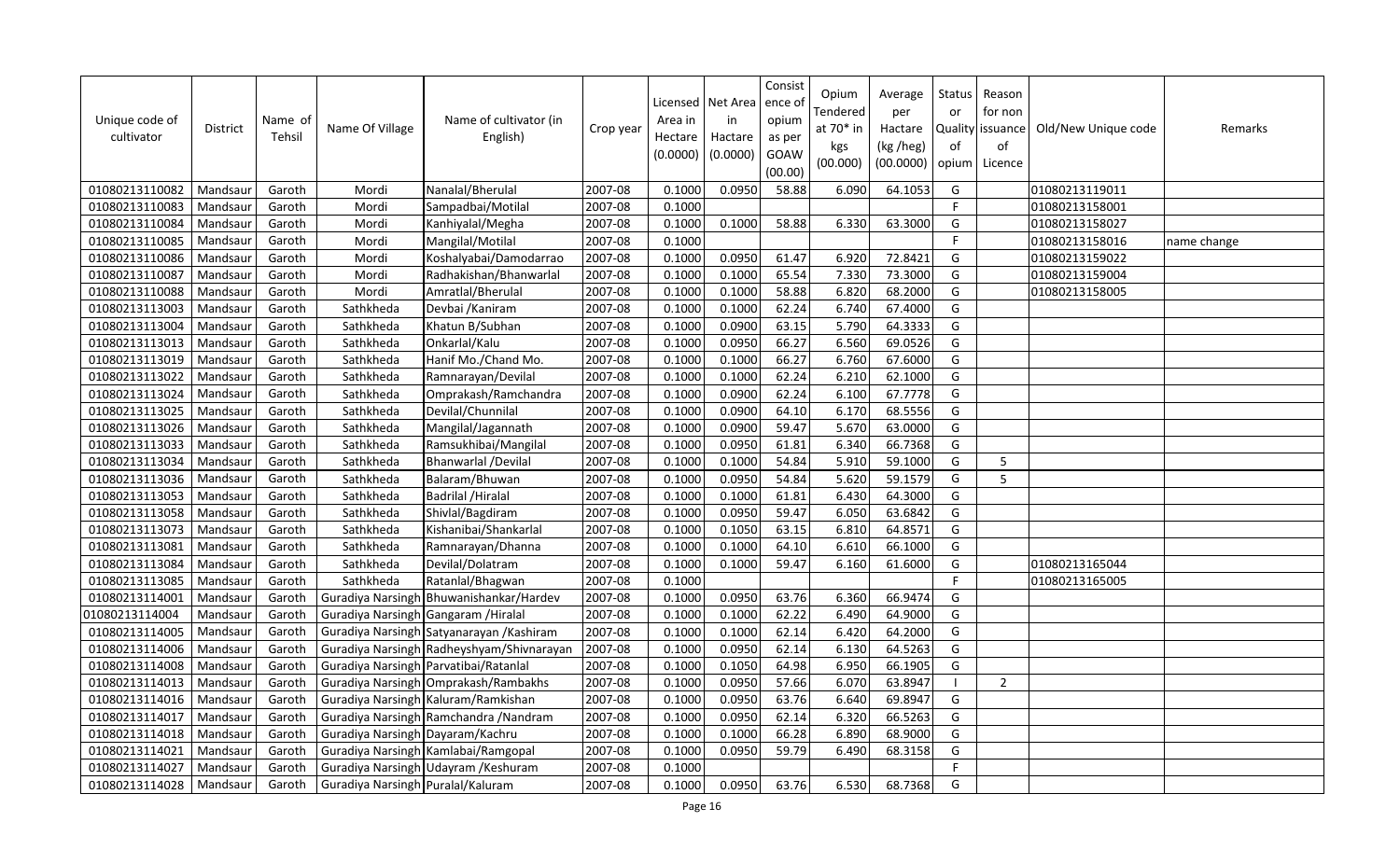| Unique code of<br>cultivator | District | Name of<br>Tehsil | Name Of Village                    | Name of cultivator (in<br>English)       | Crop year | Area in<br>Hectare<br>(0.0000) | Licensed Net Area<br>in<br>Hactare<br>(0.0000) | Consist<br>ence of<br>opium<br>as per<br>GOAW<br>(00.00) | Opium<br>Tendered<br>at 70* in<br>kgs<br>(00.000) | Average<br>per<br>Hactare<br>(kg /heg)<br>(00.0000) | Status<br>or<br>of<br>opium | Reason<br>for non<br>Quality issuance<br>of<br>Licence | Old/New Unique code | Remarks |
|------------------------------|----------|-------------------|------------------------------------|------------------------------------------|-----------|--------------------------------|------------------------------------------------|----------------------------------------------------------|---------------------------------------------------|-----------------------------------------------------|-----------------------------|--------------------------------------------------------|---------------------|---------|
| 01080213114043               | Mandsaur | Garoth            |                                    | Guradiya Narsingh Rameshchandra/Mangilal | 2007-08   | 0.1000                         | 0.1000                                         | 62.14                                                    | 6.510                                             | 65.1000                                             | G                           |                                                        |                     |         |
| 01080213114044               | Mandsaur | Garoth            |                                    | Guradiya Narsingh Bhagatram/Bherulal     | 2007-08   | 0.1000                         | 0.1000                                         | 62.14                                                    | 6.490                                             | 64.9000                                             | G                           |                                                        |                     |         |
| 01080213114052               | Mandsaur | Garoth            | Guradiya Narsingh Devilal/Puraji   |                                          | 2007-08   | 0.1000                         | 0.1000                                         | 62.85                                                    | 6.180                                             | 61.8000                                             | G                           |                                                        |                     |         |
| 01080213114053               | Mandsaur | Garoth            | Guradiya Narsingh Mannalal/Motilal |                                          | 2007-08   | 0.1000                         |                                                |                                                          |                                                   |                                                     | F                           |                                                        |                     |         |
| 01080213114055               | Mandsaur | Garoth            |                                    | Guradiya Narsingh DineshKumar/Rameshwar  | 2007-08   | 0.1000                         | 0.1000                                         | 62.22                                                    | 6.930                                             | 69.3000                                             | G                           |                                                        | 01080213165013      |         |
| 01080213114056               | Mandsaur | Garoth            |                                    | Guradiya Narsingh Ramgopal/Shrikishan    | 2007-08   | 0.1000                         | 0.1000                                         | 59.79                                                    | 6.140                                             | 61.4000                                             | G                           |                                                        | 01080213165010      |         |
| 01080213120002               | Mandsau  | Garoth            | Denthli Khurd                      | Radhibai /kishan                         | 2007-08   | 0.1000                         | 0.1000                                         | 65.34                                                    | 6.770                                             | 67.7000                                             | G                           |                                                        |                     |         |
| 01080213120006               | Mandsaur | Garoth            | Denthli Khurd                      | Bagdiram / Devilal                       | 2007-08   | 0.1000                         | 0.0950                                         | 68.98                                                    | 6.760                                             | 71.1579                                             | $\overline{\phantom{a}}$    |                                                        |                     |         |
| 01080213120007               | Mandsau  | Garoth            | Denthli Khurd                      | Bagdiram Kalu                            | 2007-08   | 0.1000                         | 0.1000                                         | 62.33                                                    | 6.480                                             | 64.8000                                             | G                           |                                                        |                     |         |
| 01080213120011               | Mandsaur | Garoth            | Denthli Khurd                      | Nandubai/Devilal                         | 2007-08   | 0.1000                         | 0.0950                                         | 71.19                                                    | 7.280                                             | 76.6316                                             | - I                         |                                                        |                     |         |
| 01080213120017               | Mandsaur | Garoth            | Denthli Khurd                      | Onkarlal /Jagannath                      | 2007-08   | 0.1000                         | 0.1000                                         | 62.33                                                    | 6.140                                             | 61.4000                                             | G                           |                                                        |                     |         |
| 01080213120018               | Mandsaur | Garoth            | Denthli Khurd                      | Bhagwatibai/Narayan                      | 2007-08   | 0.1000                         | 0.0950                                         | 65.34                                                    | 6.580                                             | 69.2632                                             | G                           |                                                        |                     |         |
| 01080213120020               | Mandsau  | Garoth            | Denthli Khurd                      | Laxminarayan / Nanuram Cho 2007-08       |           | 0.1000                         | 0.1000                                         | 63.75                                                    | 7.090                                             | 70.9000                                             | - 1                         | $\overline{2}$                                         |                     |         |
| 01080213120021               | Mandsaur | Garoth            | Denthli Khurd                      | Satyanarayan/Basantilal                  | 2007-08   | 0.1000                         | 0.1000                                         | 61.47                                                    | 6.310                                             | 63.1000                                             | G                           |                                                        |                     |         |
| 01080213120024               | Mandsau  | Garoth            | Denthli Khurd                      | <b>Bherulal / Nanalal</b>                | 2007-08   | 0.1000                         | 0.1000                                         | 63.75                                                    | 6.400                                             | 64.0000                                             | $\blacksquare$              |                                                        |                     |         |
| 01080213120035               | Mandsau  | Garoth            | Denthli Khurd                      | Shambulal/Sitaram                        | 2007-08   | 0.1000                         | 0.1000                                         | 67.75                                                    | 7.050                                             | 70.5000                                             | - 1                         |                                                        |                     |         |
| 01080213120036               | Mandsau  | Garoth            | Denthli Khurd                      | Mohanbai /Jagdish                        | 2007-08   | 0.1000                         | 0.0950                                         | 61.47                                                    | 6.010                                             | 63.2632                                             | G                           |                                                        |                     |         |
| 01080213120039               | Mandsaur | Garoth            | Denthli Khurd                      | Ramlal / Motiram                         | 2007-08   | 0.1000                         | 0.0950                                         | 67.98                                                    | 6.910                                             | 72.7368                                             | -1                          |                                                        |                     |         |
| 01080213120040               | Mandsaur | Garoth            | Denthli Khurd                      | Radheshyam / Motiram                     | 2007-08   | 0.1000                         | 0.1000                                         | 63.75                                                    | 6.550                                             | 65.5000                                             | - I                         | $\overline{2}$                                         |                     |         |
| 01080213120041               | Mandsaur | Garoth            | Denthli Khurd                      | Mangilal / Premchandra                   | 2007-08   | 0.1000                         | 0.0950                                         | 63.75                                                    | 6.300                                             | 66.3158                                             | -1                          | $\overline{2}$                                         |                     |         |
| 01080213120042               | Mandsau  | Garoth            | Denthli Khurd                      | Rameshvar / Shankarlal                   | 2007-08   | 0.1000                         | 0.0950                                         | 67.98                                                    | 5.980                                             | 62.9474                                             | $\blacksquare$              |                                                        |                     |         |
| 01080213120043               | Mandsau  | Garoth            | Denthli Khurd                      | Shambhulal / Badrilal                    | 2007-08   | 0.1000                         | 0.0950                                         | 67.75                                                    | 6.550                                             | 68.9474                                             | G                           |                                                        |                     |         |
| 01080213120046               | Mandsaur | Garoth            | Denthli Khurd                      | Ramkishan/Durgashankar                   | 2007-08   | 0.1000                         | 0.0900                                         | 64.75                                                    | 6.220                                             | 69.1111                                             | G                           |                                                        | 01080213121021      |         |
| 01080213120047               | Mandsaur | Garoth            | Denthli Khurd                      | Bherulal/Kanhiyalal                      | 2007-08   | 0.1000                         | 0.0950                                         | 67.98                                                    | 6.890                                             | 72.5263                                             | G                           |                                                        |                     |         |
| 01080213120048               | Mandsaur | Garoth            | Denthli Khurd                      | Dolatram / Parbhulal                     | 2007-08   | 0.1000                         |                                                |                                                          |                                                   |                                                     | F                           |                                                        |                     |         |
| 01080213120049               | Mandsau  | Garoth            | Denthli Khurd                      | Kashibai / Bheru ji                      | 2007-08   | 0.1000                         | 0.1000                                         | 63.75                                                    | 6.590                                             | 65.9000                                             |                             |                                                        |                     |         |
| 01080213120050               | Mandsaur | Garoth            | Denthli Khurd                      | Balashankar / Natulal                    | 2007-08   | 0.1000                         | 0.0950                                         | 66.94                                                    | 6.500                                             | 68.4211                                             | $\blacksquare$              |                                                        |                     |         |
| 01080213120051               | Mandsau  | Garoth            | Denthli Khurd                      | Shankarlal / Prabhulal                   | 2007-08   | 0.1000                         | 0.0950                                         | 63.75                                                    | 6.530                                             | 68.7368                                             | G                           |                                                        |                     |         |
| 01080213120053               | Mandsaur | Garoth            | Denthli Khurd                      | Nathulal /Salagram                       | 2007-08   | 0.1000                         | 0.0950                                         | 64.37                                                    | 6.440                                             | 67.7895                                             | G                           |                                                        |                     |         |
| 01080213120054               | Mandsau  | Garoth            | Denthli Khurd                      | Bapulal / Kishanlal                      | 2007-08   | 0.1000                         | 0.1000                                         | 64.37                                                    | 6.270                                             | 62.7000                                             | G                           |                                                        |                     |         |
| 01080213120055               | Mandsaur | Garoth            | Denthli Khurd                      | <b>Badrilal / Bherulal</b>               | 2007-08   | 0.1000                         | 0.0950                                         | 66.94                                                    | 6.670                                             | 70.2105                                             | G                           |                                                        |                     |         |
| 01080213120058               | Mandsaur | Garoth            | Denthli Khurd                      | Radheshyam / Kaniram                     | 2007-08   | 0.1000                         | 0.1000                                         | 66.94                                                    | 6.990                                             | 69.9000                                             | G                           |                                                        |                     |         |
| 01080213120059               | Mandsau  | Garoth            | Denthli Khurd                      | Kanchanbai / Karulal                     | 2007-08   | 0.1000                         | 0.0900                                         | 64.37                                                    | 5.690                                             | 63.2222                                             | G                           |                                                        |                     |         |
| 01080213120060               | Mandsau  | Garoth            | Denthli Khurd                      | <b>Badrilal/Devilal</b>                  | 2007-08   | 0.1000                         | 0.0950                                         | 65.13                                                    | 6.550                                             | 68.9474                                             | ı                           |                                                        |                     |         |
| 01080213120061               | Mandsaur | Garoth            | Denthli Khurd                      | shambhulal / Ramchandra                  | 2007-08   | 0.1000                         | 0.1000                                         | 68.00                                                    | 6.800                                             | 68.0000                                             | G                           |                                                        |                     |         |
| 01080213120062               | Mandsaur | Garoth            | Denthli Khurd                      | Sundarlal / Nanuram                      | 2007-08   | 0.1000                         | 0.0950                                         | 63.11                                                    | 6.370                                             | 67.0526                                             | G                           |                                                        |                     |         |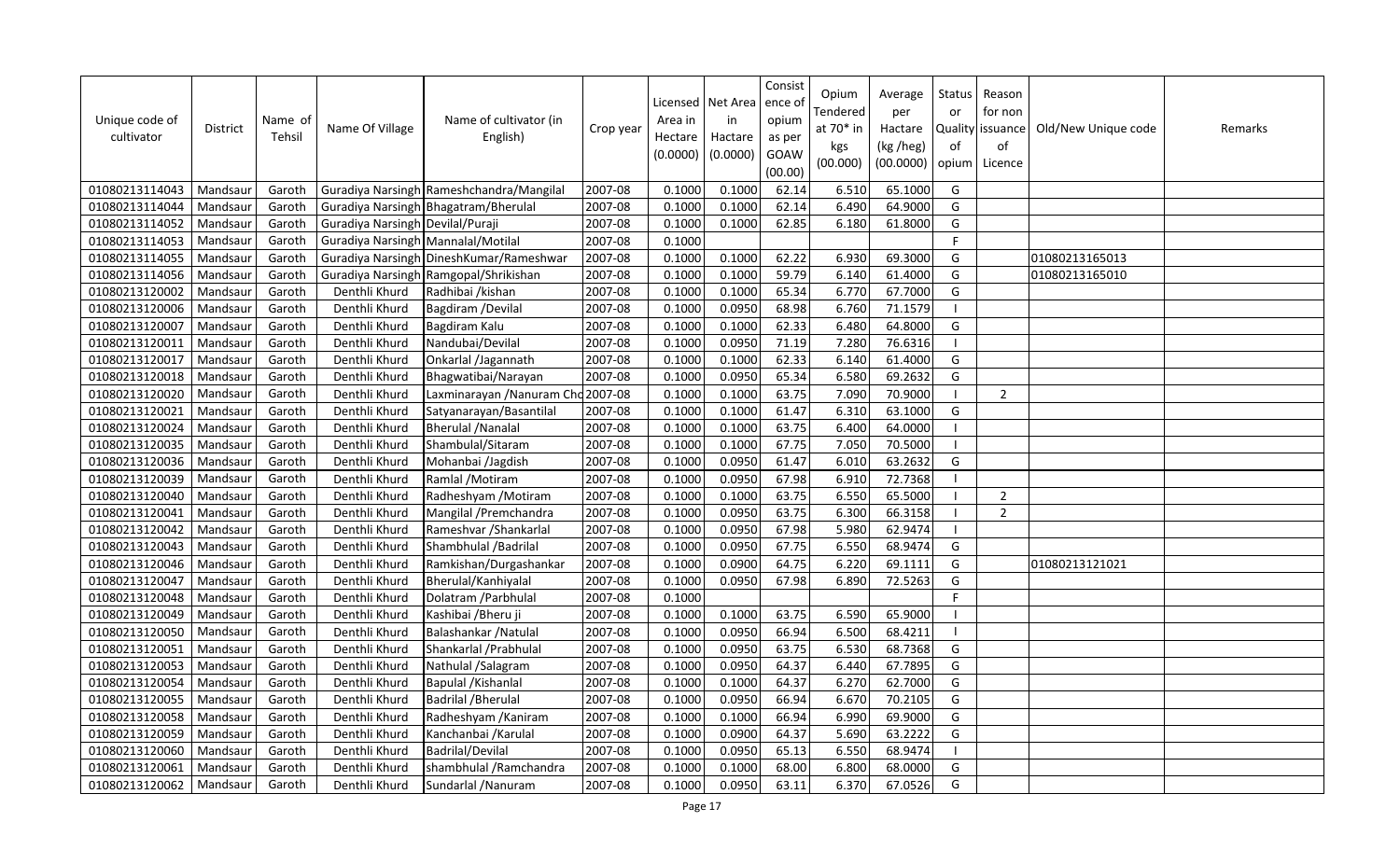| Unique code of<br>cultivator | <b>District</b> | Name of<br>Tehsil | Name Of Village | Name of cultivator (in<br>English) | Crop year | Area in<br>Hectare<br>(0.0000) | Licensed   Net Area<br>in<br>Hactare<br>(0.0000) | Consist<br>ence of<br>opium<br>as per<br>GOAW<br>(00.00) | Opium<br>Tendered<br>at 70* in<br>kgs<br>(00.000) | Average<br>per<br>Hactare<br>(kg /heg)<br>(00.0000) | Status<br>or<br>of<br>opium | Reason<br>for non<br>Quality   issuance  <br>of<br>Licence | Old/New Unique code | Remarks |
|------------------------------|-----------------|-------------------|-----------------|------------------------------------|-----------|--------------------------------|--------------------------------------------------|----------------------------------------------------------|---------------------------------------------------|-----------------------------------------------------|-----------------------------|------------------------------------------------------------|---------------------|---------|
| 01080213120063               | Mandsaur        | Garoth            | Denthli Khurd   | Karulal / Bheru ji                 | 2007-08   | 0.1000                         | 0.0950                                           | 68.00                                                    | 6.670                                             | 70.2105                                             | G                           |                                                            |                     |         |
| 01080213120064               | Mandsaur        | Garoth            | Denthli Khurd   | Ramprasad / Atmaram                | 2007-08   | 0.1000                         | 0.0950                                           | 63.11                                                    | 6.580                                             | 69.2632                                             | G                           |                                                            |                     |         |
| 01080213120067               | Mandsau         | Garoth            | Denthli Khurd   | Bherulal/Ratanlal                  | 2007-08   | 0.1000                         | 0.1000                                           | 65.13                                                    | 6.680                                             | 66.8000                                             | G                           |                                                            |                     |         |
| 01080213120069               | Mandsaur        | Garoth            | Denthli Khurd   | Sitaram/Premchandra                | 2007-08   | 0.1000                         | 0.0950                                           | 67.09                                                    | 6.780                                             | 71.3684                                             | G                           |                                                            |                     |         |
| 01080213120070               | Mandsau         | Garoth            | Denthli Khurd   | kedarlal /Premchandra              | 2007-08   | 0.1000                         | 0.1000                                           | 66.78                                                    | 6.600                                             | 66.0000                                             | G                           |                                                            |                     |         |
| 01080213120073               | Mandsaur        | Garoth            | Denthli Khurd   | Durgashankar / Bagdiram            | 2007-08   | 0.1000                         | 0.1000                                           | 66.78                                                    | 6.770                                             | 67.7000                                             | G                           |                                                            |                     |         |
| 01080213120075               | Mandsaur        | Garoth            | Denthli Khurd   | Uderam /Laxman                     | 2007-08   | 0.1000                         | 0.0950                                           | 63.11                                                    | 6.080                                             | 64.0000                                             | G                           |                                                            |                     |         |
| 01080213120076               | Mandsau         | Garoth            | Denthli Khurd   | Bapulal / Kanheyalal               | 2007-08   | 0.1000                         | 0.1000                                           | 66.78                                                    | 7.060                                             | 70.6000                                             | G                           |                                                            |                     |         |
| 01080213120077               | Mandsaur        | Garoth            | Denthli Khurd   | Janibai /Devilal                   | 2007-08   | 0.1000                         | 0.0950                                           | 66.78                                                    | 6.890                                             | 72.5263                                             | G                           |                                                            |                     |         |
| 01080213120078               | Mandsaur        | Garoth            | Denthli Khurd   | Prabhulal / Gopal                  | 2007-08   | 0.1000                         | 0.0950                                           | 65.81                                                    | 6.890                                             | 72.5263                                             | G                           |                                                            |                     |         |
| 01080213120079               | Mandsau         | Garoth            | Denthli Khurd   | Kashiram/Onkarlal                  | 2007-08   | 0.1000                         | 0.0950                                           | 65.13                                                    | 6.460                                             | 68.0000                                             | G                           |                                                            |                     |         |
| 01080213120080               | Mandsaur        | Garoth            | Denthli Khurd   | Prabhulal / Nanuram                | 2007-08   | 0.1000                         | 0.1000                                           | 63.11                                                    | 6.550                                             | 65.5000                                             | G                           |                                                            |                     |         |
| 01080213120081               | Mandsau         | Garoth            | Denthli Khurd   | Radhehyam / Kishanlal              | 2007-08   | 0.1000                         | 0.1000                                           | 64.98                                                    | 6.600                                             | 66.0000                                             | G                           |                                                            |                     |         |
| 01080213120084               | Mandsaur        | Garoth            | Denthli Khurd   | Karulal / Kishanlal                | 2007-08   | 0.1000                         | 0.0950                                           | 67.09                                                    | 6.590                                             | 69.3684                                             | G                           |                                                            |                     |         |
| 01080213120086               | Mandsaur        | Garoth            | Denthli Khurd   | Tulsiram / Bhona                   | 2007-08   | 0.1000                         | 0.0950                                           | 64.98                                                    | 6.680                                             | 70.3158                                             |                             |                                                            |                     |         |
| 01080213120087               | Mandsau         | Garoth            | Denthli Khurd   | Ramlal / Narayan                   | 2007-08   | 0.1000                         | 0.1000                                           | 65.73                                                    | 6.630                                             | 66.3000                                             | - 1                         | $\overline{2}$                                             |                     |         |
| 01080213120088               | Mandsau         | Garoth            | Denthli Khurd   | Balashankar / Onkarlal             | 2007-08   | 0.1000                         | 0.0950                                           | 65.73                                                    | 6.790                                             | 71.4737                                             |                             |                                                            |                     |         |
| 01080213120091               | Mandsau         | Garoth            | Denthli Khurd   | Mahronbai/Ajijkha                  | 2007-08   | 0.1000                         | 0.1000                                           | 65.73                                                    | 6.800                                             | 68.0000                                             | - 1                         |                                                            |                     |         |
| 01080213120092               | Mandsau         | Garoth            | Denthli Khurd   | Chotibai/Dalsharkha                | 2007-08   | 0.1000                         | 0.0950                                           | 65.73                                                    | 6.270                                             | 66.0000                                             | $\overline{\phantom{a}}$    |                                                            |                     |         |
| 01080213120095               | Mandsau         | Garoth            | Denthli Khurd   | Jankilal/Kashuram                  | 2007-08   | 0.1000                         | 0.0950                                           | 67.09                                                    | 6.720                                             | 70.7368                                             | G                           |                                                            |                     |         |
| 01080213120103               | Mandsau         | Garoth            | Denthli Khurd   | Mangilal/Nanuram                   | 2007-08   | 0.1000                         | 0.0950                                           | 67.09                                                    | 6.770                                             | 71.2632                                             | G                           |                                                            |                     |         |
| 01080213120104               | Mandsau         | Garoth            | Denthli Khurd   | Karulal/Amarlal                    | 2007-08   | 0.1000                         | 0.1000                                           | 65.13                                                    | 6.440                                             | 64.4000                                             | G                           |                                                            |                     |         |
| 01080213120105               | Mandsaur        | Garoth            | Denthli Khurd   | Kanwaribai/Durgashankar            | 2007-08   | 0.1000                         | 0.0950                                           | 65.13                                                    | 6.390                                             | 67.2632                                             | G                           |                                                            |                     |         |
| 01080213120106               | Mandsau         | Garoth            | Denthli Khurd   | Mahadev/Bhuwaniram                 | 2007-08   | 0.1000                         | 0.0950                                           | 65.57                                                    | 6.900                                             | 72.6316                                             | - 1                         | 2                                                          |                     |         |
| 01080213120108               | Mandsaur        | Garoth            | Denthli Khurd   | Chaganbai/Onkarlal                 | 2007-08   | 0.1000                         | 0.1000                                           | 61.47                                                    | 6.750                                             | 67.5000                                             | G                           |                                                            |                     |         |
| 01080213120109               | Mandsau         | Garoth            | Denthli Khurd   | Hiralal/Gopal                      | 2007-08   | 0.1000                         | 0.1000                                           | 58.88                                                    | 6.120                                             | 61.2000                                             | G                           |                                                            | 01080213121001      |         |
| 01080213120110               | Mandsaur        | Garoth            | Denthli Khurd   | Bhanwarlal/Kishanlal               | 2007-08   | 0.1000                         | 0.1000                                           | 61.47                                                    | 6.250                                             | 62.5000                                             | G                           |                                                            | 01080213121003      |         |
| 01080213120111               | Mandsau         | Garoth            | Denthli Khurd   | Bulakbai/Kishanlal                 | 2007-08   | 0.1000                         | 0.1000                                           | 65.57                                                    | 7.070                                             | 70.7000                                             | $\blacksquare$              |                                                            | 01080213121008      |         |
| 01080213120112               | Mandsau         | Garoth            | Denthli Khurd   | Ramesh/Seetaram                    | 2007-08   | 0.1000                         | 0.0950                                           | 61.47                                                    | 5.970                                             | 62.8421                                             | G                           |                                                            | 01080213121012      |         |
| 01080213123007               | Mandsau         | Garoth            | Khadavda        | Mohanlal /Fakirchand               | 2007-08   | 0.1000                         | 0.1000                                           | 64.98                                                    | 6.810                                             | 68.1000                                             | G                           |                                                            |                     |         |
| 01080213123009               | Mandsaur        | Garoth            | Khadavda        | Parmanand/Sitaram                  | 2007-08   | 0.1000                         | 0.0950                                           | 60.56                                                    | 6.150                                             | 64.7368                                             | G                           |                                                            |                     |         |
| 01080213123010               | Mandsaur        | Garoth            | Khadavda        | Radheshyam / Nandram               | 2007-08   | 0.1000                         | 0.0950                                           | 62.85                                                    | 6.300                                             | 66.3158                                             | G                           |                                                            |                     |         |
| 01080213123013               | Mandsau         | Garoth            | Khadavda        | Basantibai/Nandram                 | 2007-08   | 0.1000                         | 0.0950                                           | 66.78                                                    | 6.590                                             | 69.3684                                             | G                           |                                                            |                     |         |
| 01080213123019               | Mandsau         | Garoth            | Khadavda        | Mahendra Kumar/Kishanlal           | 2007-08   | 0.1000                         | 0.0950                                           | 60.56                                                    | 6.250                                             | 65.7895                                             | G                           |                                                            |                     |         |
| 01080213123021               | Mandsau         | Garoth            | Khadavda        | Ratanbai/Mangilal                  | 2007-08   | 0.1000                         | 0.1000                                           | 60.56                                                    | 6.480                                             | 64.8000                                             | G                           |                                                            |                     |         |
| 01080213123022               | Mandsaur        | Garoth            | Khadavda        | Gangabai/Bhoniram                  | 2007-08   | 0.1000                         | 0.1000                                           | 62.85                                                    | 6.700                                             | 67.0000                                             | G                           |                                                            |                     |         |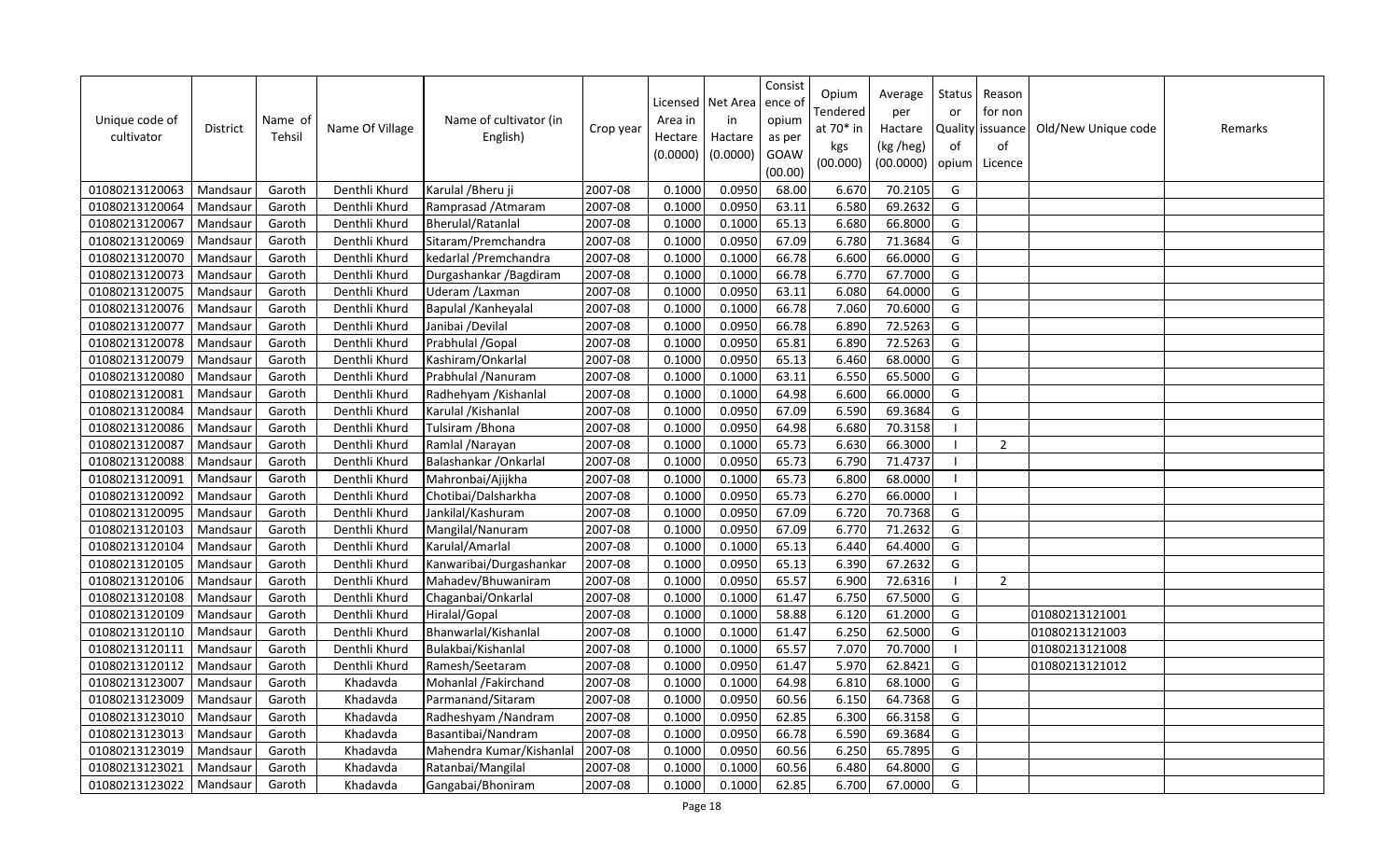| Unique code of<br>cultivator | <b>District</b> | Name of<br>Tehsil | Name Of Village                    | Name of cultivator (in<br>English)                | Crop year | Area in<br>Hectare<br>(0.0000) | Licensed   Net Area<br>in<br>Hactare<br>(0.0000) | Consist<br>ence of<br>opium<br>as per<br>GOAW<br>(00.00) | Opium<br>Tendered<br>at 70* in<br>kgs<br>(00.000) | Average<br>per<br>Hactare<br>(kg /heg)<br>(00.0000) | Status<br>or<br>of<br>opium | Reason<br>for non<br>Quality issuance<br>of<br>Licence | Old/New Unique code | Remarks |
|------------------------------|-----------------|-------------------|------------------------------------|---------------------------------------------------|-----------|--------------------------------|--------------------------------------------------|----------------------------------------------------------|---------------------------------------------------|-----------------------------------------------------|-----------------------------|--------------------------------------------------------|---------------------|---------|
| 01080213123023               | Mandsaur        | Garoth            | Khadavda                           | Bapulal/Ratanlal                                  | 2007-08   | 0.1000                         | 0.1050                                           | 60.56                                                    | 6.750                                             | 64.2857                                             | G                           |                                                        |                     |         |
| 01080213128002               | Mandsaur        | Garoth            | Barkheda Gangasa Devilal / Khema   |                                                   | 2007-08   | 0.1000                         | 0.0950                                           | 65.22                                                    | 6.860                                             | 72.2105                                             | G                           |                                                        |                     |         |
| 01080213128005               | Mandsaur        | Garoth            | Barkheda Gangasa Nanubai / Roda    |                                                   | 2007-08   | 0.1000                         | 0.1000                                           | 65.22                                                    | 6.780                                             | 67.8000                                             | G                           |                                                        |                     |         |
| 01080213128006               | Mandsaur        | Garoth            |                                    | Barkheda Gangasa Ramgopal / Mangilal              | 2007-08   | 0.1000                         | 0.0950                                           | 65.22                                                    | 6.890                                             | 72.5263                                             | G                           |                                                        |                     |         |
| 01080213128008               | Mandsaur        | Garoth            |                                    | Barkheda Gangasa Ramchandra / Nanuram             | 2007-08   | 0.1000                         | 0.1000                                           | 67.51                                                    | 7.140                                             | 71.4000                                             | G                           |                                                        |                     |         |
| 01080213128009               | Mandsaur        | Garoth            | Barkheda Gangasa Kalulal / Narayan |                                                   | 2007-08   | 0.1000                         | 0.1000                                           | 67.51                                                    | 7.050                                             | 70.5000                                             | G                           |                                                        |                     |         |
| 01080213128010               | Mandsaur        | Garoth            | Barkheda Gangasa Bherulal/Kashiram |                                                   | 2007-08   | 0.1000                         | 0.1000                                           | 64.61                                                    | 6.710                                             | 67.1000                                             | $\blacksquare$              |                                                        |                     |         |
| 01080213128012               | Mandsaur        | Garoth            |                                    | Barkheda Gangasa Nathibai / Salagram              | 2007-08   | 0.1000                         | 0.0950                                           | 58.84                                                    | 6.200                                             | 65.2632                                             | G                           |                                                        |                     |         |
| 01080213128014               | Mandsau         | Garoth            |                                    | Barkheda Gangasa Madanlal/Kashiram                | 2007-08   | 0.1000                         | 0.0950                                           | 65.65                                                    | 6.900                                             | 72.6316                                             | G                           |                                                        |                     |         |
| 01080213128015               | Mandsaur        | Garoth            |                                    | Barkheda Gangasa Kanchanbai/Mangilal              | 2007-08   | 0.1000                         | 0.1000                                           | 65.22                                                    | 6.930                                             | 69.3000                                             | G                           |                                                        |                     |         |
| 01080213128017               | Mandsaur        | Garoth            |                                    | Barkheda Gangasa Ramdayal/Bherulal                | 2007-08   | 0.1000                         | 0.1000                                           | 64.40                                                    | 7.200                                             | 72.0000                                             | G                           |                                                        |                     |         |
| 01080213128018               | Mandsaur        | Garoth            | Barkheda Gangasa Kachribai / Bheru |                                                   | 2007-08   | 0.1000                         | 0.1000                                           | 67.51                                                    | 6.960                                             | 69.6000                                             | G                           |                                                        |                     |         |
| 01080213128019               | Mandsaur        | Garoth            | Barkheda Gangasa Balaram / Magan   |                                                   | 2007-08   | 0.1000                         | 0.0950                                           | 65.22                                                    | 6.610                                             | 69.5789                                             | G                           |                                                        |                     |         |
| 01080213128020               | Mandsaur        | Garoth            |                                    | Barkheda Gangasa Mangilal / Nirbhyaram            | 2007-08   | 0.1000                         | 0.1000                                           | 64.08                                                    | 6.910                                             | 69.1000                                             | G                           |                                                        |                     |         |
| 01080213128021               | Mandsau         | Garoth            | Barkheda Gangasa Jagannath / Kalu  |                                                   | 2007-08   | 0.1000                         | 0.1000                                           | 62.27                                                    | 6.430                                             | 64.3000                                             | G                           |                                                        |                     |         |
| 01080213128022               | Mandsau         | Garoth            |                                    | Barkheda Gangasa Gangaabai / Keshribai            | 2007-08   | 0.1000                         | 0.0950                                           | 62.27                                                    | 6.470                                             | 68.1053                                             | G                           |                                                        |                     |         |
| 01080213128023               | Mandsau         | Garoth            |                                    | Barkheda Gangasa Ramchandra/Bheru                 | 2007-08   | 0.1000                         | 0.1000                                           | 67.51                                                    | 7.160                                             | 71.6000                                             | G                           |                                                        |                     |         |
| 01080213128025               | Mandsaur        | Garoth            |                                    | Barkheda Gangasa Prabhulal/Nanuram                | 2007-08   | 0.1000                         | 0.1000                                           | 66.15                                                    | 7.130                                             | 71.3000                                             | G                           |                                                        |                     |         |
| 01080213128026               | Mandsaur        | Garoth            |                                    | Barkheda Gangasa Mangilal / Champalal             | 2007-08   | 0.1000                         | 0.1000                                           | 64.08                                                    | 6.720                                             | 67.2000                                             | G                           |                                                        |                     |         |
| 01080213128028               | Mandsaur        | Garoth            |                                    | Barkheda Gangasa Ramlal / Mathuralal              | 2007-08   | 0.1000                         | 0.1000                                           | 66.15                                                    | 6.860                                             | 68.6000                                             | G                           |                                                        |                     |         |
| 01080213128029               | Mandsaur        | Garoth            | Barkheda Gangasa Mohanlal / Gulab  |                                                   | 2007-08   | 0.1000                         | 0.1000                                           | 64.08                                                    | 6.810                                             | 68.1000                                             | G                           |                                                        |                     |         |
| 01080213128030               | Mandsaur        | Garoth            |                                    | Barkheda Gangasa Balashankar/Motilal              | 2007-08   | 0.1000                         | 0.1000                                           | 64.40                                                    | 7.070                                             | 70.7000                                             | G                           |                                                        |                     |         |
| 01080213128032               | Mandsaur        | Garoth            | Barkheda Gangasa Hiralal / Amarlal |                                                   | 2007-08   | 0.1000                         | 0.1000                                           | 68.22                                                    | 6.910                                             | 69.1000                                             | G                           |                                                        |                     |         |
| 01080213128034               | Mandsaur        | Garoth            |                                    | Barkheda Gangasa Puribai/Bhanwarlal               | 2007-08   | 0.1000                         | 0.1000                                           | 67.44                                                    | 6.960                                             | 69.6000                                             | G                           |                                                        |                     |         |
| 01080213128035               | Mandsaur        | Garoth            |                                    | Barkheda Gangasa Ramsukhibai/Shivlal              | 2007-08   | 0.1000                         | 0.0950                                           | 64.61                                                    | 6.460                                             | 68.0000                                             | G                           |                                                        |                     |         |
| 01080213128036               | Mandsaur        | Garoth            | Barkheda Gangasa Lalaram/Moti      |                                                   | 2007-08   | 0.1000                         | 0.0500                                           | 64.40                                                    | 3.570                                             | 71.4000                                             | G                           |                                                        |                     |         |
| 01080213128037               | Mandsaur        | Garoth            |                                    | Barkheda Gangasa Ramnarayan / Nanuram             | 2007-08   | 0.1000                         | 0.0950                                           | 64.08                                                    | 6.330                                             | 66.6316                                             | G                           |                                                        |                     |         |
| 01080213128039               | Mandsau         | Garoth            |                                    | Barkheda Gangasa Rameshvar / Devilal              | 2007-08   | 0.1000                         | 0.1000                                           | 64.08                                                    | 6.830                                             | 68.3000                                             | G                           |                                                        |                     |         |
| 01080213128040               | Mandsaur        | Garoth            |                                    | Barkheda Gangasa Nathulal / Ummedram              | 2007-08   | 0.1000                         | 0.1000                                           | 62.70                                                    | 6.570                                             | 65.7000                                             | G                           |                                                        |                     |         |
| 01080213128042               | Mandsau         | Garoth            | Barkheda Gangasa Nandlal / Balu    |                                                   | 2007-08   | 0.1000                         | 0.0950                                           | 62.27                                                    | 6.460                                             | 68.0000                                             | G                           |                                                        |                     |         |
| 01080213128044               | Mandsaur        | Garoth            |                                    | Barkheda Gangasa Rodkhan / Amirkhan               | 2007-08   | 0.1000                         | 0.0950                                           | 62.95                                                    | 6.240                                             | 65.6842                                             | G                           |                                                        |                     |         |
| 01080213128045               | Mandsau         | Garoth            | Barkheda Gangasa Ramlal / Balu     |                                                   | 2007-08   | 0.1000                         | 0.1000                                           | 67.92                                                    | 7.270                                             | 72.7000                                             | G                           |                                                        |                     |         |
| 01080213128046               | Mandsau         | Garoth            | Barkheda Gangasa Perulal/Devilal   |                                                   | 2007-08   | 0.1000                         | 0.0950                                           | 67.92                                                    | 6.820                                             | 71.7895                                             | G                           |                                                        |                     |         |
| 01080213128047               | Mandsau         | Garoth            | Barkheda Gangasa Kaluram/Nanda     |                                                   | 2007-08   | 0.1000                         | 0.0950                                           | 64.29                                                    | 6.240                                             | 65.6842                                             | G                           |                                                        |                     |         |
| 01080213128048               | Mandsaur        | Garoth            | Barkheda Gangasa Devilal/Bagdiram  |                                                   | 2007-08   | 0.1000                         | 0.1000                                           | 67.53                                                    | 7.120                                             | 71.2000                                             |                             |                                                        |                     |         |
| 01080213128053               | Mandsaur        | Garoth            |                                    | Barkheda Gangasa Mohammadkhan / Hasankhar 2007-08 |           | 0.1000                         | 0.0950                                           | 66.15                                                    | 6.820                                             | 71.7895                                             | G                           |                                                        |                     |         |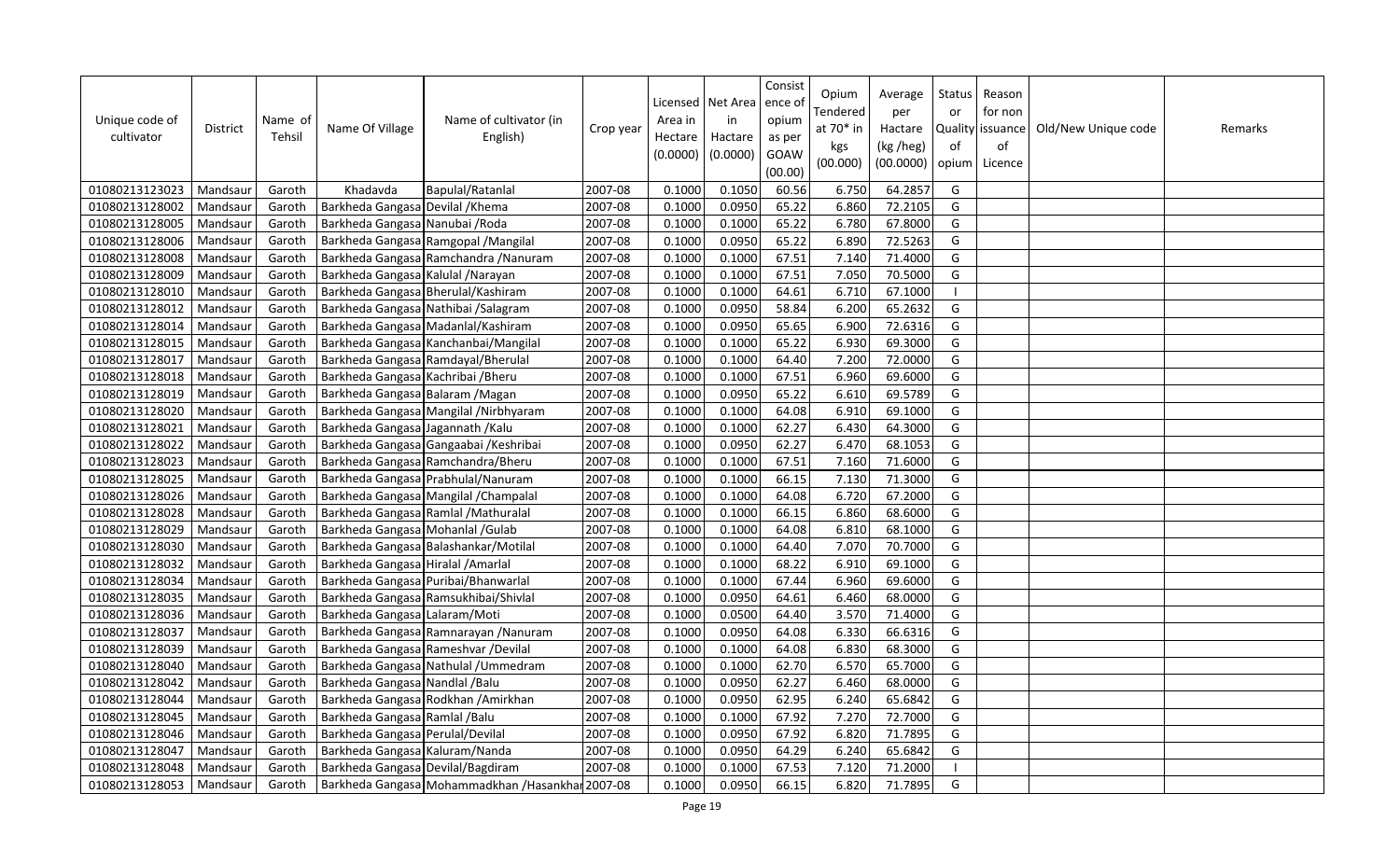| Unique code of<br>cultivator | District | Name of<br>Tehsil | Name Of Village                      | Name of cultivator (in<br>English)         | Crop year | Area in<br>Hectare<br>(0.0000) | Licensed   Net Area<br>in<br>Hactare<br>(0.0000) | Consist<br>ence of<br>opium<br>as per<br>GOAW<br>(00.00) | Opium<br>Tendered<br>at 70* in<br>kgs<br>(00.000) | Average<br>per<br>Hactare<br>(kg /heg)<br>(00.0000) | Status<br>or<br>of<br>opium | Reason<br>for non<br>Quality   issuance  <br>of<br>Licence | Old/New Unique code | Remarks |
|------------------------------|----------|-------------------|--------------------------------------|--------------------------------------------|-----------|--------------------------------|--------------------------------------------------|----------------------------------------------------------|---------------------------------------------------|-----------------------------------------------------|-----------------------------|------------------------------------------------------------|---------------------|---------|
| 01080213128054               | Mandsaur | Garoth            | Barkheda Gangasa Balaram/Khemraj     |                                            | 2007-08   | 0.1000                         | 0.0950                                           | 64.29                                                    | 6.570                                             | 69.1579                                             | G                           |                                                            |                     |         |
| 01080213128057               | Mandsaur | Garoth            |                                      | Barkheda Gangasa Chaganlal / Narsinghlal   | 2007-08   | 0.1000                         | 0.0950                                           | 66.40                                                    | 6.520                                             | 68.6316                                             | G                           |                                                            |                     |         |
| 01080213128059               | Mandsaur | Garoth            | Barkheda Gangasa Bashilal/Devilal    |                                            | 2007-08   | 0.1000                         | 0.0950                                           | 64.61                                                    | 6.530                                             | 68.7368                                             | G                           |                                                            |                     |         |
| 01080213128063               | Mandsaur | Garoth            |                                      | Barkheda Gangasa Ramchandra /Jagannath     | 2007-08   | 0.1000                         | 0.1000                                           | 67.92                                                    | 6.840                                             | 68.4000                                             | G                           |                                                            |                     |         |
| 01080213128064               | Mandsaur | Garoth            |                                      | Barkheda Gangasa Ramniwas / Kanheyalal     | 2007-08   | 0.1000                         | 0.1000                                           | 66.15                                                    | 7.210                                             | 72.1000                                             | G                           |                                                            |                     |         |
| 01080213128067               | Mandsaur | Garoth            |                                      | Barkheda Gangasa Nanuram / Kaniram         | 2007-08   | 0.1000                         | 0.0950                                           | 62.95                                                    | 6.510                                             | 68.5263                                             | G                           |                                                            |                     |         |
| 01080213128068               | Mandsau  | Garoth            |                                      | Barkheda Gangasa Ratanlal / Champalal      | 2007-08   | 0.1000                         | 0.0950                                           | 66.15                                                    | 6.680                                             | 70.3158                                             | G                           |                                                            |                     |         |
| 01080213128069               | Mandsaur | Garoth            |                                      | Barkheda Gangasa Radheyshyam/Puraji        | 2007-08   | 0.1000                         | 0.0950                                           | 62.60                                                    | 6.630                                             | 69.7895                                             | G                           |                                                            |                     |         |
| 01080213128070               | Mandsaur | Garoth            | Barkheda Gangasa Kalu / Amarlal      |                                            | 2007-08   | 0.1000                         | 0.0950                                           | 68.22                                                    | 6.780                                             | 71.3684                                             | G                           |                                                            |                     |         |
| 01080213128072               | Mandsaur | Garoth            |                                      | Barkheda Gangasa Lalibai/Ramchandra        | 2007-08   | 0.1000                         | 0.1000                                           | 67.44                                                    | 7.030                                             | 70.3000                                             | G                           |                                                            |                     |         |
| 01080213128073               | Mandsaur | Garoth            |                                      | Barkheda Gangasa Radhakishan / Nanalal     | 2007-08   | 0.1000                         | 0.1000                                           | 65.99                                                    | 7.010                                             | 70.1000                                             | G                           |                                                            |                     |         |
| 01080213128079               | Mandsaur | Garoth            |                                      | Barkheda Gangasa Nodram/Kashiram           | 2007-08   | 0.1000                         | 0.0950                                           | 65.65                                                    | 7.080                                             | 74.5263                                             | G                           |                                                            |                     |         |
| 01080213128081               | Mandsaur | Garoth            |                                      | Barkheda Gangasa Parmanand/Ramgopal        | 2007-08   | 0.1000                         | 0.1000                                           | 65.65                                                    | 7.120                                             | 71.2000                                             | G                           |                                                            |                     |         |
| 01080213128082               | Mandsaur | Garoth            | Barkheda Gangasa Nandlal / Ramlal    |                                            | 2007-08   | 0.1000                         | 0.1000                                           | 68.22                                                    | 7.120                                             | 71.2000                                             | G                           |                                                            |                     |         |
| 01080213128083               | Mandsau  | Garoth            |                                      | Barkheda Gangasa Nirbhyram / Bheru ji      | 2007-08   | 0.1000                         | 0.1000                                           | 62.95                                                    | 6.660                                             | 66.6000                                             | G                           |                                                            |                     |         |
| 01080213128084               | Mandsaur | Garoth            |                                      | Barkheda Gangasa Ramchandra / Ramnarayan   | 2007-08   | 0.1000                         | 0.0950                                           | 61.20                                                    | 6.750                                             | 71.0526                                             | G                           |                                                            |                     |         |
| 01080213128085               | Mandsaur | Garoth            |                                      | Barkheda Gangasa Mo. Salim / Usman         | 2007-08   | 0.1000                         | 0.0950                                           | 67.92                                                    | 6.700                                             | 70.5263                                             | G                           |                                                            |                     |         |
| 01080213128086               | Mandsaur | Garoth            |                                      | Barkheda Gangasa Karulal / Mathuralal      | 2007-08   | 0.1000                         | 0.0950                                           | 66.95                                                    | 6.840                                             | 72.0000                                             | -1                          |                                                            |                     |         |
| 01080213128087               | Mandsau  | Garoth            |                                      | Barkheda Gangasa Shivshankar / Nanuram     | 2007-08   | 0.1000                         | 0.1000                                           | 65.99                                                    | 6.970                                             | 69.7000                                             | G                           |                                                            |                     |         |
| 01080213128088               | Mandsaur | Garoth            |                                      | Barkheda Gangasa Bhagwatibai/Puralal       | 2007-08   | 0.1000                         | 0.1000                                           | 67.53                                                    | 7.090                                             | 70.9000                                             | $\blacksquare$              |                                                            |                     |         |
| 01080213128089               | Mandsaur | Garoth            |                                      | Barkheda Gangasa Peer Khan / Hasan Khan    | 2007-08   | 0.1000                         | 0.0950                                           | 62.95                                                    | 6.540                                             | 68.8421                                             | G                           |                                                            |                     |         |
| 01080213128091               | Mandsaur | Garoth            |                                      | Barkheda Gangasa Ramkishan / Keshrilal     | 2007-08   | 0.1000                         | 0.0950                                           | 61.20                                                    | 6.240                                             | 65.6842                                             | G                           |                                                            |                     |         |
| 01080213128092               | Mandsaur | Garoth            |                                      | Barkheda Gangasa Kankubai/Bhanwarlal       | 2007-08   | 0.1000                         | 0.1000                                           | 61.20                                                    | 6.800                                             | 68.0000                                             | G                           |                                                            |                     |         |
| 01080213128093               | Mandsau  | Garoth            |                                      | Barkheda Gangasa Mangilal /Jagannath       | 2007-08   | 0.1000                         | 0.1000                                           | 62.95                                                    | 6.600                                             | 66.0000                                             | G                           |                                                            |                     |         |
| 01080213128094               | Mandsaur | Garoth            |                                      | Barkheda Gangasa Shivnarayan / Bherulal    | 2007-08   | 0.1000                         | 0.1000                                           | 65.99                                                    | 6.930                                             | 69.3000                                             | G                           |                                                            |                     |         |
| 01080213128095               | Mandsaur | Garoth            | Barkheda Gangasa Kanhiyalal/Karulal  |                                            | 2007-08   | 0.1000                         | 0.1000                                           | 66.95                                                    | 7.180                                             | 71.8000                                             | $\overline{\phantom{a}}$    |                                                            |                     |         |
| 01080213128099               | Mandsaur | Garoth            |                                      | Barkheda Gangasa Ramjani / Amir Khan       | 2007-08   | 0.1000                         | 0.1000                                           | 61.20                                                    | 6.420                                             | 64.2000                                             | G                           |                                                            |                     |         |
| 01080213128101               | Mandsau  | Garoth            |                                      | Barkheda Gangasa Ramgopal / Ramnarayan     | 2007-08   | 0.1000                         | 0.1000                                           | 66.95                                                    | 6.930                                             | 69.3000                                             | G                           |                                                            |                     |         |
| 01080213128102               | Mandsaur | Garoth            | Barkheda Gangasa Babulal / Prabhulal |                                            | 2007-08   | 0.1000                         | 0.1000                                           | 69.79                                                    | 7.330                                             | 73.3000                                             | G                           |                                                            |                     |         |
| 01080213128104               | Mandsaur | Garoth            |                                      | Barkheda Gangasa Jagdish / Laxminarayan    | 2007-08   | 0.1000                         | 0.0950                                           | 67.92                                                    | 6.940                                             | 73.0526                                             | G                           |                                                            |                     |         |
| 01080213128105               | Mandsaur | Garoth            |                                      | Barkheda Gangasa Koshalyabai / Karulal     | 2007-08   | 0.1000                         | 0.0950                                           | 66.95                                                    | 6.510                                             | 68.5263                                             | G                           |                                                            |                     |         |
| 01080213128106               | Mandsaur | Garoth            |                                      | Barkheda Gangasa Udayram / Onkarlal        | 2007-08   | 0.1000                         | 0.1000                                           | 66.95                                                    | 6.980                                             | 69.8000                                             | $\blacksquare$              |                                                            |                     |         |
| 01080213128108               | Mandsaur | Garoth            |                                      | Barkheda Gangasa Jagdish chandra / Puralal | 2007-08   | 0.1000                         | 0.0950                                           | 65.99                                                    | 6.790                                             | 71.4737                                             | G                           |                                                            |                     |         |
| 01080213128109               | Mandsau  | Garoth            | Barkheda Gangasa Ramlal/Mangilal     |                                            | 2007-08   | 0.1000                         | 0.0950                                           | 64.40                                                    | 6.730                                             | 70.8421                                             | G                           |                                                            |                     |         |
| 01080213128110               | Mandsaur | Garoth            |                                      | Barkheda Gangasa Karulal / Bhanwarlal      | 2007-08   | 0.1000                         | 0.1000                                           | 65.99                                                    | 7.130                                             | 71.3000                                             | G                           |                                                            |                     |         |
| 01080213128111               | Mandsaur | Garoth            |                                      | Barkheda Gangasa Mangilal / Dulichand      | 2007-08   | 0.1000                         | 0.1000                                           | 61.20                                                    | 6.470                                             | 64.7000                                             | G                           |                                                            |                     |         |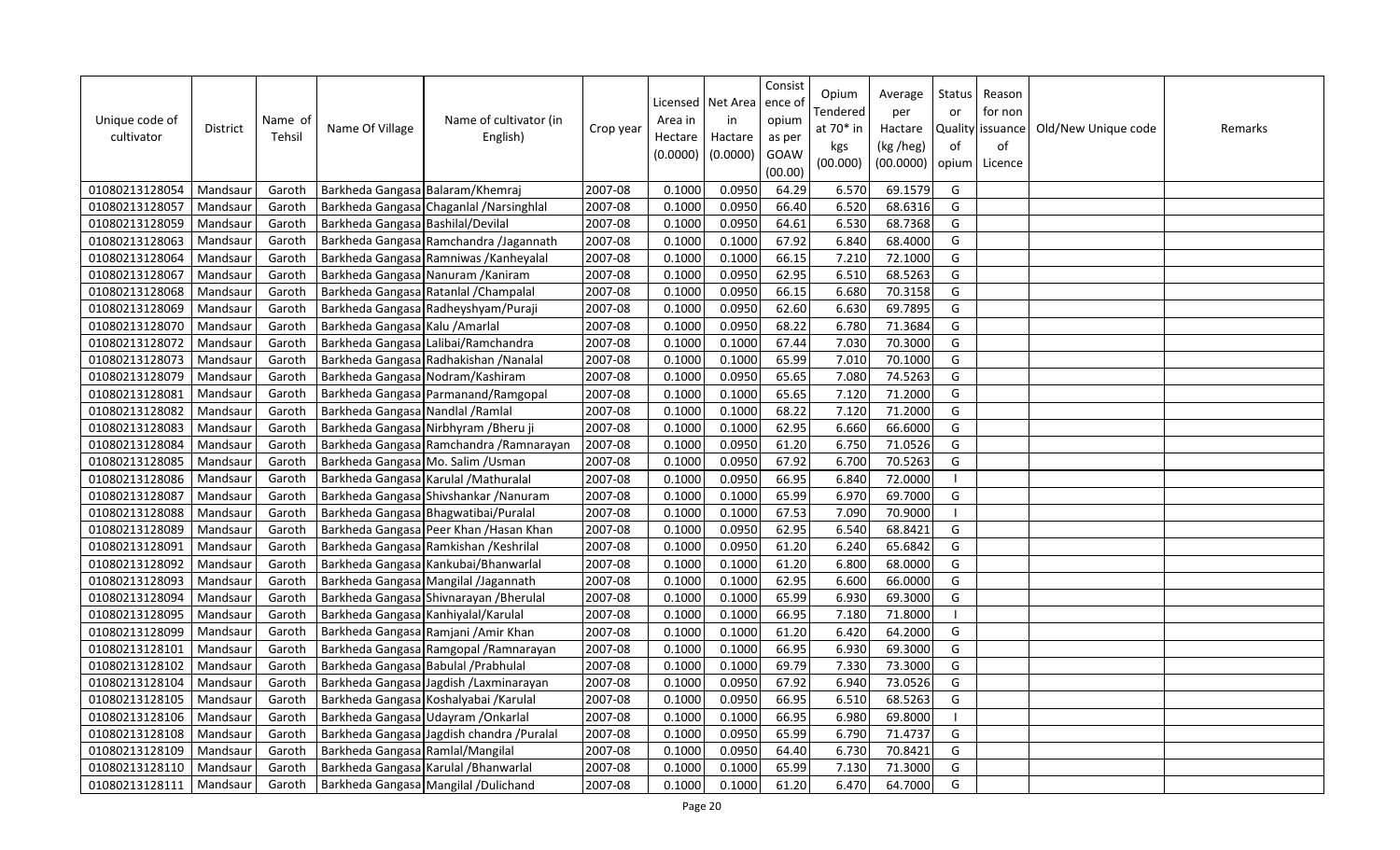| Unique code of<br>cultivator | District | Name of<br>Tehsil | Name Of Village                      | Name of cultivator (in<br>English)        | Crop year | Area in<br>Hectare<br>(0.0000) | Licensed   Net Area<br>in<br>Hactare<br>(0.0000) | Consist<br>ence of<br>opium<br>as per<br>GOAW<br>(00.00) | Opium<br>Tendered<br>at 70* in<br>kgs<br>(00.000) | Average<br>per<br>Hactare<br>(kg /heg)<br>(00.0000) | Status<br>or<br><b>Quality</b><br>of<br>opium | Reason<br>for non<br>issuance<br>of<br>Licence | Old/New Unique code | Remarks |
|------------------------------|----------|-------------------|--------------------------------------|-------------------------------------------|-----------|--------------------------------|--------------------------------------------------|----------------------------------------------------------|---------------------------------------------------|-----------------------------------------------------|-----------------------------------------------|------------------------------------------------|---------------------|---------|
| 01080213128112               | Mandsaur | Garoth            | Barkheda Gangasa Bhagirath / Pyar ji |                                           | 2007-08   | 0.1000                         | 0.0950                                           | 62.95                                                    | 6.830                                             | 71.8947                                             | G                                             |                                                |                     |         |
| 01080213128113               | Mandsaur | Garoth            | Barkheda Gangasa Nandlal/Mohanlal    |                                           | 2007-08   | 0.1000                         | 0.1000                                           | 62.60                                                    | 6.530                                             | 65.3000                                             | G                                             |                                                |                     |         |
| 01080213128115               | Mandsaur | Garoth            |                                      | Barkheda Gangasa Nandubai/Prabhulal       | 2007-08   | 0.1000                         | 0.1000                                           | 69.79                                                    | 7.230                                             | 72.3000                                             | G                                             |                                                |                     |         |
| 01080213128117               | Mandsaur | Garoth            | Barkheda Gangasa Amarlal / Mangilal  |                                           | 2007-08   | 0.1000                         | 0.0950                                           | 64.61                                                    | 6.440                                             | 67.7895                                             | G                                             |                                                |                     |         |
| 01080213128118               | Mandsaur | Garoth            |                                      | Barkheda Gangasa Rameshwarlal/Bhanwarlal  | 2007-08   | 0.1000                         | 0.0950                                           | 58.68                                                    | 5.760                                             | 60.6316                                             | G                                             |                                                |                     |         |
| 01080213128119               | Mandsaur | Garoth            |                                      | Barkheda Gangasa Ramprasad / Bheru ji     | 2007-08   | 0.1000                         | 0.1000                                           | 62.35                                                    | 6.930                                             | 69.3000                                             | G                                             |                                                |                     |         |
| 01080213128120               | Mandsaur | Garoth            | Barkheda Gangasa Jagdish/Prabhulal   |                                           | 2007-08   | 0.1000                         | 0.1000                                           | 62.60                                                    | 6.560                                             | 65.6000                                             | G                                             |                                                |                     |         |
| 01080213128121               | Mandsaur | Garoth            |                                      | Barkheda Gangasa Shivnarayan / Mangilal   | 2007-08   | 0.1000                         | 0.1000                                           | 62.35                                                    | 6.510                                             | 65.1000                                             | G                                             |                                                |                     |         |
| 01080213128124               | Mandsaur | Garoth            |                                      | Barkheda Gangasa Ghevarlal / Ummedram     | 2007-08   | 0.1000                         | 0.0950                                           | 62.35                                                    | 6.210                                             | 65.3684                                             | G                                             |                                                |                     |         |
| 01080213128125               | Mandsaur | Garoth            |                                      | Barkheda Gangasa Sitaram / Nanuram        | 2007-08   | 0.1000                         | 0.1000                                           | 64.93                                                    | 6.720                                             | 67.2000                                             | G                                             |                                                |                     |         |
| 01080213128126               | Mandsaur | Garoth            |                                      | Barkheda Gangasa Ranglal/Rameshwar        | 2007-08   | 0.1000                         | 0.1000                                           | 67.51                                                    | 7.060                                             | 70.6000                                             | G                                             |                                                |                     |         |
| 01080213128128               | Mandsaur | Garoth            | Barkheda Gangasa Shivlal / Salagram  |                                           | 2007-08   | 0.1000                         | 0.0950                                           | 64.93                                                    | 6.820                                             | 71.7895                                             | G                                             |                                                |                     |         |
| 01080213128129               | Mandsaur | Garoth            | Barkheda Gangasa Ganpat/Balu         |                                           | 2007-08   | 0.1000                         | 0.1000                                           | 61.35                                                    | 6.570                                             | 65.7000                                             | G                                             |                                                |                     |         |
| 01080213128130               | Mandsaur | Garoth            | Barkheda Gangasa Bhagwan / Puralal   |                                           | 2007-08   | 0.1000                         | 0.1000                                           | 64.61                                                    | 6.640                                             | 66.4000                                             | G                                             |                                                |                     |         |
| 01080213128131               | Mandsau  | Garoth            | Barkheda Gangasa Karulal / Mangilal  |                                           | 2007-08   | 0.1000                         | 0.0950                                           | 68.91                                                    | 6.860                                             | 72.2105                                             | G                                             |                                                |                     |         |
| 01080213128133               | Mandsaur | Garoth            | Barkheda Gangasa Gopal / Ghevarlal   |                                           | 2007-08   | 0.1000                         | 0.1000                                           | 66.03                                                    | 6.830                                             | 68.3000                                             | - I                                           | 11                                             |                     |         |
| 01080213128134               | Mandsaur | Garoth            |                                      | Barkheda Gangasa Shyamubai / Motilal      | 2007-08   | 0.1000                         | 0.0900                                           | 68.91                                                    | 6.480                                             | 72.0000                                             | G                                             |                                                |                     |         |
| 01080213128135               | Mandsaur | Garoth            |                                      | Barkheda Gangasa Satyanarayan / Prabhulal | 2007-08   | 0.1000                         | 0.1000                                           | 68.91                                                    | 7.180                                             | 71.8000                                             | G                                             |                                                |                     |         |
| 01080213128136               | Mandsaur | Garoth            |                                      | Barkheda Gangasa Kanhiyalal/Kashrilal     | 2007-08   | 0.1000                         | 0.1000                                           | 67.51                                                    | 7.120                                             | 71.2000                                             | G                                             |                                                |                     |         |
| 01080213128137               | Mandsaur | Garoth            |                                      | Barkheda Gangasa Bhagatram/Prabhulal      | 2007-08   | 0.1000                         | 0.1000                                           | 64.93                                                    | 6.900                                             | 69.0000                                             | G                                             |                                                |                     |         |
| 01080213128138               | Mandsaur | Garoth            |                                      | Barkheda Gangasa Shambhulal/Bhanwarlal    | 2007-08   | 0.1000                         | 0.0950                                           | 64.93                                                    | 6.500                                             | 68.4211                                             | G                                             |                                                |                     |         |
| 01080213128139               | Mandsaur | Garoth            | Barkheda Gangasa Mangilal/Amarlal    |                                           | 2007-08   | 0.1000                         | 0.0900                                           | 68.76                                                    | 6.520                                             | 72.4444                                             | G                                             |                                                |                     |         |
| 01080213128141               | Mandsaur | Garoth            |                                      | Barkheda Gangasa Rameshwar/Motiram        | 2007-08   | 0.1000                         | 0.0950                                           | 67.53                                                    | 6.460                                             | 68.0000                                             | G                                             |                                                |                     |         |
| 01080213128143               | Mandsaur | Garoth            | Barkheda Gangasa Roda/Kashiram       |                                           | 2007-08   | 0.1000                         | 0.1000                                           | 68.91                                                    | 7.160                                             | 71.6000                                             | G                                             |                                                |                     |         |
| 01080213128144               | Mandsaur | Garoth            |                                      | Barkheda Gangasa Bhagwatibai/Bhanwarlal   | 2007-08   | 0.1000                         | 0.0950                                           | 64.93                                                    | 6.710                                             | 70.6316                                             | G                                             |                                                |                     |         |
| 01080213128145               | Mandsaur | Garoth            | Barkheda Gangasa Gopal/Mathuralal    |                                           | 2007-08   | 0.1000                         | 0.0950                                           | 67.51                                                    | 6.830                                             | 71.8947                                             | G                                             |                                                |                     |         |
| 01080213128148               | Mandsaur | Garoth            | Barkheda Gangasa Narayan/Jairam      |                                           | 2007-08   | 0.1000                         | 0.1000                                           | 62.35                                                    | 7.300                                             | 73.0000                                             | G                                             |                                                |                     |         |
| 01080213128150(A)            | Mandsau  | Garoth            | Barkheda Gangasa Kashuram/Ramaji     |                                           | 2007-08   | 0.1000                         | 0.1000                                           | 67.51                                                    | 7.300                                             | 73.0000                                             | G                                             |                                                |                     |         |
| 01080213128151               | Mandsaur | Garoth            | Barkheda Gangasa Devilal/Bherulal    |                                           | 2007-08   | 0.1000                         | 0.1000                                           | 67.51                                                    | 7.090                                             | 70.9000                                             | G                                             |                                                |                     |         |
| 01080213128154               | Mandsaur | Garoth            |                                      | Barkheda Gangasa Shankarlal/Bheruji       | 2007-08   | 0.1000                         | 0.1000                                           | 67.53                                                    | 6.980                                             | 69.8000                                             | $\blacksquare$                                |                                                |                     |         |
| 01080213128156               | Mandsaur | Garoth            | Barkheda Gangasa Harji/Partha        |                                           | 2007-08   | 0.1000                         | 0.1050                                           | 62.63                                                    | 7.190                                             | 68.4762                                             | G                                             |                                                |                     |         |
| 01080213128157               | Mandsaur | Garoth            | Barkheda Gangasa Shivlal/Tejaji      |                                           | 2007-08   | 0.1000                         | 0.1000                                           | 67.44                                                    | 7.050                                             | 70.5000                                             | G                                             |                                                |                     |         |
| 01080213128158               | Mandsaur | Garoth            | Barkheda Gangasa Madanlal/Karu       |                                           | 2007-08   | 0.1000                         | 0.0950                                           | 62.60                                                    | 6.340                                             | 66.7368                                             | G                                             |                                                |                     |         |
| 01080213128159               | Mandsau  | Garoth            |                                      | Barkheda Gangasa Antarsingh/Madhosingh    | 2007-08   | 0.1000                         | 0.1000                                           | 64.29                                                    | 6.240                                             | 62.4000                                             | G                                             |                                                |                     |         |
| 01080213128160               | Mandsaur | Garoth            |                                      | Barkheda Gangasa Bagdibai/Shankarlal      | 2007-08   | 0.1000                         | 0.0950                                           | 67.44                                                    | 6.990                                             | 73.5789                                             | G                                             |                                                |                     |         |
| 01080213128161               | Mandsaur | Garoth            |                                      | Barkheda Gangasa Shankarsingh/Nathusingh  | 2007-08   | 0.1000                         | 0.1000                                           | 58.68                                                    | 6.260                                             | 62.6000                                             | G                                             |                                                |                     |         |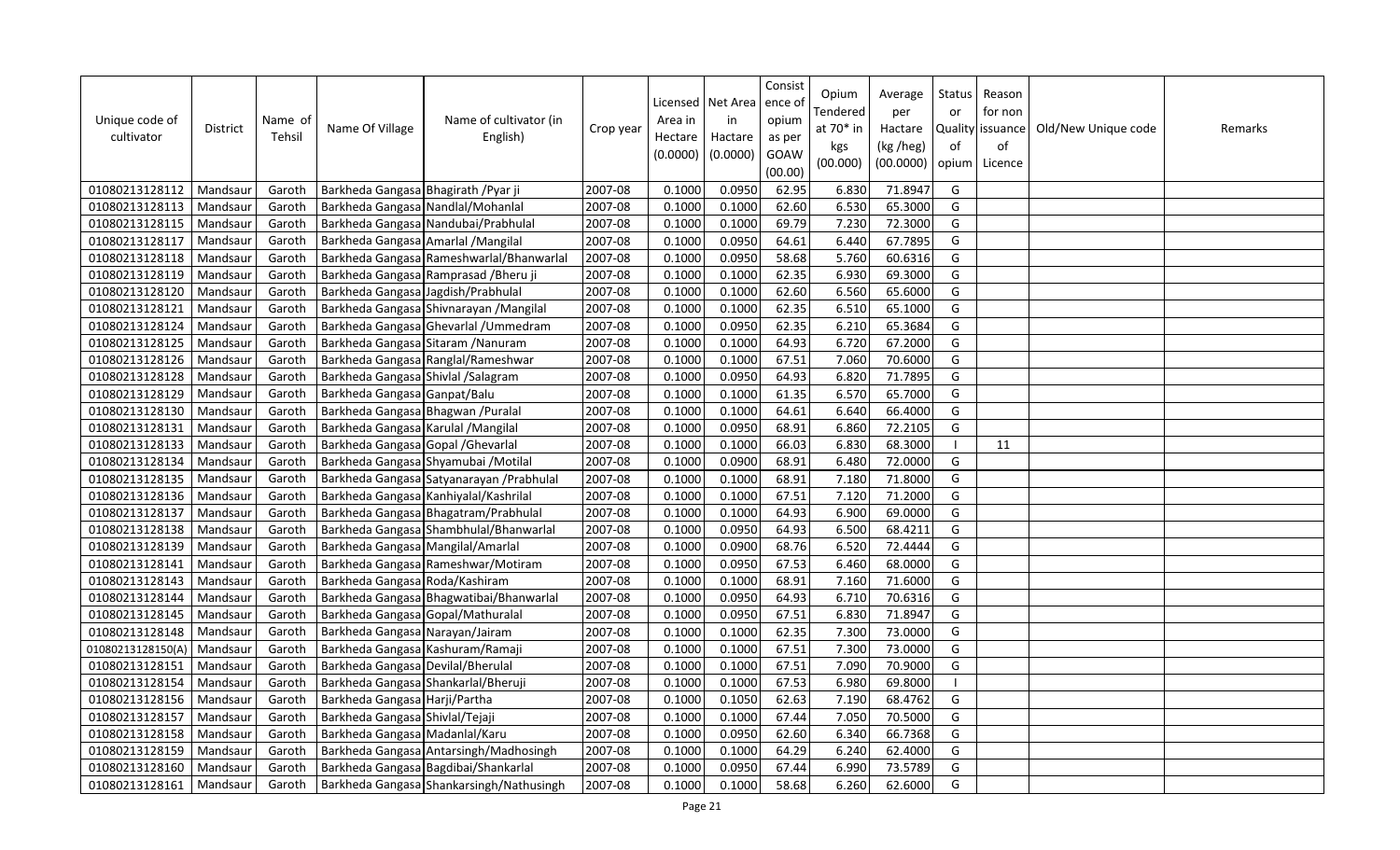| Unique code of<br>cultivator | <b>District</b> | Name of<br>Tehsil | Name Of Village                    | Name of cultivator (in<br>English)       | Crop year | Area in<br>Hectare<br>(0.0000) | Licensed   Net Area<br>in<br>Hactare<br>(0.0000) | Consist<br>ence of<br>opium<br>as per<br>GOAW<br>(00.00) | Opium<br>Tendered<br>at 70* in<br>kgs<br>(00.000) | Average<br>per<br>Hactare<br>(kg /heg)<br>(00.0000) | <b>Status</b><br>or<br>of<br>opium | Reason<br>for non<br>Quality   issuance<br>of<br>Licence | Old/New Unique code | Remarks  |
|------------------------------|-----------------|-------------------|------------------------------------|------------------------------------------|-----------|--------------------------------|--------------------------------------------------|----------------------------------------------------------|---------------------------------------------------|-----------------------------------------------------|------------------------------------|----------------------------------------------------------|---------------------|----------|
| 01080213128162               | Mandsaur        | Garoth            | Barkheda Gangasa Kankubai/Ramlal   |                                          | 2007-08   | 0.1000                         | 0.0950                                           | 67.44                                                    | 6.940                                             | 73.0526                                             | G                                  |                                                          | 01080213121013      |          |
| 01080213137006               | Mandsaur        | Garoth            | Ankya kunvarpada Devilal / Nanuram |                                          | 2007-08   | 0.1000                         | 0.1050                                           | 64.54                                                    | 6.950                                             | 66.1905                                             | G                                  |                                                          |                     |          |
| 01080213137009               | Mandsaur        | Garoth            |                                    | Ankya kunvarpada Nathulal/Nanuram        | 2007-08   | 0.1000                         | 0.0950                                           | 66.19                                                    | 7.010                                             | 73.7895                                             | G                                  |                                                          |                     |          |
| 01080213137010               | Mandsaur        | Garoth            | Ankya kunvarpada Keshuram /Kalu    |                                          | 2007-08   | 0.1000                         |                                                  |                                                          |                                                   |                                                     | F.                                 |                                                          |                     |          |
| 01080213137011               | Mandsaur        | Garoth            |                                    | Ankya kunvarpada Mangilal/Radhakishan    | 2007-08   | 0.1000                         |                                                  |                                                          |                                                   |                                                     | F.                                 |                                                          |                     |          |
| 01080213137018               | Mandsaur        | Garoth            |                                    | Ankya kunvarpada Kanheyalal / Bhanwarlal | 2007-08   | 0.1000                         |                                                  |                                                          |                                                   |                                                     | F                                  |                                                          |                     |          |
| 01080213137032               | Mandsaur        | Garoth            |                                    | Ankya kunvarpada Sajjanbai/Motiram       | 2007-08   | 0.1000                         | 0.0900                                           | 58.59                                                    | 5.460                                             | 60.6667                                             | G                                  |                                                          |                     |          |
| 01080213137052               | Mandsaur        | Garoth            |                                    | Ankya kunvarpada Ratanlal/Jagannath      | 2007-08   | 0.1000                         |                                                  |                                                          |                                                   |                                                     | F                                  |                                                          | 01080213136001      |          |
| 01080213137053               | Mandsaur        | Garoth            |                                    | Ankya kunvarpada Mohanlal/Jagannath      | 2007-08   | 0.1000                         |                                                  |                                                          |                                                   |                                                     | F                                  |                                                          | 01080213136012      |          |
| 01080213138002               | Mandsaur        | Garoth            | Pipliya Jatti                      | Bhagwansingh/Bhanwarsingh 2007-08        |           | 0.1000                         |                                                  |                                                          |                                                   |                                                     | F.                                 |                                                          |                     |          |
| 01080213138003               | Mandsau         | Garoth            | Pipliya Jatti                      | Banshilal /Jaikishan                     | 2007-08   | 0.1000                         |                                                  |                                                          |                                                   |                                                     | F.                                 |                                                          |                     |          |
| 01080213138005               | Mandsaur        | Garoth            | Pipliya Jatti                      | Ramchandra/Puralal                       | 2007-08   | 0.1000                         |                                                  |                                                          |                                                   |                                                     | F                                  |                                                          |                     |          |
| 01080213138007               | Mandsaur        | Garoth            | Pipliya Jatti                      | Bagdiram/Kishan                          | 2007-08   | 0.1000                         |                                                  |                                                          |                                                   |                                                     | F.                                 |                                                          |                     |          |
| 01080213138009               | Mandsaur        | Garoth            | Pipliya Jatti                      | Nandlal/Bherulal                         | 2007-08   | 0.1000                         |                                                  |                                                          |                                                   |                                                     | F.                                 |                                                          |                     |          |
| 01080213138015               | Mandsau         | Garoth            | Pipliya Jatti                      | Basantibai/Jagannath                     | 2007-08   | 0.1000                         |                                                  |                                                          |                                                   |                                                     | F                                  |                                                          |                     |          |
| 01080213138017               | Mandsaur        | Garoth            | Pipliya Jatti                      | Ramsingh/Pursingh                        | 2007-08   | 0.1000                         |                                                  |                                                          |                                                   |                                                     | F                                  |                                                          |                     |          |
| 01080213138024               | Mandsaur        | Garoth            | Pipliya Jatti                      | Harnarayan/Nanuram                       | 2007-08   | 0.1000                         | 0.1000                                           | 59.79                                                    | 6.200                                             | 62.0000                                             | G                                  |                                                          |                     |          |
| 01080213138025               | Mandsaur        | Garoth            | Pipliya Jatti                      | Pholchand/Moti                           | 2007-08   | 0.1000                         |                                                  |                                                          |                                                   |                                                     | F                                  |                                                          |                     |          |
| 01080213138030               | Mandsau         | Garoth            | Pipliya Jatti                      | Puralal / Khema                          | 2007-08   | 0.1000                         |                                                  |                                                          |                                                   |                                                     | F                                  |                                                          |                     |          |
| 01080213138037               | Mandsaur        | Garoth            | Pipliya Jatti                      | Mangusingh / Pursingh                    | 2007-08   | 0.1000                         |                                                  |                                                          |                                                   |                                                     | F                                  |                                                          |                     |          |
| 01080213138044               | Mandsaur        | Garoth            | Pipliya Jatti                      | Shantibai/Shivlal                        | 2007-08   | 0.1000                         | 0.1000                                           | 63.83                                                    | 6.540                                             | 65.4000                                             | G                                  |                                                          |                     |          |
| 01080213138046               | Mandsaur        | Garoth            | Pipliya Jatti                      | Puralal/Moti                             | 2007-08   | 0.1000                         |                                                  |                                                          |                                                   |                                                     | F.                                 |                                                          |                     |          |
| 01080213138048               | Mandsaur        | Garoth            | Pipliya Jatti                      | Premnarayan/Sardarsingh                  | 2007-08   | 0.1000                         | 0.1000                                           | 59.79                                                    | 2.370                                             | 23.7000                                             | G                                  | 4                                                        |                     |          |
| 01080213138049               | Mandsaur        | Garoth            | Pipliya Jatti                      | Kasyabai/Narayan                         | 2007-08   | 0.1000                         | 0.0500                                           | 61.89                                                    | 3.090                                             | 61.8000                                             | G                                  |                                                          |                     |          |
| 01080213138051               | Mandsaur        | Garoth            | Pipliya Jatti                      | Sardarsingh/Harisingh                    | 2007-08   | 0.1000                         |                                                  |                                                          |                                                   |                                                     | F.                                 |                                                          |                     |          |
| 01080213146001               | Mandsaur        | Garoth            | Khajuri Runda                      | Balaram/Shankarlal                       | 2007-08   | 0.1000                         |                                                  |                                                          |                                                   |                                                     | F.                                 |                                                          |                     |          |
| 01080213146006               | Mandsaur        | Garoth            | Khajuri Runda                      | Balaram / Mangilal                       | 2007-08   | 0.1000                         |                                                  |                                                          |                                                   |                                                     | $\mathsf{F}$                       |                                                          |                     |          |
| 01080213146011               | Mandsau         | Garoth            | Khajuri Runda                      | Laxminarayan / Bhagirath                 | 2007-08   | 0.1000                         |                                                  |                                                          |                                                   |                                                     | F.                                 |                                                          |                     |          |
| 01080213146013               | Mandsaur        | Garoth            | Khajuri Runda                      | Hariram / Bhagirath                      | 2007-08   | 0.1000                         | 0.1000                                           | 54.84                                                    | 2.490                                             | 24.9000                                             | G                                  | 4                                                        |                     |          |
| 01080213146016               | Mandsau         | Garoth            | Khajuri Runda                      | Shivlal/Devilal                          | 2007-08   | 0.1000                         |                                                  |                                                          |                                                   |                                                     | F.                                 |                                                          |                     |          |
| 01080213146018               | Mandsaur        | Garoth            | Khajuri Runda                      | Prabhulal / Puralal                      | 2007-08   | 0.1000                         |                                                  |                                                          |                                                   |                                                     | F                                  |                                                          |                     |          |
| 01080213146025               | Mandsau         | Garoth            | Khajuri Runda                      | Ramlal/Puralal                           | 2007-08   | 0.1000                         |                                                  |                                                          |                                                   |                                                     | F                                  |                                                          |                     |          |
| 01080213146028               | Mandsaur        | Garoth            | Khajuri Runda                      | Narsingh/Gulab                           | 2007-08   | 0.1000                         |                                                  |                                                          |                                                   |                                                     | ${\sf N}$                          |                                                          |                     |          |
| 01080213146046               | Mandsaur        | Garoth            | Khajuri Runda                      | Rameshchandra/Bhanwarlal                 | 2007-08   | 0.1000                         |                                                  |                                                          |                                                   |                                                     | N                                  |                                                          |                     |          |
| 01080213146062               | Mandsaur        | Garoth            | Khajuri Runda                      | Bagdiram / Bheru                         | 2007-08   | 0.1000                         | 0.1000                                           | 54.84                                                    | 5.920                                             | 59.2000                                             | G                                  | 5.                                                       |                     |          |
| 01080213146063               | Mandsaur        | Garoth            | Khajuri Runda                      | Gangaram / Keshuram                      | 2007-08   | 0.1000                         |                                                  |                                                          |                                                   |                                                     | F                                  |                                                          | 01080214056225      | Transfer |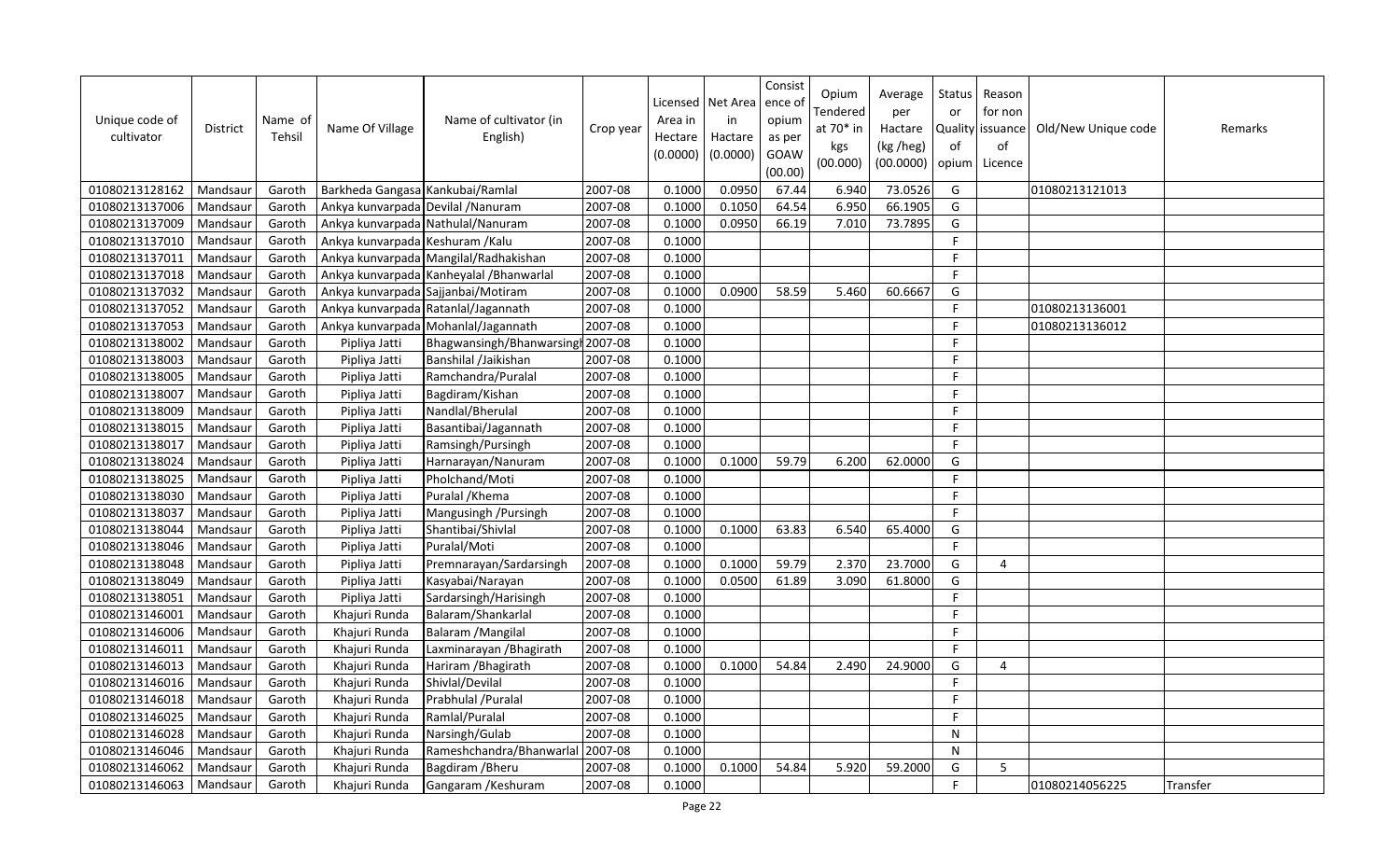| Unique code of<br>cultivator | District | Name of<br>Tehsil | Name Of Village | Name of cultivator (in<br>English) | Crop year | Area in<br>Hectare<br>(0.0000) | Licensed   Net Area<br>in<br>Hactare<br>(0.0000) | Consist<br>ence of<br>opium<br>as per<br>GOAW<br>(00.00) | Opium<br>Tendered<br>at 70* in<br>kgs<br>(00.000) | Average<br>per<br>Hactare<br>(kg /heg)<br>(00.0000) | Status<br>or<br><b>Quality</b><br>of<br>opium | Reason<br>for non<br>issuance<br>of<br>Licence | Old/New Unique code | Remarks |
|------------------------------|----------|-------------------|-----------------|------------------------------------|-----------|--------------------------------|--------------------------------------------------|----------------------------------------------------------|---------------------------------------------------|-----------------------------------------------------|-----------------------------------------------|------------------------------------------------|---------------------|---------|
| 01080213146068               | Mandsaur | Garoth            | Khajuri Runda   | Indrabai/Rukmanibai                | 2007-08   | 0.1000                         |                                                  |                                                          |                                                   |                                                     | F                                             |                                                |                     |         |
| 01080213146095               | Mandsaur | Garoth            | Khajuri Runda   | Shankarlal / Puralal               | 2007-08   | 0.1000                         | 0.0950                                           | 61.81                                                    | 6.300                                             | 66.3158                                             | G                                             |                                                |                     |         |
| 01080213146121               | Mandsaur | Garoth            | Khajuri Runda   | Balalram/Ramlal                    | 2007-08   | 0.1000                         | 0.0950                                           | 62.24                                                    | 6.230                                             | 65.5789                                             | G                                             |                                                |                     |         |
| 01080213147005               | Mandsau  | Garoth            | Chachavda       | Jetram / Bhuwaniram                | 2007-08   | 0.1000                         | 0.1000                                           | 66.28                                                    | 7.030                                             | 70.3000                                             | - 1                                           |                                                |                     |         |
| 01080213147006               | Mandsaur | Garoth            | Chachavda       | Nandlal / Bherulal                 | 2007-08   | 0.1000                         | 0.0950                                           | 66.28                                                    | 6.780                                             | 71.3684                                             | -1                                            |                                                |                     |         |
| 01080213147009               | Mandsaur | Garoth            | Chachavda       | Ramprasad / Bherulal               | 2007-08   | 0.1000                         | 0.1000                                           | 68.00                                                    | 7.190                                             | 71.9000                                             | G                                             |                                                |                     |         |
| 01080213147010               | Mandsau  | Garoth            | Chachavda       | <b>Banshilal / Bherulal</b>        | 2007-08   | 0.1000                         | 0.1000                                           | 62.99                                                    | 6.640                                             | 66.4000                                             | G                                             |                                                |                     |         |
| 01080213147011               | Mandsau  | Garoth            | Chachavda       | Geetabai/Motya                     | 2007-08   | 0.1000                         | 0.1000                                           | 61.88                                                    | 6.810                                             | 68.1000                                             | G                                             |                                                |                     |         |
| 01080213147014               | Mandsaur | Garoth            | Chachavda       | Bapulal / Tejram                   | 2007-08   | 0.1000                         | 0.1000                                           | 65.58                                                    | 7.030                                             | 70.3000                                             | G                                             |                                                |                     |         |
| 01080213147032               | Mandsaur | Garoth            | Chachavda       | kanwarlal / Hiralal                | 2007-08   | 0.1000                         | 0.0950                                           | 62.99                                                    | 6.760                                             | 71.1579                                             | G                                             |                                                |                     |         |
| 01080213147035               | Mandsau  | Garoth            | Chachavda       | Ratanlal / Bherulal                | 2007-08   | 0.1000                         | 0.1000                                           | 61.89                                                    | 6.410                                             | 64.1000                                             | G                                             |                                                |                     |         |
| 01080213147037               | Mandsau  | Garoth            | Chachavda       | Sitaram / Radheshyam               | 2007-08   | 0.1000                         | 0.1000                                           | 59.79                                                    | 6.580                                             | 65.8000                                             | G                                             |                                                |                     |         |
| 01080213147040               | Mandsau  | Garoth            | Chachavda       | Mangilal / Kaluram                 | 2007-08   | 0.1000                         | 0.1000                                           | 62.99                                                    | 6.620                                             | 66.2000                                             | G                                             |                                                |                     |         |
| 01080213147045               | Mandsaur | Garoth            | Chachavda       | Jagdish/Laxmichand                 | 2007-08   | 0.1000                         | 0.0950                                           | 63.76                                                    | 6.660                                             | 70.1053                                             | G                                             |                                                |                     |         |
| 01080213147048               | Mandsaur | Garoth            | Chachavda       | Mangilal / Bhona ji                | 2007-08   | 0.1000                         | 0.1000                                           | 63.76                                                    | 6.490                                             | 64.9000                                             | G                                             |                                                |                     |         |
| 01080213147058               | Mandsaur | Garoth            | Chachavda       | Bhagatram/Bhoniram                 | 2007-08   | 0.1000                         | 0.0950                                           | 66.28                                                    | 6.890                                             | 72.5263                                             | $\blacksquare$                                |                                                |                     |         |
| 01080213147090               | Mandsau  | Garoth            | Chachavda       | Prabhulal/Heeralal                 | 2007-08   | 0.1000                         | 0.1000                                           | 66.28                                                    | 6.550                                             | 65.5000                                             | - 1                                           |                                                |                     |         |
| 01080213147091               | Mandsaur | Garoth            | Chachavda       | Nathu/Balu                         | 2007-08   | 0.1000                         | 0.1000                                           | 62.22                                                    | 6.730                                             | 67.3000                                             | G                                             |                                                |                     |         |
| 01080213147092               | Mandsaur | Garoth            | Chachavda       | Jiyalal/Balu                       | 2007-08   | 0.1000                         | 0.1000                                           | 62.22                                                    | 6.910                                             | 69.1000                                             | G                                             |                                                |                     |         |
| 01080213147093               | Mandsau  | Garoth            | Chachavda       | Mohanlal/Gulab                     | 2007-08   | 0.1000                         | 0.1000                                           | 59.79                                                    | 6.330                                             | 63.3000                                             | G                                             |                                                | 01080213013010      |         |
| 01080213147094               | Mandsau  | Garoth            | Chachavda       | <b>Bhona/Gulab</b>                 | 2007-08   | 0.1000                         | 0.1000                                           | 59.79                                                    | 6.190                                             | 61.9000                                             | G                                             |                                                | 01080213013086      |         |
| 01080213155002               | Mandsau  | Garoth            | Lakham Khedi    | Tulsibai / Bheru                   | 2007-08   | 0.1000                         | 0.0950                                           |                                                          | 6.290                                             | 66.2105                                             | G                                             |                                                |                     |         |
| 01080213155003               | Mandsaur | Garoth            | Lakham Khedi    | Bagdu / Bhera                      | 2007-08   | 0.1000                         | 0.1000                                           |                                                          | 6.600                                             | 66.0000                                             | G                                             |                                                |                     |         |
| 01080213155004               | Mandsau  | Garoth            | Lakham Khedi    | Bapulal /Salagram                  | 2007-08   | 0.1000                         | 0.0950                                           |                                                          | 6.550                                             | 68.9474                                             | G                                             |                                                |                     |         |
| 01080213155010               | Mandsau  | Garoth            | Lakham Khedi    | Ramlal / Pura                      | 2007-08   | 0.1000                         | 0.0950                                           |                                                          | 6.760                                             | 71.1579                                             | G                                             |                                                |                     |         |
| 01080213155015               | Mandsaur | Garoth            | Lakham Khedi    | Mohanlal/Bhagwan                   | 2007-08   | 0.1000                         | 0.0950                                           |                                                          | 6.360                                             | 66.9474                                             | G                                             |                                                |                     |         |
| 01080213155018               | Mandsaur | Garoth            | Lakham Khedi    | Nojanbai/Shivlal                   | 2007-08   | 0.1000                         | 0.0950                                           |                                                          | 6.380                                             | 67.1579                                             | G                                             |                                                |                     |         |
| 01080213155020               | Mandsau  | Garoth            | Lakham Khedi    | Kachrulal / Bheru ji               | 2007-08   | 0.1000                         | 0.0950                                           |                                                          | 6.340                                             | 66.7368                                             | G                                             |                                                |                     |         |
| 01080213155021               | Mandsaur | Garoth            | Lakham Khedi    | Badrilal / Shivlal                 | 2007-08   | 0.1000                         | 0.0950                                           |                                                          | 6.370                                             | 67.0526                                             | G                                             |                                                |                     |         |
| 01080213155026               | Mandsau  | Garoth            | Lakham Khedi    | Kanheyalal / Dhura                 | 2007-08   | 0.1000                         | 0.0950                                           |                                                          | 6.360                                             | 66.9474                                             | G                                             |                                                |                     |         |
| 01080213155029               | Mandsaur | Garoth            | Lakham Khedi    | Karibai/Bhanwarlal                 | 2007-08   | 0.1000                         | 0.0950                                           |                                                          | 6.420                                             | 67.5789                                             | G                                             |                                                |                     |         |
| 01080213155031               | Mandsaur | Garoth            | Lakham Khedi    | Laxminarayan / Salagram            | 2007-08   | 0.1000                         | 0.1000                                           |                                                          | 6.690                                             | 66.9000                                             | G                                             |                                                |                     |         |
| 01080213155035               | Mandsaur | Garoth            | Lakham Khedi    | Rameshchandra / Kishanlal          | 2007-08   | 0.1000                         | 0.0950                                           |                                                          | 6.620                                             | 69.6842                                             | G                                             |                                                |                     |         |
| 01080213155036               | Mandsaur | Garoth            | Lakham Khedi    | Mangusingh/Kumansingh              | 2007-08   | 0.1000                         | 0.1000                                           |                                                          | 6.630                                             | 66.3000                                             | G                                             |                                                |                     |         |
| 01080213155042               | Mandsaur | Garoth            | Lakham Khedi    | Folkunwar/Bhanwarsingh             | 2007-08   | 0.1000                         | 0.0950                                           |                                                          | 6.590                                             | 69.3684                                             | G                                             |                                                |                     |         |
| 01080213155043               | Mandsaur | Garoth            | Lakham Khedi    | Bhuwanisingh/Bhanwarsingh 2007-08  |           | 0.1000                         | 0.0950                                           |                                                          | 6.790                                             | 71.4737                                             | G                                             |                                                |                     |         |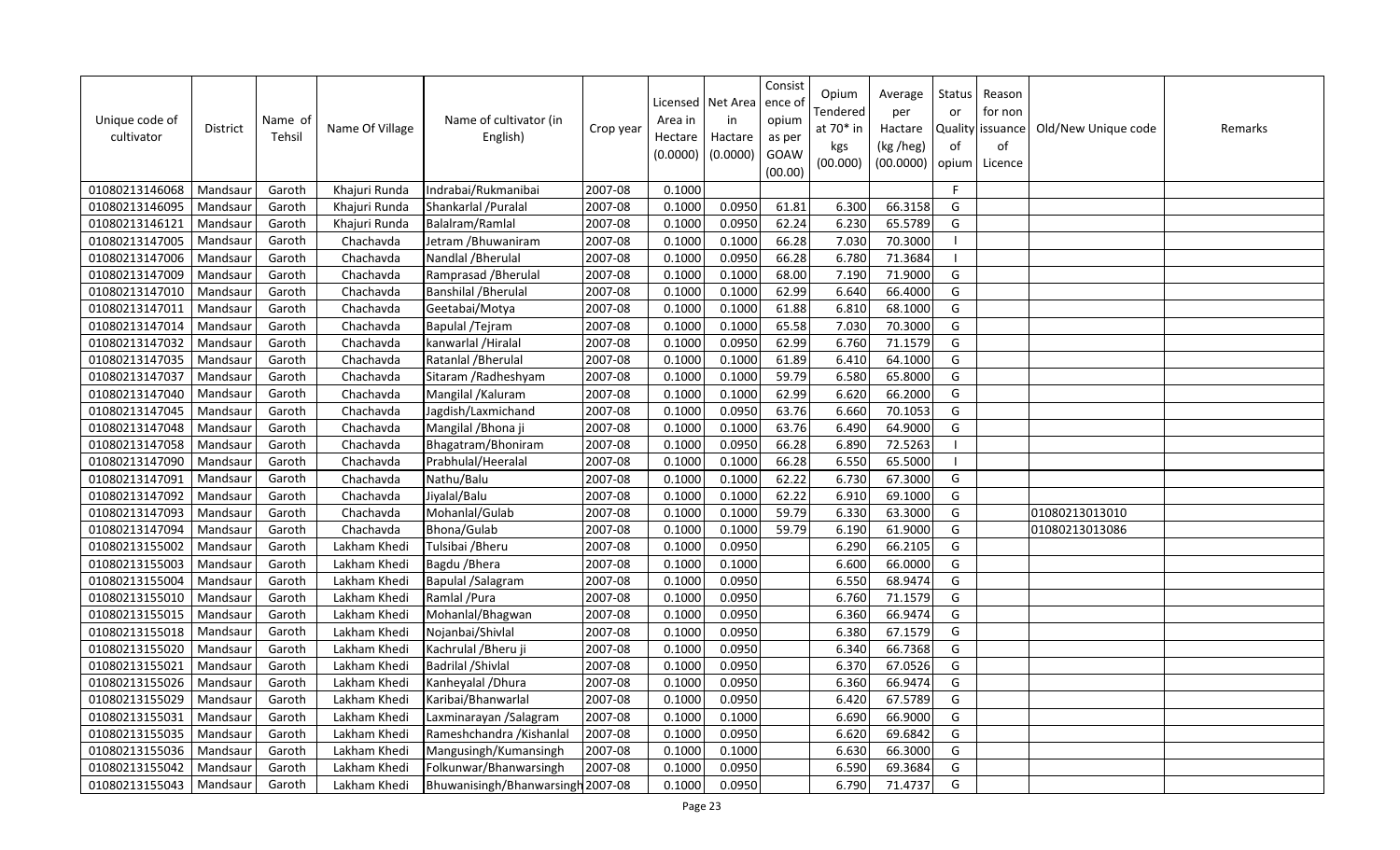| Unique code of<br>cultivator | <b>District</b> | Name of<br>Tehsil | Name Of Village | Name of cultivator (in<br>English) | Crop year | Area in<br>Hectare<br>(0.0000) | Licensed   Net Area<br>in<br>Hactare<br>(0.0000) | Consist<br>ence of<br>opium<br>as per<br>GOAW<br>(00.00) | Opium<br>Tendered<br>at 70* in<br>kgs<br>(00.000) | Average<br>per<br>Hactare<br>(kg /heg)<br>(00.0000) | Status<br>or<br>of<br>opium | Reason<br>for non<br>Quality issuance<br>of<br>Licence | Old/New Unique code | Remarks            |
|------------------------------|-----------------|-------------------|-----------------|------------------------------------|-----------|--------------------------------|--------------------------------------------------|----------------------------------------------------------|---------------------------------------------------|-----------------------------------------------------|-----------------------------|--------------------------------------------------------|---------------------|--------------------|
| 01080213155044               | Mandsaur        | Garoth            | Lakham Khedi    | Janibai/Dalu                       | 2007-08   | 0.1000                         | 0.1000                                           |                                                          | 7.400                                             | 74.0000                                             | G                           |                                                        |                     |                    |
| 01080213155045               | Mandsaur        | Garoth            | Lakham Khedi    | Mangilal/Bherulal                  | 2007-08   | 0.1000                         | 0.0950                                           |                                                          | 2.590                                             | 27.2632                                             | G                           | $\overline{4}$                                         |                     |                    |
| 01080213155047               | Mandsaur        | Garoth            | Lakham Khedi    | Kamlabai/Manoharsingh              | 2007-08   | 0.1000                         | 0.1000                                           |                                                          | 6.660                                             | 66.6000                                             | G                           |                                                        | 01080213157016      |                    |
| 01080213155048               | Mandsau         | Garoth            | Lakham Khedi    | Prayagraj/Narayan                  | 2007-08   | 0.1000                         | 0.1000                                           |                                                          | 6.640                                             | 66.4000                                             | G                           |                                                        | 01080213157001      |                    |
| 01080213155049               | Mandsaur        | Garoth            | Lakham Khedi    | Mangunathu/Rughnath                | 2007-08   | 0.1000                         | 0.1000                                           |                                                          | 6.930                                             | 69.3000                                             | G                           |                                                        | 01080213157008      |                    |
| 01080213156002               | Mandsaur        | Garoth            | Udla Khedi      | Karma /Deepa                       | 2007-08   | 0.1000                         |                                                  |                                                          |                                                   |                                                     | $\mathsf F$                 |                                                        |                     |                    |
| 01080213156005               | Mandsau         | Garoth            | Udla Khedi      | Surajnath / Nathu                  | 2007-08   | 0.1000                         |                                                  |                                                          |                                                   |                                                     | F                           |                                                        |                     |                    |
| 01080213156006               | Mandsaur        | Garoth            | Udla Khedi      | Badrilal/Balla                     | 2007-08   | 0.1000                         |                                                  |                                                          |                                                   |                                                     | $\mathsf F$                 |                                                        |                     |                    |
| 01080213156007               | Mandsaur        | Garoth            | Udla Khedi      | Bhulibai/Narayan                   | 2007-08   | 0.1000                         | 0.0950                                           |                                                          | 6.510                                             | 68.5263                                             | G                           |                                                        |                     |                    |
| 01080213156015               | Mandsaur        | Garoth            | Udla Khedi      | Daluram/Gangaram                   | 2007-08   | 0.1000                         |                                                  |                                                          |                                                   |                                                     | F                           |                                                        |                     |                    |
| 01080213156021               | Mandsau         | Garoth            | Udla Khedi      | Gabba /Dalla                       | 2007-08   | 0.1000                         |                                                  |                                                          |                                                   |                                                     | F                           |                                                        |                     |                    |
| 01080213156023               | Mandsaur        | Garoth            | Udla Khedi      | Bagdiram/Heema                     | 2007-08   | 0.1000                         | 0.0950                                           |                                                          | 6.500                                             | 68.4211                                             | G                           |                                                        |                     |                    |
| 01080213156024               | Mandsaur        | Garoth            | Udla Khedi      | Ratanlal / Mangu                   | 2007-08   | 0.1000                         | 0.0950                                           |                                                          | 6.440                                             | 67.7895                                             | G                           |                                                        |                     |                    |
| 01080213156025               | Mandsaur        | Garoth            | Udla Khedi      | Gopal / Bhagga                     | 2007-08   | 0.1000                         |                                                  |                                                          |                                                   |                                                     | F                           |                                                        |                     |                    |
| 01080213156034               | Mandsau         | Garoth            | Udla Khedi      | Nandubai/Badrilal                  | 2007-08   | 0.1000                         |                                                  |                                                          |                                                   |                                                     | F                           |                                                        | 01080213157013      | Transfer/Bhamkhedi |
| 01080213156035               | Mandsaur        | Garoth            | Udla Khedi      | Hariram/Gangaram                   | 2007-08   | 0.1000                         |                                                  |                                                          |                                                   |                                                     | F                           |                                                        | 01080213157017      | Transfer/Bhamkhedi |
| 01080213156036               | Mandsau         | Garoth            | Udla Khedi      | Kaluram/Kaniram                    | 2007-08   | 0.1000                         | 0.0950                                           |                                                          | 7.400                                             | 77.8947                                             | G                           |                                                        | 01080213108008      | transfer/Ruparal   |
| 01080213161006               | Mandsaur        | Garoth            | Devriya         | Goda /Deepa                        | 2007-08   | 0.1000                         | 0.1000                                           | 65.58                                                    | 6.750                                             | 67.5000                                             | G                           | 6                                                      |                     |                    |
| 01080213161010               | Mandsau         | Garoth            | Devriya         | Dhapubai / Keshya                  | 2007-08   | 0.1000                         | 0.1000                                           | 68.76                                                    | 6.980                                             | 69.8000                                             | G                           |                                                        |                     |                    |
| 01080213161013               | Mandsau         | Garoth            | Devriya         | Jagdish /Deva                      | 2007-08   | 0.1000                         | 0.1000                                           | 62.99                                                    | 6.350                                             | 63.5000                                             | G                           |                                                        |                     |                    |
| 01080213161017               | Mandsau         | Garoth            | Devriya         | Mangilal/Mannalal                  | 2007-08   | 0.1000                         | 0.0950                                           | 65.58                                                    | 6.530                                             | 68.7368                                             | G                           |                                                        |                     |                    |
| 01080213161028               | Mandsaur        | Garoth            | Devriya         | Satyanarayan / Kanwarlal           | 2007-08   | 0.1000                         | 0.0950                                           | 68.00                                                    | 6.380                                             | 67.1579                                             | G                           |                                                        |                     |                    |
| 01080213161037               | Mandsaur        | Garoth            | Devriya         | Sonabai/Rama                       | 2007-08   | 0.1000                         | 0.1000                                           | 65.58                                                    | 7.150                                             | 71.5000                                             | G                           |                                                        |                     |                    |
| 01080213161051               | Mandsau         | Garoth            | Devriya         | Hiralal/Bhagirath                  | 2007-08   | 0.1000                         | 0.1000                                           | 62.99                                                    | 6.510                                             | 65.1000                                             | G                           |                                                        |                     |                    |
| 01080213161052               | Mandsaur        | Garoth            | Devriya         | Mangibai/Shankarlal                | 2007-08   | 0.1000                         | 0.1000                                           | 65.58                                                    | 7.070                                             | 70.7000                                             | G                           |                                                        |                     |                    |
| 01080213163001               | Mandsaur        | Garoth            | Ralayati        | Dhapubai/Bagdiram                  | 2007-08   | 0.1000                         | 0.0300                                           |                                                          | 2.310                                             | 77.0000                                             | G                           |                                                        |                     |                    |
| 01080213163003               | Mandsaur        | Garoth            | Ralayati        | Suhagbai / Hira                    | 2007-08   | 0.1000                         | 0.0950                                           |                                                          | 6.350                                             | 66.8421                                             | G                           |                                                        |                     |                    |
| 01080213163007               | Mandsau         | Garoth            | Ralayati        | ShriLal / Ramnarayan               | 2007-08   | 0.1000                         | 0.0950                                           |                                                          | 6.820                                             | 71.7895                                             | G                           |                                                        |                     |                    |
| 01080213163008               | Mandsau         | Garoth            | Ralayati        | Bhawaribai/Atmaram                 | 2007-08   | 0.1000                         | 0.0950                                           |                                                          | 7.070                                             | 74.4211                                             | G                           |                                                        |                     |                    |
| 01080213163012               | Mandsaur        | Garoth            | Ralayati        | Roda / Mathura                     | 2007-08   | 0.1000                         | 0.0950                                           |                                                          | 6.250                                             | 65.7895                                             | G                           |                                                        |                     |                    |
| 01080213163013               | Mandsaur        | Garoth            | Ralayati        | Munnibai/Gabba                     | 2007-08   | 0.1000                         | 0.0950                                           |                                                          | 6.630                                             | 69.7895                                             | G                           |                                                        |                     |                    |
| 01080213163017               | Mandsaur        | Garoth            | Ralayati        | Karuram /Vardichandra              | 2007-08   | 0.1000                         | 0.1000                                           |                                                          | 7.030                                             | 70.3000                                             | G                           |                                                        |                     | Name change        |
| 01080213163024               | Mandsaur        | Garoth            | Ralayati        | Bagdu /Deepa                       | 2007-08   | 0.1000                         | 0.0950                                           |                                                          | 5.710                                             | 60.1053                                             | G                           |                                                        |                     |                    |
| 01080213163027               | Mandsaur        | Garoth            | Ralayati        | Unkarlal /Jagannath                | 2007-08   | 0.1000                         | 0.1000                                           |                                                          | 6.870                                             | 68.7000                                             | G                           |                                                        |                     |                    |
| 01080213163035               | Mandsaur        | Garoth            | Ralayati        | Ramkanyabai / Radheshyam           | 2007-08   | 0.1000                         | 0.1000                                           |                                                          | 6.600                                             | 66.0000                                             | G                           |                                                        |                     |                    |
| 01080213163037               | Mandsaur        | Garoth            | Ralayati        | Bagdiram / Motiram                 | 2007-08   | 0.1000                         | 0.1000                                           |                                                          | 6.470                                             | 64.7000                                             | G                           |                                                        |                     |                    |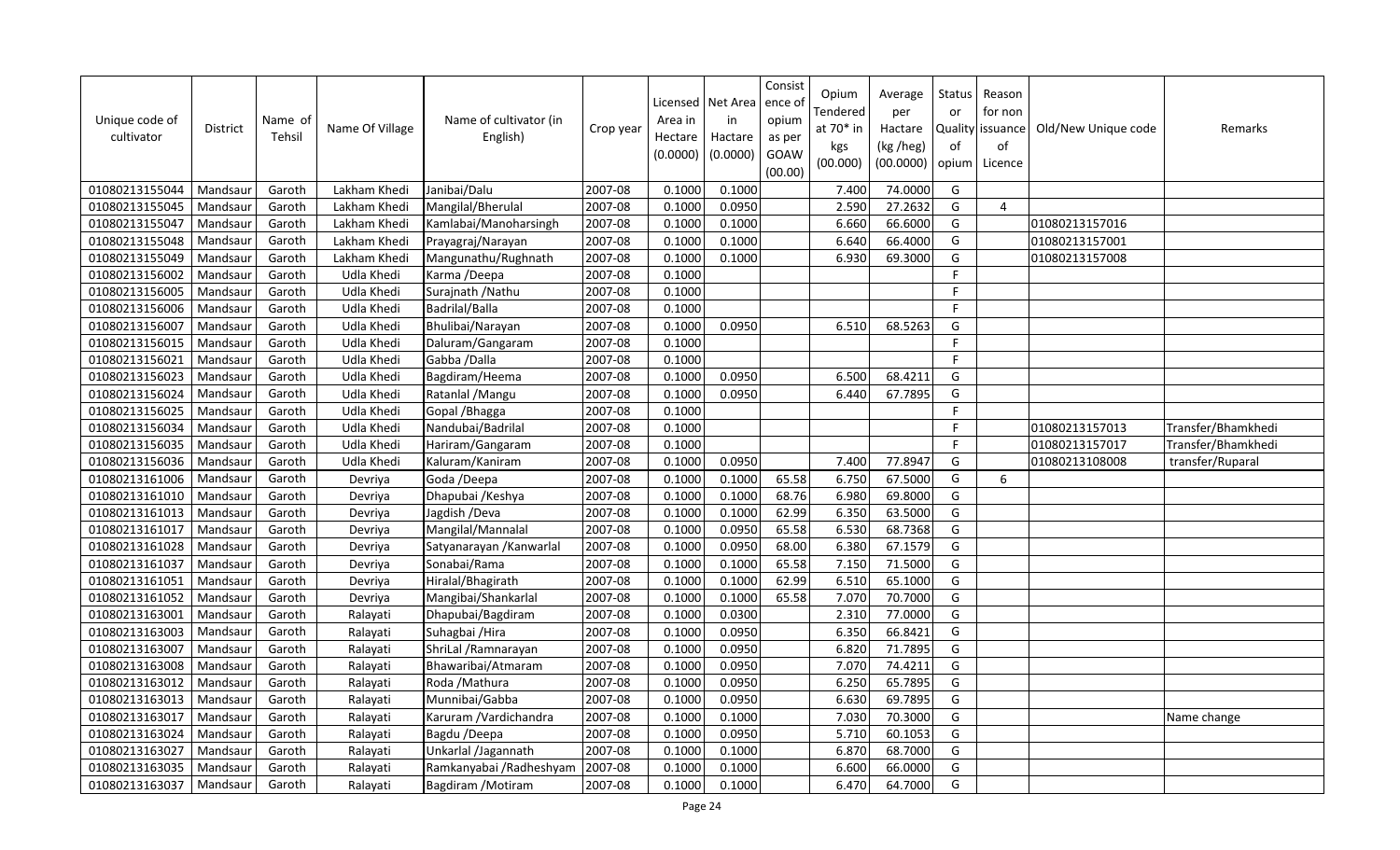| Unique code of<br>cultivator | <b>District</b> | Name of<br>Tehsil | Name Of Village | Name of cultivator (in<br>English) | Crop year | Area in<br>Hectare<br>(0.0000) | Licensed   Net Area<br>in<br>Hactare<br>(0.0000) | Consist<br>ence of<br>opium<br>as per<br>GOAW<br>(00.00) | Opium<br>Tendered<br>at 70* in<br>kgs<br>(00.000) | Average<br>per<br>Hactare<br>(kg /heg)<br>(00.0000) | <b>Status</b><br>or<br>of<br>opium | Reason<br>for non<br>Quality issuance<br>of<br>Licence | Old/New Unique code | Remarks            |
|------------------------------|-----------------|-------------------|-----------------|------------------------------------|-----------|--------------------------------|--------------------------------------------------|----------------------------------------------------------|---------------------------------------------------|-----------------------------------------------------|------------------------------------|--------------------------------------------------------|---------------------|--------------------|
| 01080213163039               | Mandsaur        | Garoth            | Ralayati        | Bapulal /Jagannath                 | 2007-08   | 0.1000                         | 0.1000                                           |                                                          | 6.970                                             | 69.7000                                             | G                                  |                                                        |                     |                    |
| 01080213163040               | Mandsaur        | Garoth            | Ralayati        | Bhonishankar / Ramchandra          | 2007-08   | 0.1000                         | 0.0950                                           |                                                          | 6.850                                             | 72.1053                                             | G                                  |                                                        |                     |                    |
| 01080213163041               | Mandsaur        | Garoth            | Ralayati        | Gopal / Ramnarayan                 | 2007-08   | 0.1000                         | 0.1000                                           |                                                          | 7.010                                             | 70.1000                                             | G                                  |                                                        |                     |                    |
| 01080213163042               | Mandsaur        | Garoth            | Ralayati        | Badrilal / Lala                    | 2007-08   | 0.1000                         | 0.1000                                           |                                                          | 6.600                                             | 66.0000                                             | G                                  |                                                        |                     |                    |
| 01080213163044               | Mandsaur        | Garoth            | Ralayati        | Nandlal / Ramnarayan               | 2007-08   | 0.1000                         | 0.1000                                           |                                                          | 6.970                                             | 69.7000                                             | G                                  |                                                        |                     |                    |
| 01080213163046               | Mandsaur        | Garoth            | Ralayati        | Rukmanibai/Badrilal                | 2007-08   | 0.1000                         |                                                  |                                                          |                                                   |                                                     | F                                  |                                                        | 01080213113086      | Transfer/Sathkheda |
| 01080213163047               | Mandsaur        | Garoth            | Ralayati        | Balashankar /Jagannath             | 2007-08   | 0.1000                         | 0.0950                                           |                                                          | 6.440                                             | 67.7895                                             | G                                  |                                                        |                     |                    |
| 01080213163052               | Mandsaur        | Garoth            | Ralayati        | Balaram / Motiram                  | 2007-08   | 0.1000                         | 0.1000                                           |                                                          | 6.920                                             | 69.2000                                             | G                                  |                                                        |                     |                    |
| 01080213163053               | Mandsaur        | Garoth            | Ralayati        | Ramgopal / Kashiram                | 2007-08   | 0.1000                         | 0.0950                                           |                                                          | 5.900                                             | 62.1053                                             | G                                  |                                                        |                     |                    |
| 01080213163054               | Mandsaur        | Garoth            | Ralayati        | Bagdiram / Panna                   | 2007-08   | 0.1000                         | 0.1000                                           |                                                          | 6.370                                             | 63.7000                                             | G                                  |                                                        |                     |                    |
| 01080213163056               | Mandsau         | Garoth            | Ralayati        | Karulal / Narayan                  | 2007-08   | 0.1000                         | 0.0950                                           |                                                          | 6.300                                             | 66.3158                                             | G                                  |                                                        |                     |                    |
| 01080213163057               | Mandsau         | Garoth            | Ralayati        | Samdibai/Rameshwar                 | 2007-08   | 0.1000                         | 0.1000                                           |                                                          | 6.810                                             | 68.1000                                             | G                                  |                                                        |                     |                    |
| 01080213163060               | Mandsaur        | Garoth            | Ralayati        | Mangilal / Bhuwan                  | 2007-08   | 0.1000                         | 0.0950                                           |                                                          | 6.600                                             | 69.4737                                             | G                                  |                                                        |                     |                    |
| 01080213163061               | Mandsaur        | Garoth            | Ralayati        | Udaylal / Bhanwarlal               | 2007-08   | 0.1000                         | 0.1000                                           |                                                          | 6.840                                             | 68.4000                                             | G                                  |                                                        |                     |                    |
| 01080213163063               | Mandsau         | Garoth            | Ralayati        | Govardhan / Gabba                  | 2007-08   | 0.1000                         | 0.0950                                           |                                                          | 5.880                                             | 61.8947                                             | G                                  |                                                        |                     |                    |
| 01080213163066               | Mandsaur        | Garoth            | Ralayati        | Karulal/Rakhilal                   | 2007-08   | 0.1000                         |                                                  |                                                          |                                                   |                                                     | F                                  |                                                        |                     |                    |
| 01080213163067               | Mandsaur        | Garoth            | Ralayati        | Ramniwas / Rodulal                 | 2007-08   | 0.1000                         | 0.0950                                           |                                                          | 6.070                                             | 63.8947                                             | G                                  |                                                        |                     |                    |
| 01080213163068               | Mandsaur        | Garoth            | Ralayati        | Shambhulal / Badrilal              | 2007-08   | 0.1000                         | 0.1000                                           |                                                          | 6.450                                             | 64.5000                                             | G                                  |                                                        |                     |                    |
| 01080213163073               | Mandsaur        | Garoth            | Ralayati        | Dashrath / Shambhulal              | 2007-08   | 0.1000                         | 0.1000                                           |                                                          | 7.100                                             | 71.0000                                             | G                                  |                                                        |                     |                    |
| 01080213163079               | Mandsaur        | Garoth            | Ralayati        | Roda/Chaturbhuj                    | 2007-08   | 0.1000                         |                                                  |                                                          |                                                   |                                                     | ${\sf N}$                          |                                                        |                     |                    |
| 01080213164002               | Mandsaur        | Garoth            | Lasudiya        | Lachiram / Dulichand               | 2007-08   | 0.1000                         | 0.1000                                           |                                                          | 6.170                                             | 61.7000                                             | G                                  |                                                        |                     |                    |
| 01080213164004               | Mandsaur        | Garoth            | Lasudiya        | Bapulal/Kashiram                   | 2007-08   | 0.1000                         |                                                  |                                                          |                                                   |                                                     | F.                                 |                                                        |                     |                    |
| 01080213164007               | Mandsaur        | Garoth            | Lasudiya        | Dolatram/Bherulal                  | 2007-08   | 0.1000                         | 0.0950                                           |                                                          | 6.500                                             | 68.4211                                             | G                                  |                                                        |                     |                    |
| 01080213164008               | Mandsaur        | Garoth            | Lasudiya        | Chanram/Mangilal                   | 2007-08   | 0.1000                         | 0.1000                                           |                                                          | 6.780                                             | 67.8000                                             | G                                  |                                                        |                     |                    |
| 01080213164009               | Mandsaur        | Garoth            | Lasudiya        | Ramprahlad / Ramnarayan            | 2007-08   | 0.1000                         | 0.1000                                           |                                                          | 7.150                                             | 71.5000                                             | G                                  |                                                        |                     |                    |
| 01080213164010               | Mandsaur        | Garoth            | Lasudiya        | Rampratap / Puralal                | 2007-08   | 0.1000                         |                                                  |                                                          |                                                   |                                                     | F                                  |                                                        |                     |                    |
| 01080213164013               | Mandsaur        | Garoth            | Lasudiya        | Ghanshyam/Nathulal                 | 2007-08   | 0.1000                         | 0.0900                                           |                                                          | 5.700                                             | 63.3333                                             | G                                  |                                                        |                     |                    |
| 01080213164014               | Mandsau         | Garoth            | Lasudiya        | Rameshvar / Gulab                  | 2007-08   | 0.1000                         | 0.0950                                           |                                                          | 6.850                                             | 72.1053                                             | G                                  |                                                        |                     |                    |
| 01080213164015               | Mandsaur        | Garoth            | Lasudiya        | Radhabai / Bhagatram               | 2007-08   | 0.1000                         | 0.1000                                           |                                                          | 7.320                                             | 73.2000                                             | G                                  |                                                        |                     |                    |
| 01080213164020               | Mandsau         | Garoth            | Lasudiya        | Hiralal / Pura                     | 2007-08   | 0.1000                         | 0.1000                                           |                                                          | 6.340                                             | 63.4000                                             | G                                  |                                                        |                     |                    |
| 01080213164023               | Mandsaur        | Garoth            | Lasudiya        | Ramchandra / Puralal               | 2007-08   | 0.1000                         |                                                  |                                                          |                                                   |                                                     | $\mathsf F$                        |                                                        |                     |                    |
| 01080213164024               | Mandsaur        | Garoth            | Lasudiya        | Panibai /Jaisingh                  | 2007-08   | 0.1000                         | 0.0950                                           |                                                          | 5.840                                             | 61.4737                                             | G                                  |                                                        |                     |                    |
| 01080213164027               | Mandsaur        | Garoth            | Lasudiya        | <b>Bherulal / Prabhulal</b>        | 2007-08   | 0.1000                         |                                                  |                                                          |                                                   |                                                     | F                                  |                                                        |                     |                    |
| 01080213164039               | Mandsaur        | Garoth            | Lasudiya        | Kanheyalal / Bhanwarlal            | 2007-08   | 0.1000                         | 0.0950                                           |                                                          | 5.880                                             | 61.8947                                             | G                                  |                                                        |                     |                    |
| 01080213164050               | Mandsaur        | Garoth            | Lasudiya        | Bagdu/Champalal                    | 2007-08   | 0.1000                         | 0.0950                                           |                                                          | 6.060                                             | 63.7895                                             | G                                  |                                                        |                     |                    |
| 01080213164054               | Mandsaur        | Garoth            | Lasudiya        | Ramchandra / Ramnarayan            | 2007-08   | 0.1000                         | 0.1050                                           |                                                          | 6.810                                             | 64.8571                                             | G                                  |                                                        |                     |                    |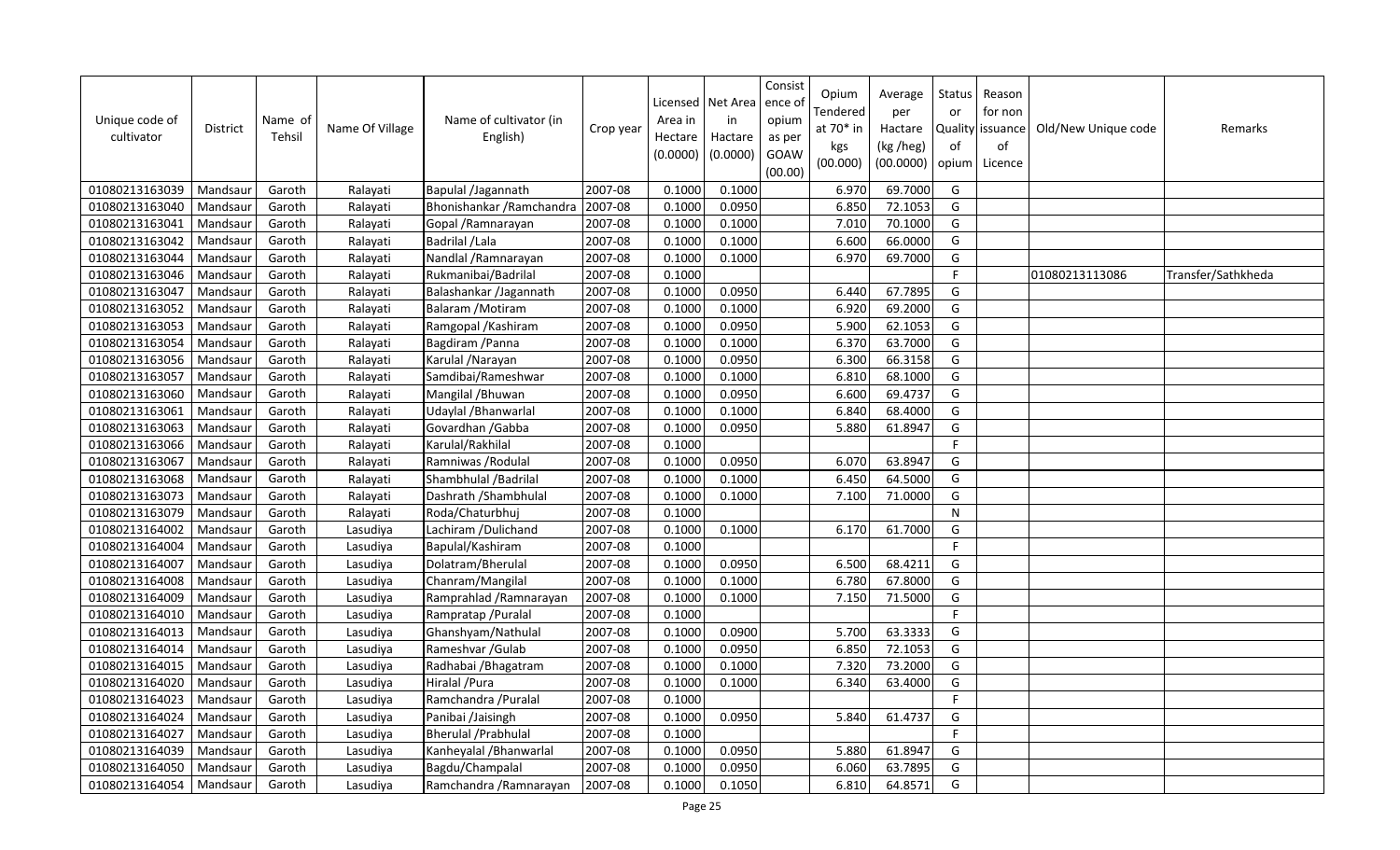| Unique code of<br>cultivator | District            | Name of<br>Tehsil | Name Of Village | Name of cultivator (in<br>English) | Crop year | Area in<br>Hectare<br>(0.0000) | Licensed   Net Area<br>in<br>Hactare<br>(0.0000) | Consist<br>ence of<br>opium<br>as per<br>GOAW<br>(00.00) | Opium<br>Tendered<br>at 70* in<br>kgs<br>(00.000) | Average<br>per<br>Hactare<br>(kg /heg)<br>(00.0000) | Status<br>or<br>Quality<br>of<br>opium | Reason<br>for non<br>issuance<br>of<br>Licence | Old/New Unique code | Remarks |
|------------------------------|---------------------|-------------------|-----------------|------------------------------------|-----------|--------------------------------|--------------------------------------------------|----------------------------------------------------------|---------------------------------------------------|-----------------------------------------------------|----------------------------------------|------------------------------------------------|---------------------|---------|
| 01080213164056               | Mandsaur            | Garoth            | Lasudiya        | Ratanlal / Champalal               | 2007-08   | 0.1000                         | 0.1000                                           |                                                          | 6.290                                             | 62.9000                                             | G                                      |                                                |                     |         |
| 01080213164063               | Mandsaur            | Garoth            | Lasudiya        | Rameshchandra/Heeralal             | 2007-08   | 0.1000                         |                                                  |                                                          |                                                   |                                                     | N                                      |                                                |                     |         |
| 01080213164065               | Mandsaur            | Garoth            | Lasudiya        | Devisingh / Kishansingh            | 2007-08   | 0.1000                         | 0.1000                                           |                                                          | 6.680                                             | 66.8000                                             | G                                      |                                                |                     |         |
| 01080213164069               | Mandsaur            | Garoth            | Lasudiya        | Nanuram/Bhanwarlal                 | 2007-08   | 0.1000                         | 0.1000                                           |                                                          | 6.080                                             | 60.8000                                             | G                                      |                                                |                     |         |
| 01080213164071               | Mandsaur            | Garoth            | Lasudiya        | Ishak Mo./Wali Mo.                 | 2007-08   | 0.1000                         | 0.1000                                           |                                                          | 2.680                                             | 26.8000                                             | - 1                                    | $\overline{2}$                                 |                     |         |
| 01080213166009               | Mandsaur            | Garoth            | Punyakhedi      | Kanvarla / Motilal                 | 2007-08   | 0.1000                         |                                                  |                                                          |                                                   |                                                     | F                                      |                                                |                     |         |
| 01080213166011               | Mandsau             | Garoth            | Punyakhedi      | Sitaram / Laxman                   | 2007-08   | 0.1000                         | 0.1000                                           |                                                          | 6.090                                             | 60.9000                                             | G                                      |                                                |                     |         |
| 01080213166015               | Mandsaur            | Garoth            | Punyakhedi      | Mangilal /Gulab                    | 2007-08   | 0.1000                         |                                                  |                                                          |                                                   |                                                     | F                                      |                                                |                     |         |
| 01080213166023               | Mandsaur            | Garoth            | Punyakhedi      | Jagdish/Puralal                    | 2007-08   | 0.1000                         | 0.0650                                           |                                                          | 4.480                                             | 68.9231                                             | G                                      |                                                |                     |         |
| 01080213166027               | Mandsaur            | Garoth            | Punyakhedi      | Devilal / Ramnarayan               | 2007-08   | 0.1000                         | 0.1000                                           |                                                          | 6.740                                             | 67.4000                                             | G                                      |                                                |                     |         |
| 01080213166028               | Mandsau             | Garoth            | Punyakhedi      | Kanheyalal / Prithviraj            | 2007-08   | 0.1000                         | 0.0950                                           |                                                          | 5.980                                             | 62.9474                                             | G                                      |                                                |                     |         |
| 01080213166033               | Mandsaur            | Garoth            | Punyakhedi      | Jairam / Puralal                   | 2007-08   | 0.1000                         |                                                  |                                                          |                                                   |                                                     | F                                      |                                                |                     |         |
| 01080213190002               | Mandsaur            | Garoth            | Barkheda Rathor | Bhagvandas/Jagaramdas              | 2007-08   | 0.1000                         | 0.0950                                           | 61.47                                                    | 5.770                                             | 60.7368                                             | G                                      |                                                |                     |         |
| 01080213190007               | Mandsaur            | Garoth            | Barkheda Rathor | Mangilal/Lal ji                    | 2007-08   | 0.1000                         |                                                  |                                                          |                                                   |                                                     |                                        |                                                |                     |         |
| 01080213190008               | Mandsau             | Garoth            | Barkheda Rathor | Himmatbai/Bhagatram                | 2007-08   | 0.1000                         |                                                  |                                                          |                                                   |                                                     |                                        |                                                |                     |         |
| 01080213190009               | Mandsaur            | Garoth            | Barkheda Rathor | Rameshvar/Kishanalal               | 2007-08   | 0.1000                         |                                                  |                                                          |                                                   |                                                     |                                        |                                                |                     |         |
| 01080213190010               | Mandsaur            | Garoth            | Barkheda Rathor | Ramlal/Gangaram                    | 2007-08   | 0.1000                         |                                                  |                                                          |                                                   |                                                     |                                        |                                                |                     |         |
| 01080213190013               | Mandsaur            | Garoth            | Barkheda Rathor | Ramprasad / Kishanlal              | 2007-08   | 0.1000                         | 0.1000                                           | 56.39                                                    | 6.070                                             | 60.7000                                             | G                                      |                                                |                     |         |
| 01080213190022               | Mandsau             | Garoth            | Barkheda Rathor | Shivsingh/Fatesingh                | 2007-08   | 0.1000                         | 0.0950                                           | 61.47                                                    | 5.850                                             | 61.5789                                             | G                                      |                                                |                     |         |
| 01080213190024               | Mandsaur            | Garoth            | Barkheda Rathor | Nandlal/Kaluram                    | 2007-08   | 0.1000                         | 0.1000                                           | 61.47                                                    | 6.770                                             | 67.7000                                             | G                                      |                                                |                     |         |
| 01080213190027               | Mandsaur            | Garoth            | Barkheda Rathor | Prabhulal/Gobarlal                 | 2007-08   | 0.1000                         | 0.0950                                           | 56.39                                                    | 6.060                                             | 63.7895                                             | G                                      |                                                |                     |         |
| 01080213190028               | Mandsaur            | Garoth            | Barkheda Rathor | Shivnarayan/Gulabchand             | 2007-08   | 0.1000                         | 0.0950                                           | 61.47                                                    | 6.250                                             | 65.7895                                             | G                                      |                                                |                     |         |
| 01080213190052               | Mandsaur            | Garoth            | Barkheda Rathor | Mohanlal/Gamer                     | 2007-08   | 0.1000                         | 0.0950                                           | 64.37                                                    | 6.480                                             | 68.2105                                             | G                                      |                                                |                     |         |
| 01080213190059               | Mandsau             | Garoth            | Barkheda Rathor | Bhuvaniram/Ramkishan               | 2007-08   | 0.1000                         | 0.0950                                           | 61.47                                                    | 5.960                                             | 62.7368                                             | G                                      |                                                |                     |         |
| 01080213190065               | Mandsaur            | Garoth            | Barkheda Rathor | Prabhulal/Bhanwarlal               | 2007-08   | 0.1000                         | 0.0950                                           | 61.47                                                    | 2.770                                             | 29.1579                                             | G                                      | $\overline{4}$                                 |                     |         |
| 01080213190069               | Mandsau             | Garoth            | Barkheda Rathor | Manoharlal/Ramprahlad              | 2007-08   | 0.1000                         |                                                  |                                                          |                                                   |                                                     |                                        |                                                |                     |         |
| 01080213190070               | Mandsaur            | Garoth            | Barkheda Rathor | Basantilal/Shankarlal              | 2007-08   | 0.1000                         | 0.1000                                           | 56.39                                                    | 1.870                                             | 18.7000                                             | G                                      | $\overline{4}$                                 |                     |         |
| 01080213190073               | Mandsau             | Garoth            | Barkheda Rathor | Bhagwansingh/Udaysingh             | 2007-08   | 0.1000                         | 0.1000                                           | 56.39                                                    | 6.060                                             | 60.6000                                             | G                                      |                                                |                     |         |
| 01080213190084               | Mandsaur            | Garoth            | Barkheda Rathor | Dulesingh/Naharsingh               | 2007-08   | 0.1000                         | 0.0400                                           | 56.39                                                    | 2.510                                             | 62.7500                                             | G                                      |                                                |                     |         |
| 0108021319098                | Mandsaur            | Garoth            | Barkheda Rathor | Parvatsingh/Bhuwanisingh           | 2007-08   | 0.1000                         | 0.0950                                           | 61.47                                                    | 6.050                                             | 63.6842                                             | G                                      |                                                | 01080213181029      |         |
| 01080214002008               | Mandsaur   Bhanpura |                   | Lotkhedi        | Shobharam / Badrilal               | 2007-08   | 0.1000                         | 0.1000                                           |                                                          | 6.120                                             | 61.2000                                             | G                                      |                                                |                     |         |
| 01080214002018               | Mandsaur Bhanpura   |                   | Lotkhedi        | Shankarlal/Tulsiram                | 2007-08   | 0.1000                         | 0.0950                                           |                                                          | 7.110                                             | 74.8421                                             | G                                      |                                                |                     |         |
| 01080214002025               | Mandsaur Bhanpura   |                   | Lotkhedi        | Ramchandra/Nanuram                 | 2007-08   | 0.1000                         | 0.1000                                           |                                                          | 6.660                                             | 66.6000                                             | G                                      |                                                |                     |         |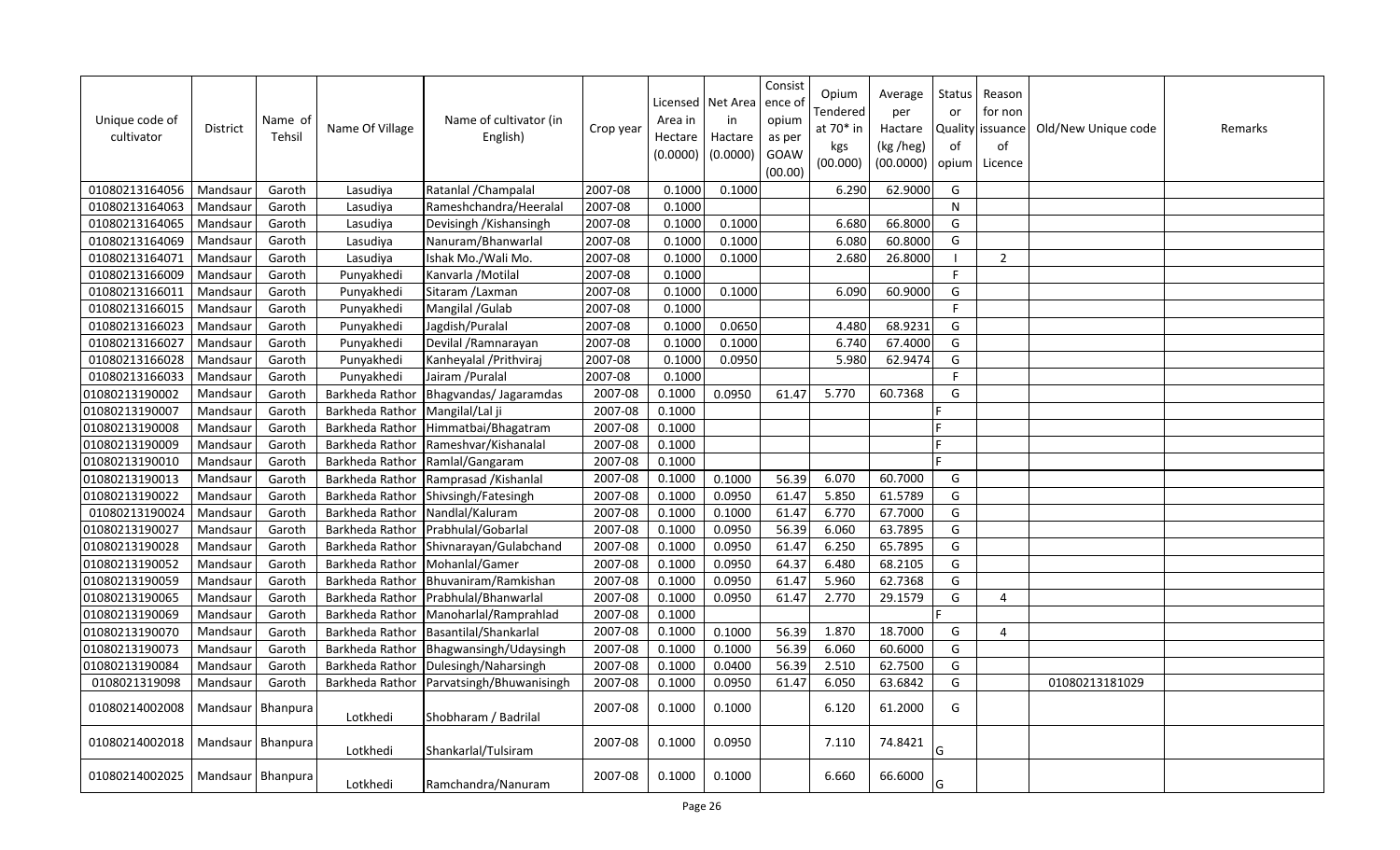| Unique code of<br>cultivator | <b>District</b>     | Name of<br>Tehsil | Name Of Village | Name of cultivator (in<br>English) | Crop year | Licensed<br>Area in<br>Hectare<br>(0.0000) | Net Area<br>in<br>Hactare<br>(0.0000) | Consist<br>ence of<br>opium<br>as per<br>GOAW<br>(00.00) | Opium<br>Tendered<br>at 70* in<br>kgs<br>(00.000) | Average<br>per<br>Hactare<br>(kg /heg)<br>(00.0000) | Status<br>or<br><b>Quality</b><br>0f<br>opium | Reason<br>for non<br>issuance<br>of<br>Licence | Old/New Unique code | Remarks |
|------------------------------|---------------------|-------------------|-----------------|------------------------------------|-----------|--------------------------------------------|---------------------------------------|----------------------------------------------------------|---------------------------------------------------|-----------------------------------------------------|-----------------------------------------------|------------------------------------------------|---------------------|---------|
| 01080214002028               | Mandsaur   Bhanpura |                   | Lotkhedi        | Shankarlal/Badrilal                | 2007-08   | 0.1000                                     | 0.1000                                |                                                          | 6.800                                             | 68.0000                                             | G                                             |                                                |                     |         |
| 01080214002042               | Mandsaur   Bhanpura |                   | Lotkhedi        | Ramkunvarbai / Kashiram            | 2007-08   | 0.1000                                     | 0.0950                                |                                                          | 6.290                                             | 66.2105                                             | G                                             |                                                |                     |         |
| 01080214002045               | Mandsaur   Bhanpura |                   | Lotkhedi        | Gitabai/Bhuvana                    | 2007-08   | 0.1000                                     | 0.1000                                |                                                          | 6.730                                             | 67.3000                                             | G                                             |                                                |                     |         |
| 01080214002049               | Mandsaur   Bhanpura |                   | Lotkhedi        | Shivnarayan/Narayan                | 2007-08   | 0.1000                                     | 0.1000                                |                                                          | 6.600                                             | 66.0000                                             | G                                             |                                                |                     |         |
| 01080214002052               | Mandsaur   Bhanpura |                   | Lotkhedi        | Mangilal/Bhuvan ji                 | 2007-08   | 0.1000                                     | 0.1000                                |                                                          | 6.450                                             | 64.5000                                             | G                                             |                                                |                     |         |
| 01080214002053               | Mandsaur   Bhanpura |                   | Lotkhedi        | Kashiram/Dulichand                 | 2007-08   | 0.1000                                     | 0.0950                                |                                                          | 5.520                                             | 58.1053                                             | G                                             | 5                                              |                     |         |
| 01080214002057               | Mandsaur   Bhanpura |                   | Lotkhedi        | Shankarlal/Bherulal                | 2007-08   | 0.1000                                     | 0.0950                                |                                                          | 6.060                                             | 63.7895                                             | G                                             |                                                |                     |         |
| 01080214002059               | Mandsaur   Bhanpura |                   | Lotkhedi        | Jagdishchandra/Mathuralal          | 2007-08   | 0.1000                                     | 0.1000                                |                                                          | 6.010                                             | 60.1000                                             | G                                             |                                                |                     |         |
| 01080214002063               | Mandsaur   Bhanpura |                   | Lotkhedi        | Kashiram/Kuka ji                   | 2007-08   | 0.1000                                     | 0.0950                                |                                                          | 6.130                                             | 64.5263                                             | G                                             |                                                |                     |         |
| 01080214002064               | Mandsaur Bhanpura   |                   | Lotkhedi        | Kashiram/Ramlal                    | 2007-08   | 0.1000                                     | 0.1000                                |                                                          | 6.330                                             | 63.3000                                             | G                                             |                                                |                     |         |
| 01080214002065               | Mandsaur            | Bhanpura          | Lotkhedi        | Tababubai/Ramchandra               | 2007-08   | 0.1000                                     | 0.0950                                |                                                          | 6.970                                             | 73.3684                                             | G                                             |                                                |                     |         |
| 01080214002067               | Mandsaur            | Bhanpura          | Lotkhedi        | Radheshyam/Dhannalal               | 2007-08   | 0.1000                                     | 0.1000                                |                                                          | 6.350                                             | 63.5000                                             | G                                             |                                                |                     |         |
| 01080214002068               | Mandsaur   Bhanpura |                   | Lotkhedi        | Isvar kumar/Kashiram               | 2007-08   | 0.1000                                     | 0.1000                                |                                                          | 6.530                                             | 65.3000                                             |                                               |                                                |                     |         |
| 01080214002069               | Mandsaur Bhanpura   |                   | Lotkhedi        | Ramkishan/Mangilal                 | 2007-08   | 0.1000                                     | 0.1000                                |                                                          | 6.590                                             | 65.9000                                             | G                                             |                                                |                     |         |
| 01080214002071               | Mandsaur Bhanpura   |                   | Lotkhedi        | Karulal/Rughnath                   | 2007-08   | 0.1000                                     | 0.0950                                |                                                          | 6.520                                             | 68.6316                                             | G                                             |                                                |                     |         |
| 01080214002072               | Mandsaur   Bhanpura |                   | Lotkhedi        | Ramchandra/Modiram                 | 2007-08   | 0.1000                                     | 0.0950                                |                                                          | 6.480                                             | 68.2105                                             | G                                             |                                                |                     |         |
| 01080214002073               | Mandsaur Bhanpura   |                   | Lotkhedi        | Devilal/Mangilal                   | 2007-08   | 0.1000                                     | 0.0950                                |                                                          | 6.380                                             | 67.1579                                             | G                                             |                                                |                     |         |
| 01080214002074               | Mandsaur   Bhanpura |                   | Lotkhedi        | Gopal/Jagannath                    | 2007-08   | 0.1000                                     | 0.0950                                |                                                          | 6.230                                             | 65.5789                                             | G                                             |                                                |                     |         |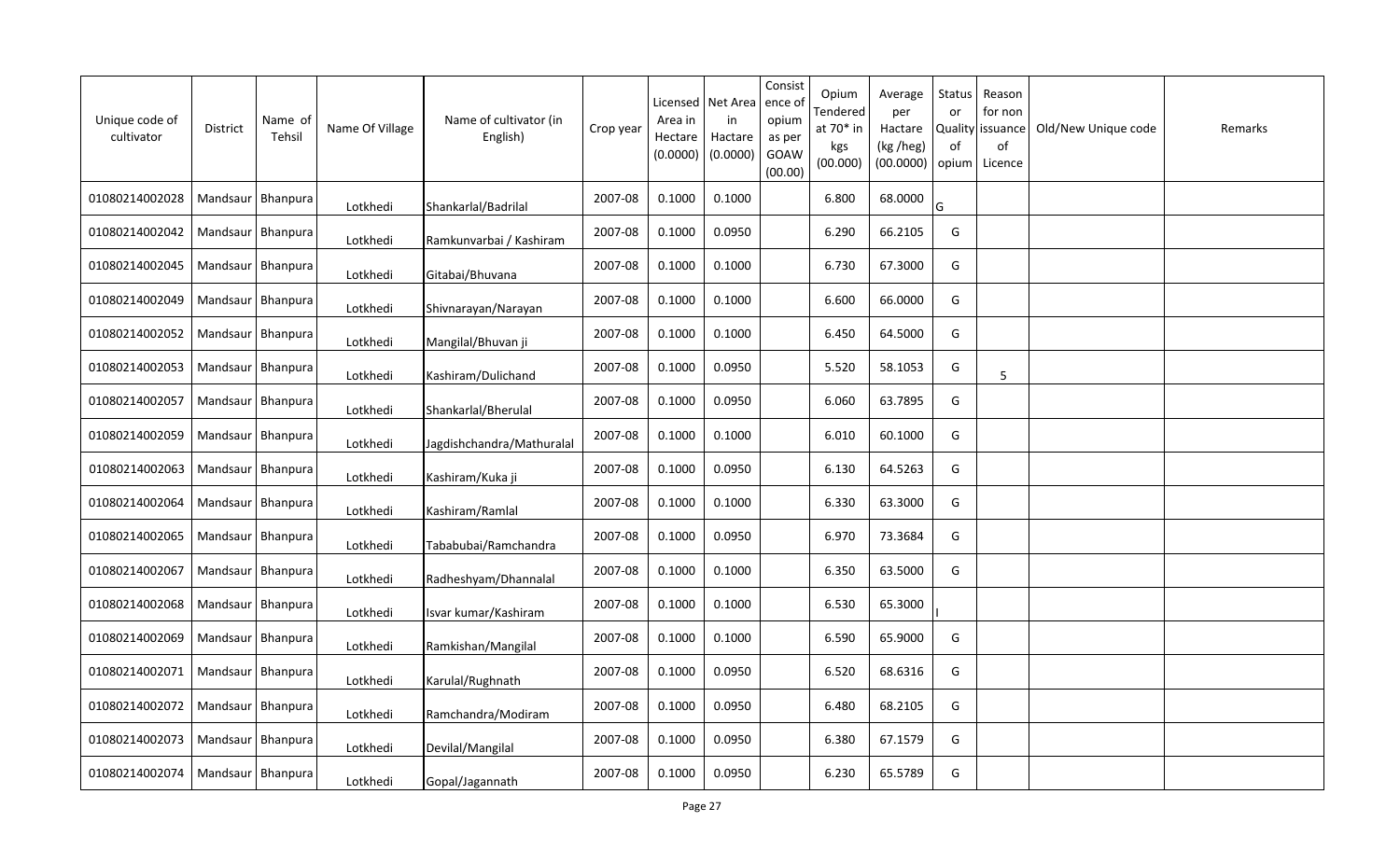| Unique code of<br>cultivator | <b>District</b>     | Name of<br>Tehsil | Name Of Village | Name of cultivator (in<br>English) | Crop year | Licensed<br>Area in<br>Hectare<br>(0.0000) | Net Area<br>in<br>Hactare<br>(0.0000) | Consist<br>ence of<br>opium<br>as per<br>GOAW<br>(00.00) | Opium<br>Tendered<br>at 70* in<br>kgs<br>(00.000) | Average<br>per<br>Hactare<br>(kg /heg)<br>(00.0000) | Status<br>or<br><b>Quality</b><br>of<br>opium | Reason<br>for non<br>issuance<br>of<br>Licence | Old/New Unique code | Remarks |
|------------------------------|---------------------|-------------------|-----------------|------------------------------------|-----------|--------------------------------------------|---------------------------------------|----------------------------------------------------------|---------------------------------------------------|-----------------------------------------------------|-----------------------------------------------|------------------------------------------------|---------------------|---------|
| 01080214002078               | Mandsaur   Bhanpura |                   | Lotkhedi        | Ramchandra/Tulsiram                | 2007-08   | 0.1000                                     | 0.1000                                |                                                          | 6.910                                             | 69.1000                                             | G                                             |                                                |                     |         |
| 01080214002085               | Mandsaur Bhanpura   |                   | Lotkhedi        | Laxman/Balaram ji                  | 2007-08   | 0.1000                                     |                                       |                                                          |                                                   |                                                     |                                               |                                                |                     |         |
| 01080214002089               | Mandsaur   Bhanpura |                   | Lotkhedi        | Jasvantsingh/Jaisingh              | 2007-08   | 0.1000                                     | 0.0950                                |                                                          | 6.550                                             | 68.9474                                             |                                               |                                                |                     |         |
| 01080214002090               | Mandsaur Bhanpura   |                   | Lotkhedi        | Bhuvanisingh/Chainsingh            | 2007-08   | 0.1000                                     | 0.1000                                |                                                          | 6.710                                             | 67.1000                                             | G                                             |                                                |                     |         |
| 01080214002092               | Mandsaur   Bhanpura |                   | Lotkhedi        | Devilal/Nanda                      | 2007-08   | 0.1000                                     | 0.1000                                |                                                          | 6.580                                             | 65.8000                                             | G                                             |                                                | 01080214044024      |         |
| 01080214013001               | Mandsaur Bhanpura   |                   | Borda           | Radheyshyam/Jagannath              | 2007-08   | 0.1000                                     | 0.1000                                |                                                          | 1.740                                             | 17.4000                                             | G                                             | $\overline{4}$                                 |                     |         |
| 01080214013002               | Mandsaur            | Bhanpura          | Borda           | Laxminarayan/ Shankarlal           | 2007-08   | 0.1000                                     |                                       |                                                          |                                                   |                                                     |                                               |                                                |                     |         |
| 01080214013007               | Mandsaur   Bhanpura |                   | <b>Borda</b>    | Karulal/Devilal                    | 2007-08   | 0.1000                                     |                                       |                                                          |                                                   |                                                     |                                               |                                                |                     |         |
| 01080214013010               | Mandsaur            | Bhanpura          | Borda           | Banshilal/ Ramnarayan              | 2007-08   | 0.1000                                     |                                       |                                                          |                                                   |                                                     |                                               |                                                |                     |         |
| 01080214013011               | Mandsaur   Bhanpura |                   | Borda           | Gangaram / Ramnarayan              | 2007-08   | 0.1000                                     |                                       |                                                          |                                                   |                                                     |                                               |                                                |                     |         |
| 01080214013012               | Mandsaur            | Bhanpura          | Borda           | Harji/Motilal                      | 2007-08   | 0.1000                                     | 0.1000                                |                                                          | 2.680                                             | 26.8000                                             | G                                             | 4                                              |                     |         |
| 01080214013023               | Mandsaur   Bhanpura |                   | Borda           | Sumitrabai/Ramnarayan              | 2007-08   | 0.1000                                     |                                       |                                                          |                                                   |                                                     |                                               |                                                |                     |         |
| 01080214013024               | Mandsaur   Bhanpura |                   | Borda           | Nanalal / Prabhulal                | 2007-08   | 0.1000                                     |                                       |                                                          |                                                   |                                                     |                                               |                                                |                     |         |
| 01080214013026               | Mandsaur Bhanpura   |                   | Borda           | Karulal / Nanalal                  | 2007-08   | 0.1000                                     |                                       |                                                          |                                                   |                                                     |                                               |                                                |                     |         |
| 01080214013033               | Mandsaur Bhanpura   |                   | Borda           | Ambalal / Sukhdev                  | 2007-08   | 0.1000                                     | 0.0950                                |                                                          | 5.860                                             | 61.6842                                             | G                                             |                                                |                     |         |
| 01080214013034               | Mandsaur   Bhanpura |                   | Borda           | Madansingh/Vijaysingh              | 2007-08   | 0.1000                                     | 0.0950                                |                                                          | 2.840                                             | 29.8947                                             | G                                             | 4                                              |                     |         |
| 01080214013045               | Mandsaur   Bhanpura |                   | Borda           | Bharatram / Jagannath              | 2007-08   | 0.1000                                     | 0.1000                                |                                                          | 6.640                                             | 66.4000                                             | G                                             |                                                |                     |         |
| 01080214013046               | Mandsaur   Bhanpura |                   | Borda           | Basantilal/Ramnarayan              | 2007-08   | 0.1000                                     |                                       |                                                          |                                                   |                                                     |                                               |                                                |                     |         |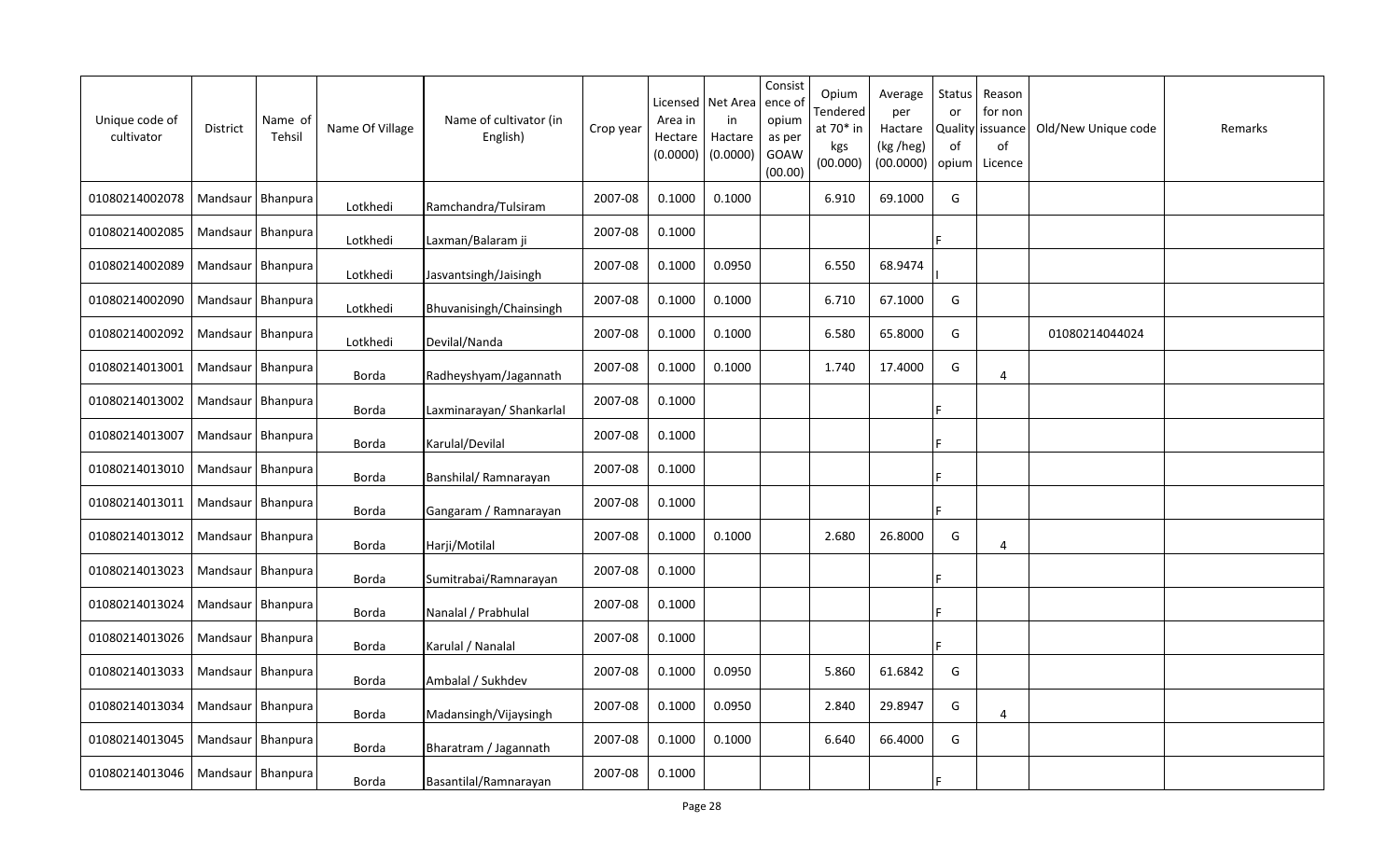| Unique code of<br>cultivator | <b>District</b>     | Name of<br>Tehsil | Name Of Village | Name of cultivator (in<br>English) | Crop year | Licensed<br>Area in<br>Hectare<br>(0.0000) | Net Area<br>in<br>Hactare<br>(0.0000) | Consist<br>ence of<br>opium<br>as per<br>GOAW<br>(00.00) | Opium<br>Tendered<br>at 70* in<br>kgs<br>(00.000) | Average<br>per<br>Hactare<br>(kg /heg)<br>(00.0000) | Status<br>or<br><b>Quality</b><br>of<br>opium | Reason<br>for non<br>issuance<br>of<br>Licence | Old/New Unique code | Remarks             |
|------------------------------|---------------------|-------------------|-----------------|------------------------------------|-----------|--------------------------------------------|---------------------------------------|----------------------------------------------------------|---------------------------------------------------|-----------------------------------------------------|-----------------------------------------------|------------------------------------------------|---------------------|---------------------|
| 01080214013047               | Mandsaur   Bhanpura |                   | Borda           | Karulal/Shalagram                  | 2007-08   | 0.1000                                     |                                       |                                                          |                                                   |                                                     |                                               |                                                |                     |                     |
| 01080214013048               | Mandsaur   Bhanpura |                   | Borda           | Shree Ram/Dhanraj                  | 2007-08   | 0.1000                                     | 0.1000                                |                                                          | 6.080                                             | 60.8000                                             | G                                             |                                                |                     |                     |
| 01080214013051               | Mandsaur   Bhanpura |                   | Borda           | Balaram/Bherulal                   | 2007-08   | 0.1000                                     | 0.1000                                |                                                          | 5.710                                             | 57.1000                                             | G                                             |                                                |                     |                     |
| 01080214013052               | Mandsaur   Bhanpura |                   | Borda           | Bhulibai/Hardev                    | 2007-08   | 0.1000                                     | 0.1000                                |                                                          | 5.650                                             | 56.5000                                             | G                                             |                                                |                     |                     |
| 01080214013053               | Mandsaur   Bhanpura |                   | Borda           | Rupchand/Motilal                   | 2007-08   | 0.1000                                     | 0.0900                                |                                                          | 5.340                                             | 59.3333                                             | G                                             |                                                | 01080214015075      |                     |
| 01080214013054               | Mandsaur   Bhanpura |                   | Borda           | Kanha/Genda                        | 2007-08   | 0.1000                                     | 0.0950                                |                                                          | 5.360                                             | 56.4211                                             | G                                             |                                                | 01080214060007      |                     |
| 01080214021002               | Mandsaur   Bhanpura |                   | Sandhara        | Bhagirath / Nanalal                | 2007-08   | 0.1000                                     | 0.1050                                | 58.68                                                    | 5.990                                             | 57.0476                                             | G                                             |                                                |                     |                     |
| 01080214021003               | Mandsaur   Bhanpura |                   | Sandhara        | Vardichand/Nainsukh                | 2007-08   | 0.1000                                     | 0.0950                                | 61.34                                                    | 5.540                                             | 58.3158                                             | G                                             |                                                |                     |                     |
| 01080214021004               | Mandsaur   Bhanpura |                   | Sandhara        | Devilal/Suratram                   | 2007-08   | 0.1000                                     | 0.0950                                | 54.80                                                    | 5.080                                             | 53.4737                                             | G                                             | $\overline{4}$                                 |                     | Transfer/MDS III DN |
| 01080214021006               | Mandsaur Bhanpura   |                   | Sandhara        | Narayanibai / Dhanna               | 2007-08   | 0.1000                                     | 0.0950                                | 61.90                                                    | 6.100                                             | 64.2105                                             | G                                             |                                                |                     |                     |
| 01080214021021               | Mandsaur            | Bhanpura          | Sandhara        | Ramchandra/Moda                    | 2007-08   | 0.1000                                     | 0.0950                                | 61.34                                                    | 5.990                                             | 63.0526                                             | G                                             |                                                |                     |                     |
| 01080214021022               | Mandsaur   Bhanpura |                   | Sandhara        | Ramlal/Dhanna                      | 2007-08   | 0.1000                                     | 0.1000                                | 61.91                                                    | 6.420                                             | 64.2000                                             | G                                             |                                                |                     |                     |
| 01080214021023               | Mandsaur   Bhanpura |                   | Sandhara        | Omprakash/Sammpatram               | 2007-08   | 0.1000                                     | 0.1000                                | 61.34                                                    | 6.080                                             | 60.8000                                             | G                                             |                                                |                     |                     |
| 01080214031001               | Mandsaur   Bhanpura |                   | Kuntalkhedi     | Ramkanyabai/Nanuram                | 2007-08   | 0.1000                                     |                                       |                                                          |                                                   |                                                     |                                               |                                                |                     |                     |
| 01080214031004               | Mandsaur            | Bhanpura          | Kuntalkhedi     | Girirajbai / Ramnarayan            | 2007-08   | 0.1000                                     |                                       |                                                          |                                                   |                                                     |                                               |                                                |                     |                     |
| 01080214031005               | Mandsaur            | Bhanpura          | Kuntalkhedi     | Mangilal/ Champa                   | 2007-08   | 0.1000                                     | 0.1000                                | 60.80                                                    | 6.640                                             | 66.4000                                             | G                                             |                                                |                     |                     |
| 01080214031010               | Mandsaur   Bhanpura |                   | Kuntalkhedi     | Kashibai / Rughnath                | 2007-08   | 0.1000                                     |                                       |                                                          |                                                   |                                                     |                                               |                                                |                     |                     |
| 01080214031011               | Mandsaur   Bhanpura |                   | Kuntalkhedi     | Motiram / Uda                      | 2007-08   | 0.1000                                     | $0.1000$ 61.16                        |                                                          | 6.330                                             | 63.3000                                             | G                                             |                                                |                     |                     |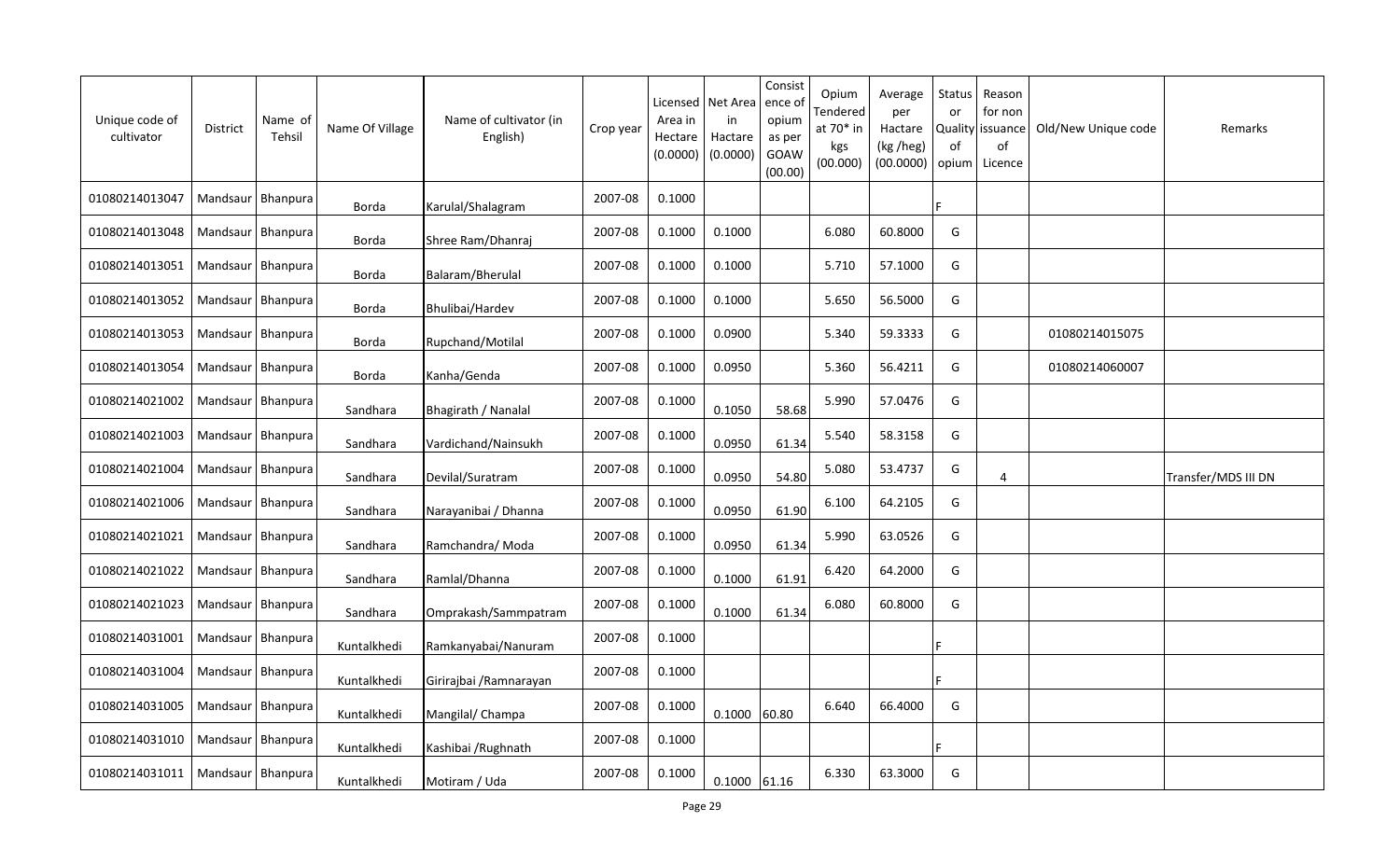| Unique code of<br>cultivator | District            | Name of<br>Tehsil | Name Of Village | Name of cultivator (in<br>English) | Crop year | Area in<br>Hectare<br>(0.0000) | Licensed   Net Area<br>in<br>Hactare<br>(0.0000) | Consist<br>ence o<br>opium<br>as per<br>GOAW<br>(00.00) | Opium<br>Tendered<br>at 70* in<br>kgs<br>(00.000) | Average<br>per<br>Hactare<br>(kg /heg)<br>(00.0000) | Status<br>or<br>of<br>opium | Reason<br>for non<br>Quality issuance<br>of<br>Licence | Old/New Unique code | Remarks |
|------------------------------|---------------------|-------------------|-----------------|------------------------------------|-----------|--------------------------------|--------------------------------------------------|---------------------------------------------------------|---------------------------------------------------|-----------------------------------------------------|-----------------------------|--------------------------------------------------------|---------------------|---------|
| 01080214031012               | Mandsaur   Bhanpura |                   | Kuntalkhedi     | Devilal / Nanuram                  | 2007-08   | 0.1000                         | 0.0950 63.73                                     |                                                         | 6.310                                             | 66.4211                                             | G                           |                                                        |                     |         |
| 01080214031013               | Mandsaur   Bhanpura |                   | Kuntalkhedi     | Kanheyalal / Uda                   | 2007-08   | 0.1000                         | 0.0950 63.73                                     |                                                         | 6.560                                             | 69.0526                                             | G                           |                                                        |                     |         |
| 01080214031014               | Mandsaur   Bhanpura |                   | Kuntalkhedi     | Shobharam/Nanda                    | 2007-08   | 0.1000                         | $0.0950$ 61.16                                   |                                                         | 6.350                                             | 66.8421                                             | G                           |                                                        |                     |         |
| 01080214031035               | Mandsaur   Bhanpura |                   | Kuntalkhedi     | karulal / Sitaram                  | 2007-08   | 0.1000                         | $0.1000$ 63.73                                   |                                                         | 6.340                                             | 63.4000                                             | G                           |                                                        |                     |         |
| 01080214031036               | Mandsaur   Bhanpura |                   | Kuntalkhedi     | Ramkanwar/Balaram                  | 2007-08   | 0.1000                         | $0.1000$ 61.16                                   |                                                         | 6.340                                             | 63.4000                                             | G                           |                                                        |                     |         |
| 01080214031037               | Mandsaur Bhanpura   |                   | Kuntalkhedi     | Shivlal / Bhanvarlal               | 2007-08   | 0.1000                         | $0.1000$ 61.16                                   |                                                         | 6.280                                             | 62.8000                                             | G                           |                                                        |                     |         |
| 01080214031041               | Mandsaur   Bhanpura |                   | Kuntalkhedi     | Mangilal / Deva                    | 2007-08   | 0.1000                         | $0.0500$ 62.80                                   |                                                         | 3.360                                             | 67.2000                                             | G                           |                                                        |                     |         |
| 01080214031044               | Mandsaur Bhanpura   |                   | Kuntalkhedi     | Kamlabai / Ghisalal                | 2007-08   | 0.1000                         |                                                  |                                                         |                                                   |                                                     |                             |                                                        |                     |         |
| 01080214031045               | Mandsaur   Bhanpura |                   | Kuntalkhedi     | Rajaram/Onkar                      | 2007-08   | 0.1000                         |                                                  |                                                         |                                                   |                                                     |                             |                                                        |                     |         |
| 01080214031046               | Mandsaur Bhanpura   |                   | Kuntalkhedi     | Rajibai/ Indrasingh                | 2007-08   | 0.1000                         |                                                  |                                                         |                                                   |                                                     |                             |                                                        |                     |         |
| 01080214031055               | Mandsaur            | <b>Bhanpura</b>   | Kuntalkhedi     | Nirbhayram/Pyara                   | 2007-08   | 0.1000                         | $0.1000$ 60.80                                   |                                                         | 1.530                                             | 15.3000                                             | G                           | 4                                                      |                     |         |
| 01080214031060               | Mandsaur   Bhanpura |                   | Kuntalkhedi     | Bhagatram/Bherulal                 | 2007-08   | 0.1000                         | $0.1000$ 61.16                                   |                                                         | 6.930                                             | 69.3000                                             | G                           |                                                        |                     |         |
| 01080214031069               | Mandsaur   Bhanpura |                   | Kuntalkhedi     | Bhagirath/Mangilal                 | 2007-08   | 0.1000                         |                                                  |                                                         |                                                   |                                                     |                             |                                                        |                     |         |
| 01080214031071               | Mandsaur   Bhanpura |                   | Kuntalkhedi     | Badrilal/Ratanlal                  | 2007-08   | 0.1000                         | 0.1000                                           | 65.50                                                   | 6.470                                             | 64.7000                                             | G                           |                                                        |                     |         |
| 01080214031072               | Mandsaur Bhanpura   |                   | Kuntalkhedi     | Guman/Bheru                        | 2007-08   | 0.1000                         | $0.1000$ 62.80                                   |                                                         | 6.680                                             | 66.8000                                             | G                           |                                                        |                     |         |
| 01080214031075               | Mandsaur   Bhanpura |                   | Kuntalkhedi     | Balibai /karulal                   | 2007-08   | 0.1000                         | $0.1000$ 60.80                                   |                                                         | 6.300                                             | 63.0000                                             | G                           |                                                        |                     |         |
| 01080214031077               | Mandsaur Bhanpura   |                   | Kuntalkhedi     | Shrilal/Shankarlal                 | 2007-08   | 0.1000                         |                                                  |                                                         |                                                   |                                                     |                             |                                                        |                     |         |
| 01080214031080               | Mandsaur   Bhanpura |                   | Kuntalkhedi     | Mangilal/Pyara                     | 2007-08   | 0.1000                         |                                                  |                                                         |                                                   |                                                     |                             |                                                        |                     |         |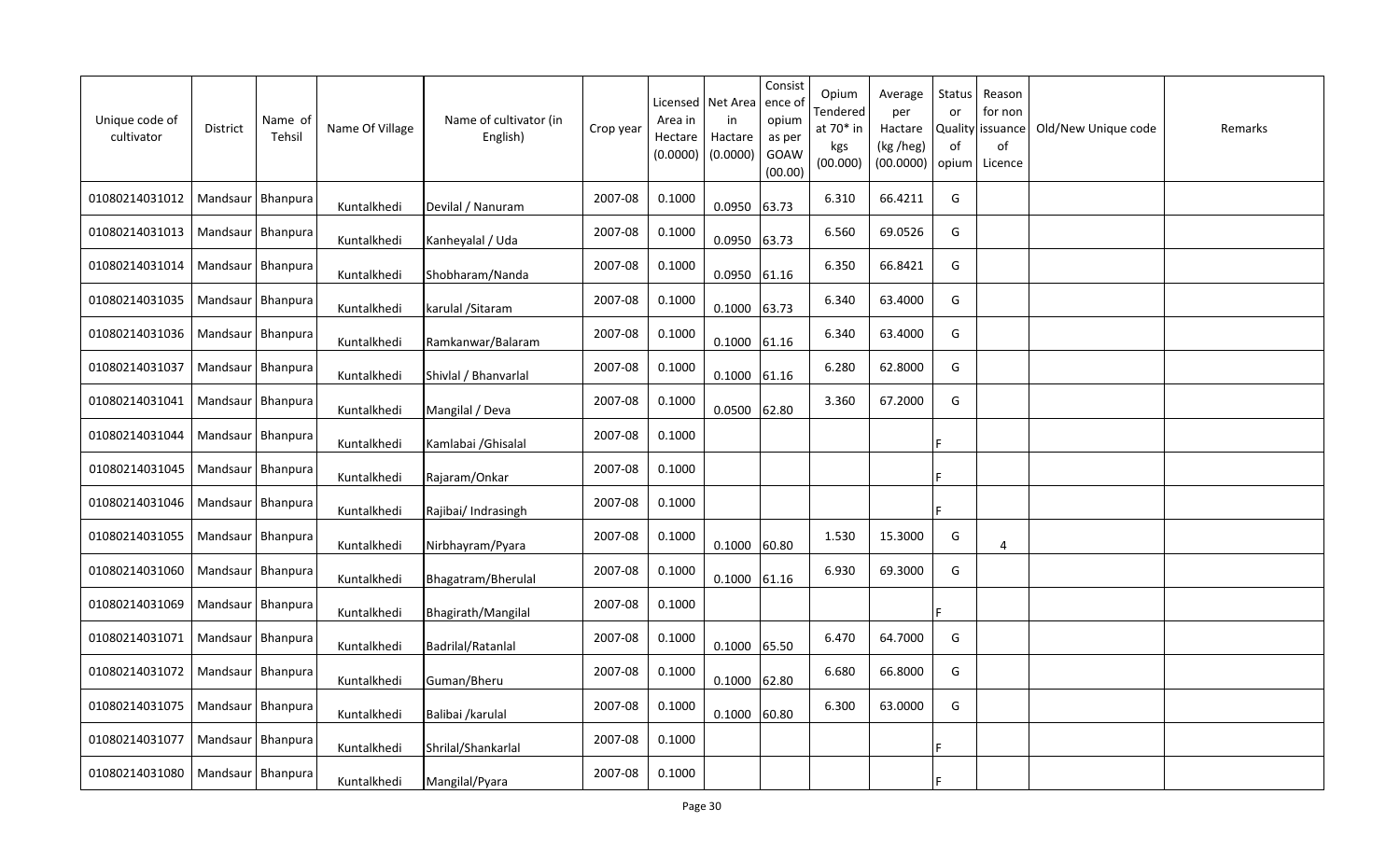| Unique code of<br>cultivator | <b>District</b>     | Name of<br>Tehsil | Name Of Village | Name of cultivator (in<br>English) | Crop year | Area in<br>Hectare<br>(0.0000) | Licensed   Net Area<br>in<br>Hactare<br>(0.0000) | Consist<br>ence o<br>opium<br>as per<br>GOAW<br>(00.00) | Opium<br>Tendered<br>at 70* in<br>kgs<br>(00.000) | Average<br>per<br>Hactare<br>(kg /heg)<br>(00.0000) | <b>Status</b><br>or<br>of<br>opium | Reason<br>for non<br>Quality issuance<br>of<br>Licence | Old/New Unique code | Remarks |
|------------------------------|---------------------|-------------------|-----------------|------------------------------------|-----------|--------------------------------|--------------------------------------------------|---------------------------------------------------------|---------------------------------------------------|-----------------------------------------------------|------------------------------------|--------------------------------------------------------|---------------------|---------|
| 01080214031081               | Mandsaur   Bhanpura |                   | Kuntalkhedi     | Ratanlal/Hiralal                   | 2007-08   | 0.1000                         | $0.1000$ 65.50                                   |                                                         | 1.910                                             | 19.1000                                             | G                                  | 4                                                      |                     |         |
| 01080214031084               | Mandsaur   Bhanpura |                   | Kuntalkhedi     | Radheshyam/Parasram                | 2007-08   | 0.1000                         |                                                  |                                                         |                                                   |                                                     |                                    |                                                        |                     |         |
| 01080214031088               | Mandsaur   Bhanpura |                   | Kuntalkhedi     | Ramnarayan/Mathuralal              | 2007-08   | 0.1000                         | $0.0900$ 62.80                                   |                                                         | 5.980                                             | 66.4444                                             | G                                  |                                                        |                     |         |
| 01080214031091               | Mandsaur   Bhanpura |                   | Kuntalkhedi     | Kansingh/Ratansingh                | 2007-08   | 0.1000                         |                                                  |                                                         |                                                   |                                                     |                                    |                                                        |                     |         |
| 01080214031092               | Mandsaur Bhanpura   |                   | Kuntalkhedi     | Devilal/Hiralal                    | 2007-08   | 0.1000                         | 0.0950 65.50                                     |                                                         | 7.000                                             | 73.6842                                             | G                                  |                                                        |                     |         |
| 01080214031098               | Mandsaur Bhanpura   |                   | Kuntalkhedi     | Hiralal/Kishanlal                  | 2007-08   | 0.1000                         |                                                  |                                                         |                                                   |                                                     |                                    |                                                        |                     |         |
| 01080214031100               | Mandsaur Bhanpura   |                   | Kuntalkhedi     | Ghiseebai/Radheshyam               | 2007-08   | 0.1000                         |                                                  |                                                         |                                                   |                                                     |                                    |                                                        |                     |         |
| 01080214031101               | Mandsaur   Bhanpura |                   | Kuntalkhedi     | Shankarlal/Kuka                    | 2007-08   | 0.1000                         | $0.1000$ 62.80                                   |                                                         | 6.470                                             | 64.7000                                             | G                                  |                                                        |                     |         |
| 01080214031117               | Mandsaur   Bhanpura |                   | Kuntalkhedi     | Mangilal/Motilal                   | 2007-08   | 0.1000                         |                                                  |                                                         |                                                   |                                                     |                                    |                                                        |                     |         |
| 01080214040029               | Mandsaur   Bhanpura |                   | Dudhakhedi      | Bhagwan/Ratanlal                   | 2007-08   | 0.1000                         | 0.1000                                           |                                                         | 5.980                                             | 59.8000                                             |                                    |                                                        |                     |         |
| 01080214040038               | Mandsaur            | Bhanpura          | Dudhakhedi      | Salagram/Kanvarlal                 | 2007-08   | 0.1000                         | 0.0950                                           |                                                         | 5.720                                             | 60.2105                                             | G                                  |                                                        |                     |         |
| 01080214040065               | Mandsaur   Bhanpura |                   | Dudhakhedi      | Kishanlal/Puranath                 | 2007-08   | 0.1000                         | 0.1000                                           |                                                         | 2.520                                             | 25.2000                                             | G                                  | 4                                                      |                     |         |
| 01080214040066               | Mandsaur            | Bhanpura          | Dudhakhedi      | Nandkishor/Bherulal                | 2007-08   | 0.1000                         | 0.1000                                           |                                                         | 6.200                                             | 62.0000                                             | G                                  |                                                        |                     |         |
| 01080214040068               | Mandsaur Bhanpura   |                   | Dudhakhedi      | Kanvarlal/Ratanlal                 | 2007-08   | 0.1000                         | 0.0950                                           |                                                         | 6.170                                             | 64.9474                                             | G                                  |                                                        |                     |         |
| 01080214040076               | Mandsaur            | Bhanpura          | Dudhakhedi      | Mukesh kumar/Chunnilal             | 2007-08   | 0.1000                         | 0.1000                                           |                                                         | 6.160                                             | 61.6000                                             | G                                  |                                                        |                     |         |
| 01080214040084               | Mandsaur   Bhanpura |                   | Dudhakhedi      | Harisingh/Kesarsingh               | 2007-08   | 0.1000                         | 0.0900                                           |                                                         | 5.930                                             | 65.8889                                             | G                                  |                                                        |                     |         |
| 01080214040089               | Mandsaur   Bhanpura |                   | Dudhakhedi      | Sampatbai/Fatehsingh               | 2007-08   | 0.1000                         | 0.1000                                           |                                                         | 6.250                                             | 62.5000                                             |                                    | 2                                                      |                     |         |
| 01080214041002               | Mandsaur   Bhanpura |                   | Torniya         | Basantilal/Nanda                   | 2007-08   | 0.1000                         | 0.0950                                           | 55.08                                                   | 5.810                                             | 61.1579                                             | G                                  |                                                        |                     |         |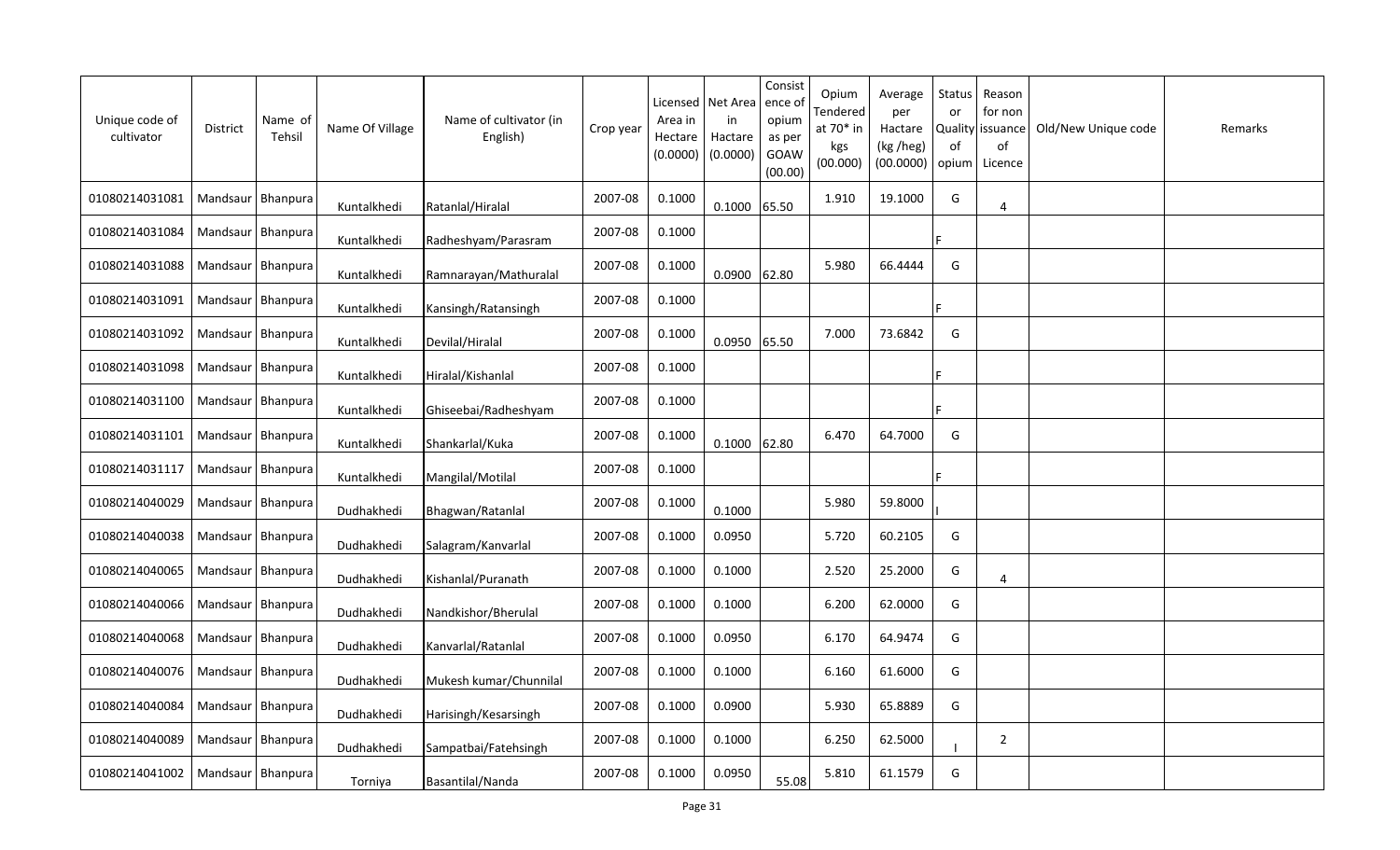| Unique code of<br>cultivator | <b>District</b>     | Name of<br>Tehsil | Name Of Village | Name of cultivator (in<br>English) | Crop year | Licensed<br>Area in<br>Hectare<br>(0.0000) | Net Area<br>in<br>Hactare<br>(0.0000) | Consist<br>ence of<br>opium<br>as per<br>GOAW<br>(00.00) | Opium<br>Tendered<br>at 70* in<br>kgs<br>(00.000) | Average<br>per<br>Hactare<br>(kg /heg)<br>(00.0000) | Status<br>or<br><b>Quality</b><br>of<br>opium | Reason<br>for non<br>issuance<br>of<br>Licence | Old/New Unique code | Remarks     |
|------------------------------|---------------------|-------------------|-----------------|------------------------------------|-----------|--------------------------------------------|---------------------------------------|----------------------------------------------------------|---------------------------------------------------|-----------------------------------------------------|-----------------------------------------------|------------------------------------------------|---------------------|-------------|
| 01080214041003               | Mandsaur   Bhanpura |                   | Torniya         | Sumitrabai/Laxman                  | 2007-08   | 0.1000                                     | 0.0950                                | 60.65                                                    | 6.370                                             | 67.0526                                             | G                                             |                                                |                     |             |
| 01080214041007               | Mandsaur   Bhanpura |                   | Torniya         | Ashok kumar/Kishanlal              | 2007-08   | 0.1000                                     | 0.0950                                | 64.63                                                    | 6.640                                             | 69.8947                                             | G                                             |                                                |                     |             |
| 01080214041010               | Mandsaur   Bhanpura |                   | Torniya         | Bherulal/Nanuram                   | 2007-08   | 0.1000                                     | 0.0950                                | 66.85                                                    | 6.700                                             | 70.5263                                             | G                                             |                                                |                     |             |
| 01080214041014               | Mandsaur   Bhanpura |                   | Torniya         | Kanheyalal / Nanuram               | 2007-08   | 0.1000                                     | 0.1000                                | 64.63                                                    | 6.860                                             | 68.6000                                             | G                                             |                                                |                     |             |
| 01080214041015               | Mandsaur   Bhanpura |                   | Torniya         | Kanheyalal / Shivlal               | 2007-08   | 0.1000                                     | 0.1000                                | 60.80                                                    | 6.370                                             | 63.7000                                             | G                                             |                                                |                     |             |
| 01080214041016               | Mandsaur Bhanpura   |                   | Torniya         | Bhanvarlal / Mangilal              | 2007-08   | 0.1000                                     | 0.1000                                | 60.65                                                    | 6.490                                             | 64.9000                                             | G                                             |                                                |                     |             |
| 01080214041020               | Mandsaur   Bhanpura |                   | Torniya         | Badrilal/Laxminarayan              | 2007-08   | 0.1000                                     | 0.1000                                | 60.80                                                    | 6.360                                             | 63.6000                                             | G                                             |                                                |                     |             |
| 01080214041021               | Mandsaur   Bhanpura |                   | Torniya         | Chandribai/ Gopal                  | 2007-08   | 0.1000                                     | 0.0950                                | 60.65                                                    | 6.440                                             | 67.7895                                             | G                                             |                                                |                     |             |
| 01080214041025               | Mandsaur   Bhanpura |                   | Torniya         | Suresh/Kumar Badrilal              | 2007-08   | 0.1000                                     |                                       |                                                          |                                                   |                                                     | F                                             |                                                |                     |             |
| 01080214041026               | Mandsaur   Bhanpura |                   | Torniya         | Bhulibai/Jagannath                 | 2007-08   | 0.1000                                     | 0.0950                                | 60.65                                                    | 6.070                                             | 63.8947                                             | G                                             |                                                |                     |             |
| 01080214041028               | Mandsaur            | <b>Bhanpura</b>   | Torniya         | Isvarsingh/Khumansingh             | 2007-08   | 0.1000                                     | 0.0950                                | 64.63                                                    | 6.410                                             | 67.4737                                             | G                                             |                                                |                     |             |
| 01080214041029               | Mandsaur   Bhanpura |                   | Torniya         | Mohanlal/Narayan                   | 2007-08   | 0.1000                                     | 0.1000                                | 60.65                                                    | 6.320                                             | 63.2000                                             | G                                             |                                                |                     |             |
| 01080214046003               | Mandsaur   Bhanpura |                   | Kukdeshvara     | Gitabai/Hariram                    | 2007-08   | 0.1000                                     | 0.0900                                |                                                          | 6.190                                             | 68.7778                                             | G                                             |                                                |                     |             |
| 01080214046004               | Mandsaur Bhanpura   |                   | Kukdeshvara     | Sardarbai/Kashiram                 | 2007-08   | 0.1000                                     | 0.0950                                |                                                          | 6.010                                             | 63.2632                                             | G                                             |                                                |                     |             |
| 01080214046008               | Mandsaur            | Bhanpura          | Kukdeshvara     | Mohanlal/Babru                     | 2007-08   | 0.1000                                     | 0.0900                                |                                                          | 6.340                                             | 70.4444                                             | G                                             |                                                |                     | Name change |
| 01080214046010               | Mandsaur Bhanpura   |                   | Kukdeshvara     | Rupabai/Mangilal                   | 2007-08   | 0.1000                                     | 0.1000                                |                                                          | 7.350                                             | 73.5000                                             | G                                             |                                                |                     |             |
| 01080214046011               | Mandsaur Bhanpura   |                   | Kukdeshvara     | Sitaram/Nanuram                    | 2007-08   | 0.1000                                     | 0.1000                                |                                                          | 6.660                                             | 66.6000                                             | G                                             |                                                |                     |             |
| 01080214046012               | Mandsaur   Bhanpura |                   | Kukdeshvara     | Mohanlal/Ramgopal                  | 2007-08   | 0.1000                                     | 0.0950                                |                                                          | 6.440                                             | 67.7895                                             | G                                             |                                                |                     |             |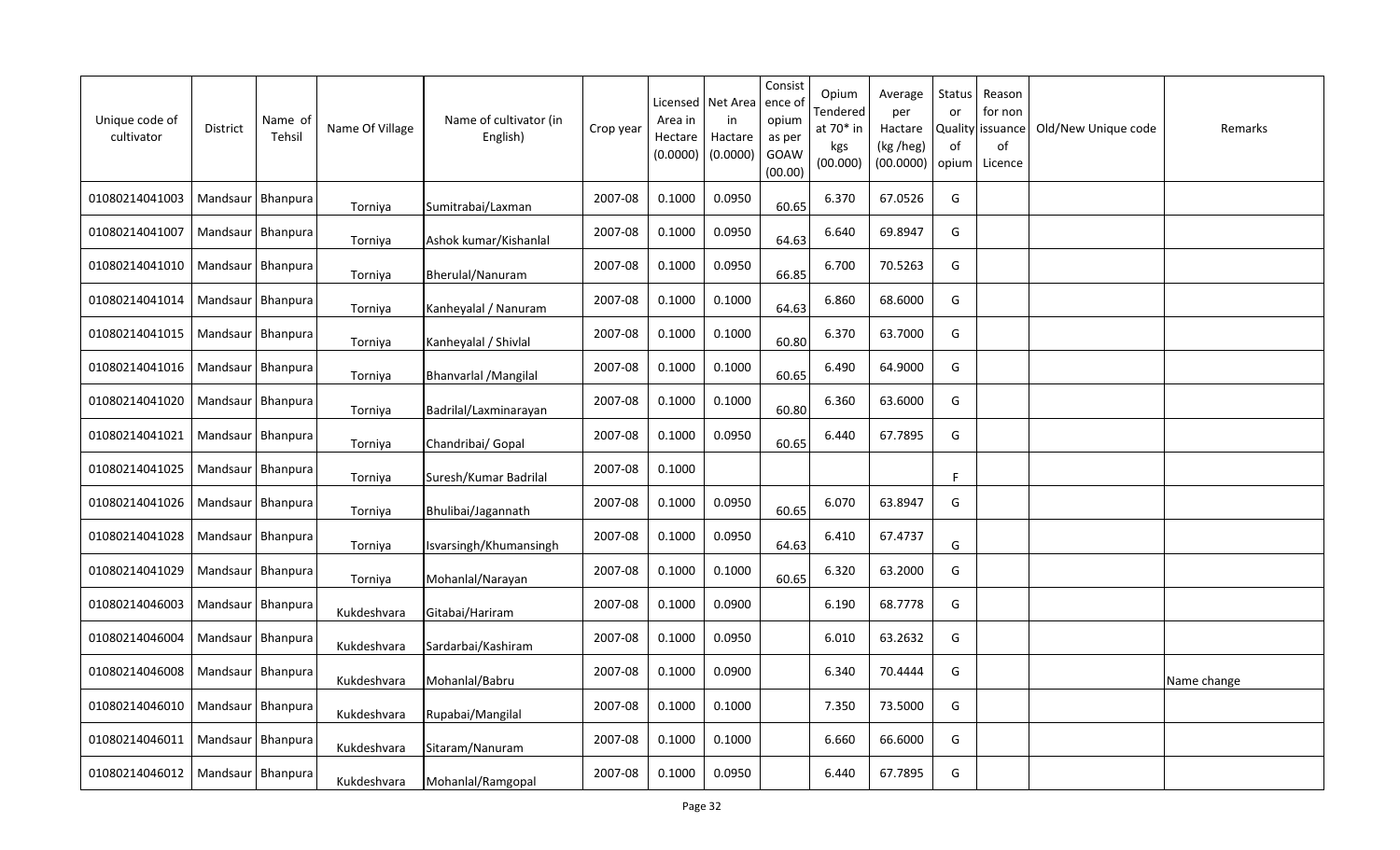| Unique code of<br>cultivator | <b>District</b>     | Name of<br>Tehsil | Name Of Village | Name of cultivator (in<br>English) | Crop year | Licensed<br>Area in<br>Hectare<br>(0.0000) | Net Area<br>in<br>Hactare<br>(0.0000) | Consist<br>ence of<br>opium<br>as per<br>GOAW<br>(00.00) | Opium<br>Tendered<br>at 70* in<br>kgs<br>(00.000) | Average<br>per<br>Hactare<br>(kg /heg)<br>(00.0000) | Status<br>or<br><b>Quality</b><br>0f<br>opium | Reason<br>for non<br>issuance<br>of<br>Licence | Old/New Unique code | Remarks |
|------------------------------|---------------------|-------------------|-----------------|------------------------------------|-----------|--------------------------------------------|---------------------------------------|----------------------------------------------------------|---------------------------------------------------|-----------------------------------------------------|-----------------------------------------------|------------------------------------------------|---------------------|---------|
| 01080214046027               | Mandsaur   Bhanpura |                   | Kukdeshvara     | Banshilal / Laxminarayan           | 2007-08   | 0.1000                                     | 0.1000                                |                                                          | 7.210                                             | 72.1000                                             | G                                             |                                                |                     |         |
| 01080214046034               | Mandsaur   Bhanpura |                   | Kukdeshvara     | Ramnarayan/ Kalu ji                | 2007-08   | 0.1000                                     | 0.0950                                |                                                          | 6.910                                             | 72.7368                                             | G                                             |                                                |                     |         |
| 01080214046036               | Mandsaur   Bhanpura |                   | Kukdeshvara     | Devilal / Nanalal                  | 2007-08   | 0.1000                                     | 0.0900                                |                                                          | 6.350                                             | 70.5556                                             | G                                             |                                                |                     |         |
| 01080214046047               | Mandsaur   Bhanpura |                   | Kukdeshvara     | Kanheyalal/Ramgopal                | 2007-08   | 0.1000                                     | 0.0950                                |                                                          | 6.240                                             | 65.6842                                             | G                                             |                                                |                     |         |
| 01080214046050               | Mandsaur Bhanpura   |                   | Kukdeshvara     | Shivlal/Uda                        | 2007-08   | 0.1000                                     | 0.1000                                |                                                          | 7.120                                             | 71.2000                                             | G                                             |                                                |                     |         |
| 01080214046051               | Mandsaur   Bhanpura |                   | Kukdeshvara     | Mangilal/Kacharu                   | 2007-08   | 0.1000                                     | 0.0950                                |                                                          | 6.270                                             | 66.0000                                             |                                               | $\overline{2}$                                 |                     |         |
| 01080214046052               | Mandsaur   Bhanpura |                   | Kukdeshvara     | Ramkuvar/Mohanlal                  | 2007-08   | 0.1000                                     | 0.0750                                |                                                          | 5.460                                             | 72.8000                                             | G                                             |                                                |                     |         |
| 01080214046053               | Mandsaur   Bhanpura |                   | Kukdeshvara     | Salagram/Uda                       | 2007-08   | 0.1000                                     | 0.0950                                |                                                          | 6.640                                             | 69.8947                                             | G                                             |                                                |                     |         |
| 01080214046055               | Mandsaur            | Bhanpura          | Kukdeshvara     | Kanheyalal/Uda                     | 2007-08   | 0.1000                                     | 0.0850                                |                                                          | 6.270                                             | 73.7647                                             | G                                             |                                                |                     |         |
| 01080214046061               | Mandsaur   Bhanpura |                   | Kukdeshvara     | Bhagatram/Bhoniram                 | 2007-08   | 0.1000                                     | 0.1000                                |                                                          | 7.040                                             | 70.4000                                             |                                               | $\overline{2}$                                 |                     |         |
| 01080214046062               | Mandsaur            | Bhanpura          | Kukdeshvara     | Bagdiram/Nanuram                   | 2007-08   | 0.1000                                     | 0.0950                                |                                                          | 6.570                                             | 69.1579                                             |                                               |                                                |                     |         |
| 01080214046064               | Mandsaur            | Bhanpura          | Kukdeshvara     | Nirbhaysingh/Kanheyalal            | 2007-08   | 0.1000                                     | 0.0850                                |                                                          | 5.860                                             | 68.9412                                             |                                               |                                                |                     |         |
| 01080214046068               | Mandsaur Bhanpura   |                   | Kukdeshvara     | Radhuram/Devilal                   | 2007-08   | 0.1000                                     | 0.0950                                |                                                          | 6.530                                             | 68.7368                                             |                                               |                                                |                     |         |
| 01080214046069               | Mandsaur Bhanpura   |                   | Kukdeshvara     | Shankarlal/Mohanlal                | 2007-08   | 0.1000                                     | 0.0650                                |                                                          | 4.710                                             | 72.4615                                             |                                               |                                                |                     |         |
| 01080214046070               | Mandsaur Bhanpura   |                   | Kukdeshvara     | Kaluram/Bhoniram                   | 2007-08   | 0.1000                                     | 0.0950                                |                                                          | 6.500                                             | 68.4211                                             | G                                             |                                                |                     |         |
| 01080214046084               | Mandsaur   Bhanpura |                   | Kukdeshvara     | Dwarkibai / Bhagwan                | 2007-08   | 0.1000                                     | 0.1000                                |                                                          | 6.310                                             | 63.1000                                             | G                                             |                                                |                     |         |
| 01080214046085               | Mandsaur Bhanpura   |                   | Kukdeshvara     | Hemraj / Bhagwan                   | 2007-08   | 0.1000                                     | 0.1000                                |                                                          | 6.430                                             | 64.3000                                             | G                                             |                                                |                     |         |
| 01080214046089               | Mandsaur   Bhanpura |                   | Kukdeshvara     | KishanSingh/Bherusingh             | 2007-08   | 0.1000                                     | 0.0950                                |                                                          | 6.920                                             | 72.8421                                             | G                                             |                                                |                     |         |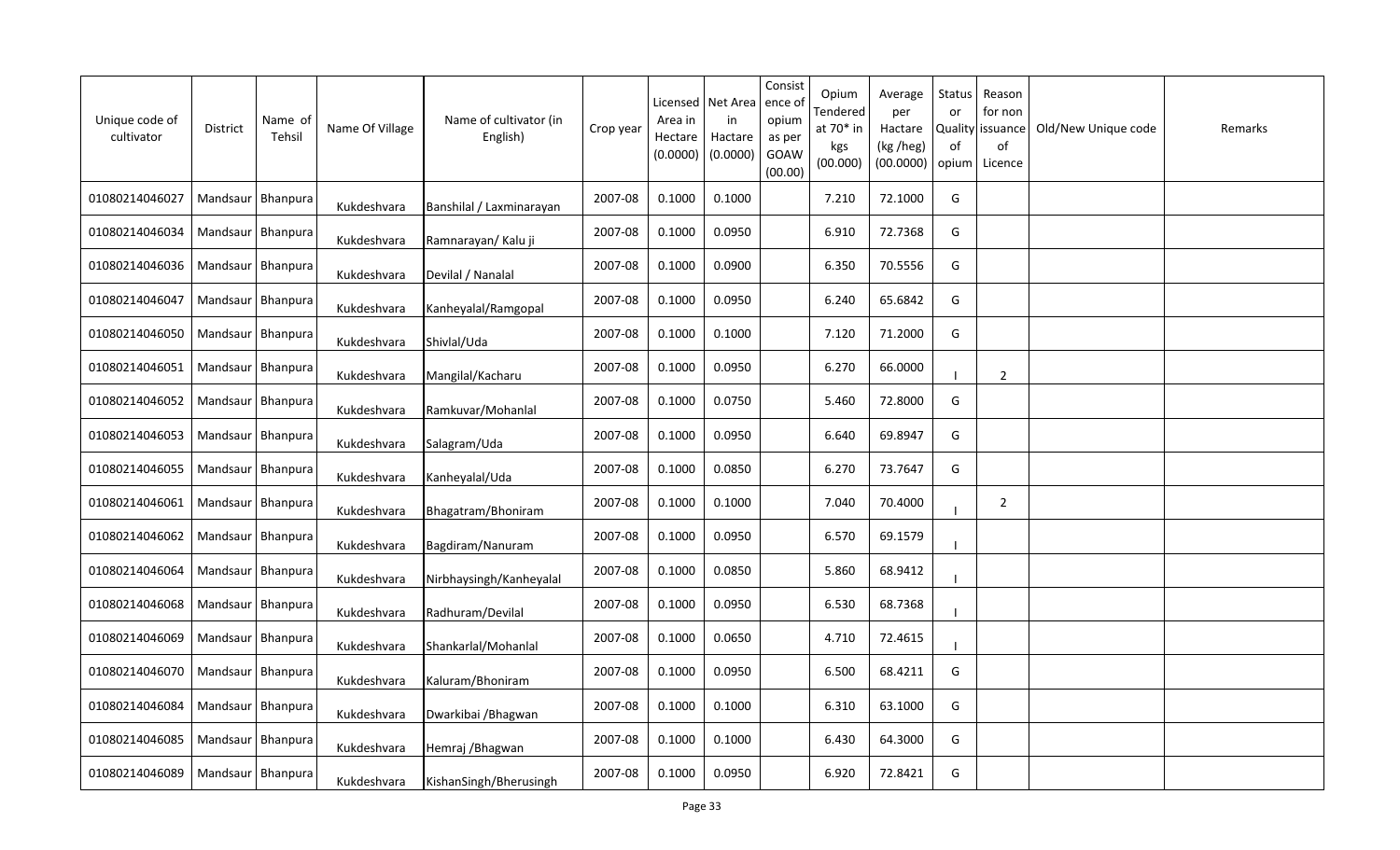| Unique code of<br>cultivator | District            | Name of<br>Tehsil   | Name Of Village | Name of cultivator (in<br>English) | Crop year | Licensed<br>Area in<br>Hectare<br>(0.0000) | Net Area<br>in<br>Hactare<br>(0.0000) | Consist<br>ence of<br>opium<br>as per<br>GOAW<br>(00.00) | Opium<br>Tendered<br>at 70* in<br>kgs<br>(00.000) | Average<br>per<br>Hactare<br>(kg /heg)<br>(00.0000) | Status<br>or<br>0f<br>opium | Reason<br>for non<br>Quality   issuance<br>of<br>Licence | Old/New Unique code | Remarks |
|------------------------------|---------------------|---------------------|-----------------|------------------------------------|-----------|--------------------------------------------|---------------------------------------|----------------------------------------------------------|---------------------------------------------------|-----------------------------------------------------|-----------------------------|----------------------------------------------------------|---------------------|---------|
| 01080214046090               |                     | Mandsaur   Bhanpura | Kukdeshvara     | Mangilal/Ramsingh                  | 2007-08   | 0.1000                                     | 0.0950                                |                                                          | 6.510                                             | 68.5263                                             | G                           |                                                          | 01080213090002      |         |
| 01080214053002               |                     | Mandsaur   Bhanpura | Sunari          | Dhannalal/ Bhanvarlal              | 2007-08   | 0.1000                                     | 0.1000                                |                                                          | 7.020                                             | 70.2000                                             | G                           |                                                          |                     |         |
| 01080214053004               | Mandsaur   Bhanpura |                     | Sunari          | Rodusingh/Bhwanisingh              | 2007-08   | 0.1000                                     | 0.0950                                |                                                          | 5.820                                             | 61.2632                                             | G                           |                                                          |                     |         |
| 01080214053011               | Mandsaur   Bhanpura |                     | Sunari          | Mehrbansingh/Modsingh              | 2007-08   | 0.1000                                     | 0.0950                                |                                                          | 5.720                                             | 60.2105                                             | G                           |                                                          |                     |         |
| 01080214053013               | Mandsaur   Bhanpura |                     | Sunari          | Fulsingh/Sardarsingh               | 2007-08   | 0.1000                                     | 0.1000                                |                                                          | 6.280                                             | 62.8000                                             | G                           |                                                          |                     |         |
| 01080214053016               | Mandsaur Bhanpura   |                     | Sunari          | Tofansingh/Fulsingh                | 2007-08   | 0.1000                                     | 0.0900                                |                                                          | 5.460                                             | 60.6667                                             | G                           |                                                          |                     |         |
| 01080214053018               |                     | Mandsaur   Bhanpura | Sunari          | Sodansingh/Bhagvansingh            | 2007-08   | 0.1000                                     | 0.1000                                |                                                          | 6.230                                             | 62.3000                                             | G                           |                                                          |                     |         |
| 01080214053021               | Mandsaur Bhanpura   |                     | Sunari          | Nanibai/Bhuvanisingh               | 2007-08   | 0.1000                                     | 0.0900                                |                                                          | 5.700                                             | 63.3333                                             | G                           |                                                          |                     |         |
| 01080214053022               |                     | Mandsaur   Bhanpura | Sunari          | Gangaram/Kishanlal                 | 2007-08   | 0.1000                                     | 0.0900                                |                                                          | 5.750                                             | 63.8889                                             | G                           |                                                          |                     |         |
| 01080214053023               | Mandsaur Bhanpura   |                     | Sunari          | Bhulibai/Amarsingh                 | 2007-08   | 0.1000                                     | 0.0950                                |                                                          | 5.720                                             | 60.2105                                             | G                           |                                                          |                     |         |
| 01080214053024               |                     | Mandsaur   Bhanpura | Sunari          | Ratanlal/Nanuram                   | 2007-08   | 0.1000                                     |                                       |                                                          |                                                   |                                                     | N                           |                                                          | 01080214044045      |         |
| 01080214056001               | Mandsaur   Bhanpura |                     | Babulda         | Ramgopal / Mannalal                | 2007-08   | 0.1000                                     | 0.1000                                | 62.13                                                    | 6.510                                             | 65.1000                                             | G                           |                                                          |                     |         |
| 01080214056002               |                     | Mandsaur   Bhanpura | <b>Babulda</b>  | Radheshyam/Ramprashad              | 2007-08   | 0.1000                                     | 0.0950                                | 62.13                                                    | 6.410                                             | 67.4737                                             | G                           |                                                          |                     |         |
| 01080214056003               |                     | Mandsaur   Bhanpura | Babulda         | Barjibai/ Kanvarlal                | 2007-08   | 0.1000                                     | 0.1000                                | 62.13                                                    | 6.610                                             | 66.1000                                             | G                           |                                                          |                     |         |
| 01080214056010               | Mandsaur Bhanpura   |                     | <b>Babulda</b>  | Prabhulal / Rampratap              | 2007-08   | 0.1000                                     | 0.1000                                | 63.91                                                    | 6.670                                             | 66.7000                                             | G                           |                                                          |                     |         |
| 01080214056014               |                     | Mandsaur   Bhanpura | <b>Babulda</b>  | Prabhulal / Kanvarlal              | 2007-08   | 0.1000                                     | 0.0950                                | 62.13                                                    | 6.230                                             | 65.5789                                             | G                           |                                                          |                     |         |
| 01080214056016               |                     | Mandsaur   Bhanpura | <b>Babulda</b>  | Salagram / Kacharu                 | 2007-08   | 0.1000                                     | 0.1000                                | 63.91                                                    | 6.690                                             | 66.9000                                             | G                           |                                                          |                     |         |
| 01080214056017               | Mandsaur   Bhanpura |                     | <b>Babulda</b>  | Shivnarayan / Bhagvan              | 2007-08   | 0.1000                                     | 0.1000                                | 66.85                                                    | 6.830                                             | 68.3000                                             | G                           |                                                          |                     |         |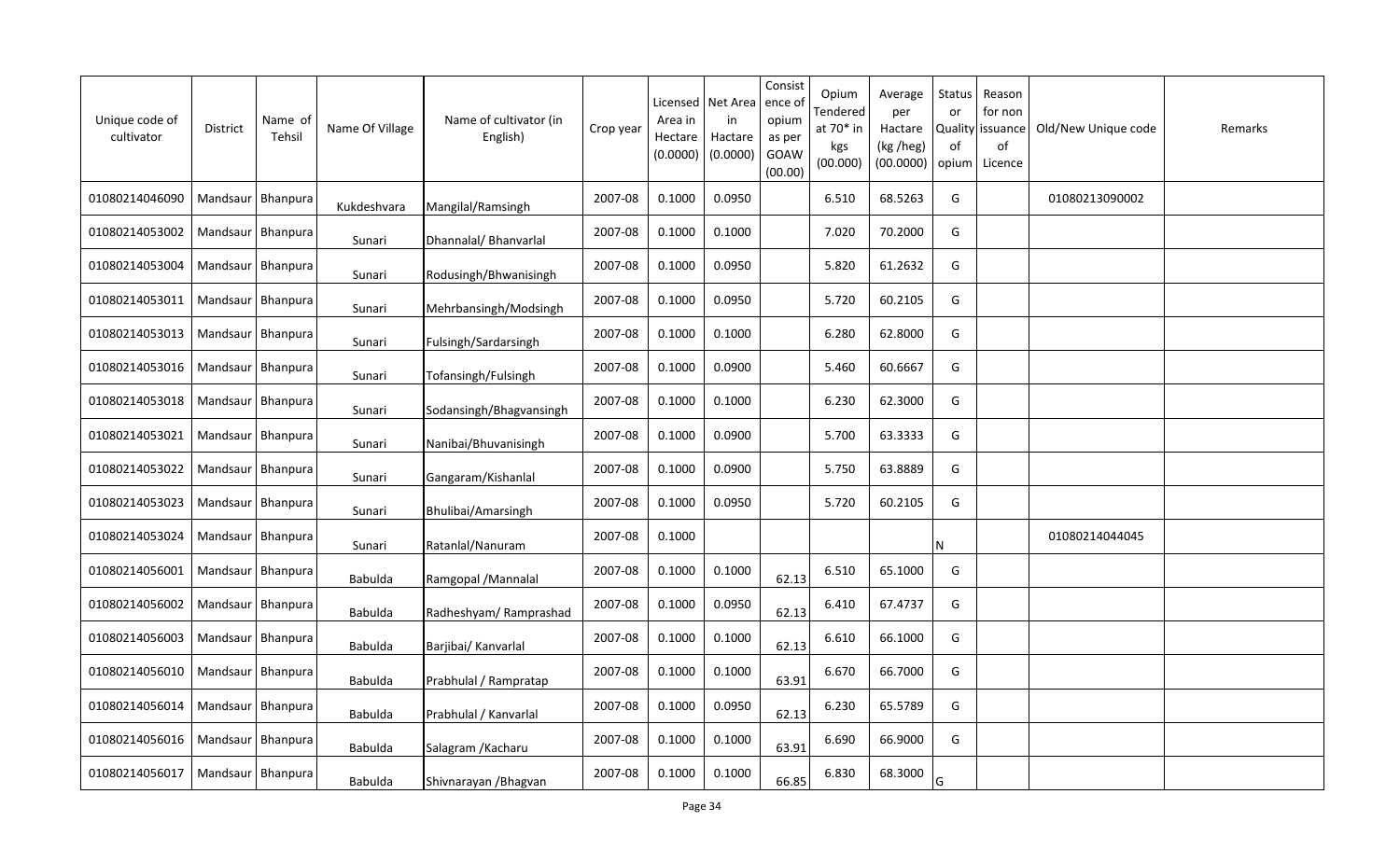| Unique code of<br>cultivator | <b>District</b>     | Name of<br>Tehsil | Name Of Village | Name of cultivator (in<br>English) | Crop year | Licensed<br>Area in<br>Hectare<br>(0.0000) | Net Area<br>in<br>Hactare<br>(0.0000) | Consist<br>ence of<br>opium<br>as per<br>GOAW<br>(00.00) | Opium<br>Tendered<br>at 70* in<br>kgs<br>(00.000) | Average<br>per<br>Hactare<br>(kg /heg)<br>(00.0000) | Status<br>or<br><b>Quality</b><br>0f<br>opium | Reason<br>for non<br>issuance<br>of<br>Licence | Old/New Unique code | Remarks |
|------------------------------|---------------------|-------------------|-----------------|------------------------------------|-----------|--------------------------------------------|---------------------------------------|----------------------------------------------------------|---------------------------------------------------|-----------------------------------------------------|-----------------------------------------------|------------------------------------------------|---------------------|---------|
| 01080214056019               | Mandsaur   Bhanpura |                   | Babulda         | Nandlal/Nanuram                    | 2007-08   | 0.1000                                     | 0.1000                                | 53.70                                                    | 6.670                                             | 66.7000                                             | G                                             | 5                                              |                     |         |
| 01080214056020               | Mandsaur   Bhanpura |                   | Babulda         | Lalchand /Laxminarayan             | 2007-08   | 0.1000                                     | 0.1000                                | 61.54                                                    | 6.390                                             | 63.9000                                             | G                                             |                                                |                     |         |
| 01080214056022               | Mandsaur   Bhanpura |                   | Babulda         | Pushpabai/Laxminarayan             | 2007-08   | 0.1000                                     | 0.1000                                | 55.25                                                    | 5.750                                             | 57.5000                                             | G                                             |                                                |                     |         |
| 01080214056024               | Mandsaur   Bhanpura |                   | <b>Babulda</b>  | Kanheyalal / Kishanlal             | 2007-08   | 0.1000                                     |                                       |                                                          |                                                   |                                                     |                                               |                                                |                     |         |
| 01080214056028               | Mandsaur   Bhanpura |                   | <b>Babulda</b>  | Vardichandra/ Nanuram              | 2007-08   | 0.1000                                     | 0.1000                                | 55.05                                                    | 5.900                                             | 59.0000                                             | G                                             |                                                |                     |         |
| 01080214056029               | Mandsaur   Bhanpura |                   | Babulda         | Kankubai/ Bhagirath                | 2007-08   | 0.1000                                     | 0.0950                                | 61.54                                                    | 6.370                                             | 67.0526                                             | G                                             |                                                |                     |         |
| 01080214056030               | Mandsaur            | Bhanpura          | <b>Babulda</b>  | Motilal/ Kanvarlal                 | 2007-08   | 0.1000                                     | 0.1000                                | 62.04                                                    | 6.550                                             | 65.5000                                             | G                                             |                                                |                     |         |
| 01080214056032               | Mandsaur   Bhanpura |                   | Babulda         | Ashok Kumar/Ramgopal               | 2007-08   | 0.1000                                     | 0.0900                                | 61.45                                                    | 5.710                                             | 63.4444                                             | G                                             |                                                |                     |         |
| 01080214056033               | Mandsaur   Bhanpura |                   | <b>Babulda</b>  | Karibai/ Kanheyalal                | 2007-08   | 0.1000                                     | 0.0950                                | 56.74                                                    | 5.790                                             | 60.9474                                             | G                                             |                                                |                     |         |
| 01080214056034               | Mandsaur Bhanpura   |                   | <b>Babulda</b>  | Bhuvanisingh/Ratanlal              | 2007-08   | 0.1000                                     | 0.1000                                | 58.45                                                    | 6.080                                             | 60.8000                                             | G                                             |                                                |                     |         |
| 01080214056036               | Mandsaur            | Bhanpura          | <b>Babulda</b>  | Devilal / Ranglal                  | 2007-08   | 0.1000                                     | 0.0950                                | 58.59                                                    | 5.800                                             | 61.0526                                             | G                                             |                                                |                     |         |
| 01080214056038               | Mandsaur            | Bhanpura          | Babulda         | Rodu/ Pura gujar                   | 2007-08   | 0.1000                                     | 0.1000                                | 58.68                                                    | 6.380                                             | 63.8000                                             | G                                             |                                                |                     |         |
| 01080214056039               | Mandsaur   Bhanpura |                   | <b>Babulda</b>  | Hardev/ Kuka                       | 2007-08   | 0.1000                                     | 0.1000                                | 60.12                                                    | 6.360                                             | 63.6000                                             | G                                             |                                                |                     |         |
| 01080214056041               | Mandsaur   Bhanpura |                   | Babulda         | Chunnilal/ Bhagwan                 | 2007-08   | 0.1000                                     | 0.1000                                | 58.68                                                    | 6.240                                             | 62.4000                                             | G                                             |                                                |                     |         |
| 01080214056042               | Mandsaur   Bhanpura |                   | <b>Babulda</b>  | Kamlabai/Satyanarayan              | 2007-08   | 0.1000                                     | 0.1000                                | 58.68                                                    | 6.350                                             | 63.5000                                             | G                                             |                                                |                     |         |
| 01080214056045               | Mandsaur   Bhanpura |                   | <b>Babulda</b>  | Laxminarayan/Bhanvarlal            | 2007-08   | 0.1000                                     | 0.0950                                | 55.00                                                    | 5.710                                             | 60.1053                                             | G                                             |                                                |                     |         |
| 01080214056053               | Mandsaur Bhanpura   |                   | <b>Babulda</b>  | Nandlal/Laxman                     | 2007-08   | 0.1000                                     | 0.1000                                | 58.54                                                    | 5.970                                             | 59.7000                                             | G                                             |                                                |                     |         |
| 01080214056056               | Mandsaur   Bhanpura |                   | Babulda         | Ramchandra/Ramgopal                | 2007-08   | 0.1000                                     | 0.1000                                | 59.41                                                    | 6.310                                             | 63.1000                                             | G                                             |                                                |                     |         |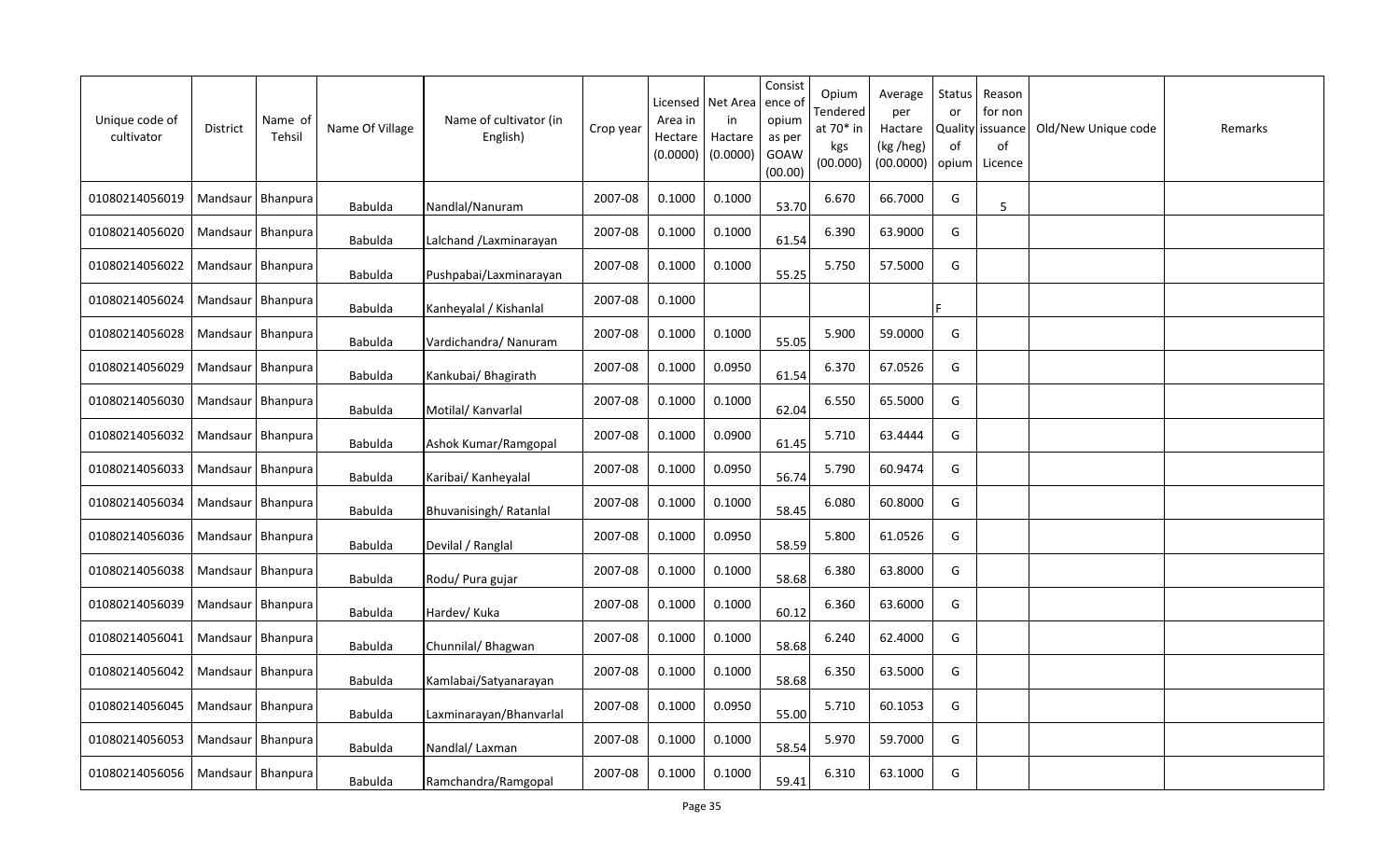| Unique code of<br>cultivator | <b>District</b>     | Name of<br>Tehsil | Name Of Village | Name of cultivator (in<br>English) | Crop year | Licensed<br>Area in<br>Hectare<br>(0.0000) | Net Area<br>in<br>Hactare<br>(0.0000) | Consist<br>ence of<br>opium<br>as per<br>GOAW<br>(00.00) | Opium<br>Tendered<br>at 70* in<br>kgs<br>(00.000) | Average<br>per<br>Hactare<br>(kg /heg)<br>(00.0000) | Status<br>or<br><b>Quality</b><br>0f<br>opium | Reason<br>for non<br>issuance<br>of<br>Licence | Old/New Unique code | Remarks |
|------------------------------|---------------------|-------------------|-----------------|------------------------------------|-----------|--------------------------------------------|---------------------------------------|----------------------------------------------------------|---------------------------------------------------|-----------------------------------------------------|-----------------------------------------------|------------------------------------------------|---------------------|---------|
| 01080214056058               | Mandsaur   Bhanpura |                   | Babulda         | Jagdish/Hiralal                    | 2007-08   | 0.1000                                     | 0.0950                                | 59.41                                                    | 6.180                                             | 65.0526                                             | G                                             |                                                |                     |         |
| 01080214056059               | Mandsaur   Bhanpura |                   | <b>Babulda</b>  | Ashok Kumar/Kanwarlal              | 2007-08   | 0.1000                                     | 0.1050                                | 61.16                                                    | 7.300                                             | 69.5238                                             | G                                             |                                                |                     |         |
| 01080214056060               | Mandsaur   Bhanpura |                   | <b>Babulda</b>  | Jitmal / Kishanlal                 | 2007-08   | 0.1000                                     | 0.1000                                | 60.69                                                    | 6.490                                             | 64.9000                                             | G                                             |                                                |                     |         |
| 01080214056061               | Mandsaur   Bhanpura |                   | <b>Babulda</b>  | Ramkunvarbai/ Satynarayan          | 2007-08   | 0.1000                                     | 0.1000                                | 66.85                                                    | 7.150                                             | 71.5000                                             | G                                             |                                                |                     |         |
| 01080214056062               | Mandsaur   Bhanpura |                   | <b>Babulda</b>  | Kanchanbai/Hemraj                  | 2007-08   | 0.1000                                     | 0.0950                                | 54.80                                                    | 6.060                                             | 63.7895                                             | G                                             | 5                                              |                     |         |
| 01080214056066               | Mandsaur   Bhanpura |                   | <b>Babulda</b>  | Kanheyalal /Deva                   | 2007-08   | 0.1000                                     | 0.1000                                | 61.16                                                    | 6.890                                             | 68.9000                                             | G                                             |                                                |                     |         |
| 01080214056068               | Mandsaur            | Bhanpura          | <b>Babulda</b>  | Parmanand / Hiralal                | 2007-08   | 0.1000                                     |                                       |                                                          |                                                   |                                                     |                                               |                                                |                     |         |
| 01080214056070               | Mandsaur   Bhanpura |                   | <b>Babulda</b>  | Kanheyalal/ Laxminarayan           | 2007-08   | 0.1000                                     | 0.0950                                | 58.68                                                    | 6.060                                             | 63.7895                                             | G                                             |                                                |                     |         |
| 01080214056072               | Mandsaur            | Bhanpura          | <b>Babulda</b>  | Rameshvar/ Kanvaralal              | 2007-08   | 0.1000                                     | 0.1000                                | 62.04                                                    | 6.500                                             | 65.0000                                             | G                                             |                                                |                     |         |
| 01080214056073               | Mandsaur   Bhanpura |                   | <b>Babulda</b>  | Ramnarayan / Mannalal              | 2007-08   | 0.1000                                     | 0.1000                                | 62.04                                                    | 6.360                                             | 63.6000                                             | G                                             |                                                |                     |         |
| 01080214056076               | Mandsaur            | Bhanpura          | <b>Babulda</b>  | Prabhulal/Nanuram                  | 2007-08   | 0.1000                                     | 0.1000                                | 63.91                                                    | 6.520                                             | 65.2000                                             | G                                             |                                                |                     |         |
| 01080214056079               | Mandsaur            | <b>Bhanpura</b>   | <b>Babulda</b>  | Dannalal/Ramnarayan                | 2007-08   | 0.1000                                     | 0.1000                                | 63.91                                                    | 6.490                                             | 64.9000                                             | G                                             |                                                |                     |         |
| 01080214056081               | Mandsaur   Bhanpura |                   | <b>Babulda</b>  | Savitribai/Prabhulal               | 2007-08   | 0.1000                                     | 0.1000                                | 66.51                                                    | 6.920                                             | 69.2000                                             | G                                             |                                                |                     |         |
| 01080214056082               | Mandsaur   Bhanpura |                   | <b>Babulda</b>  | Ghanshyam/Ramnarayan               | 2007-08   | 0.1000                                     |                                       |                                                          |                                                   |                                                     |                                               |                                                |                     |         |
| 01080214056084               | Mandsaur   Bhanpura |                   | <b>Babulda</b>  | Yashodabai / Radheshyam            | 2007-08   | 0.1000                                     | 0.1000                                | 62.04                                                    | 6.550                                             | 65.5000                                             | G                                             |                                                |                     |         |
| 01080214056086               | Mandsaur   Bhanpura |                   | <b>Babulda</b>  | Motilal/Bhanvarlal                 | 2007-08   | 0.1000                                     | 0.1000                                | 64.32                                                    | 7.020                                             | 70.2000                                             | G                                             |                                                |                     |         |
| 01080214056087               | Mandsaur   Bhanpura |                   | <b>Babulda</b>  | Rodilal/Bhaggaji                   | 2007-08   | 0.1000                                     | 0.1000                                | 63.73                                                    | 6.890                                             | 68.9000                                             | G                                             |                                                |                     |         |
| 01080214056088               | Mandsaur   Bhanpura |                   | <b>Babulda</b>  | Kalu/ Prabhulal                    | 2007-08   | 0.1000                                     | 0.0950                                | 64.32                                                    | 6.540                                             | 68.8421                                             | G                                             |                                                |                     |         |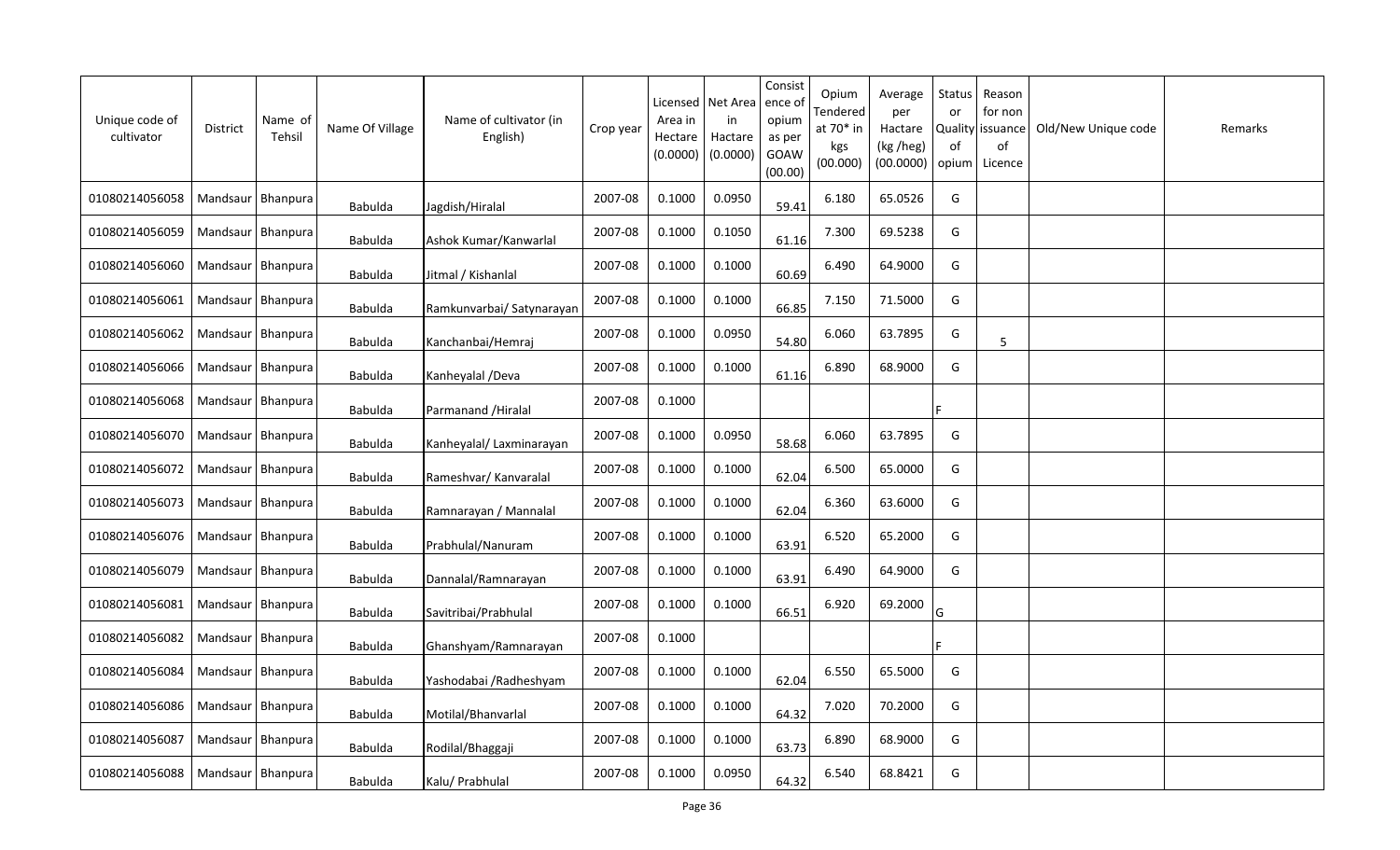| Unique code of<br>cultivator | <b>District</b>     | Name of<br>Tehsil | Name Of Village | Name of cultivator (in<br>English) | Crop year | Licensed<br>Area in<br>Hectare<br>(0.0000) | Net Area<br>in<br>Hactare<br>(0.0000) | Consist<br>ence of<br>opium<br>as per<br>GOAW<br>(00.00) | Opium<br>Tendered<br>at $70*$ in<br>kgs<br>(00.000) | Average<br>per<br>Hactare<br>(kg /heg)<br>(00.0000) | <b>Status</b><br>or<br>of<br>opium | Reason<br>for non<br>Quality issuance<br>of<br>Licence | Old/New Unique code | Remarks     |
|------------------------------|---------------------|-------------------|-----------------|------------------------------------|-----------|--------------------------------------------|---------------------------------------|----------------------------------------------------------|-----------------------------------------------------|-----------------------------------------------------|------------------------------------|--------------------------------------------------------|---------------------|-------------|
| 01080214056089               | Mandsaur   Bhanpura |                   | Babulda         | Gangabai/Mangilal                  | 2007-08   | 0.1000                                     | 0.0950                                | 64.32                                                    | 6.550                                               | 68.9474                                             | G                                  |                                                        |                     |             |
| 01080214056092               | Mandsaur   Bhanpura |                   | Babulda         | Durgashankar/Prabhulal             | 2007-08   | 0.1000                                     | 0.1000                                | 64.32                                                    | 6.630                                               | 66.3000                                             | G                                  |                                                        |                     |             |
| 01080214056093               | Mandsaur   Bhanpura |                   | <b>Babulda</b>  | Satnarayan/Hariram                 | 2007-08   | 0.1000                                     | 0.0500                                | 59.41                                                    | 3.230                                               | 64.6000                                             | G                                  |                                                        |                     |             |
| 01080214056094               | Mandsaur   Bhanpura |                   | Babulda         | Laxminarayan/Gulab                 | 2007-08   | 0.1000                                     | 0.0950                                | 66.51                                                    | 6.360                                               | 66.9474                                             | G                                  |                                                        |                     |             |
| 01080214056096               | Mandsaur   Bhanpura |                   | Babulda         | Gyarsibai/Udayram                  | 2007-08   | 0.1000                                     | 0.0950                                | 62.04                                                    | 6.130                                               | 64.5263                                             | G                                  |                                                        |                     |             |
| 01080214056097               | Mandsaur Bhanpura   |                   | Babulda         | Kishanlal/Devilal                  | 2007-08   | 0.1000                                     | 0.1000                                | 59.41                                                    | 6.590                                               | 65.9000                                             | G                                  |                                                        |                     |             |
| 01080214056098               |                     | Mandsaur Bhanpura | Babulda         | Rameshchandra/Bhonibai             | 2007-08   | 0.1000                                     | 0.1000                                | 58.68                                                    | 6.240                                               | 62.4000                                             | G                                  |                                                        |                     |             |
| 01080214056100               | Mandsaur Bhanpura   |                   | Babulda         | Bhuvaniram/Rama                    | 2007-08   | 0.1000                                     | 0.1000                                | 63.22                                                    | 6.590                                               | 65.9000                                             | G                                  |                                                        |                     |             |
| 01080214056103               | Mandsaur   Bhanpura |                   | <b>Babulda</b>  | Chandibai/Ratanlal                 | 2007-08   | 0.1000                                     | 0.1000                                | 59.41                                                    | 6.270                                               | 62.7000                                             | G                                  |                                                        |                     |             |
| 01080214056107               | Mandsaur Bhanpura   |                   | <b>Babulda</b>  | Basantibai/Bherulal                | 2007-08   | 0.1000                                     | 0.0950                                | 71.29                                                    | 7.190                                               | 75.6842                                             | G                                  |                                                        |                     |             |
| 01080214056109               | Mandsaur            | <b>Bhanpura</b>   | <b>Babulda</b>  | Dropadibai/Nathulal                | 2007-08   | 0.1000                                     | 0.1000                                | 64.18                                                    | 7.040                                               | 70.4000                                             | G                                  |                                                        |                     |             |
| 01080214056111               | Mandsaur Bhanpura   |                   | <b>Babulda</b>  | Ramnivas/Bhagwan                   | 2007-08   | 0.1000                                     | 0.1000                                | 66.19                                                    | 6.960                                               | 69.6000                                             | G                                  |                                                        |                     |             |
| 01080214056115               | Mandsaur   Bhanpura |                   | <b>Babulda</b>  | Sohanbai/Khemraj                   | 2007-08   | 0.1000                                     | 0.0950                                | 63.23                                                    | 6.310                                               | 66.4211                                             | G                                  |                                                        |                     |             |
| 01080214056116               | Mandsaur Bhanpura   |                   | Babulda         | Mohanbai/Shankarlal                | 2007-08   | 0.1000                                     | 0.1000                                | 61.16                                                    | 6.140                                               | 61.4000                                             | G                                  |                                                        |                     |             |
| 01080214056118               |                     | Mandsaur Bhanpura | Babulda         | Vishnukumar/Badrilal               | 2007-08   | 0.1000                                     | 0.0950                                | 62.04                                                    | 6.550                                               | 68.9474                                             |                                    | $\overline{2}$                                         |                     |             |
| 01080214056122               | Mandsaur   Bhanpura |                   | Babulda         | sartyanarayan / Nanda              | 2007-08   | 0.1000                                     | 0.1000                                | 67.51                                                    | 7.200                                               | 72.0000                                             | G                                  |                                                        |                     |             |
| 01080214056123               | Mandsaur   Bhanpura |                   | <b>Babulda</b>  | Shankarlal/Jagannath               | 2007-08   | 0.1000                                     | 0.0950                                | 67.66                                                    | 6.430                                               | 67.6842                                             |                                    | 2                                                      |                     | Name change |
| 01080214056127               | Mandsaur   Bhanpura |                   | <b>Babulda</b>  | Sampatbai / Bapulal                | 2007-08   | 0.1000                                     | 0.0950                                | 67.51                                                    | 7.010                                               | 73.7895                                             | G                                  |                                                        |                     |             |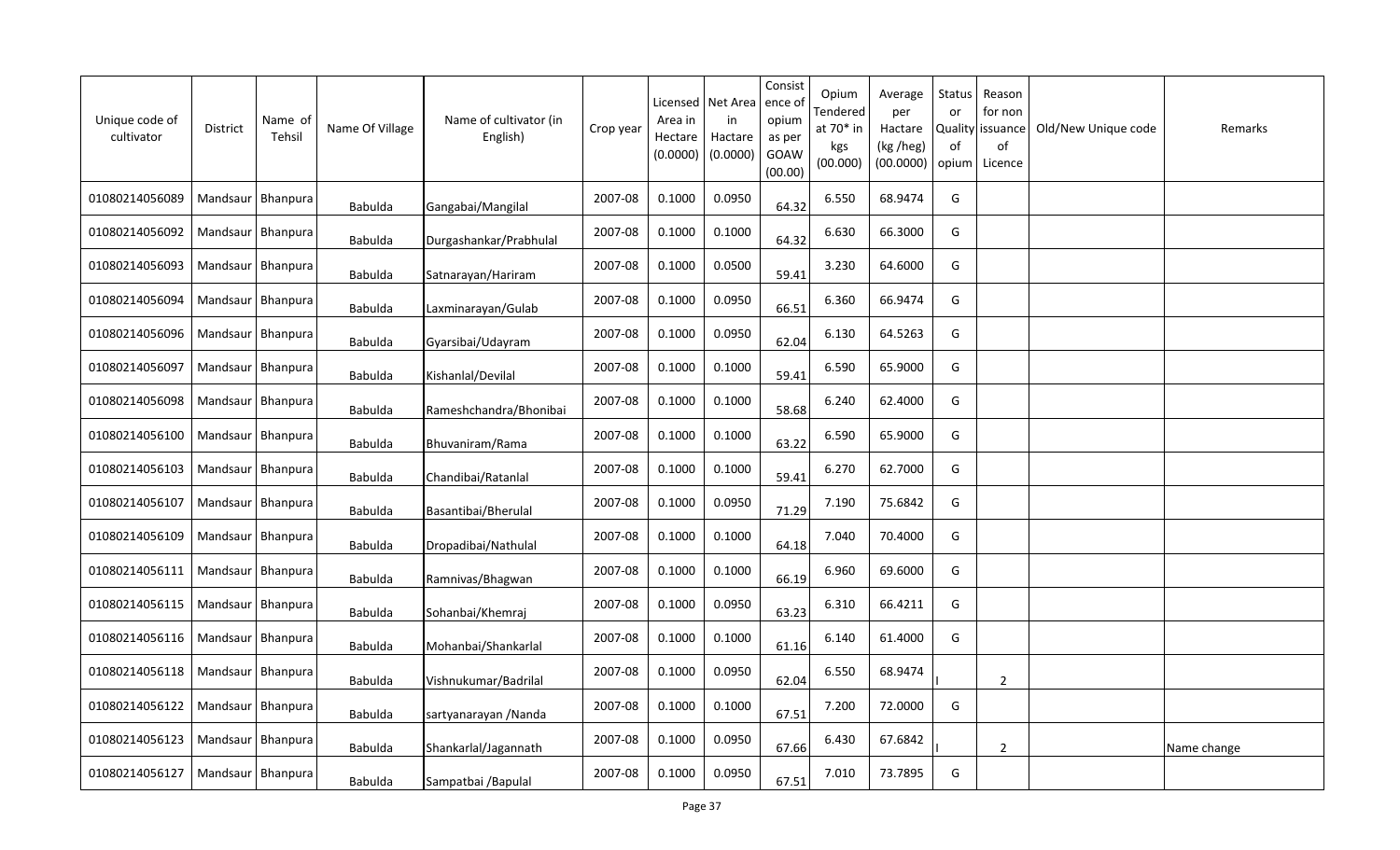| Unique code of<br>cultivator | <b>District</b>     | Name of<br>Tehsil | Name Of Village | Name of cultivator (in<br>English) | Crop year | Licensed<br>Area in<br>Hectare<br>(0.0000) | Net Area<br>in<br>Hactare<br>(0.0000) | Consist<br>ence of<br>opium<br>as per<br>GOAW<br>(00.00) | Opium<br>Tendered<br>at 70* in<br>kgs<br>(00.000) | Average<br>per<br>Hactare<br>(kg /heg)<br>(00.0000) | Status<br>or<br><b>Quality</b><br>of<br>opium | Reason<br>for non<br>issuance<br>of<br>Licence | Old/New Unique code | Remarks |
|------------------------------|---------------------|-------------------|-----------------|------------------------------------|-----------|--------------------------------------------|---------------------------------------|----------------------------------------------------------|---------------------------------------------------|-----------------------------------------------------|-----------------------------------------------|------------------------------------------------|---------------------|---------|
| 01080214056128               | Mandsaur   Bhanpura |                   | <b>Babulda</b>  | Kanheyalal / Hemraj                | 2007-08   | 0.1000                                     | 0.1000                                | 61.16                                                    | 6.470                                             | 64.7000                                             | G                                             |                                                |                     |         |
| 01080214056129               | Mandsaur   Bhanpura |                   | Babulda         | Suresh kumar/Kanheyalal            | 2007-08   | 0.1000                                     | 0.0900                                | 57.11                                                    | 5.470                                             | 60.7778                                             | G                                             |                                                |                     |         |
| 01080214056131               | Mandsaur   Bhanpura |                   | Babulda         | Mohanlal/Ramprasad                 | 2007-08   | 0.1000                                     | 0.1000                                | 60.4                                                     | 5.980                                             | 59.8000                                             | G                                             |                                                |                     |         |
| 01080214056135               | Mandsaur   Bhanpura |                   | Babulda         | Bherulal/Ramchandra                | 2007-08   | 0.1000                                     | 0.1000                                | 55.41                                                    | 5.800                                             | 58.0000                                             | G                                             |                                                |                     |         |
| 01080214056136               | Mandsaur   Bhanpura |                   | Babulda         | Devilal/Hardev                     | 2007-08   | 0.1000                                     | 0.1000                                | 58.45                                                    | 6.170                                             | 61.7000                                             | G                                             |                                                |                     |         |
| 01080214056137               | Mandsaur Bhanpura   |                   | <b>Babulda</b>  | Hemraj/Bhuvan                      | 2007-08   | 0.1000                                     | 0.0900                                | 51.61                                                    | 5.570                                             | 61.8889                                             | G                                             | 5                                              |                     |         |
| 01080214056138               | Mandsaur   Bhanpura |                   | <b>Babulda</b>  | Durgalal/Motilal                   | 2007-08   | 0.1000                                     | 0.1000                                | 58.45                                                    | 6.730                                             | 67.3000                                             | G                                             |                                                |                     |         |
| 01080214056146               | Mandsaur   Bhanpura |                   | <b>Babulda</b>  | Mangilal/Onkarlal                  | 2007-08   | 0.1000                                     | 0.1000                                | 65.18                                                    | 6.800                                             | 68.0000                                             | G                                             |                                                |                     |         |
| 01080214056147               | Mandsaur   Bhanpura |                   | <b>Babulda</b>  | Badrilal/Gulab                     | 2007-08   | 0.1000                                     | 0.0950                                | 58.45                                                    | 6.330                                             | 66.6316                                             | G                                             |                                                |                     |         |
| 01080214056153               | Mandsaur Bhanpura   |                   | <b>Babulda</b>  | Dhanraj/Ramnarayan                 | 2007-08   | 0.1000                                     | 0.0950                                | 57.66                                                    | 6.180                                             | 65.0526                                             |                                               | $\overline{2}$                                 |                     |         |
| 01080214056154               | Mandsaur            | Bhanpura          | <b>Babulda</b>  | Karulal/Narayan                    | 2007-08   | 0.1000                                     | 0.0950                                | 65.18                                                    | 6.460                                             | 68.0000                                             | G                                             |                                                |                     |         |
| 01080214056155               | Mandsaur   Bhanpura |                   | Babulda         | Kanheyalal/Laxminarayan            | 2007-08   | 0.1000                                     | 0.1000                                | 60.08                                                    | 6.300                                             | 63.0000                                             | G                                             |                                                |                     |         |
| 01080214056159               | Mandsaur   Bhanpura |                   | <b>Babulda</b>  | Giriraj/Kanheyalal                 | 2007-08   | 0.1000                                     | 0.1000                                | 63.22                                                    | 6.550                                             | 65.5000                                             | G                                             |                                                |                     |         |
| 01080214056162               | Mandsaur   Bhanpura |                   | <b>Babulda</b>  | Motilal/Pannalal                   | 2007-08   | 0.1000                                     | 0.0900                                | 65.18                                                    | 6.530                                             | 72.5556                                             | G                                             |                                                |                     |         |
| 01080214056164               | Mandsaur            | Bhanpura          | <b>Babulda</b>  | Bhagwansingh/Laxminarayar          | 2007-08   | 0.1000                                     | 0.0950                                | 63.75                                                    | 6.540                                             | 68.8421                                             | G                                             |                                                |                     |         |
| 01080214056168               | Mandsaur            | Bhanpura          | Babulda         | Ramniwas/Mohanlal                  | 2007-08   | 0.1000                                     |                                       |                                                          |                                                   |                                                     |                                               |                                                |                     |         |
| 01080214056170               | Mandsaur            | Bhanpura          | <b>Babulda</b>  | Amratram/Ratanlal                  | 2007-08   | 0.1000                                     | 0.0950                                | 57.66                                                    | 6.190                                             | 65.1579                                             | G                                             |                                                |                     |         |
| 01080214056171               | Mandsaur   Bhanpura |                   | Babulda         | Mohanlal / Rugdha                  | 2007-08   | 0.1000                                     | 0.1000                                | 61.16                                                    | 6.700                                             | 67.0000                                             | G                                             |                                                |                     |         |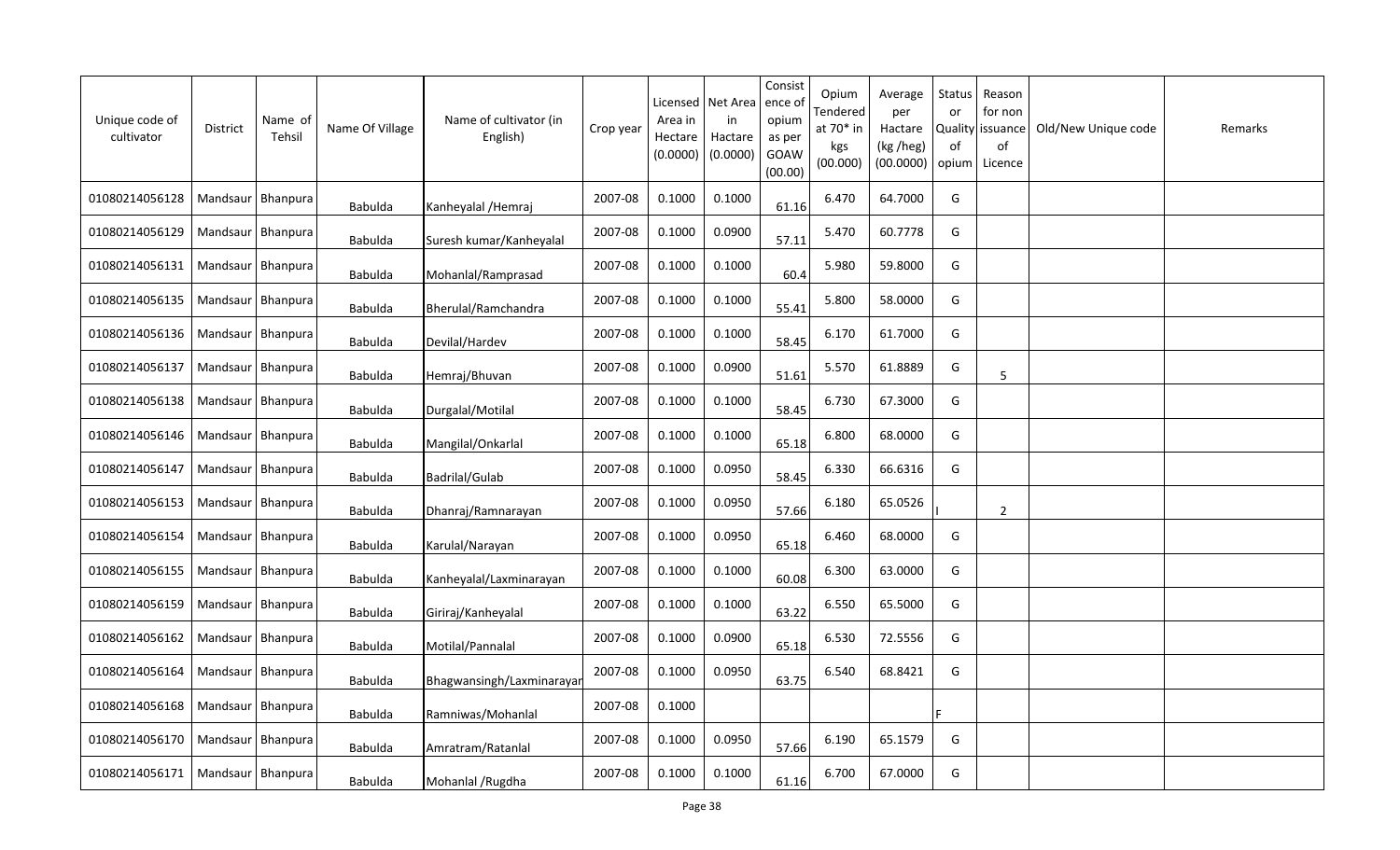| Unique code of<br>cultivator | District            | Name of<br>Tehsil | Name Of Village | Name of cultivator (in<br>English) | Crop year | Licensed<br>Area in<br>Hectare<br>(0.0000) | Net Area<br>in<br>Hactare<br>(0.0000) | Consist<br>ence of<br>opium<br>as per<br>GOAW<br>(00.00) | Opium<br>Tendered<br>at 70* in<br>kgs<br>(00.000) | Average<br>per<br>Hactare<br>(kg /heg)<br>(00.0000) | Status<br>or<br>0f<br>opium | Reason<br>for non<br>Quality   issuance<br>of<br>Licence | Old/New Unique code | Remarks |
|------------------------------|---------------------|-------------------|-----------------|------------------------------------|-----------|--------------------------------------------|---------------------------------------|----------------------------------------------------------|---------------------------------------------------|-----------------------------------------------------|-----------------------------|----------------------------------------------------------|---------------------|---------|
| 01080214056176               | Mandsaur   Bhanpura |                   | Babulda         | Kanheyalal/Dhannalal               | 2007-08   | 0.1000                                     | 0.1000                                | 63.73                                                    | 6.530                                             | 65.3000                                             | G                           |                                                          |                     |         |
| 01080214056177               | Mandsaur   Bhanpura |                   | Babulda         | Laxminarayan/Lalchand              | 2007-08   | 0.1000                                     | 0.1000                                | 58.55                                                    | 6.130                                             | 61.3000                                             | G                           |                                                          |                     |         |
| 01080214056178               | Mandsaur   Bhanpura |                   | Babulda         | Devilal / Dhanna                   | 2007-08   | 0.1000                                     | 0.1000                                | 63.75                                                    | 6.800                                             | 68.0000                                             | G                           |                                                          |                     |         |
| 01080214056179               | Mandsaur   Bhanpura |                   | <b>Babulda</b>  | Shivnarayan/Kanvaryalal            | 2007-08   | 0.1000                                     | 0.0950                                | 63.75                                                    | 6.450                                             | 67.8947                                             | G                           |                                                          |                     |         |
| 01080214056187               | Mandsaur   Bhanpura |                   | Babulda         | Ramlal/Nanda                       | 2007-08   | 0.1000                                     | 0.1000                                | 57.66                                                    | 6.080                                             | 60.8000                                             | G                           |                                                          |                     |         |
| 01080214056189               | Mandsaur Bhanpura   |                   | Babulda         | Ghanshyam/Bherulal                 | 2007-08   | 0.1000                                     | 0.0950                                | 61.16                                                    | 6.420                                             | 67.5789                                             | G                           |                                                          |                     |         |
| 01080214056190               | Mandsaur   Bhanpura |                   | <b>Babulda</b>  | Ramniwas/Ramnarayan                | 2007-08   | 0.1000                                     | 0.0950                                | 63.75                                                    | 6.700                                             | 70.5263                                             |                             | $\overline{2}$                                           |                     |         |
| 01080214056194               | Mandsaur Bhanpura   |                   | <b>Babulda</b>  | Kanheyalal /bherulal               | 2007-08   | 0.1000                                     | 0.0950                                | 58.45                                                    | 6.170                                             | 64.9474                                             | G                           |                                                          |                     |         |
| 01080214056196               | Mandsaur   Bhanpura |                   | <b>Babulda</b>  | Nandlal / Kanvarlal                | 2007-08   | 0.1000                                     | 0.1000                                | 63.04                                                    | 6.890                                             | 68.9000                                             | G                           |                                                          |                     |         |
| 01080214056205               | Mandsaur Bhanpura   |                   | Babulda         | Narayan/Rama                       | 2007-08   | 0.1000                                     |                                       |                                                          |                                                   |                                                     |                             |                                                          |                     |         |
| 01080214056206               | Mandsaur   Bhanpura |                   | Babulda         | Mangilal/Pyara                     | 2007-08   | 0.1000                                     | 0.0950                                | 63.04                                                    | 6.540                                             | 68.8421                                             | G                           |                                                          |                     |         |
| 01080214056210               | Mandsaur   Bhanpura |                   | Babulda         | Shantibai/Bhagwandas               | 2007-08   | 0.1000                                     | 0.0950                                | 65.58                                                    | 6.720                                             | 70.7368                                             |                             | $\overline{2}$                                           |                     |         |
| 01080214056211               | Mandsaur   Bhanpura |                   | <b>Babulda</b>  | Dhapubai/Pura                      | 2007-08   | 0.1000                                     | 0.0950                                | 61.89                                                    | 6.070                                             | 63.8947                                             | G                           |                                                          |                     |         |
| 01080214056213               | Mandsaur   Bhanpura |                   | Babulda         | Radhakishan/Kanvarlal              | 2007-08   | 0.1000                                     | 0.1000                                | 63.04                                                    | 6.580                                             | 65.8000                                             | G                           |                                                          |                     |         |
| 01080214056214               | Mandsaur Bhanpura   |                   | <b>Babulda</b>  | Kalu/Uda                           | 2007-08   | 0.1000                                     | 0.0950                                | 58.45                                                    | 5.870                                             | 61.7895                                             | G                           |                                                          |                     |         |
| 01080214056215               | Mandsaur   Bhanpura |                   | <b>Babulda</b>  | Sunderbai/Ratanlal                 | 2007-08   | 0.1000                                     | 0.1000                                | 63.04                                                    | 6.770                                             | 67.7000                                             | G                           |                                                          |                     |         |
| 01080214056216               | Mandsaur   Bhanpura |                   | <b>Babulda</b>  | Ashok Kumar/Udayram                | 2007-08   | 0.1000                                     | 0.0950                                | 63.04                                                    | 6.360                                             | 66.9474                                             | G                           |                                                          |                     |         |
| 01080214056217               | Mandsaur   Bhanpura |                   | <b>Babulda</b>  | Ramgopal/Devilal                   | 2007-08   | 0.1000                                     | 0.0950                                | 61.89                                                    | 6.100                                             | 64.2105                                             | G                           |                                                          |                     |         |